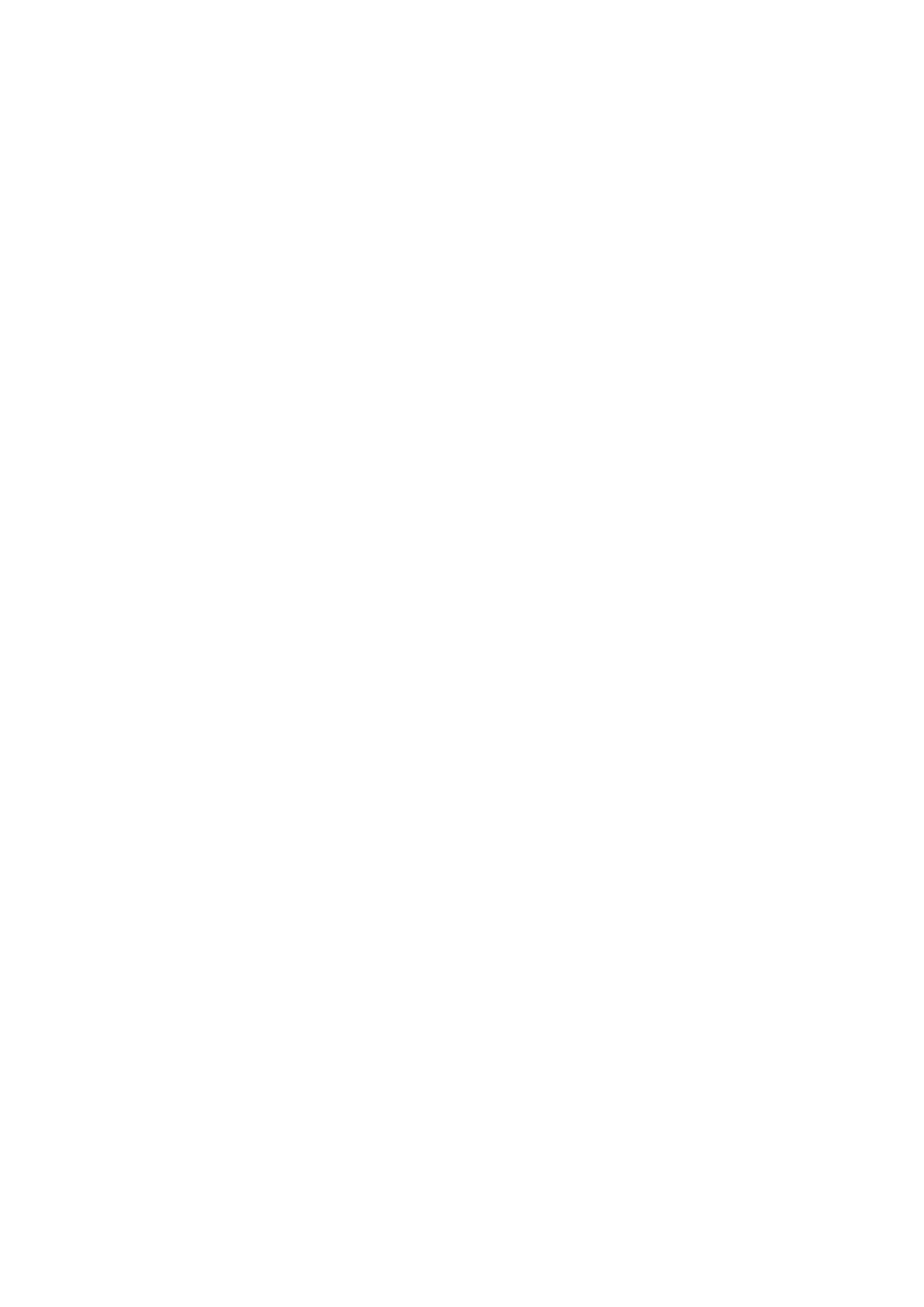Western Australia

# **District Court Rules 2005**

# **Contents**

# **Part 1 — Preliminary**

| 1.  | Citation                                             | 1  |
|-----|------------------------------------------------------|----|
| 2.  | Commencement                                         | 1  |
| 3.  | Terms used                                           | 1  |
| 3A. | Forms under Restraining Orders Act 1997              | 3  |
| 4.  | File and serve document, meaning of                  | 3  |
| 5.  | Application of these rules                           | 4  |
| 6.  | Rules of the Supreme Court 1971, application of      | 4  |
|     | <b>Part 2 — Administrative matters</b>               |    |
|     | Division 1 — Registry matters                        |    |
| 7.  | Electronic transmission of signatures and Court's    |    |
|     | seal                                                 | 6  |
|     | Division $2$ - Registrars' jurisdiction              |    |
| 8.  | Registrars' general jurisdiction                     | 6  |
| 9.  | Legally qualified registrar may be ordered to take   |    |
|     | account etc.                                         | 7  |
| 10. | Registrar may be required to calculate interest etc. | 8  |
| 11. | Registrars' matters, when may be listed before       |    |
|     | judge                                                | 8  |
| 12. | Registrar may refer matter to judge                  | 8  |
| 13. | Registrars' powers to obtain evidence etc.           | 9  |
| 14. | Registrars' office taken to be judges' chambers      | 9  |
|     | Division $3$ — Appeals from registrars               |    |
| 15. | Appeal lies from registrar to judge                  | 9  |
| 16. | Directions hearing for appeals from registrars       | 10 |

As at 11 Dec 2021 Version 02-k0-00 Page i Published on www.legislation.wa.gov.au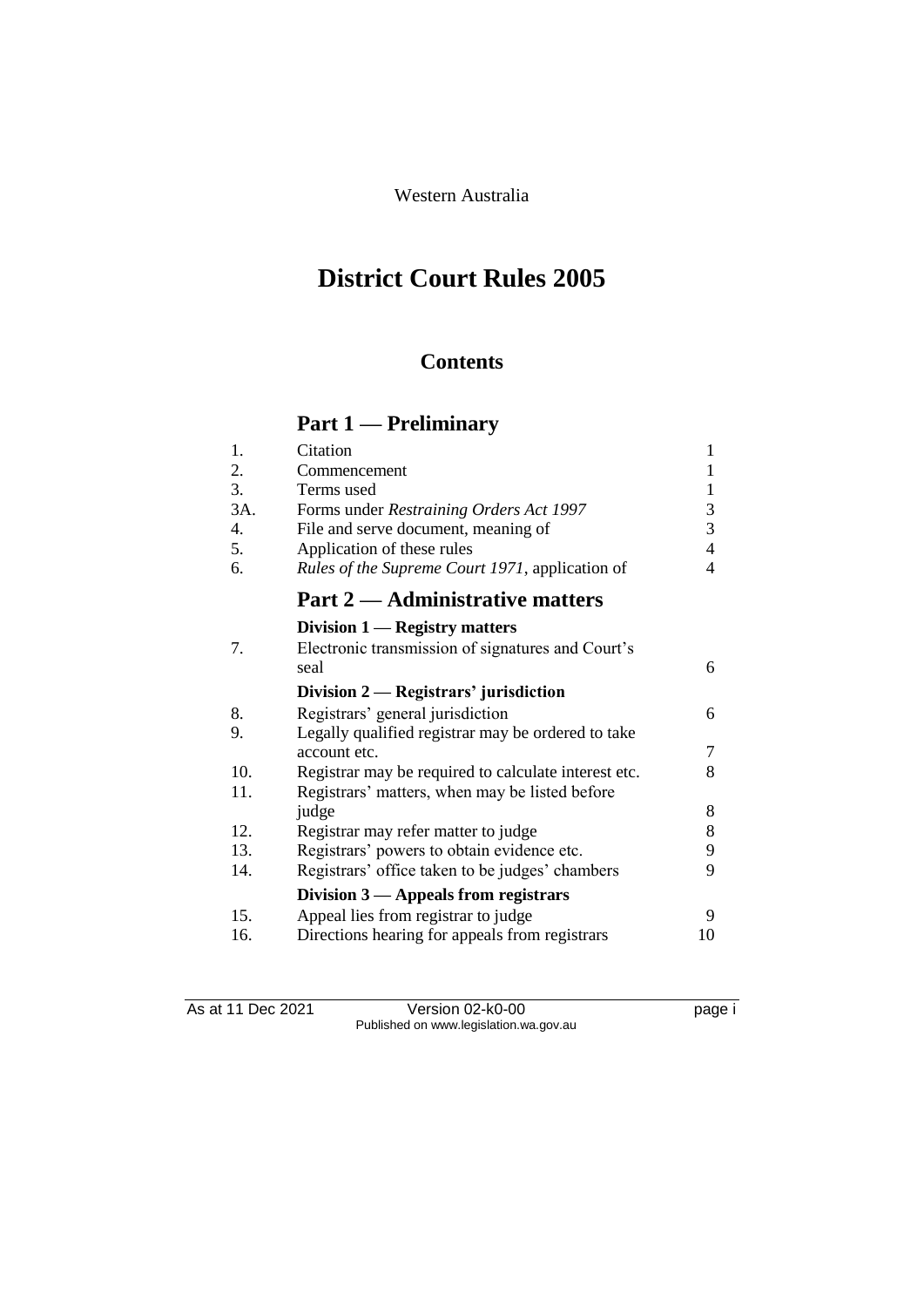#### **Contents**

|              | Part 3 – Filing and service of                                                                                                           |          |
|--------------|------------------------------------------------------------------------------------------------------------------------------------------|----------|
|              | documents                                                                                                                                |          |
|              | Division $2$ — Filing documents by fax or by<br>using ECMS                                                                               |          |
| 19.<br>20.   | Some documents may be filed by fax<br>Some documents may be filed by using ECMS                                                          | 12<br>13 |
|              | Division $3$ — Serving documents                                                                                                         |          |
| 21.<br>21A.  | Service of documents<br>Service of documents by Court                                                                                    | 16<br>16 |
|              | Division 4 – Miscellaneous                                                                                                               |          |
| 22A.<br>22C. | RSC Order 9A rule 2 and Order 12 rule 2<br>modified: form of memorandum of appearance<br>Party may not be required to state geographical | 17       |
|              | address                                                                                                                                  | 18       |
| 22.          | Summonses for matters in chambers                                                                                                        | 18       |
| 23A.         | Affidavits, form of                                                                                                                      | 19       |
| 23B.         | RSC Order 58 rule 14 modified: form of                                                                                                   |          |
|              | originating summons                                                                                                                      | 19       |
| 23C.         | Enforcement of order under another Act giving<br>jurisdiction                                                                            | 19       |
|              | Part 4 – Case management                                                                                                                 |          |
|              | Division 1 - Preliminary                                                                                                                 |          |
| 23.          | Terms used                                                                                                                               | 21       |
| 24.          | Case management direction, meaning of                                                                                                    | 21       |
| 25.          | Enforcement order, meaning of                                                                                                            | 24       |
|              | Division $2$ — Case management generally                                                                                                 |          |
| 26.          | Court may make case management directions etc.                                                                                           | 24       |
| 27.          | Case management hearing, registrar may hold                                                                                              | 25       |
|              | Division $3$ — Case management of cases                                                                                                  |          |
|              | commenced by writ                                                                                                                        |          |
| 28.          | <b>Subdivision 1 — Preliminary</b><br>Application                                                                                        | 25       |
| 29.          | Various RSC provisions do not apply                                                                                                      | 25       |
| 31.          | Case management hearing, holding of                                                                                                      | 25       |
| 32.          | Case management hearing, conduct of                                                                                                      | 26       |
| 33.          | Case management directions etc. may be made in                                                                                           |          |
|              | other proceedings                                                                                                                        | 27       |

page ii Version 02-k0-00 As at 11 Dec 2021 Published on www.legislation.wa.gov.au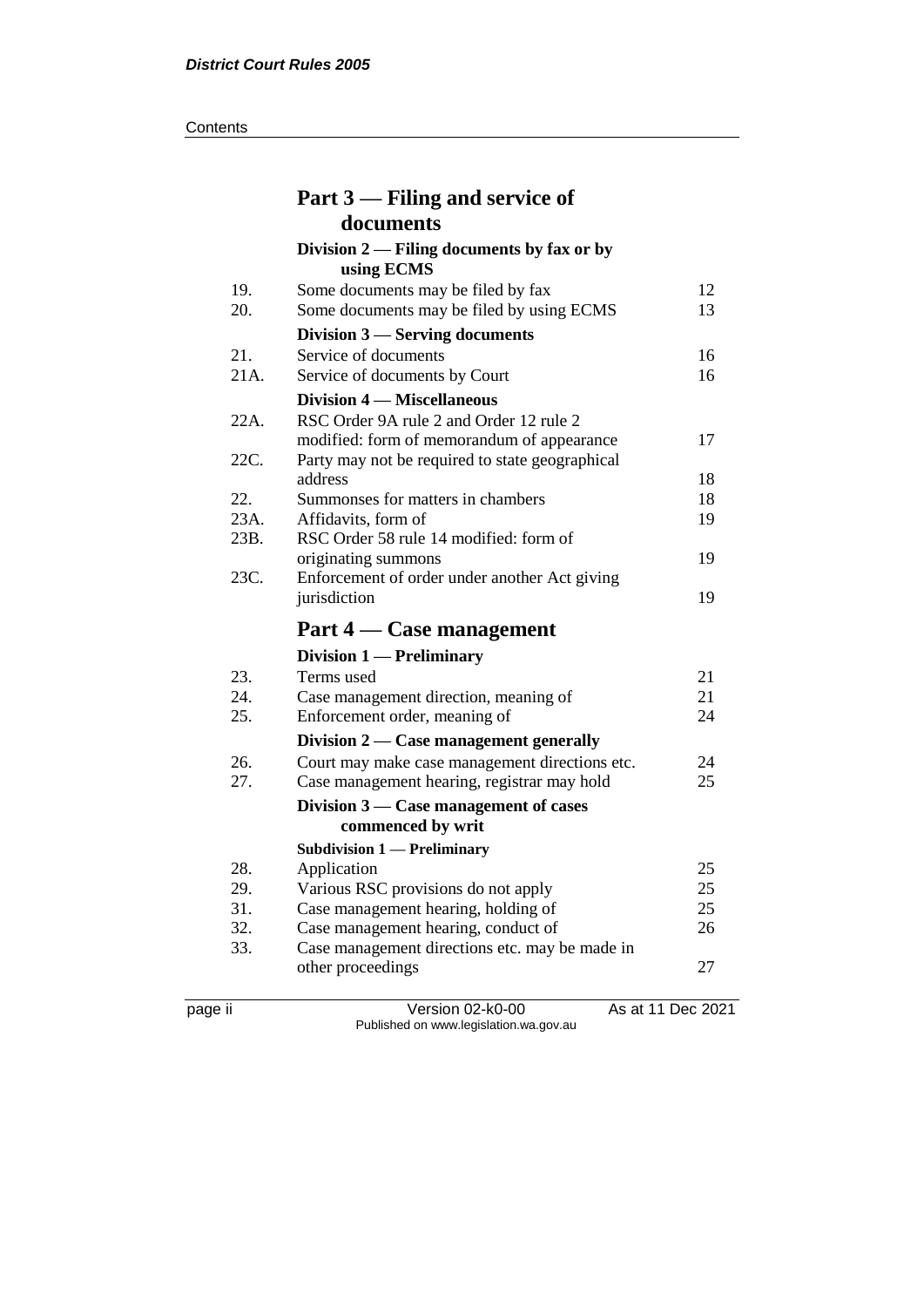| 34.   | Duties of parties at case management hearing etc.   | 27 |
|-------|-----------------------------------------------------|----|
|       | <b>Subdivision 2 — Mediations</b>                   |    |
| 35.   | Mediations                                          | 28 |
| 35AA. | Settlement at mediations                            | 29 |
| 35A.  | Mediation may serve as pre-trial conference         | 29 |
|       | Subdivision 3 - Entry for trial, and ancillary      |    |
|       | matters                                             |    |
| 36.   | Legal costs, lawyer to notify client of             | 30 |
| 37.   | Entering a case for trial                           | 31 |
| 38.   | Plaintiff failing to enter case for trial,          |    |
|       | consequences                                        | 31 |
| 38A.  | After entry for trial, no interlocutory application |    |
|       | without leave                                       | 32 |
| 38B.  | Countermanding entry for trial                      | 33 |
|       | Subdivision 4 - Pre-trial conference, and ancillary |    |
|       | matters                                             |    |
| 39.   | Pre-trial conference, preliminary matters           | 34 |
| 40.   | Pre-trial conference                                | 34 |
| 41.   | Pre-trial conference, ancillary matters             | 36 |
|       | <b>Subdivision 5A</b> – Settlement of cases         |    |
| 42A.  | Offers of compromise                                | 37 |
|       | Subdivision $5$ — Listing conference                |    |
| 42.   | Listing conference, orders for purpose of           | 38 |
| 43.   | Listing conference                                  | 38 |
|       | <b>Subdivision 6 – Inactive cases</b>               |    |
| 43A.  | Term used: Inactive Cases List                      | 40 |
| 44.   | Effect of non-compliance with Notice of Default     | 40 |
| 44A.  | Cases inactive for 12 months deemed inactive        | 40 |
| 44B.  | Registrar may issue summons to show cause           | 40 |
| 44C.  | Springing order that case be put on Inactive Cases  |    |
|       | List                                                | 41 |
| 44D.  | Parties to be notified of case being on Inactive    |    |
|       | Cases List and to advise clients                    | 41 |
| 44E.  | Consequences of case being on Inactive Cases List   | 42 |
| 44F.  | Removing cases from Inactive Cases List             | 42 |
| 44G.  | Certain inactive cases taken to have been           |    |
|       | dismissed                                           | 43 |

As at 11 Dec 2021 Version 02-k0-00 page iii Published on www.legislation.wa.gov.au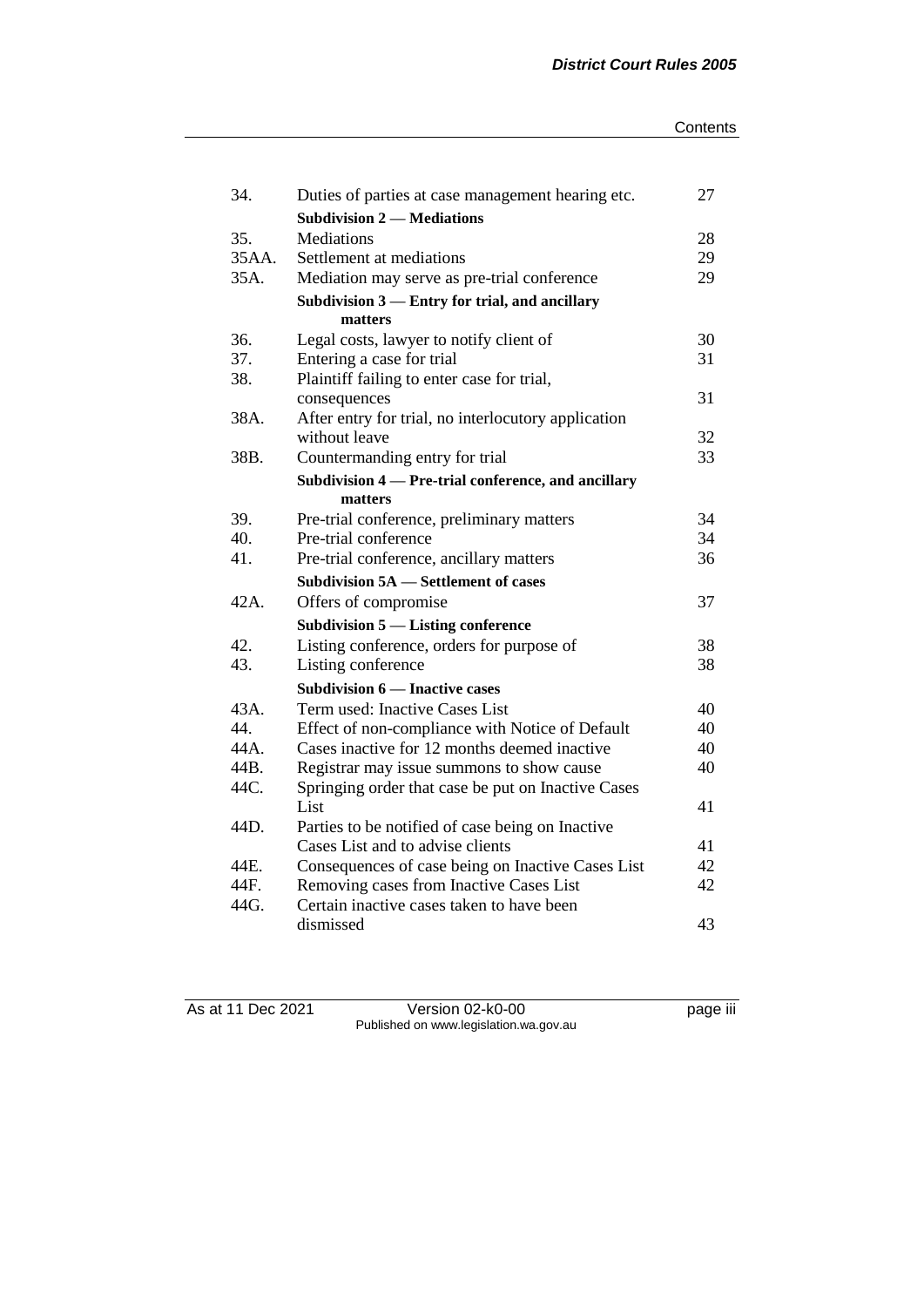#### **Contents**

# **Part 4A — Documents to be filed, served or delivered before trial**

| 45A.  | Application                                      | 44 |
|-------|--------------------------------------------------|----|
| 45B.  | Term used: trial date                            | 44 |
| 45C.  | Particulars of damages                           | 44 |
| 45D.  | Building and engineering contracts, actions      |    |
|       | involving claims under                           | 45 |
| 45E.  | Index of expert witness reports                  | 46 |
| 45F.  | Papers for judge                                 | 47 |
| 45G.  | Reception of plans etc. in evidence              | 48 |
| 45H.  | Outline of submissions                           | 48 |
| 45I.  | List of witnesses                                | 50 |
|       | Part 5 — Obtaining evidence                      |    |
|       | Division 1 — Discovery                           |    |
| 46.   | RSC Order 26 modified in actions commenced by    |    |
|       | writ                                             | 51 |
|       | Division 2 — Interrogatories                     |    |
| 47.   | RSC Order 27 modified                            | 51 |
|       | Division 3 — Medical examination                 |    |
|       |                                                  |    |
| 47A.  | RSC Order 28 modified                            | 52 |
|       | Part 5A — Expert evidence                        |    |
| 47B.  | Terms used                                       | 54 |
| 47C.  | RSC Order 36A does not apply                     | 54 |
| 47D.  | General procedural matters                       | 55 |
| 47E.  | Expert medical evidence in personal injury cases | 55 |
| 47F.  | Other expert evidence                            | 57 |
| 47G.  | Derogation of privilege                          | 58 |
| 47H.  | <b>Enforcing this Part</b>                       | 58 |
| 47I.  | Court may limit expert evidence                  | 58 |
|       | Part 5BA — Subpoenas                             |    |
| 48AA. | RSC Order 36B rules 1 and 2 modified: subpoena   |    |
|       | must not require both attendance and production  | 59 |
| 48AB. | RSC Order 36B rule 3 modified: form of subpoena  | 59 |
| 48AC. | RSC Order 36B rule 5A modified: form of          |    |
|       | subpoena                                         | 60 |
|       |                                                  |    |

page iv Version 02-k0-00 As at 11 Dec 2021 Published on www.legislation.wa.gov.au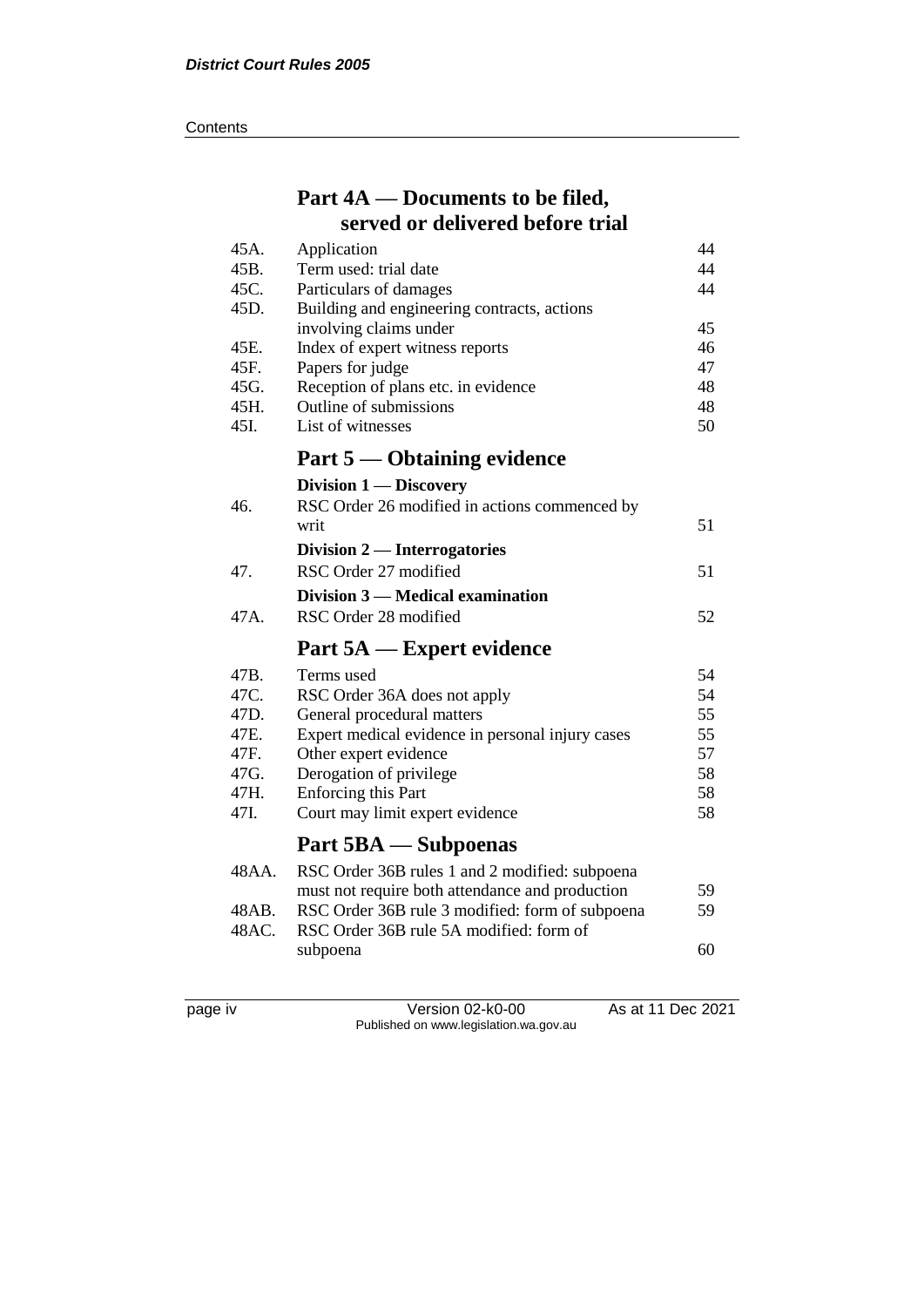| 48AD.        | RSC Order 36B rule 7 modified: USB devices not                                |          |
|--------------|-------------------------------------------------------------------------------|----------|
| 48AE.        | permitted<br>Subpoenas to produce not addressed to health                     | 60       |
|              | professionals                                                                 | 60       |
| 48AF.        | Subpoenas to produce addressed to health                                      |          |
|              | professionals                                                                 | 60       |
| 48AG.        | RSC Order 36B rule 10 modified: disposal of                                   |          |
|              | documents and things produced                                                 | 61       |
| 48AH.        | RSC Order 36B rule 11 modified: losses and<br>expenses incurred in compliance | 61       |
|              | Part 5B — Applications before trial                                           |          |
| 48A.         | Amending pleadings, RSC Order 21 modified                                     | 63       |
| 48B.         | Interlocutory applications after listing for trial                            | 63       |
|              |                                                                               |          |
|              | Part 6 – Appeals to the Court                                                 |          |
| 49.          | Terms used                                                                    | 65       |
| 50.          | Appeal, nature of                                                             | 65<br>65 |
| 51A.<br>51.  | Time for appealing<br>Appeal, commencement of                                 | 66       |
| 52.          | Primary court to supply records when given notice                             | 68       |
| 53.          | Appeal, responding to                                                         | 69       |
| 55.          | Directions hearing                                                            | 70       |
| 56A.         | Dismissing appeals for want of prosecution                                    | 71       |
| 56.          | New grounds of appeal etc. only with leave                                    | 71       |
| 57.          | Court's powers as to appeals                                                  | 72       |
| 58A.<br>58B. | Orders in appeals, applying for<br>Consenting to orders                       | 73<br>73 |
| 58.          | Discontinuance                                                                | 74       |
| 59.          | Costs                                                                         | 75       |
| 60.          | Final orders on appeal                                                        | 75       |
| 61A.         | Return of security for costs deposit                                          | 76       |
|              | Part 7 — Hearings and trials                                                  |          |
| 61.          | Outline of submissions etc. for certain hearings                              | 77       |
|              | <b>Part 8</b> — Civil Judgments                                               |          |
|              | <b>Enforcement Act 2004 rules</b>                                             |          |
| 62.          | Terms used                                                                    | 78       |
|              |                                                                               |          |
|              |                                                                               |          |

As at 11 Dec 2021 Version 02-k0-00 page v Published on www.legislation.wa.gov.au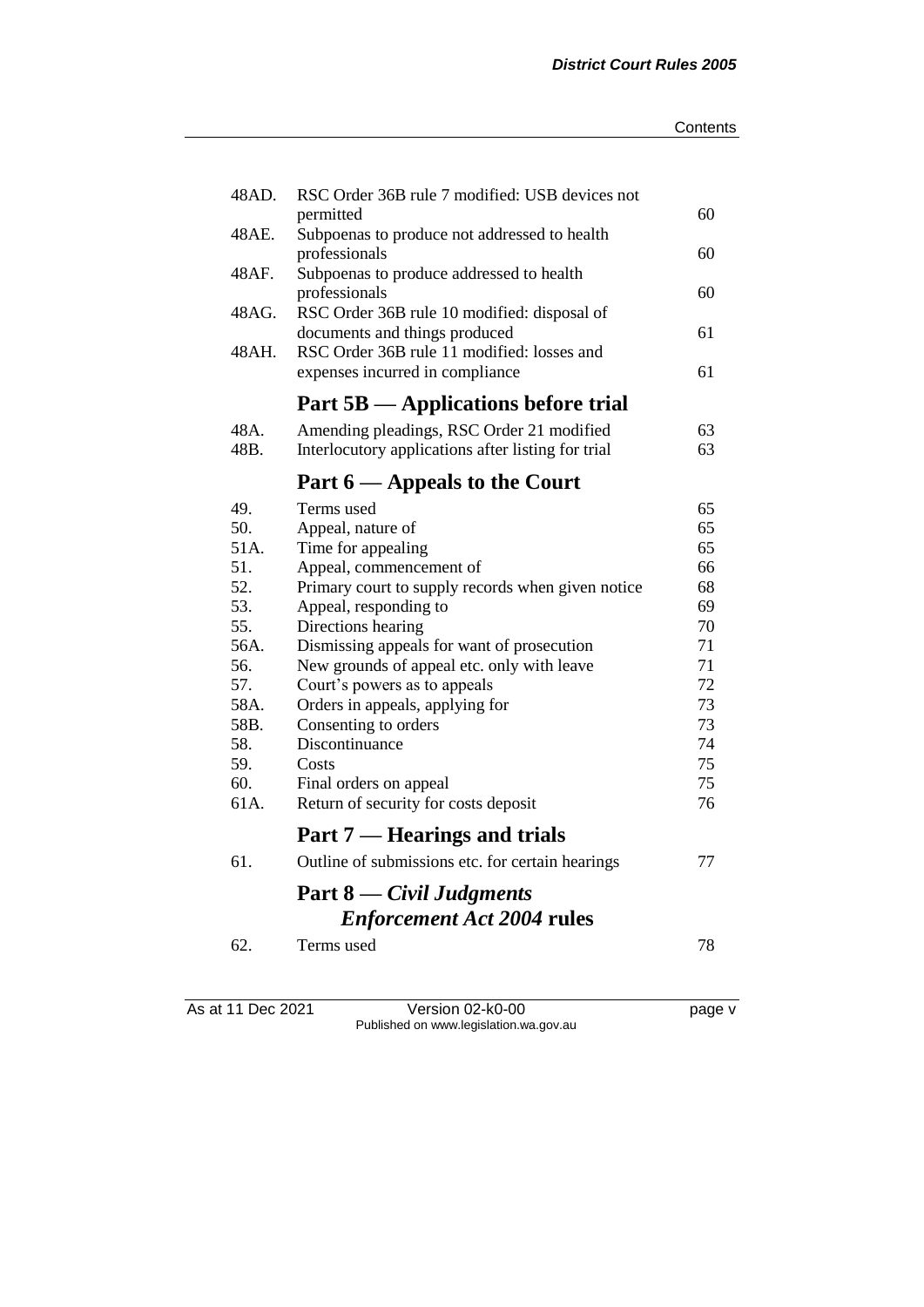#### **Contents**

| 63.        | Applications etc. that may be dealt with by a<br>registrar       | 78       |
|------------|------------------------------------------------------------------|----------|
| 64.        | Registrar's decision, review of                                  | 78       |
|            | <b>Part 9</b> — Misuse of Drugs Act 1981                         |          |
|            | rules                                                            |          |
| 65.        | Terms used                                                       | 79       |
| 66.        | Applications, how they are to be made                            | 79       |
| 67.        | Respondent's rights and obligations                              | 80       |
| 68.<br>69. | Court may order parties to be added                              | 80<br>80 |
| 70.        | Deponents to attend for cross examination<br>Evidentiary matters | 80       |
|            | <b>Part 10A</b> — Prohibited Behaviour                           |          |
|            | Orders Act 2010 rules                                            |          |
| 71A.       |                                                                  |          |
| 71B.       | Terms used<br>Application under Act s. 5, how to make            | 82<br>82 |
| 71C.       | Application under Act s. 21, how to make                         | 84       |
| 71D.       | Responding to applications                                       | 84       |
| 71E.       | Corrected PBO, registrar's duties as to                          | 84       |
|            | <b>Part 10 – Miscellaneous</b>                                   |          |
| 71F.       | Term used: court record                                          | 85       |
| 71.        | Access to records and things (registry)                          | 85       |
| 72.        | Access to records and things (eCourts Portal of                  |          |
|            | Western Australia)                                               | 87       |
|            | Part 11 — Transitional and savings                               |          |
|            | provisions                                                       |          |
| 73.        | Terms used                                                       | 89       |
| 74.        | Cases to which former rules apply                                | 89       |
| 75.        | Outline of submissions for certain hearings                      | 89       |
|            | <b>Schedule 1 - Forms</b>                                        |          |
| 1 A A.     | Memorandum of appearance (r. 22A)                                | 90       |
| 1A.        | Affidavit (r. 23A)                                               | 92       |
| 1B.        | Originating summons (r. 23B)                                     | 94       |
| 1C.        | Notification of contact and service information (r.<br>23C       | 97       |
|            |                                                                  |          |
|            |                                                                  |          |

page vi Version 02-k0-00 As at 11 Dec 2021 Published on www.legislation.wa.gov.au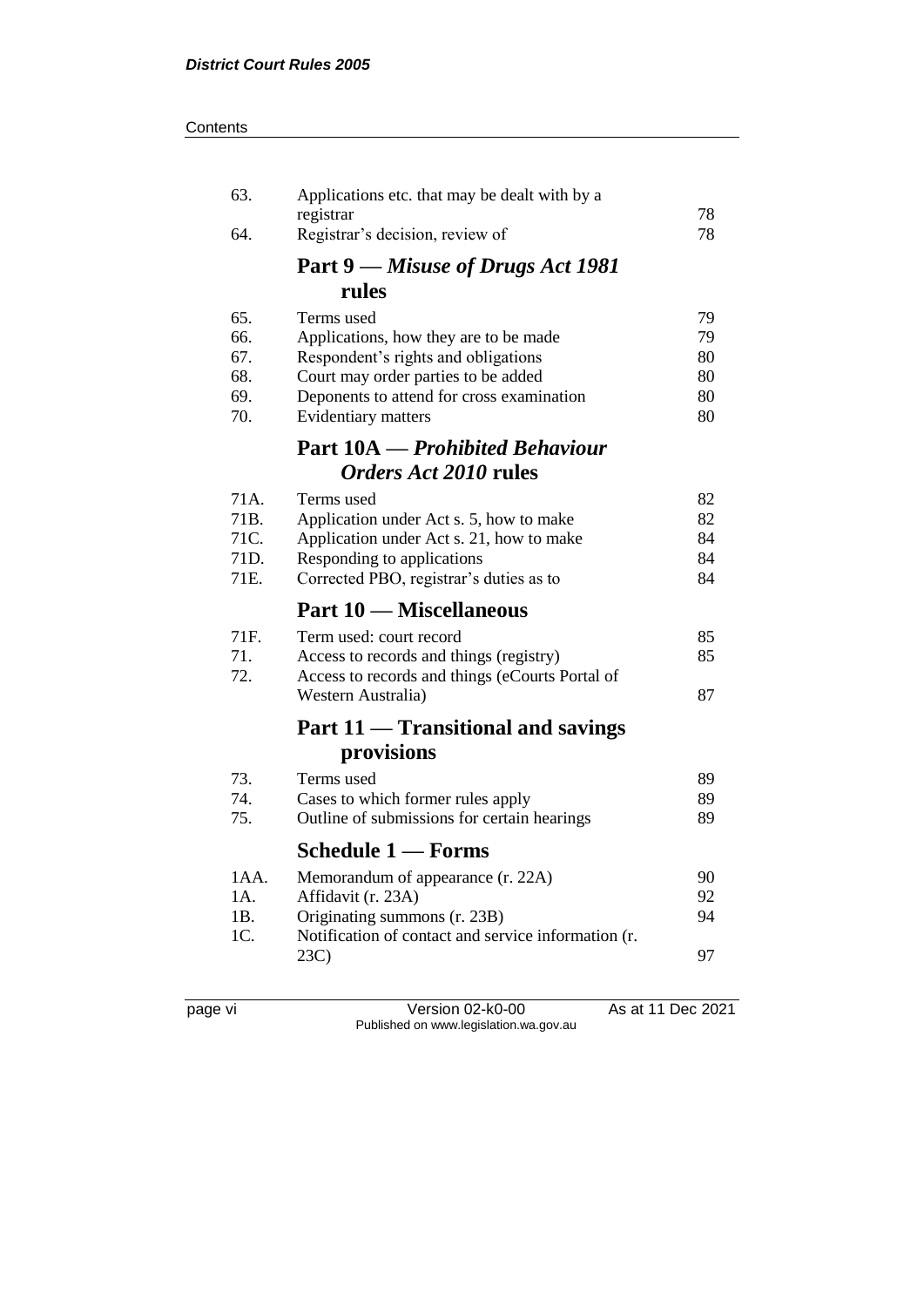| 1.               | Entry for trial (r. 37)                        | 99  |
|------------------|------------------------------------------------|-----|
| 2.               | Notice of default (entry for trial) (r. 38)    | 101 |
| 3.               | Outline of submissions (r. 45H, 61)            | 101 |
| 4A.              | Subpoena to attend to give evidence (r. 48AB)  | 103 |
| 4B.              | Subpoena notice — evidence (r. 48AB)           | 104 |
| 4C.              | Subpoena to produce documents (r. 48AB)        | 106 |
| 4D.              | Subpoena notice and declaration — documents or |     |
|                  | things $(r. 48AG)$                             | 108 |
| 4E.              | Subpoena notice and declaration — documents or |     |
|                  | things $(r. 48AG)$                             | 113 |
| $\overline{4}$ . | Prohibited Behaviour Orders Act 2010 s. 5      |     |
|                  | application (r. 71B)                           | 118 |
| 5.               | Prohibited Behaviour Orders Act 2010 s. 21     |     |
|                  | application $(r. 71C)$                         | 119 |
| 6.               | Appeal notice $(r. 51(1))$                     | 120 |
| 7.               | Service certificate (r. 51(7))                 | 123 |
| 8A.              | Appeal notice (WCIMA appeal) (r. 51(4A))       | 124 |
| 8.               | Notice of respondent's intention (r. 53)       | 127 |
| 9.               | Application in an appeal (r. 58A)              | 130 |
| 10.              | Consent notice (r. 58B)                        | 131 |
| 11.              | Discontinuance notice (r. 58)                  | 131 |
|                  | <b>Notes</b>                                   |     |
|                  | Compilation table                              | 132 |
|                  | Other notes                                    | 133 |
|                  | <b>Defined terms</b>                           |     |

As at 11 Dec 2021 Version 02-k0-00 page vii Published on www.legislation.wa.gov.au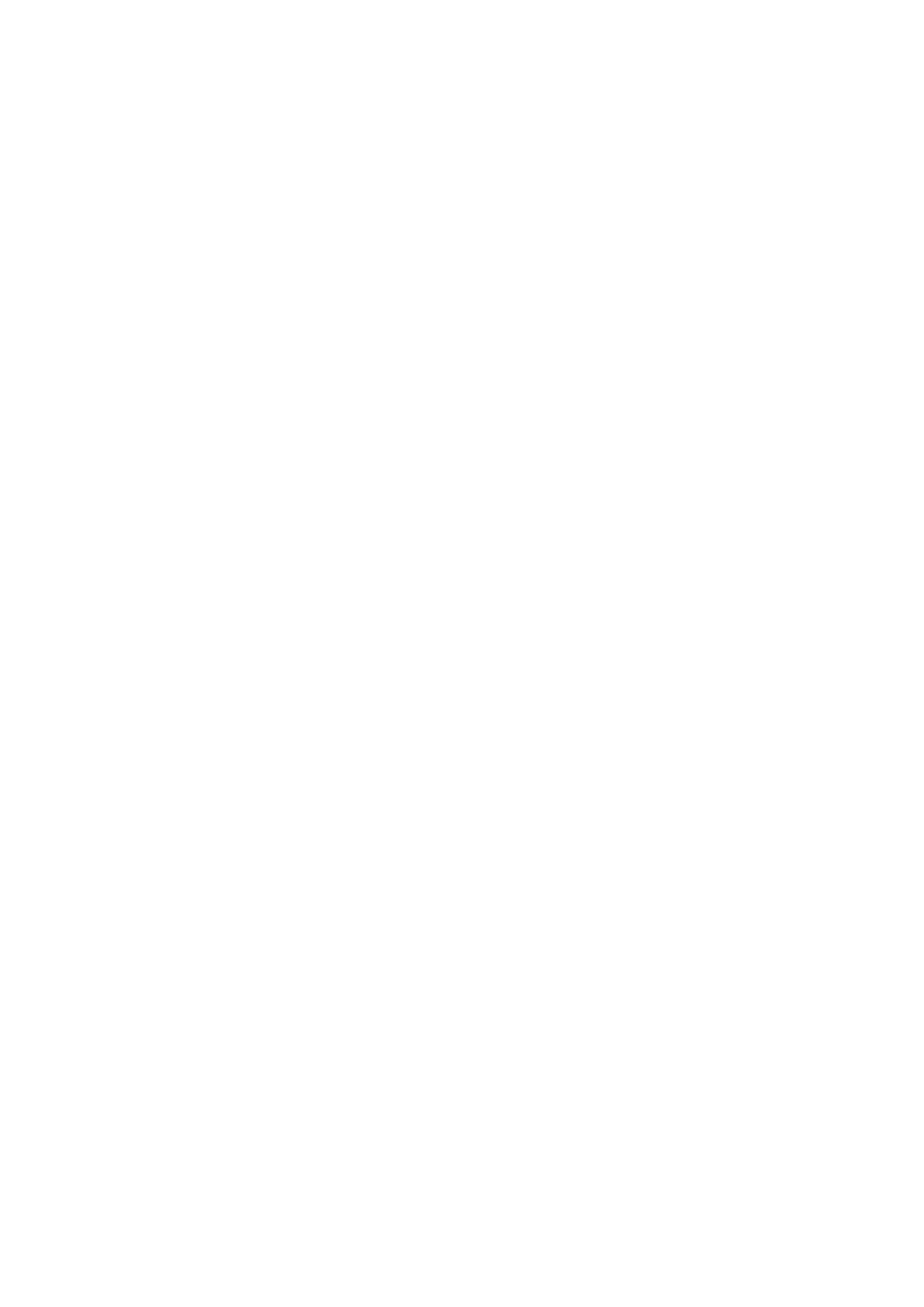# **District Court Rules 2005**

# **Part 1 — Preliminary**

# **1. Citation**

These rules are the *District Court Rules 2005*.

# **2. Commencement**

These rules come into operation on 30 May 2005.

# **3. Terms used**

In these rules, unless the contrary intention appears —

*address for service* has a meaning affected by rule 17;

*audio link* has the meaning given to that term by the *Evidence Act 1906* section 120;

*case* means any proceeding in the Court involving or in connection with the Court's civil or appellate jurisdiction, irrespective of how it was commenced;

*department* means the department of the Public Service that principally assists the Minister in the administration of the Act;

*ECMS* means the electronic case management system for the management of proceedings in Western Australian courts and tribunals;

*file* a document, means to file it at the relevant registry together with any fee required to be paid under the *District Court (Fees) Regulations 2002*;

*file and serve* has the meaning given by rule 4;

As at 11 Dec 2021 Version 02-k0-00 Page 1 Published on www.legislation.wa.gov.au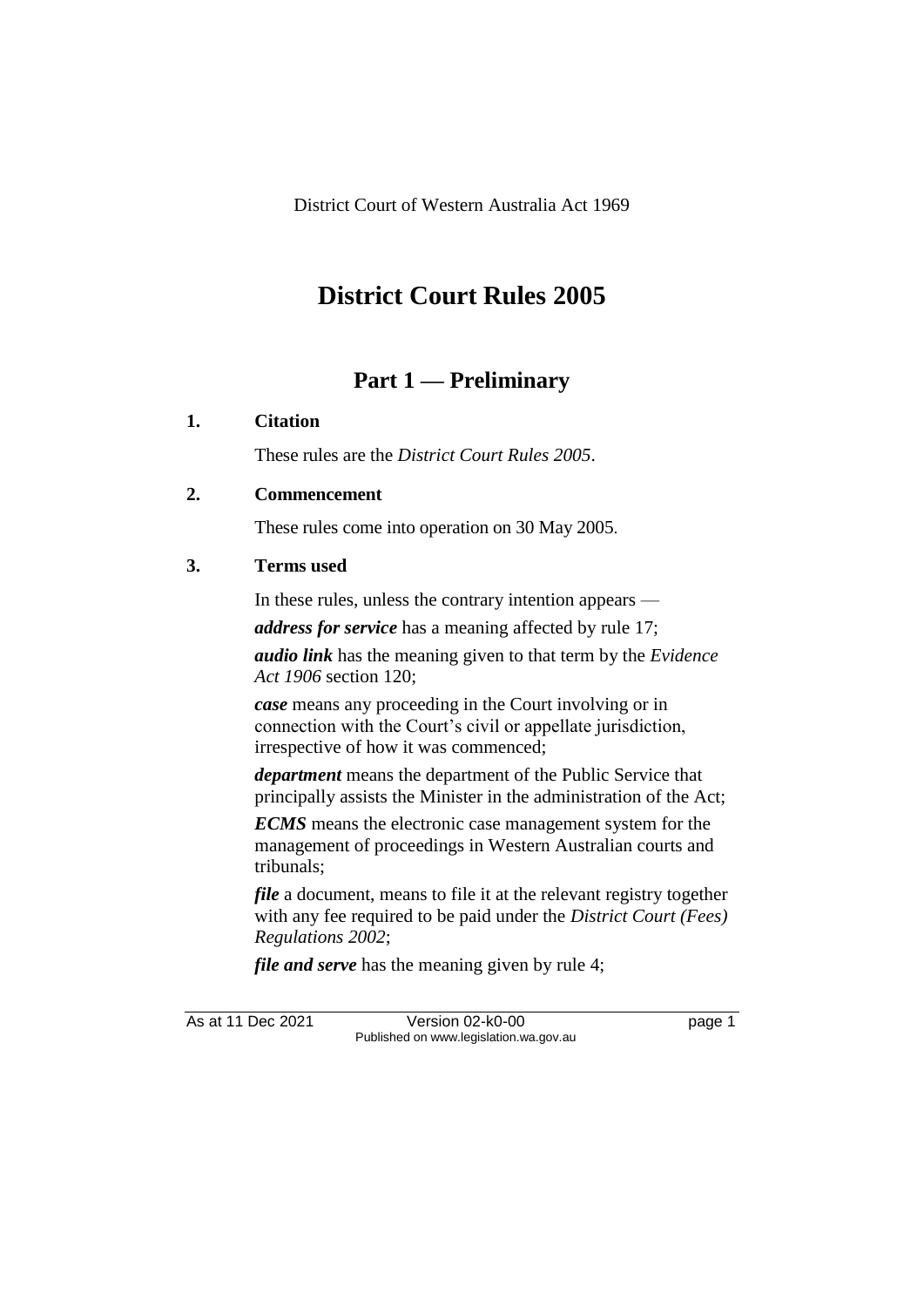**r. 3**

*file electronically*, in relation to a document, means file an electronic version of the document under rule 20 by using the ECMS;

*Form*, if followed by a number, means the form of that number in Schedule 1;

*health professional* has the meaning given in the *Civil Liability Act 2002* section 5PA;

*judge* means a District Court judge;

*lawyer* means an Australian legal practitioner within the meaning of that term in the *Legal Profession Act 2008* section 3;

*lay registrar* means a registrar who is not a legally qualified registrar;

*legally qualified registrar* means a registrar who is or has been an Australian lawyer within the meaning of that term in the *Legal Profession Act 2008* section 3;

*personal injuries action* means an action in which a claim is made in respect of —

- (a) a person's personal injuries (including any illness suffered by him or her and any impairment of his or her physical or mental condition); or
- (b) a person's death;

*record* means any thing or process —

- (a) on or by which information is recorded or stored; or
- (b) by means of which a meaning can be conveyed by any means in a visible or recoverable form,

whether or not the use or assistance of some electronic. electrical, mechanical, chemical or other device or process is required to recover or convey the information or meaning;

*registered user* means a person who is authorised to file documents electronically;

*registry* means a registry of the Court;

*relevant registry* to a case, means the registry of the Court where the documents relating to the case are being held;

page 2 Version 02-k0-00 As at 11 Dec 2021 Published on www.legislation.wa.gov.au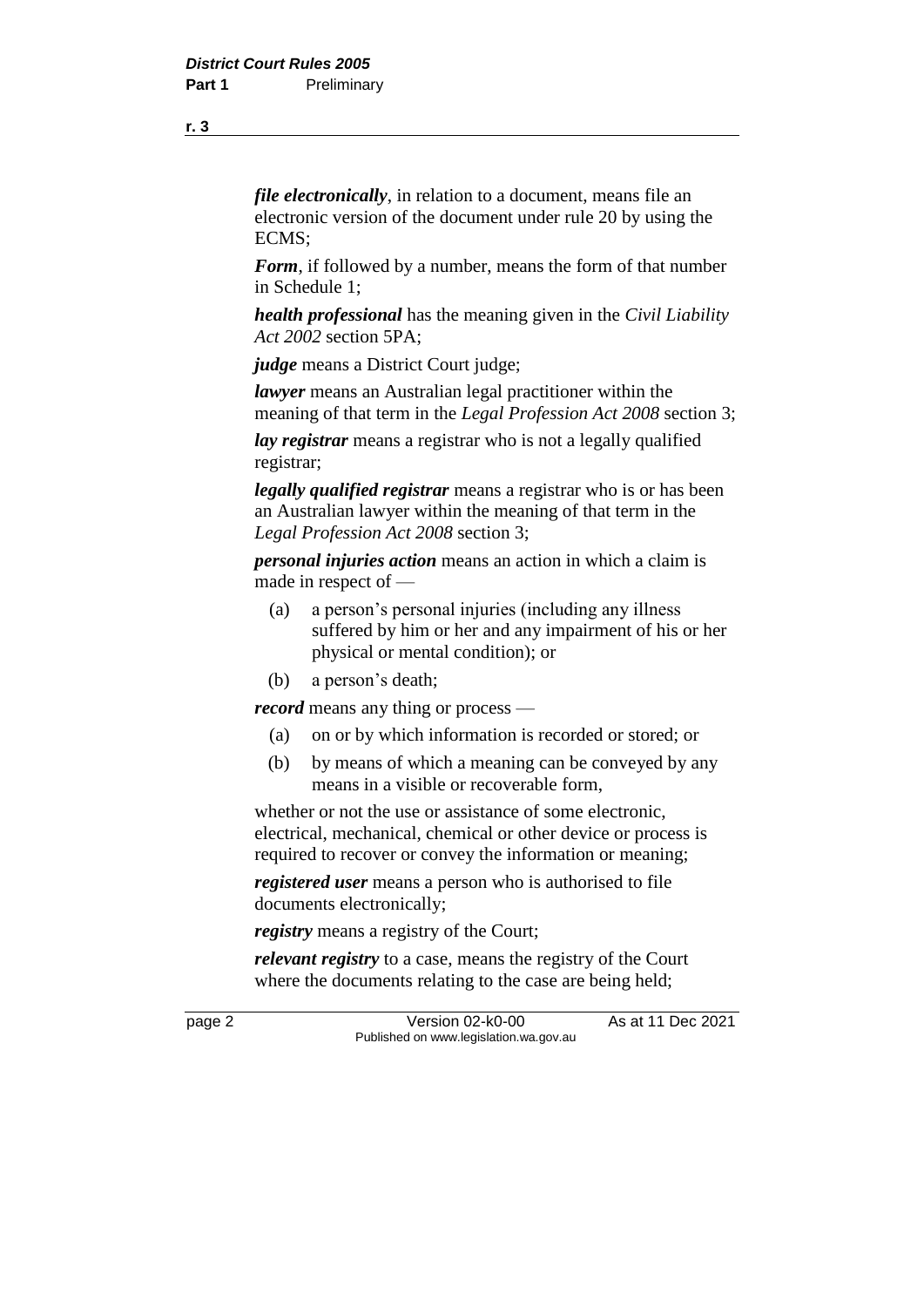*RSC* means the *Rules of the Supreme Court 1971*;

*rules of court* means these rules and, where applicable, the RSC;

*serve* means to serve in accordance with rule 21;

*settle* a case, includes to compromise the case;

*video link* has the meaning given to that term by the *Evidence Act 1906* section 120;

*working day* means a day other than a Saturday, a Sunday, or a public holiday throughout the State.

*[Rule 3 amended: Gazette 26 Jul 2013 p. 3409; 16 Mar 2018 p. 919; 7 Sep 2018 p. 3183; 31 Dec 2019 p. 4676.]*

#### **3A. Forms under** *Restraining Orders Act 1997*

- (1) For the purposes of the *Restraining Orders Act 1997*, the forms set out in the *Magistrates Court (Civil Proceedings) Rules 2005* Schedule 1, as in force on 25 November 2017, are prescribed (with any necessary changes) in relation to the matters specified in those forms.
- (2) Where a form is in parts, then only those parts of the form that are relevant, taking into account the part heading, need be used for a particular copy of the form, or for a particular purpose.

*[Rule 3A inserted: Gazette 2 Feb 2018 p. 317.]*

#### **4. File and serve document, meaning of**

If these rules require a person to file and serve a document, then unless these rules expressly provide otherwise, the person  $must$ —

- (a) file the document within any time limit for doing so; and
- (b) after filing the document, serve it on the other party or parties within 5 working days after the date on which it is filed.

As at 11 Dec 2021 Version 02-k0-00 Page 3 Published on www.legislation.wa.gov.au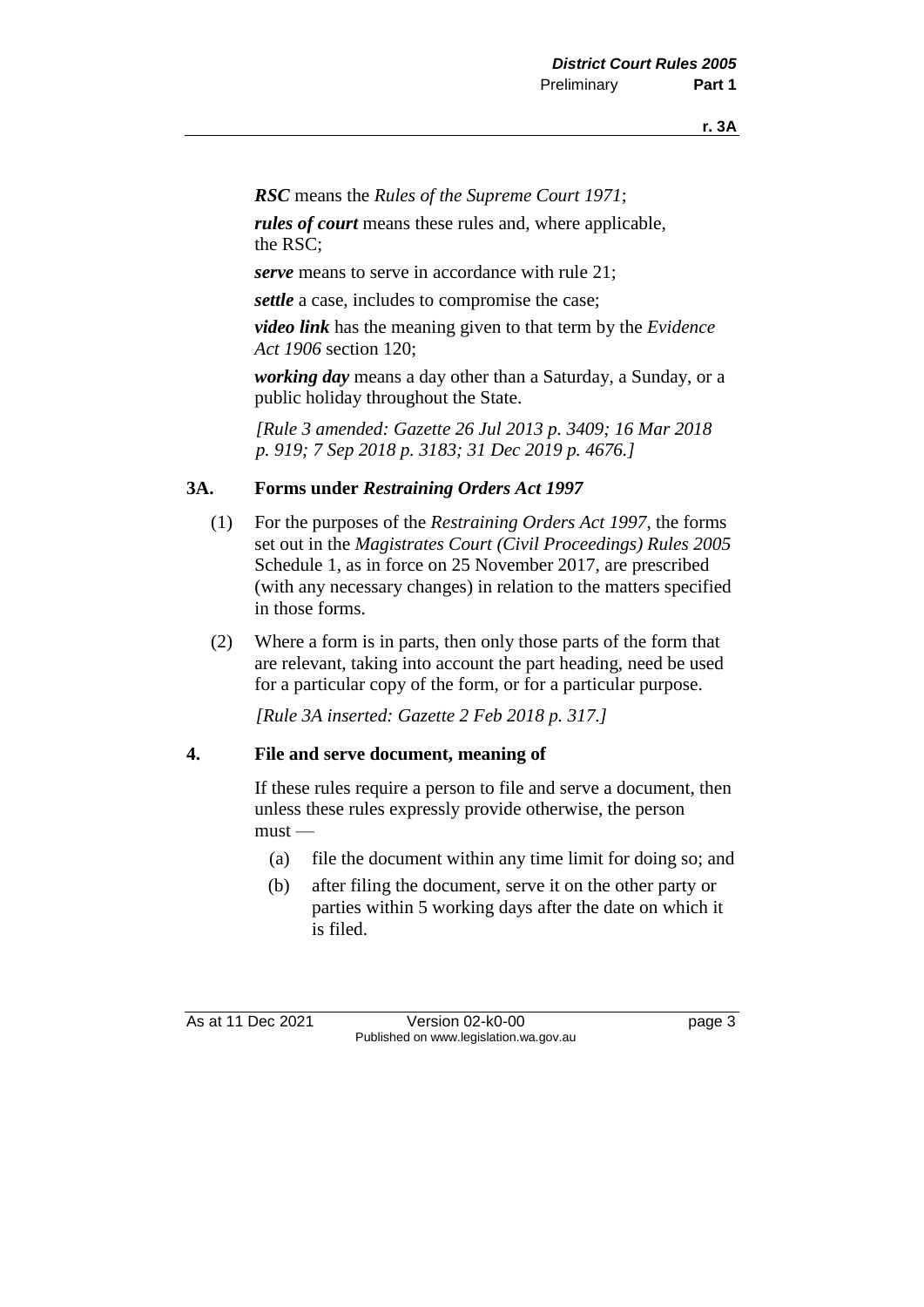**r. 5**

#### **5. Application of these rules**

- (1) These rules apply to and in respect of every case other than a case —
	- (a) that was commenced by writ before 30 May 2005; and
	- (b) in which an appearance was entered before 30 May 2005.
- (2) If a case is one to which these rules do not apply by virtue of subrule  $(1)$  —
	- (a) the *District Court Rules 1996* <sup>2</sup> apply to and in respect of it, despite rule 72; and
	- (b) the Court may at any time order that these rules apply to and in respect of it, despite subrule (1).
- (3) If an order is made under subrule (2)(b) in respect of a case, then, subject to the order, the *District Court Rules 1996* <sup>2</sup> cease to apply to and in respect of the case.
- (4) Despite subrules (1) and (2), Part 8 applies to and in respect of any case in which there is a judgment, as that term is defined in the *Civil Judgments Enforcement Act 2004*, that may be enforced under that Act.

*[Rule 5 inserted: Gazette 23 Dec 2005 p. 6271.]*

#### **6.** *Rules of the Supreme Court 1971***, application of**

- (1) The RSC apply to and in respect of any case in the Court.
- (2) For the purposes of subrule  $(1)$ 
	- (a) a reference in the RSC to "the Court" is to be taken as being a reference to the District Court, unless the context requires otherwise; and
	- (ba) a reference in the RSC to "case manager" is to be taken as being a reference to a legally qualified registrar, unless the context requires otherwise; and

page 4 Version 02-k0-00 As at 11 Dec 2021 Published on www.legislation.wa.gov.au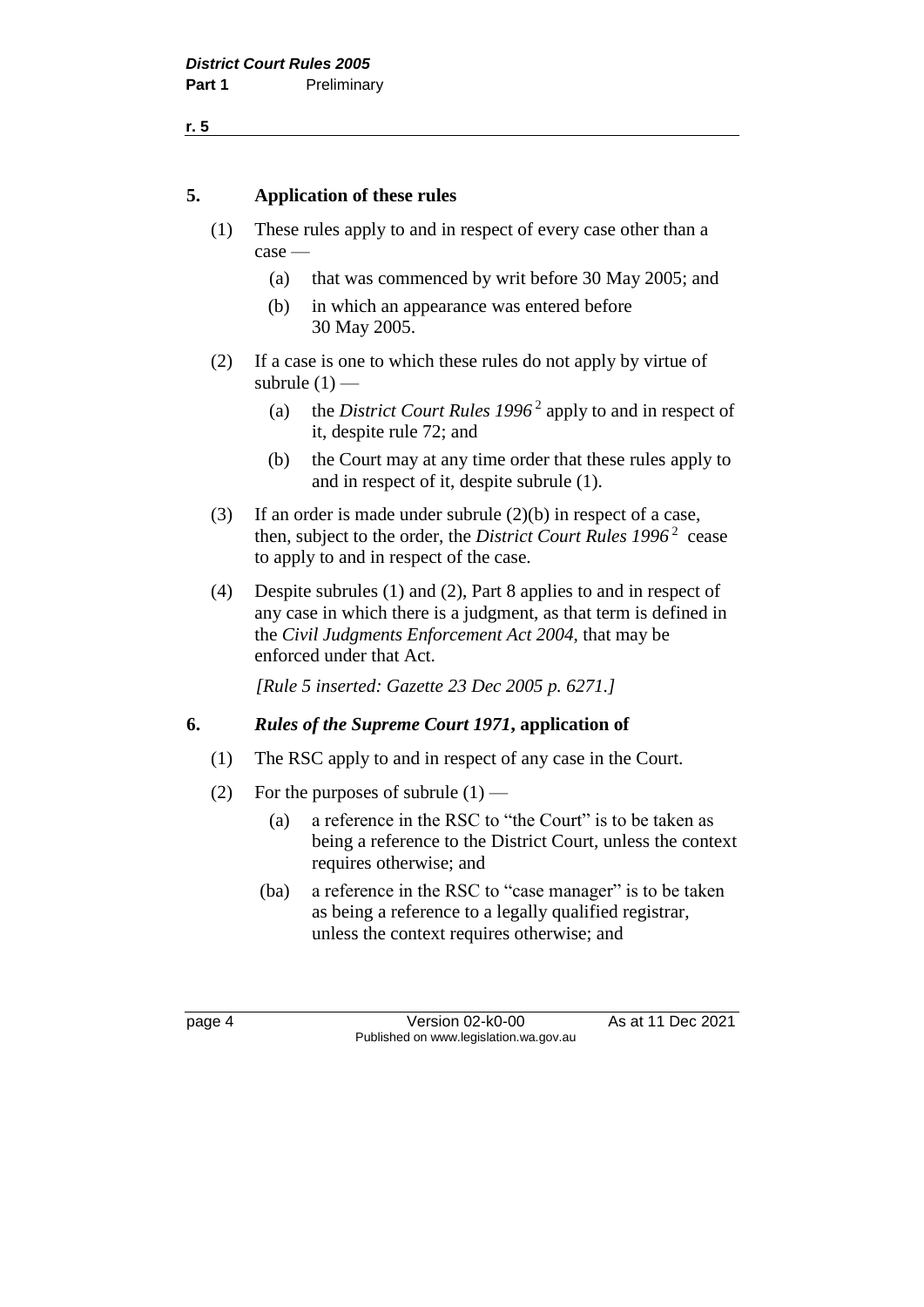- (bb) a reference in the RSC to a case management direction under Order 4A is to be taken as being a reference to a case management direction made under Part 4 of these rules; and
	- (b) a reference in the RSC to the RSC (whether "these Rules" or other words are used) is to be taken as including a reference to these rules, unless the context requires otherwise.
- (3) If there is a conflict or inconsistency between these rules and the RSC, these rules prevail.

*[Rule 6 amended: Gazette 17 Jun 2011 p. 2159; 26 Jul 2013 p. 3409; 7 Sep 2018 p. 3183.]*

As at 11 Dec 2021 Version 02-k0-00 page 5 Published on www.legislation.wa.gov.au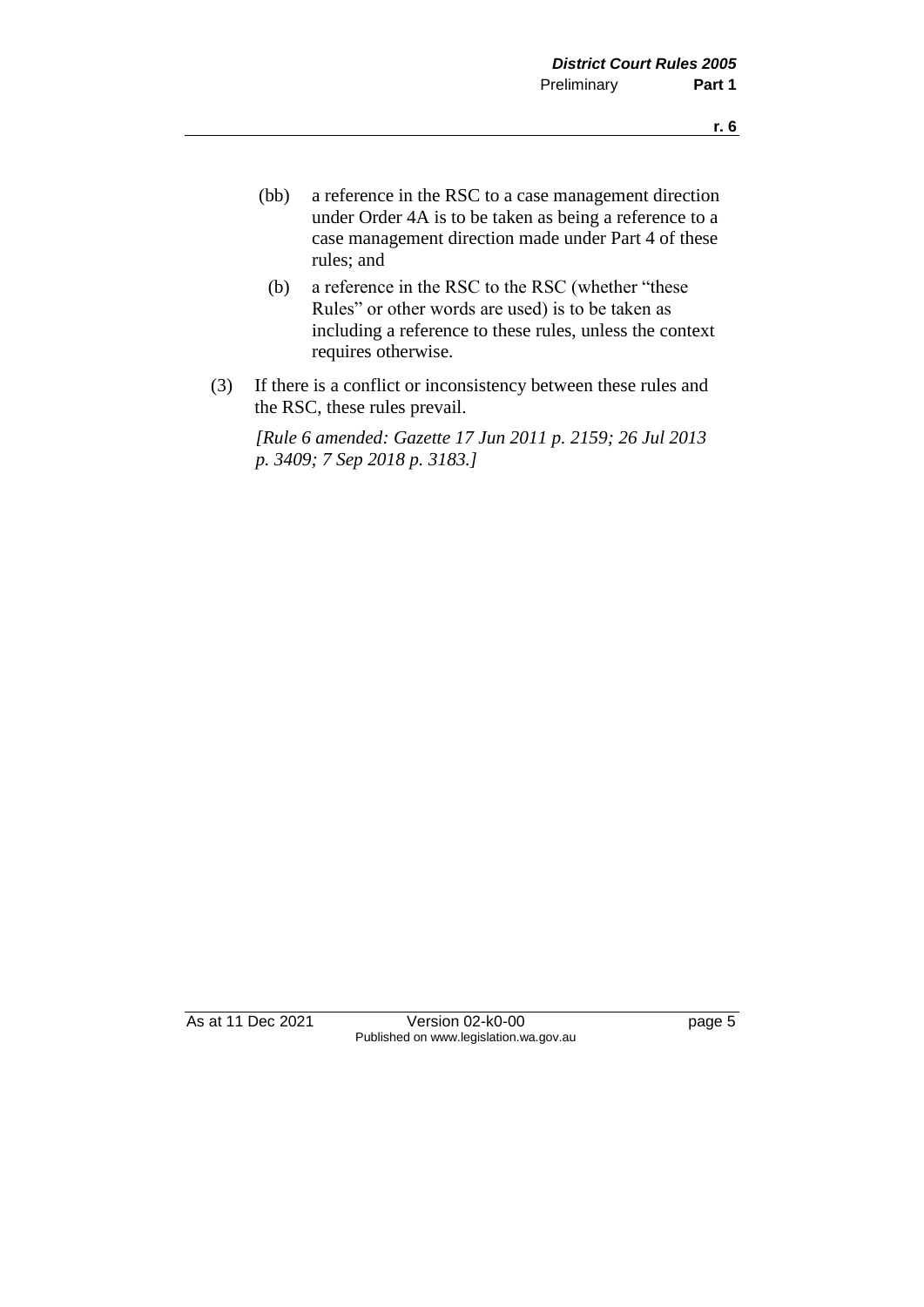# **Part 2 — Administrative matters**

## **Division 1 — Registry matters**

### **7. Electronic transmission of signatures and Court's seal**

- (1) If the Court issues a document in an electronic form that bears a facsimile of the Court's seal, the sealed document as it appears electronically, or as it appears when printed on paper, is to be taken to have the same effect as if the Court's seal had been lawfully applied to it by hand by an officer of the Court.
- (2) If the Court issues a document in an electronic form that bears either a typed signature or a facsimile signature of a District Court judge, registrar or other officer of the Court, the document as it appears electronically, or as it appears when printed on paper, is to be taken to have the same effect as if the signature had been lawfully applied to it by the judge, registrar or other officer of the Court.

*[Rule 7 amended: Gazette 21 Jun 2016 p. 2201-2.]*

# **Division 2 — Registrars' jurisdiction**

#### **8. Registrars' general jurisdiction**

- (1) A legally qualified registrar may deal with any proceedings that a judge may deal with in chambers other than —
	- (a) proceedings involving a review of the taxation of costs; and
	- (b) proceedings in relation to an originating summons that raises for determination —
		- (i) a question of law; or
		- (ii) a question as to the construction of a statute or document; or
		- (iii) a question arising out of an interest in land; or

page 6 Version 02-k0-00 As at 11 Dec 2021 Published on www.legislation.wa.gov.au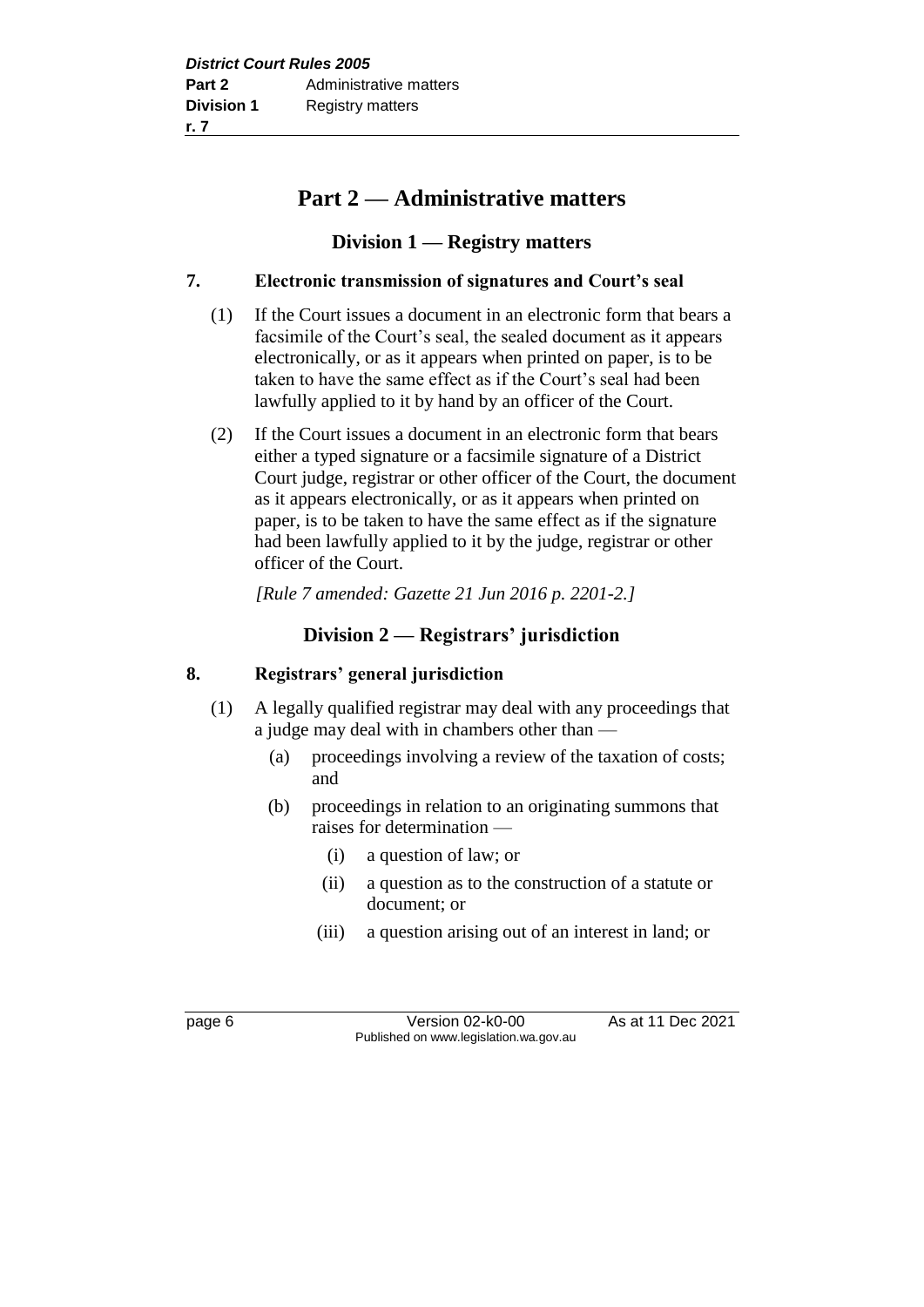(iv) a question arising out of or connected with a contract between a vendor and purchaser of land;

and

- (c) proceedings claiming an injunction or other order under the *Supreme Court Act 1935* section 25(9); and
- (d) proceedings that under rules of court are to be dealt with by a judge; and
- (e) proceedings that the Chief Judge directs are to be dealt with by a judge.
- (2) A lay registrar may do any of the following
	- (a) conduct a case management hearing under Part 4 and make any order that may be made at such a hearing;
	- (b) conduct a pre-trial conference under Part 4 and make any order that may be made at such a conference;
	- (c) conduct a listing conference under Part 4 and make any order that may be made at such a conference;
	- (d) during the conduct of a pre-trial conference or a listing conference, settle, sign and seal an order under the RSC Order 43 rule 16;
	- (e) at times other than during the conduct of a pre-trial conference or a listing conference, settle, sign and seal an order under the RSC Order 43 rule 16 if the solicitors for the parties to proceedings have, under that rule, filed a written consent to the making of the order.

*[Rule 8 amended: Gazette 31 Jul 2007 p. 3808.]*

### **9. Legally qualified registrar may be ordered to take account etc.**

- (1) If in any proceedings the Court orders that an account be taken or that an inquiry be made, it may order that it be done by a legally qualified registrar.
- (2) When or after making an order under subrule (1) the Court may give orders or directions to assist the registrar.

As at 11 Dec 2021 Version 02-k0-00 Page 7 Published on www.legislation.wa.gov.au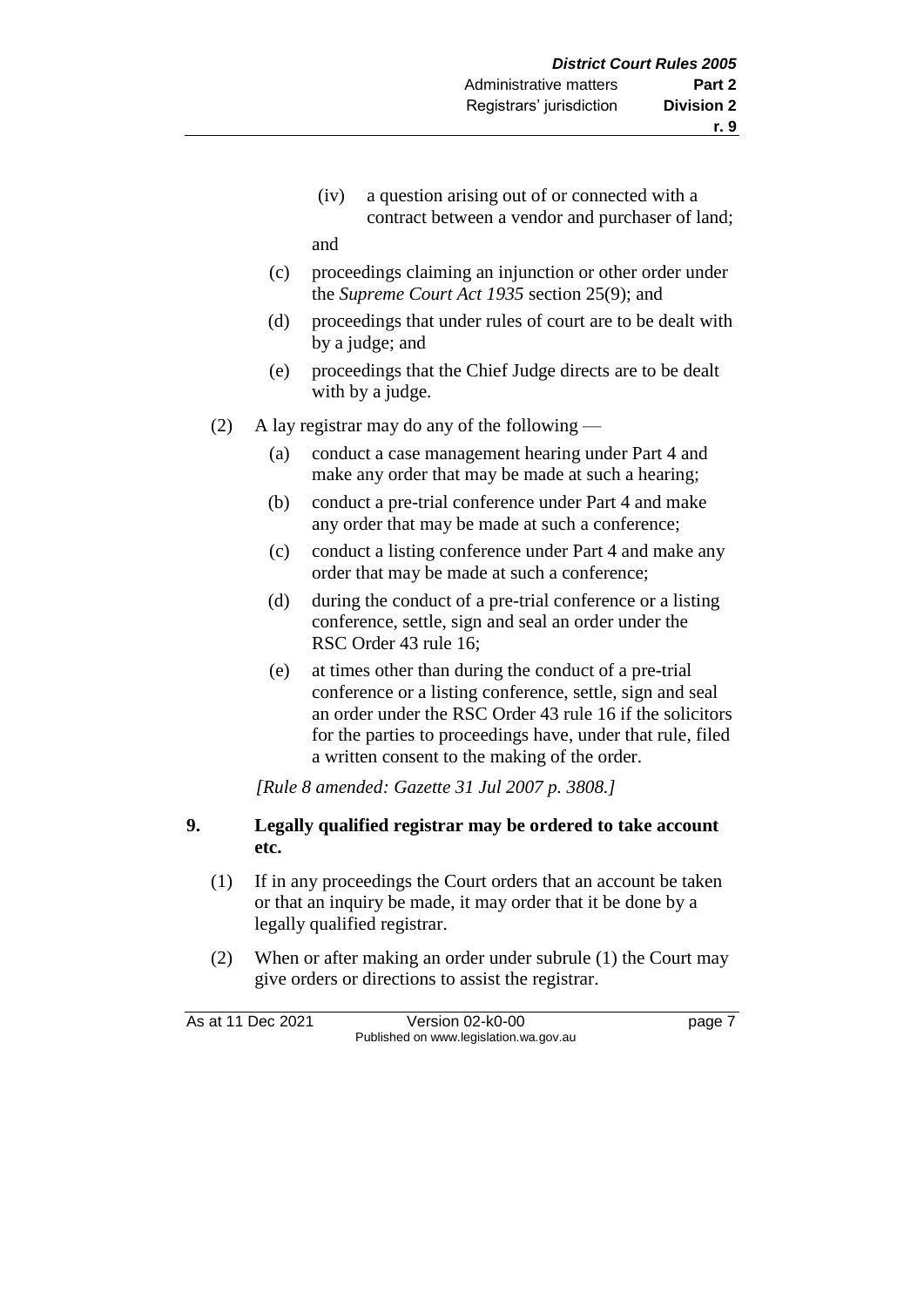(3) While a registrar is taking an account or making an inquiry, a party may apply at any time, without a summons, to have the proceedings dealt with by a judge in which case the registrar must adjourn the proceedings accordingly.

*[Rule 9 amended: Gazette 31 Jul 2007 p. 3808.]*

#### **10. Registrar may be required to calculate interest etc.**

- (1) A judge may direct that the calculation of any interest, or the apportionment of any fund, for the purposes of a judgment be done and certified by a legally qualified registrar on the judgment.
- (2) The certificate of a registrar has effect according to its tenor without any further order of the Court.

*[Rule 10 amended: Gazette 31 Jul 2007 p. 3808.]*

#### **11. Registrars' matters, when may be listed before judge**

Proceedings that may be dealt with by a registrar are not to be listed before a judge except —

- (a) as provided for in rule 9(3); or
- (b) on the reference of a registrar under rule 12; or
- (c) on an appeal to a judge under rule 15; or
- (d) in the case of a case management hearing, pre-trial conference, or a listing conference, under Part 4, on the order of a judge; or
- (e) in the case of an application in an action or matter that is made after the action or matter is listed for trial; or
- (f) with leave from a judge.

#### **12. Registrar may refer matter to judge**

(1) A registrar may refer any proceedings before him or her to a judge who may deal with them or refer them back with or without directions.

page 8 Version 02-k0-00 As at 11 Dec 2021 Published on www.legislation.wa.gov.au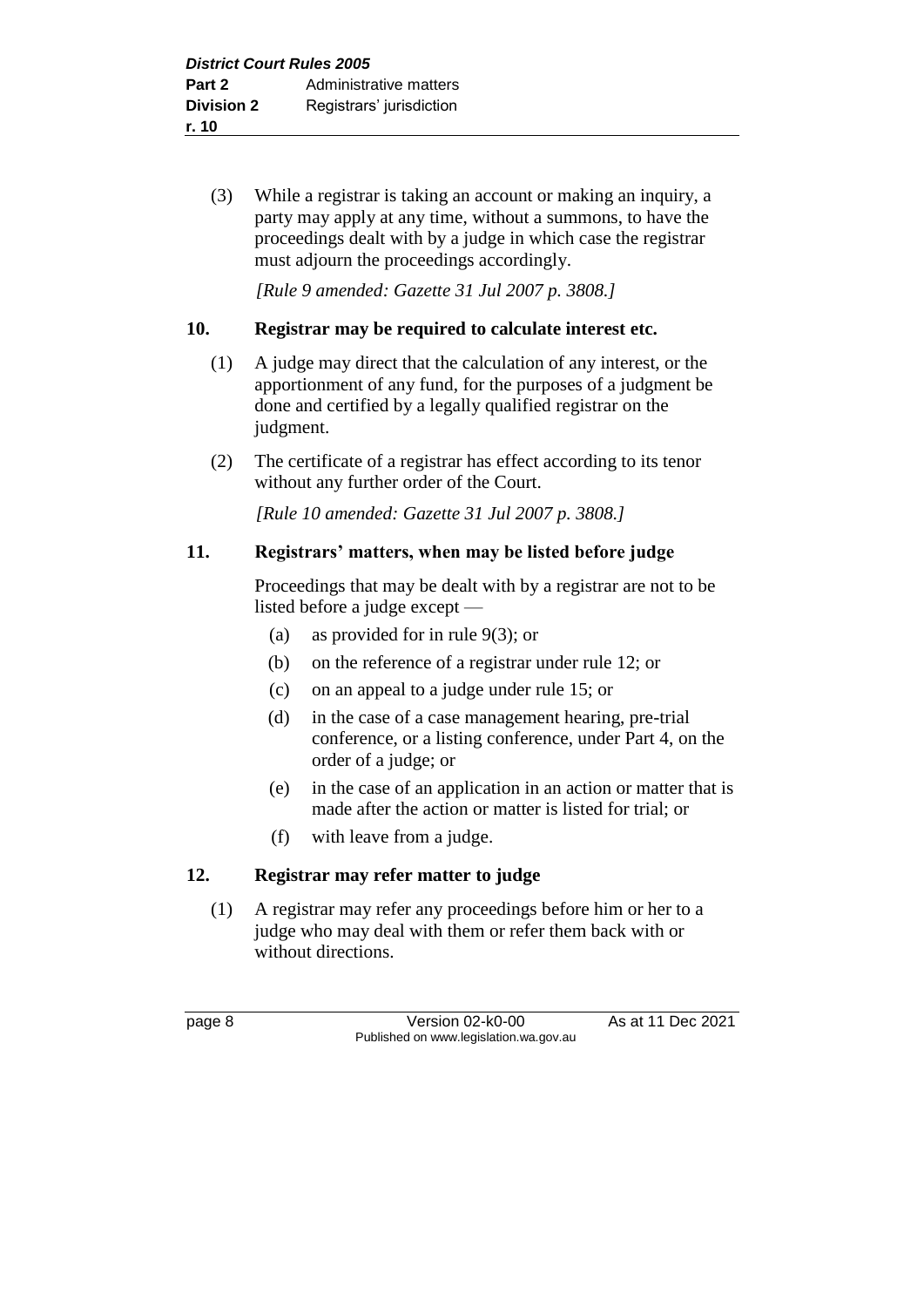(2) Pending the determination of the proceedings the registrar may make an interim order.

# **13. Registrars' powers to obtain evidence etc.**

For the purpose of any proceedings that are to be dealt with by a legally qualified registrar, the registrar may —

- (a) summons a person to appear before him or her to give evidence orally; and
- (b) summons a person to appear before him or her to produce a document or other thing; and
- (c) examine a person, either orally or by written interrogatories; and
- (d) issue advertisements.

*[Rule 13 amended: Gazette 31 Jul 2007 p. 3808.]*

## **14. Registrars' office taken to be judges' chambers**

- (1) Any place where a legally qualified registrar sits is to be taken to be a judge's chambers for the purpose of any proceedings which under rules of court may be dealt with by a registrar.
- (2) Subject to rule 8, for the purpose of proceedings before a registrar, a reference in rules of court to the Court includes a reference to a registrar.

*[Rule 14 amended: Gazette 31 Jul 2007 p. 3808-9.]*

# **Division 3 — Appeals from registrars**

#### **15. Appeal lies from registrar to judge**

- (1) If a party is dissatisfied with a decision of a registrar the party may appeal to a judge.
- (2) The appeal must be commenced within 10 days after the date of the decision or such longer period as a judge or legally qualified registrar may allow.

As at 11 Dec 2021 Version 02-k0-00 Page 9 Published on www.legislation.wa.gov.au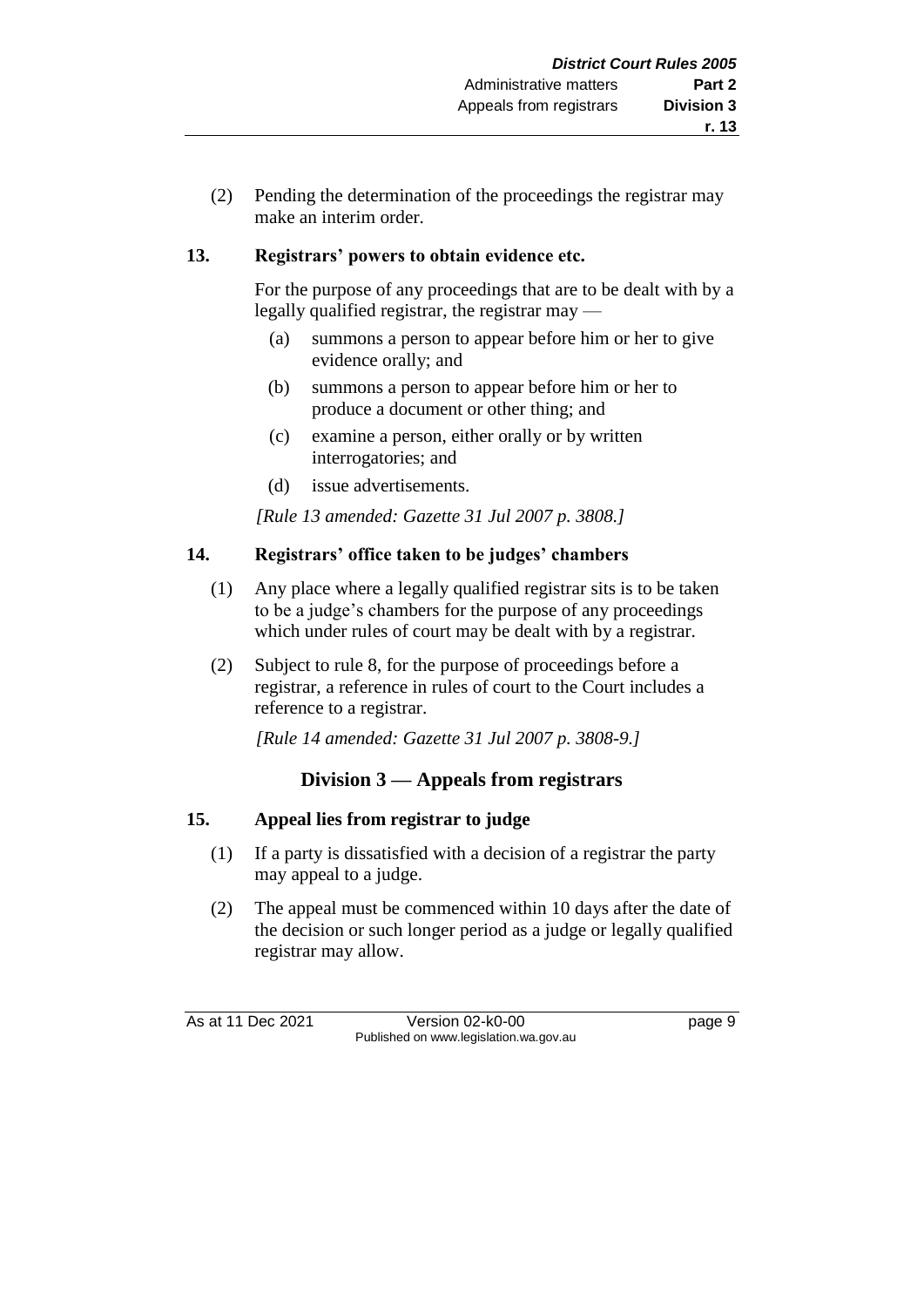- (3) The appeal must be commenced by filing and serving a notice  $that -$ 
	- (a) sets out the particulars of the registrar's decision or that part of it to which the appeal relates; and
	- (b) sets out the final orders that it is proposed the Court should make on the appeal.
- (4) There must be at least 7 clear days between service of the notice and the date for the hearing of the appeal, unless otherwise ordered.
- (4a) On receiving notice from the Court of the date of the hearing of the appeal, a party who appeals under this rule must serve notice of the hearing date on each other party within 5 days after the date on which the party received that notice from the Court.
- (5) The appeal does not operate as a stay of proceedings unless a judge or legally qualified registrar orders otherwise.
- (6) The appeal is to be by way of a new hearing of the matter that was before the registrar.

*[Rule 15 amended: Gazette 31 Jul 2007 p. 3809; 18 Nov 2011 p. 4811.]*

# **16. Directions hearing for appeals from registrars**

- (1) Not less than 7 days after an appeal is commenced, a legally qualified registrar may summons the parties to the appeal to a directions hearing before a legally qualified registrar.
- (2) At the directions hearing the registrar may make any order or direction that in his or her opinion will or may facilitate the appeal being conducted efficiently, economically and expeditiously, including —
	- (a) directions as to how the material necessary to determine the appeal is to be presented; and
	- (b) directions setting the date, time and length of time for the hearing of the appeal.

page 10 Version 02-k0-00 As at 11 Dec 2021 Published on www.legislation.wa.gov.au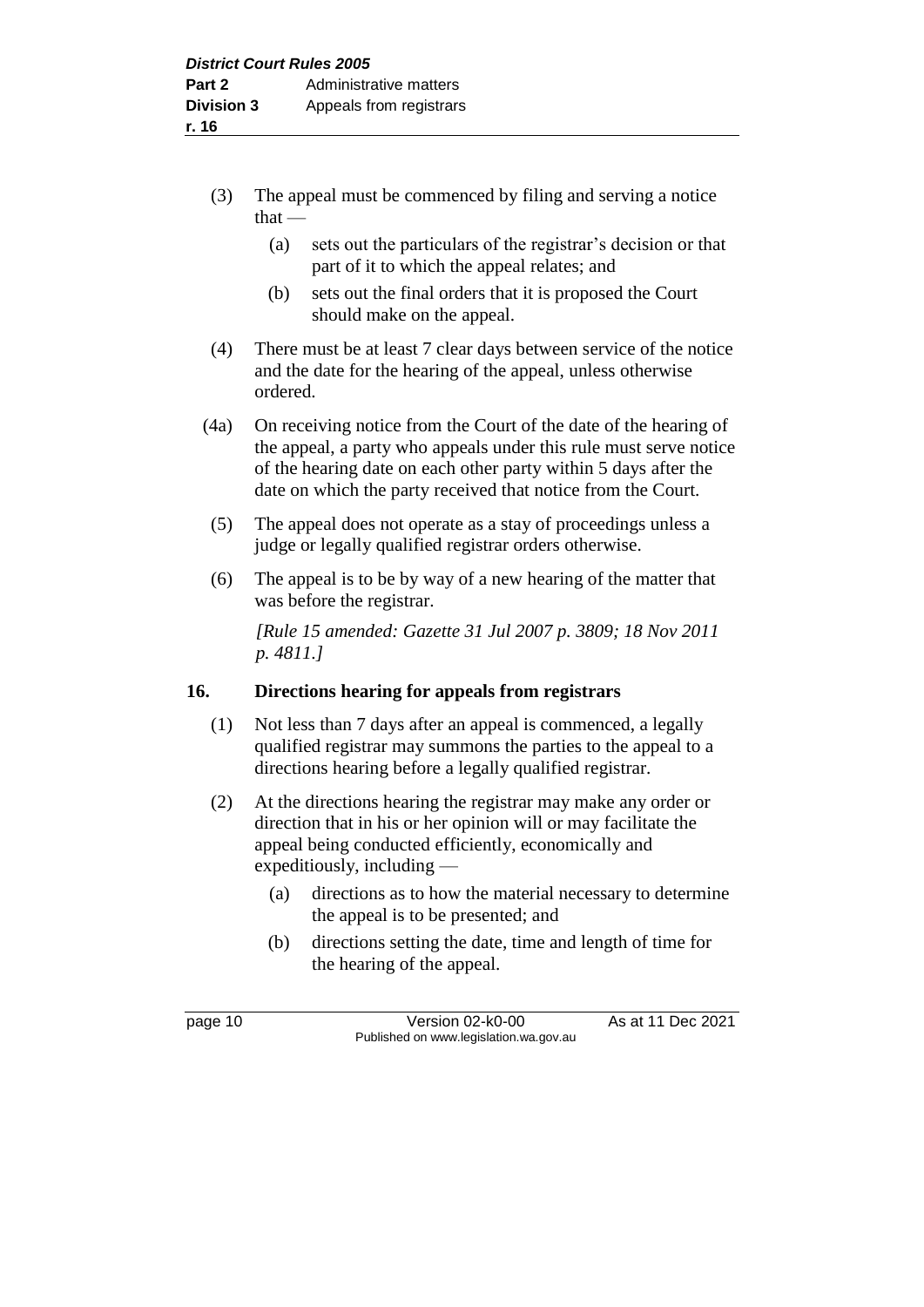(3) At the directions hearing the registrar, with the consent of the parties, may make an order that concludes the appeal. *[Rule 16 amended: Gazette 31 Jul 2007 p. 3809.]*

As at 11 Dec 2021 Version 02-k0-00 Page 11 Published on www.legislation.wa.gov.au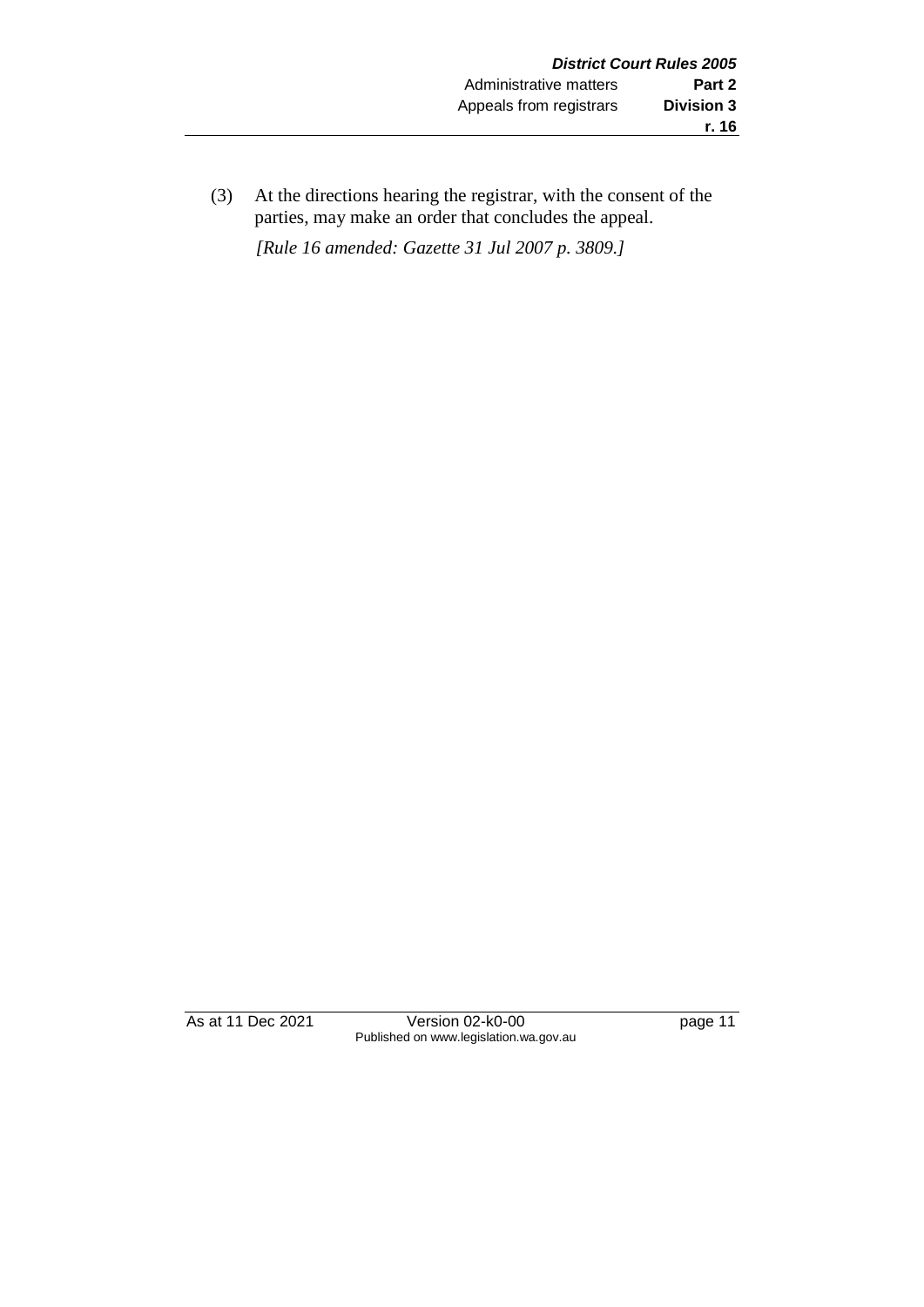# **Part 3 — Filing and service of documents**

*[Heading amended: Gazette 31 Jul 2007 p. 3809.]*

*[Division 1 (r. 17, 18) deleted: Gazette 31 Jul 2007 p. 3809.]*

# **Division 2 — Filing documents by fax or by using ECMS**

*[Heading inserted: Gazette 16 Mar 2018 p. 919; amended: Gazette 31 Dec 2019 p. 4676.]*

#### **19. Some documents may be filed by fax**

- (1) Subject to this rule and rule 20(1A), a document may be filed by fax.
- (2) A person wanting to file a document at a registry by fax must use the published fax number for that registry.
- (3) A document that, with any attachments and a cover page, is more than 20 pages long, must not be filed by fax and any such document received by a registry is to be taken not to have been filed.
- (4) A document that is sent by fax to a registry must have a cover page stating —
	- (a) the sender's name, postal address, document exchange number (if any), telephone number and fax number; and
	- (b) the number of pages (including the cover page) being sent by fax.
- (5) A person that files a document by fax must  $-$ 
	- (a) endorse the first page of the original document with
		- (i) a statement that the document is the original of a document sent by fax; and
		- (ii) the date and time the document was sent by fax;
		- and

page 12 Version 02-k0-00 As at 11 Dec 2021 Published on www.legislation.wa.gov.au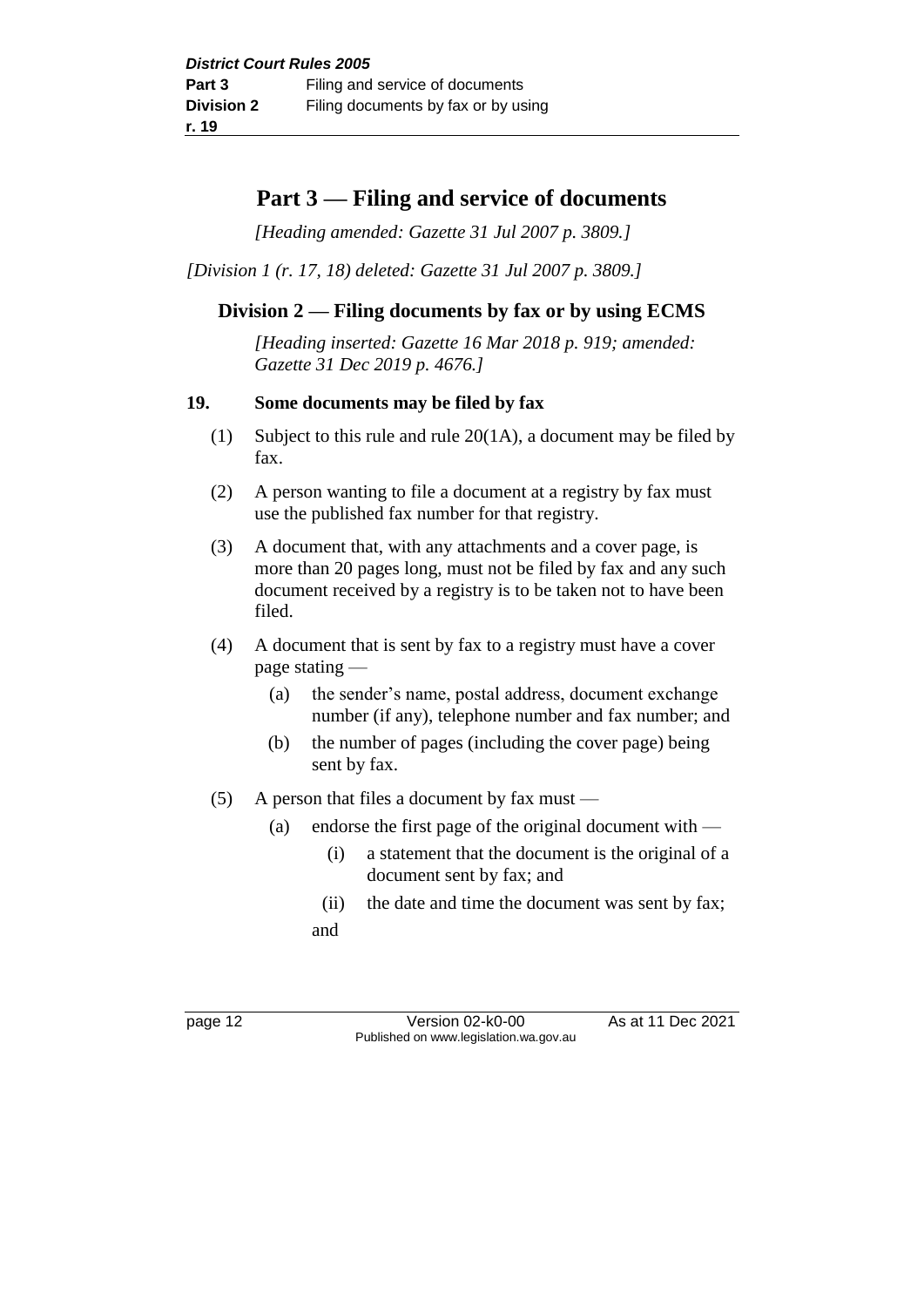- (b) keep the endorsed original document and the fax machine's report evidencing the successful transmission of the document; and
- (c) if directed to do so by the Court, produce the items in paragraph (b) to the Court.
- (6) A document filed by fax at a registry is to be taken to have been filed —
	- (a) if the whole document is received before 4.00 p.m. on a day when the registry is open for business, on that day;
	- (b) otherwise, on the next day when the registry is open for business.
- (7) A person who files a document by fax must have the original paper version of the document with him or her at any conference or hearing in the course of the case concerned.
- (8) The Court may at any time, on the application of a party or on its own initiative, order a person who has filed a document by fax to file the paper version of the document.

*[Rule 19 amended: Gazette 16 Mar 2018 p. 919.]*

#### **20. Some documents may be filed by using ECMS**

- (1) Subject to the requirements of the ECMS and this rule, a person who is a registered user may file a document electronically by filing an electronic version of it using the ECMS.
- (1A) If a document is to be filed by a lawyer on behalf of a client
	- (a) the lawyer must be a registered user; and
	- (b) the document must be filed electronically unless
		- (i) the ECMS is unavailable for use or does not permit the document to be presented for filing electronically; or
		- (ii) the rules of court state that the document cannot be filed electronically; or

As at 11 Dec 2021 Version 02-k0-00 Page 13 Published on www.legislation.wa.gov.au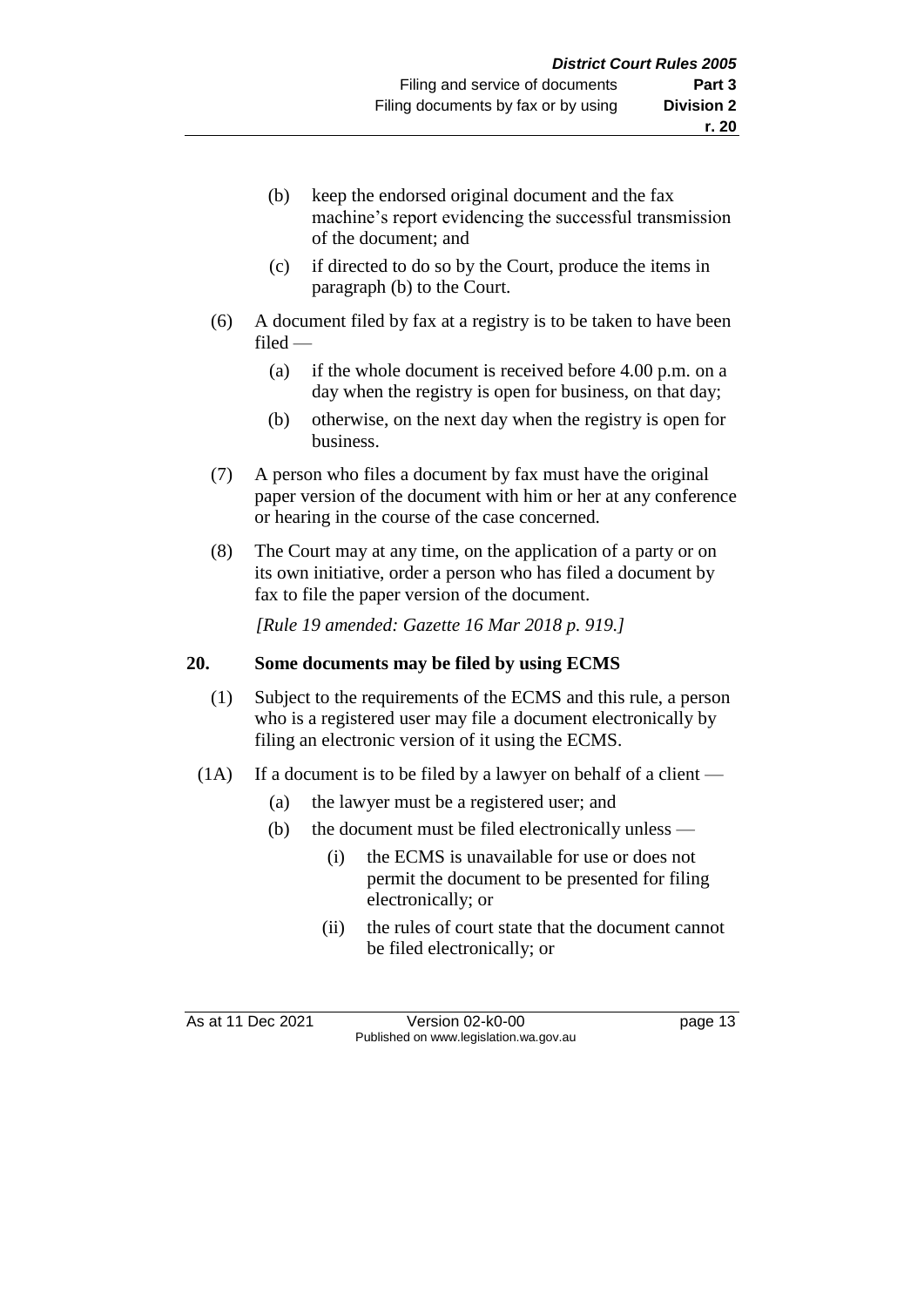- (iii) the document is filed for the purposes of an urgent application made outside office hours; or (iv) the document is filed by a lawyer given permission under subrule (1B) to file it otherwise than by using the ECMS. (1B) A registrar, for any good reason and without a formal application or request, may permit a lawyer to file a document otherwise than by using the ECMS. (1C) If a document is not required to be filed electronically, whether by the operation of subrule (1B) or otherwise, the document may be presented to the relevant registry for filing — (a) by emailing it to the published email address for that registry; or (b) by delivering it; or (c) by posting it; or (d) subject to rule 19, by faxing it. (2) If the rules of court require a document to be signed by a person who is not, or who is not acting on behalf of, the person filing it, the document cannot be filed electronically unless it is an affidavit.
	- (3) If the rules of court require a document, before it is filed, to be signed by or on behalf of the person filing it and the document is being filed electronically —
		- (a) the document need not be signed by that person; and
		- (b) the person filing the document electronically must ensure that the electronic version of the document, instead of showing a signature at any place where a signature is required, states the name of the person whose signature is required at the place.

page 14 Version 02-k0-00 As at 11 Dec 2021 Published on www.legislation.wa.gov.au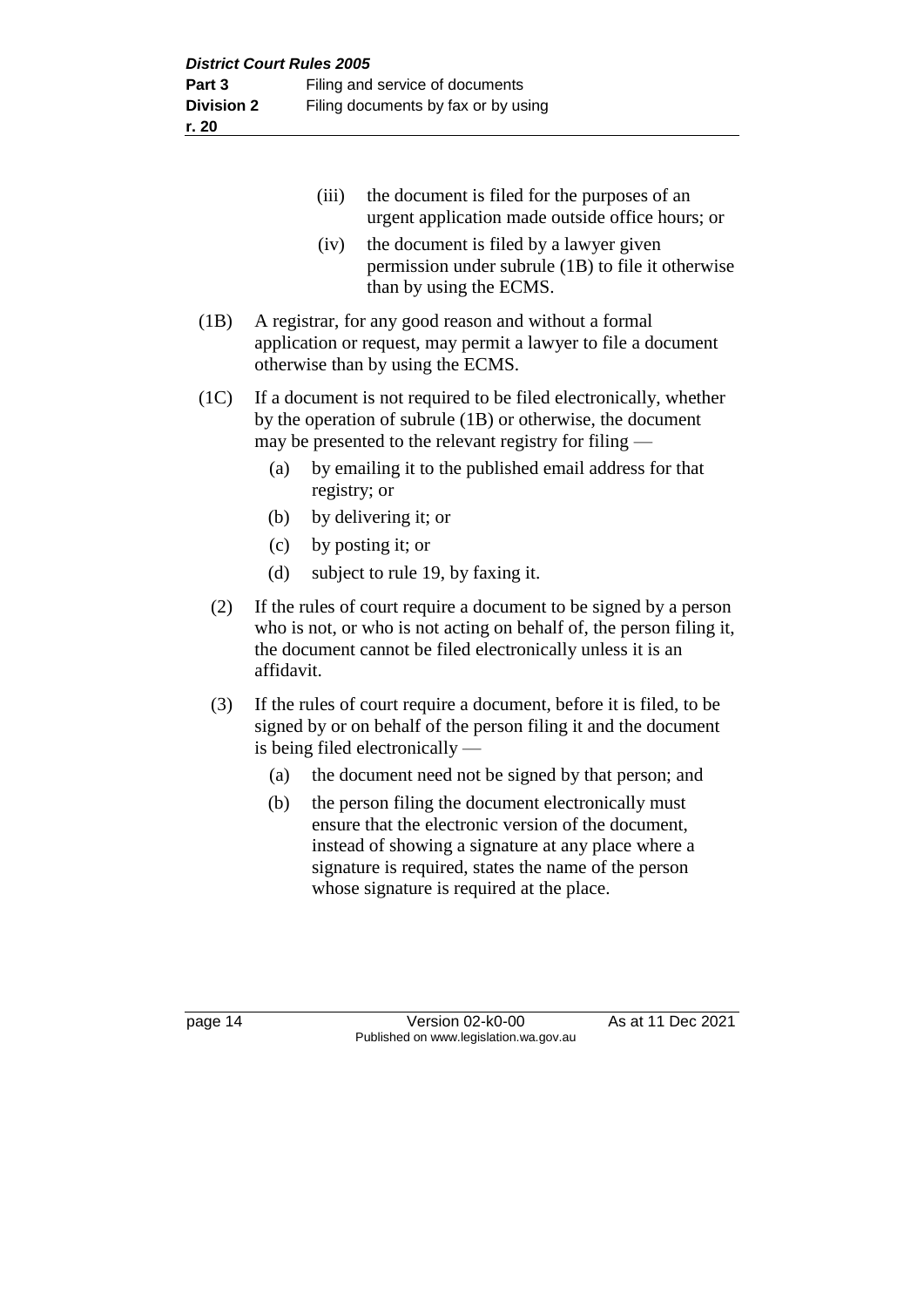- (4) A person who files an affidavit electronically must either file an electronic version of it that includes the signatures on it or —
	- (a) file an electronic version of it that does not include the signatures on it; and
	- (b) ensure that the electronic version, instead of showing a signature at any place where a signature appears in the paper version, states the name of the person whose signature it is; and
	- (c) also file an undertaking that the person
		- (i) has possession of the paper version signed according to law; and
		- (ii) will retain the paper version subject to any order of the Court.
- (5) A document filed electronically is taken to have been filed on the day and at the time recorded by the ECMS.
- (6) A document that is presented to the Court for filing electronically but not in accordance with the requirements of the ECMS and this rule is to be taken —
	- (a) not to have been filed; and
	- (b) not to be part of the Court's record.
- (7A) If a party files a document electronically but does so in error, the Court may, with the consent of the party, remove the document from the Court record.
- (7B) The RSC Order 67 applies, subject to subrule (7C).
- (7C) A reference in the RSC Order 67 rule 5(1) to a registrar refusing to file a document is to be taken as including a reference to the Court removing from the Court record a document filed electronically.
	- (7) A person who files a document electronically must have the original paper version of the document with him or her at any conference or hearing in the course of the case concerned.

As at 11 Dec 2021 Version 02-k0-00 Page 15 Published on www.legislation.wa.gov.au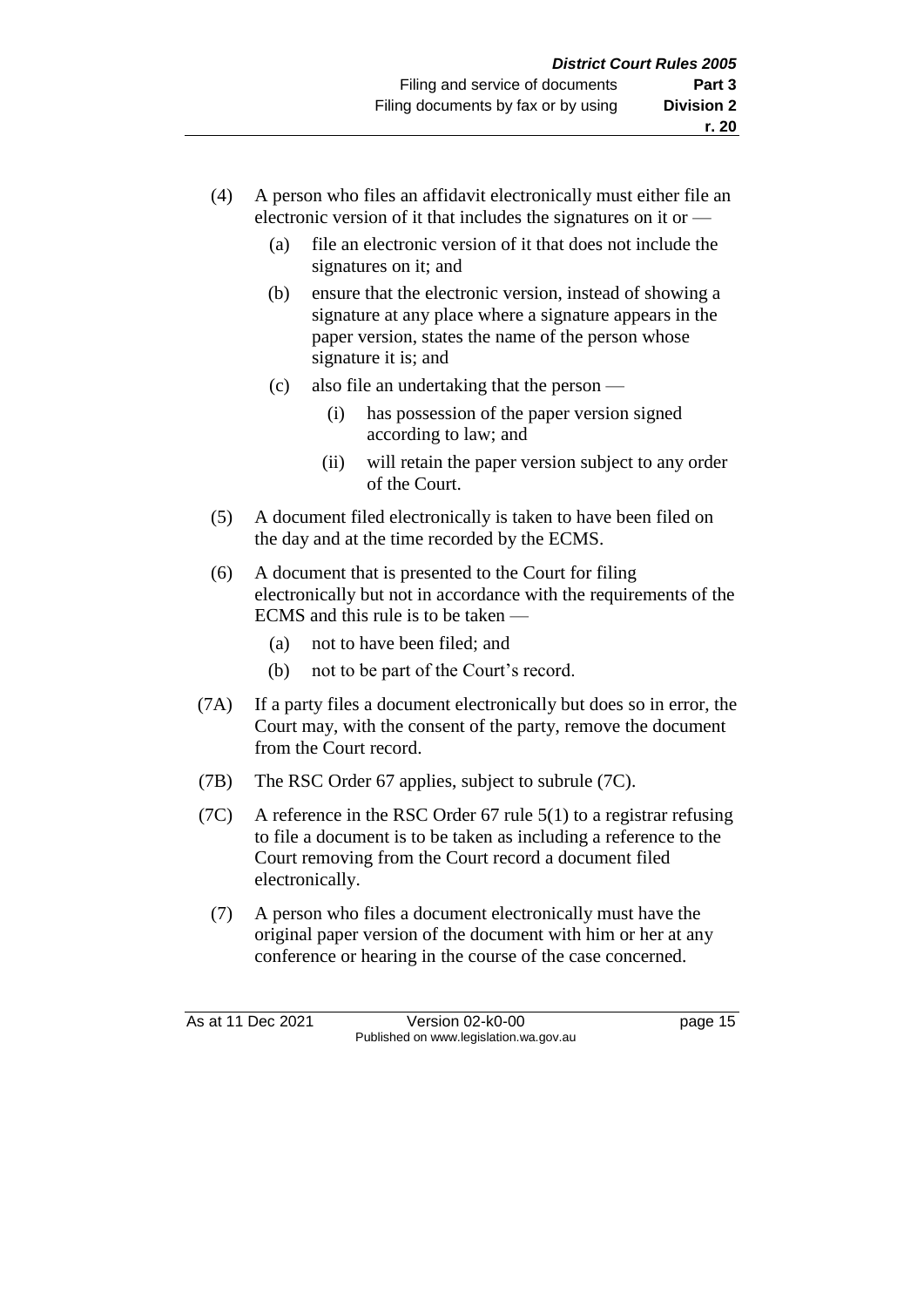(8) The Court may at any time, on the application of a party or on its own initiative, order a person who has filed a document electronically to file the paper version of the document.

*[Rule 20 amended: Gazette 31 Dec 2013 p. 6549; 16 Mar 2018 p. 919-20; 31 Dec 2019 p. 4676.]*

#### **Division 3 — Serving documents**

#### **21. Service of documents**

- *[(1) deleted]*
- (2) A document cannot be served by email under the RSC Order 72 if under rule 20(2) it cannot be filed electronically.
- (3) Rule 20(3) and (4), with any necessary changes, apply to a document being served by email in the same way as they apply to a document being filed electronically.

#### *[(4), (5) deleted]*

(6) Subject to the RSC Order 9, this rule does not prevent a person from consenting to being served in a manner other than in accordance with the rules of court.

*[Rule 21 amended: Gazette 23 Dec 2005 p. 6271; 31 Jul 2007 p. 3809; 31 Dec 2013 p. 6550.]*

#### **21A. Service of documents by Court**

- (1) The service of a document on a person by the Court must be by one of the methods in the Table to this rule.
- (2) A document that is served by the Court by a method in the Table to this rule is to be taken to have been served at the time stated opposite the method in the Table, unless the contrary is proved.

page 16 **Version 02-k0-00** As at 11 Dec 2021 Published on www.legislation.wa.gov.au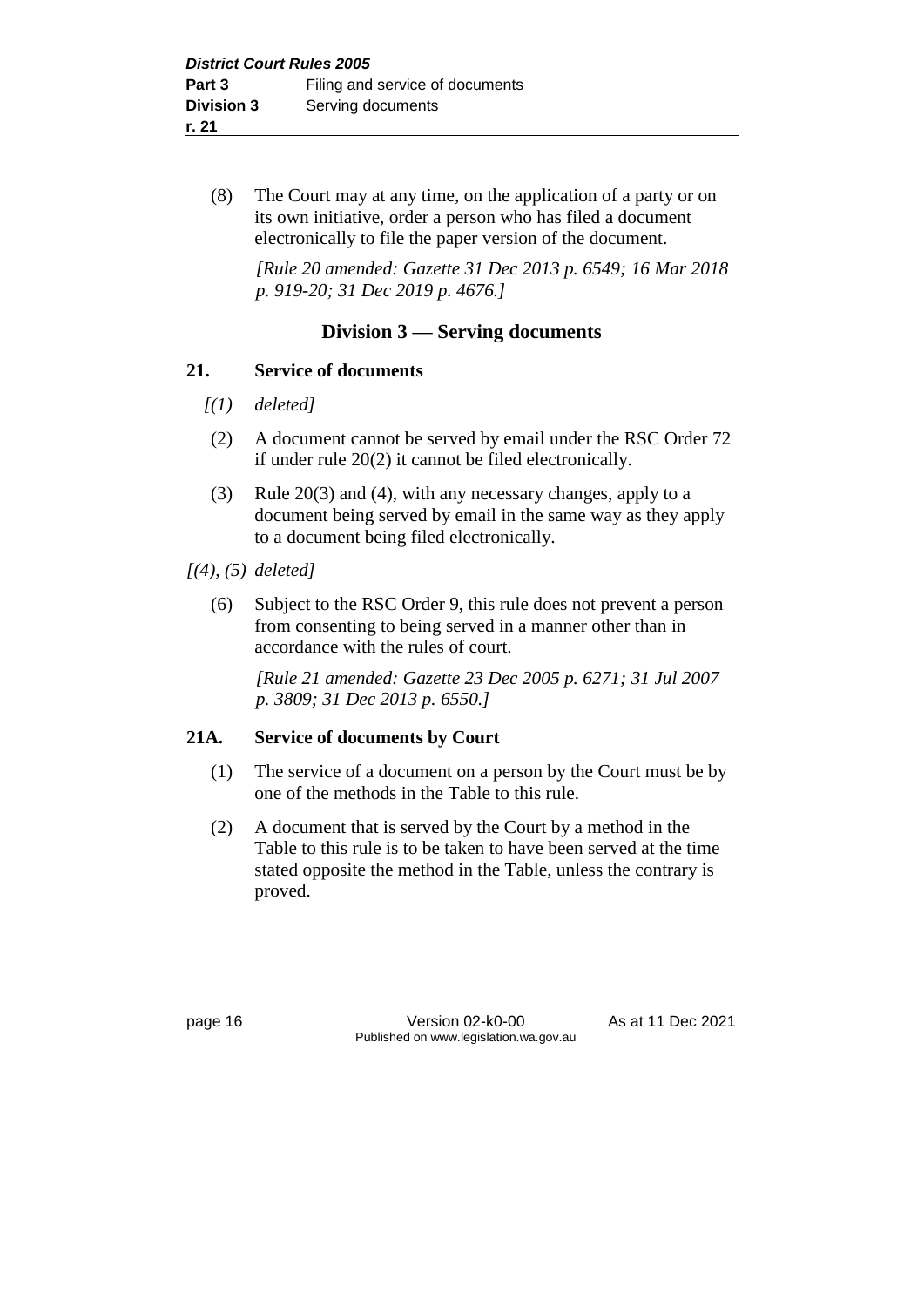| × |
|---|
|---|

| 1 avie |                                                                                                                                                                                                                                          |                                                                                                                                              |  |
|--------|------------------------------------------------------------------------------------------------------------------------------------------------------------------------------------------------------------------------------------------|----------------------------------------------------------------------------------------------------------------------------------------------|--|
|        | No. How a document may be<br>served on a person                                                                                                                                                                                          | When the document is to be<br>taken to have been served                                                                                      |  |
| 1.     | By posting it to the person's<br>address.                                                                                                                                                                                                | When it would be delivered to<br>the address in the ordinary<br>course of post.                                                              |  |
| 2.     | By putting it in a pigeonhole<br>at the Court that is used by<br>the person's lawyer.                                                                                                                                                    | On the next working day after it<br>is put in the pigeonhole.                                                                                |  |
| 3.     | If the person has provided a<br>fax number under the<br>RSC Order 71A, by sending it<br>by fax to that number.                                                                                                                           | If the fax is sent before 4.00 p.m.<br>on a working day, on that day.<br>Otherwise, on the next working<br>day after the fax is sent.        |  |
| 4.     | If the person has provided an<br>email address under the<br>RSC Order 71A, by emailing<br>it (whether or not as an<br>attachment) to that address.                                                                                       | If the email is sent before<br>4.00 p.m. on a working day, on<br>that day. Otherwise, on the next<br>working day after the email is<br>sent. |  |
| 5.     | If the person has provided an<br>email address under the<br>RSC Order 71A, by putting it<br>in an electronic mailbox<br>maintained by the Court and<br>sending the person an email<br>at that address that says it is<br>in the mailbox. | On the next working day after<br>the email is sent.                                                                                          |  |

*[Rule 21A inserted: Gazette 23 Dec 2005 p. 6271-2; amended: Gazette 31 Jul 2007 p. 3809.]*

#### **Division 4 — Miscellaneous**

#### **22A. RSC Order 9A rule 2 and Order 12 rule 2 modified: form of memorandum of appearance**

- (1) The RSC Order 9A rule 2 and Order 12 rule 2 apply, subject to this rule.
- (2) A memorandum of appearance filed in the Court must be in the form of Form 1AA.

As at 11 Dec 2021 Version 02-k0-00 page 17 Published on www.legislation.wa.gov.au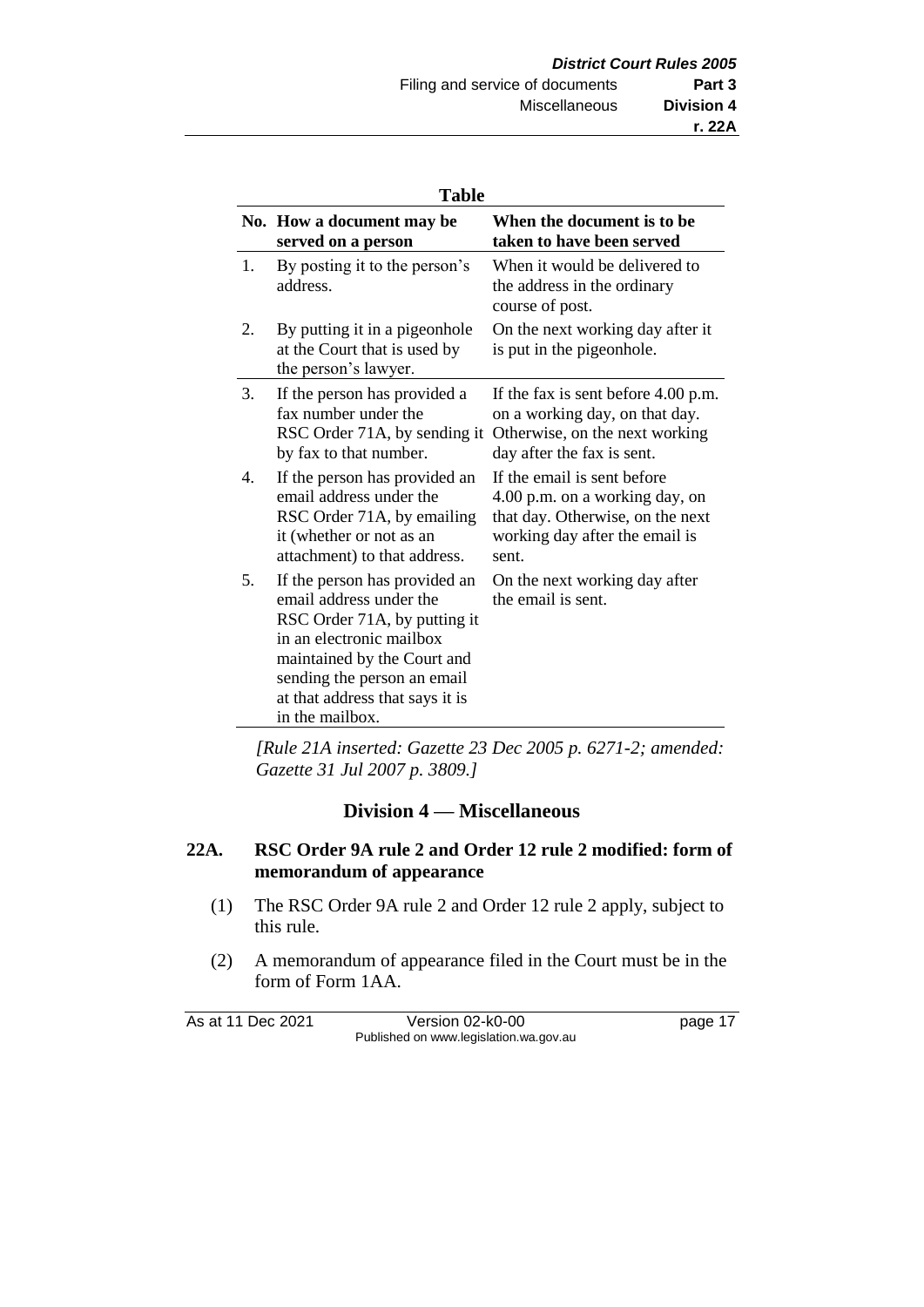(3) Notice of an interested non-party may be made on the same form.

*[Rule 22A inserted: Gazette 31 Dec 2013 p. 6550.]*

*[22B. Deleted: Gazette 7 Sep 2018 p. 3184.]*

#### **22C. Party may not be required to state geographical address**

- (1) The Court may, on the application of the party or on its own initiative, order that a party is not required to state his or her geographical address in a document required to be filed or served under the RSC or these rules.
- (2) The Court must not make an order under subrule (1) in relation to a party unless the party —
	- (a) is an individual; and
	- (b) has provided his or her geographical address to the Court on a confidential basis; and
	- (c) is represented by a practitioner.
- (3) The Court may, on the application of any party or on its own initiative —
	- (a) amend or cancel an order made under subrule (1); or
	- (b) order that the party's geographical address be given to another party.

*[Rule 22C inserted: Gazette 26 Jul 2013 p. 3410-11; amended: Gazette 31 Dec 2013 p. 6550.]*

#### **22. Summonses for matters in chambers**

(1) Before filing a summons to be dealt with in chambers the parties to the summons must, in good faith, attempt to resolve as many of the issues giving rise to the summons as possible.

page 18 **Version 02-k0-00** As at 11 Dec 2021 Published on www.legislation.wa.gov.au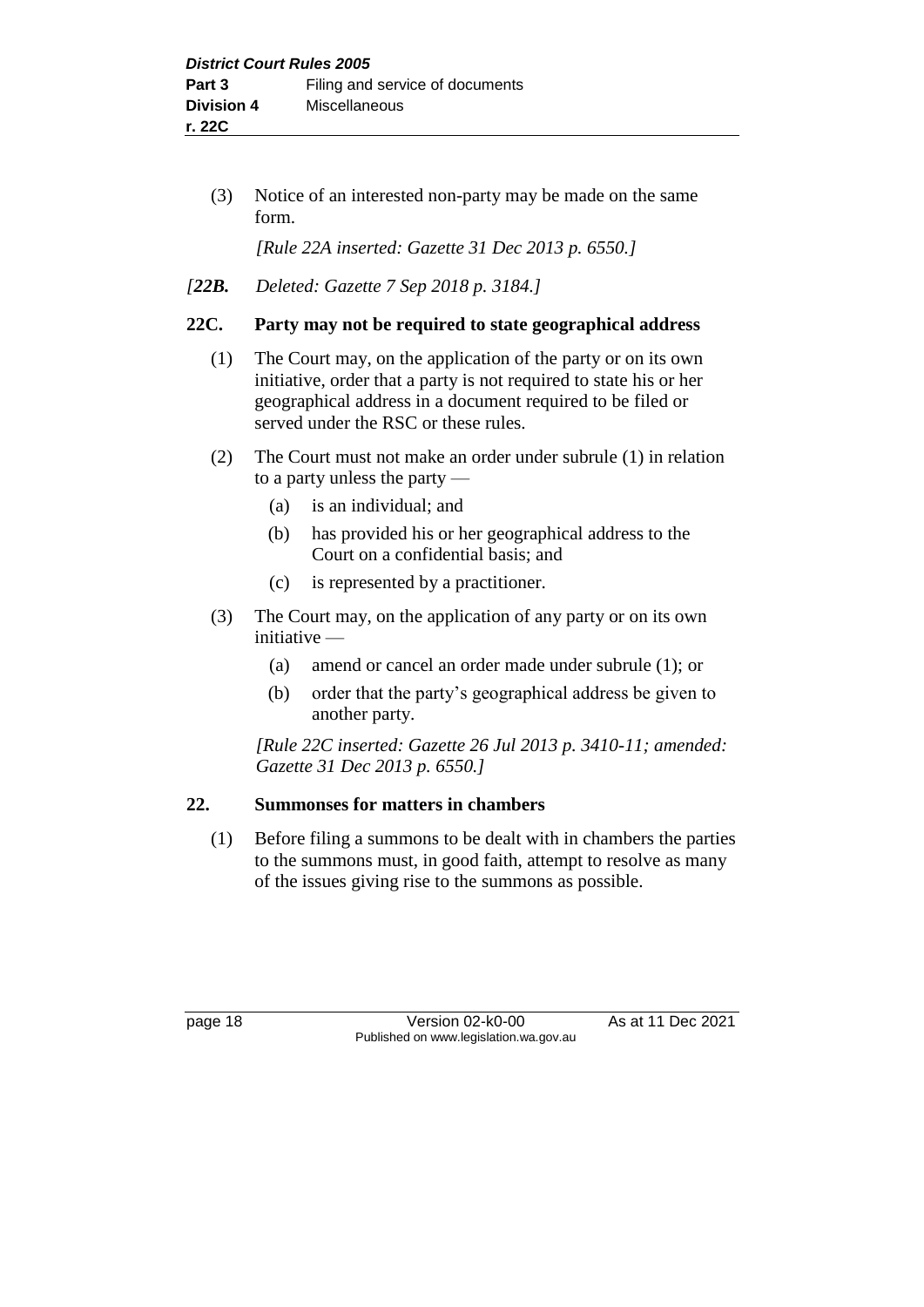- (2) A person filing a summons to be dealt with in chambers must include in the summons or file with the summons —
	- (a) a certificate that the parties to the summons have conferred about the issues giving rise to the summons and have not resolved them; or
	- (b) a certificate that the parties to the summons have not conferred about the issues giving rise to the summons and the reasons why they have not conferred.

*[Rule 22 amended: Gazette 31 Jul 2007 p. 3810.]*

#### **23A. Affidavits, form of**

An affidavit filed in the Court may be in the form of Form 1A. *[Rule 23A inserted: Gazette 17 Jun 2011 p. 2153.]*

#### **23B. RSC Order 58 rule 14 modified: form of originating summons**

- (1) The RSC Order 58 rule 14 applies, subject to this rule.
- (2) An originating summons filed in the Court may be in the form of Form 1B.
- (3) The respondent to an originating summons must file a Form 1AA (Memorandum of appearance) in relation to the summons on or before the hearing date specified on the summons.
- (4) The respondent must serve the Form 1AA as soon as practicable after filing it.

*[Rule 23B inserted: Gazette 31 Dec 2013 p. 6550.]*

#### **23C. Enforcement of order under another Act giving jurisdiction**

- (1) This rule applies to an order that may, under another written  $law -$ 
	- (a) be filed with the Court; and
	- (b) be enforced as if it were an order of the Court.

As at 11 Dec 2021 Version 02-k0-00 Page 19 Published on www.legislation.wa.gov.au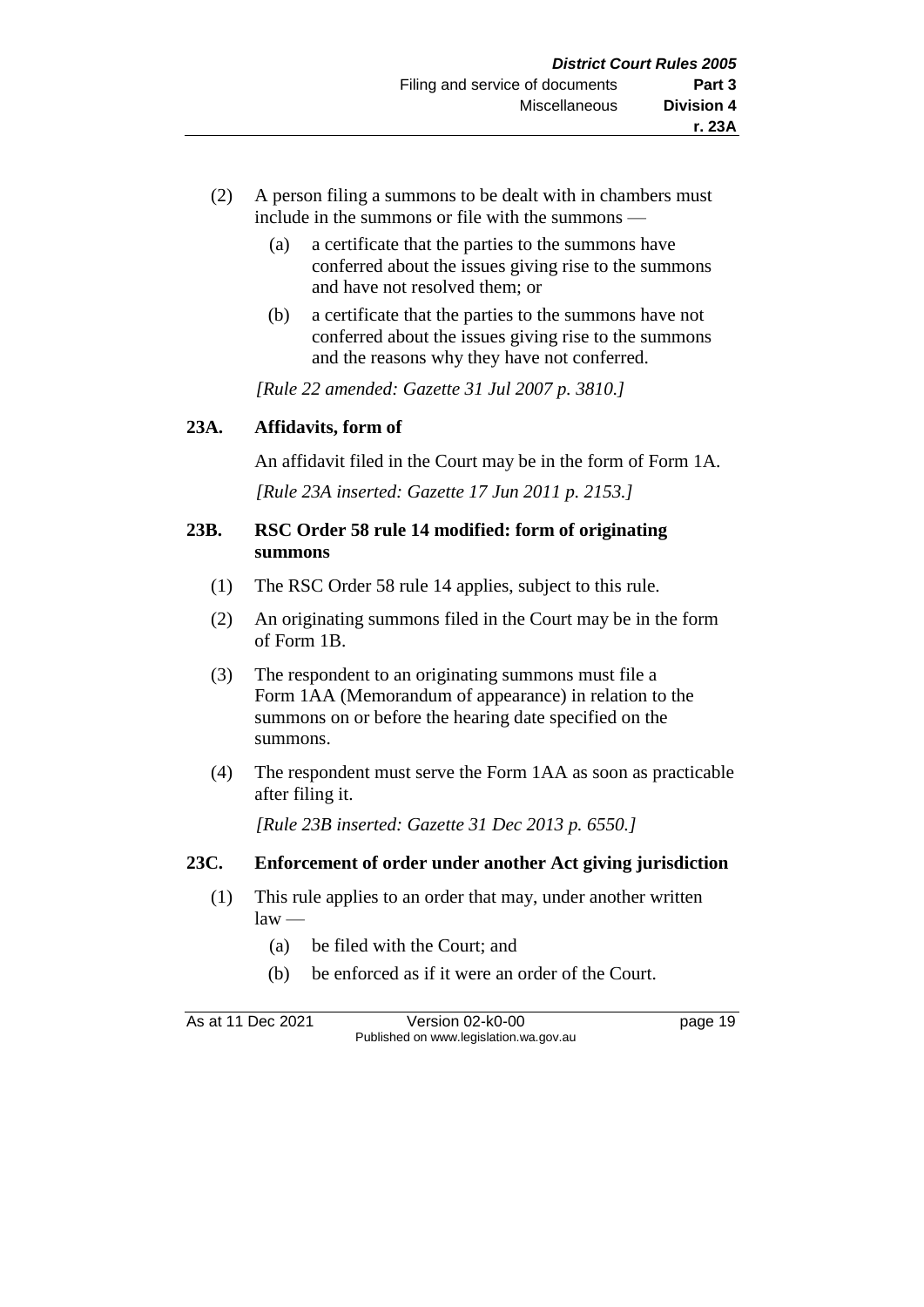- (2) A party filing the order must also file a Form 1C (Notification of contact and service information) together with the order.
- (3) If a party against whom the order is made makes an interlocutory application in relation to the order, that party must file a Form 1C (Notification of contact and service information) together with the application.
- (4) The party referred to in subrule (3) must serve the Form 1C as soon as practicable after filing it.

*[Rule 23C inserted: Gazette 31 Dec 2013 p. 6551.]*

page 20 **Version 02-k0-00** As at 11 Dec 2021 Published on www.legislation.wa.gov.au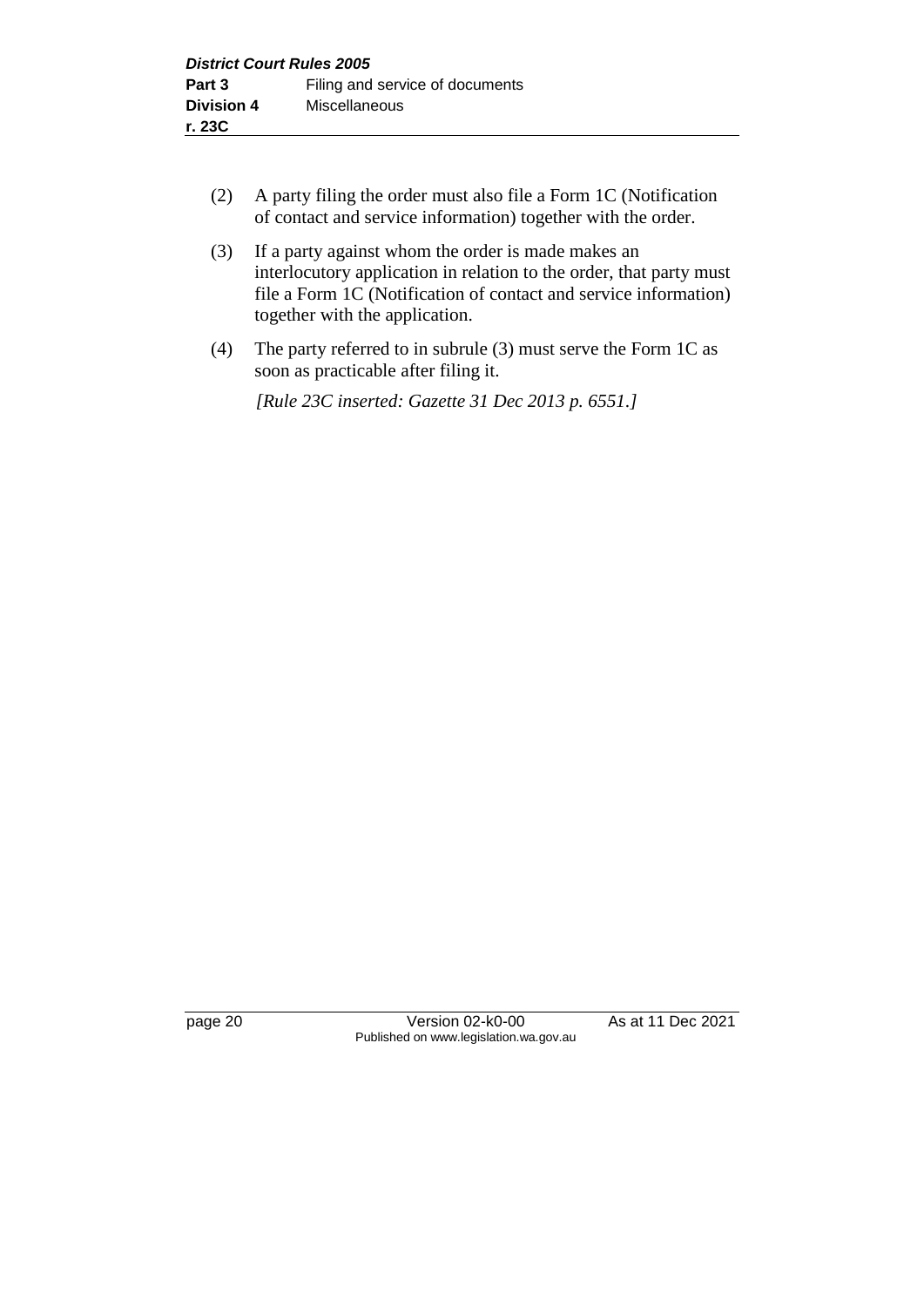# **r. 23**

# **Part 4 — Case management**

# **Division 1 — Preliminary**

## **23. Terms used**

In this Part, unless the contrary intention appears —

*case management direction* is defined by rule 24;

*enforcement order* is defined by rule 25;

*mediator* means a legally qualified registrar, or another person, agreed by the parties and approved by the Court.

*[Rule 23 amended: Gazette 31 Jul 2007 p. 3810; 31 Dec 2013 p. 6551.]*

## **24. Case management direction, meaning of**

- (1) A case management direction is any procedural direction that in the Court's opinion it is just to make in a case to facilitate the case being conducted and concluded efficiently, economically and expeditiously.
- (2) Without limiting subrule (1), a case management direction  $may$ —
	- (a) dispense with all or any or any further pleadings;
	- (b) direct that specified pleadings be filed;
	- (c) dispense with any interlocutory proceedings;
	- (d) as to the hearing of any interlocutory application
		- (i) direct the parties to confer in order to identify the issues between them and resolve as many as possible before the hearing and to identify the issues to be heard;
		- (ii) direct the parties to file and exchange memoranda before the hearing in order to identify the issues to be heard;

As at 11 Dec 2021 Version 02-k0-00 page 21 Published on www.legislation.wa.gov.au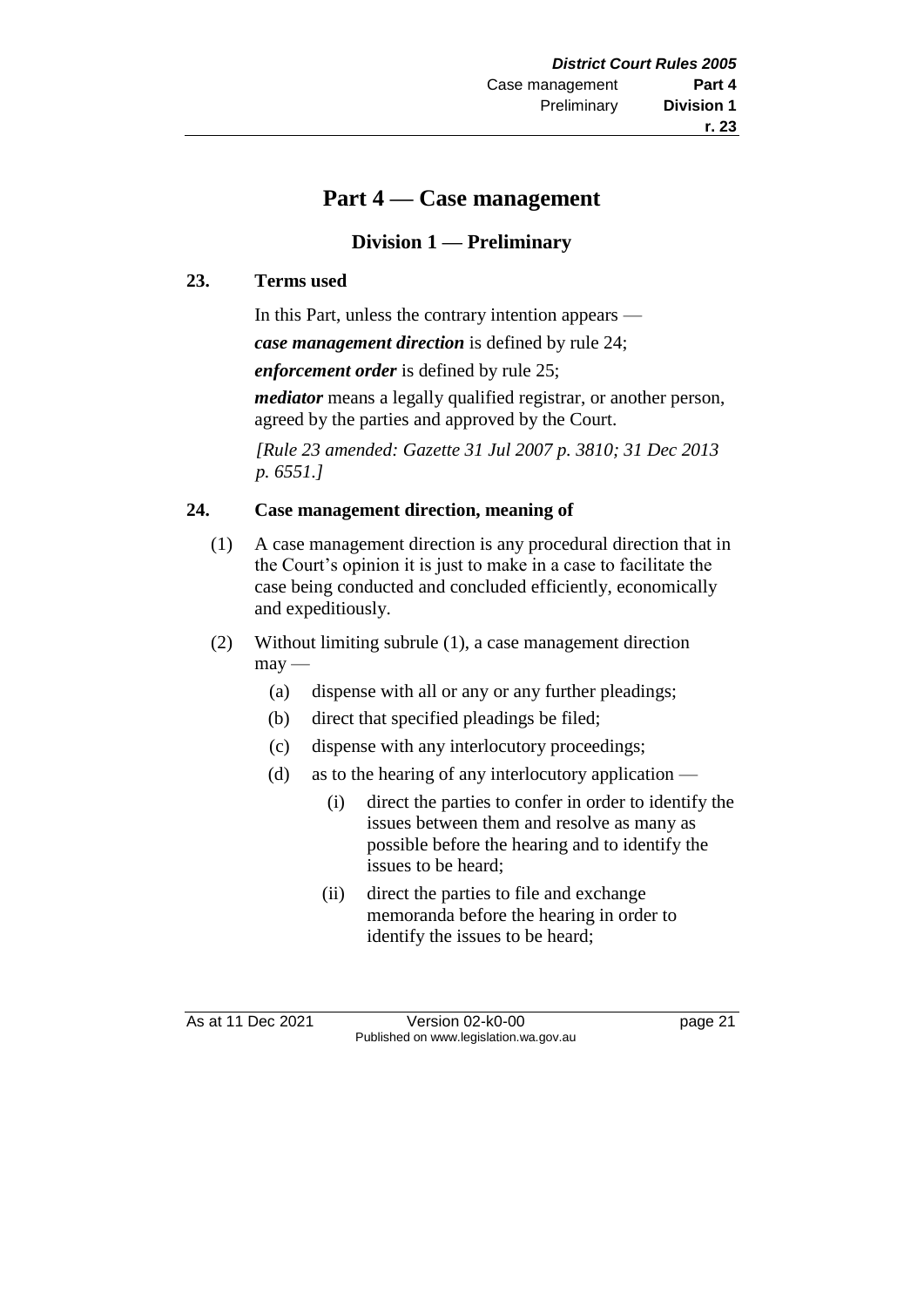| (iii) | give directions as to the use of videotapes, films, |
|-------|-----------------------------------------------------|
|       | computers and other technology at the hearing;      |

- (iv) give directions for the speedier and more effective recording of evidence at the hearing;
- (e) direct some or all of the parties to confer on a "without prejudice" basis in order to settle the case or, failing settlement, to resolve as many of the issues between them as possible and to identify the issues to be tried and, as to the conference —
	- (i) direct that it be conducted by a mediator; but not, unless the parties consent, a mediator who is not a registrar and whom a party would become liable to remunerate;
	- (ii) give directions for the purpose of rule  $35(7)$ ;
	- (iii) if good cause is shown, direct that it operates as a stay of proceedings;
	- (iv) give any other directions that are necessary;
- (f) direct that experts, whose reports have been exchanged, confer on a "without prejudice" basis in order to identify the differences between them and to resolve as many as possible;
- $(g)$  as to
	- (i) the hearing of any interlocutory application; or
	- (ii) any conference directed under paragraph (d)(i), (e) or (f),

direct that it be conducted, and any evidence in relation to it be provided, by fax or email or by an audio link or a video link;

- (ga) direct that a party file and serve a concise statement of the issues of fact or law that the party contends will need to be determined at trial;
- (gb) direct that a party file and serve a chronology of events relevant to the party's case;

page 22 **Version 02-k0-00** As at 11 Dec 2021 Published on www.legislation.wa.gov.au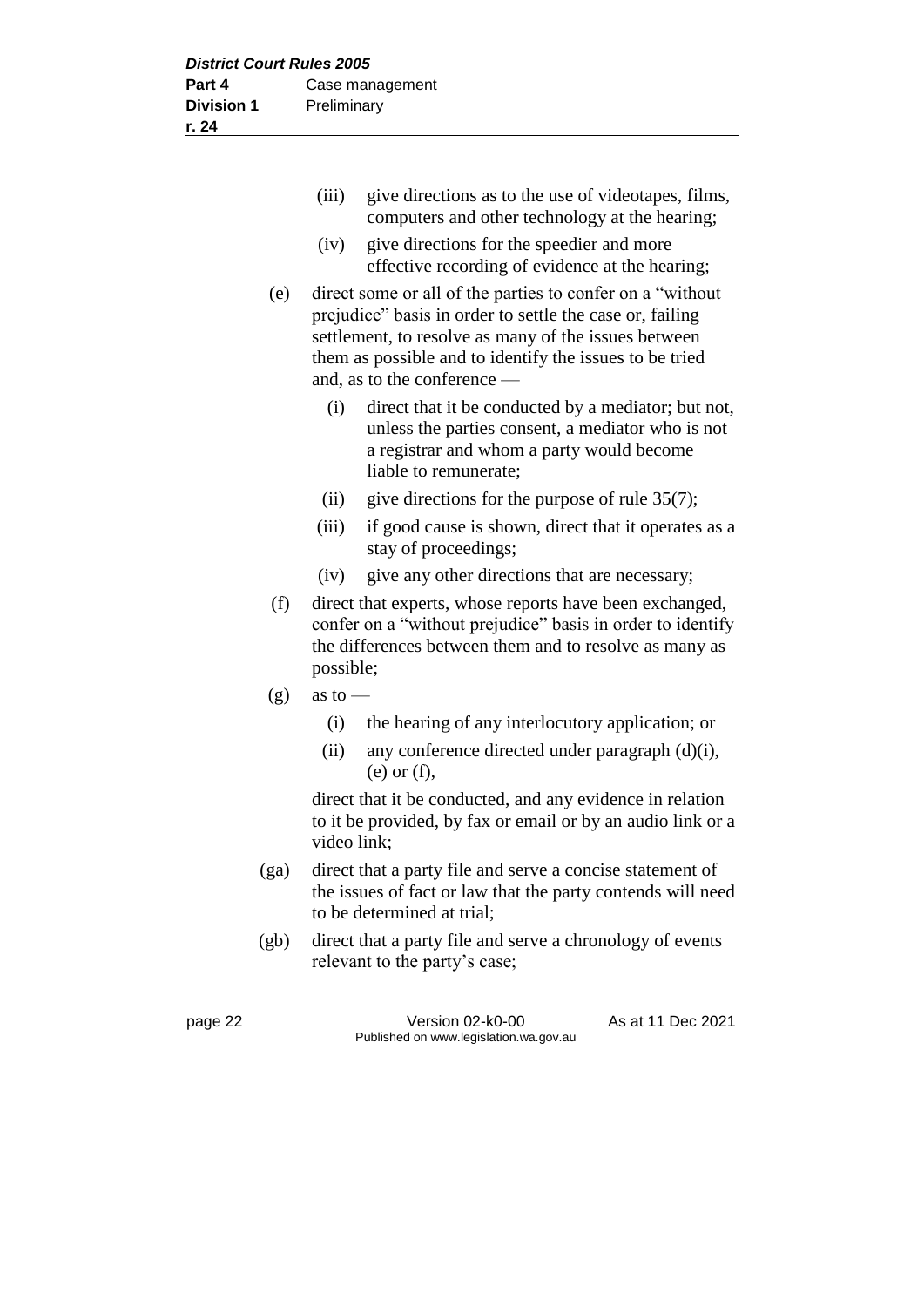- (gc) dispense with a requirement to file and serve a document under Part 4A, or alter the day on or by which a party must comply with such a requirement;
- (h) direct the mode by which particular facts may be proved at trial;
- (i) direct that evidence of any particular fact, to be specified in the direction, shall be given at the trial by statement on oath of information and belief, or by production of documents or entries in books or by copies of documents or entries or otherwise as the Court may direct;
- (j) direct a party to serve on the other parties, at such times as shall be directed, a signed written statement of the proposed evidence in chief of each witness to be called by that party;
- (k) direct that a signed written statement referred to in paragraph (j) or any part of it stand as the evidence in chief of the witness;
- *[(l), (m) deleted]*
	- (n) direct a lawyer for a party to give the party written notice of any or all of the legal costs and disbursements referred to in rule 36(1);
	- (o) direct a party or the lawyer for a party to attend certain proceedings specified in the direction;
	- (p) in special circumstances direct that an application by a party made under this Division operate as a stay of proceedings;
	- (q) in exceptional circumstances or if not to do so would frustrate the appeal, direct that an appeal against a decision made under this Part operate as a stay of proceedings;
	- (r) direct that an application for an adjournment of any proceeding be supported by affidavits of specified people;

As at 11 Dec 2021 Version 02-k0-00 page 23 Published on www.legislation.wa.gov.au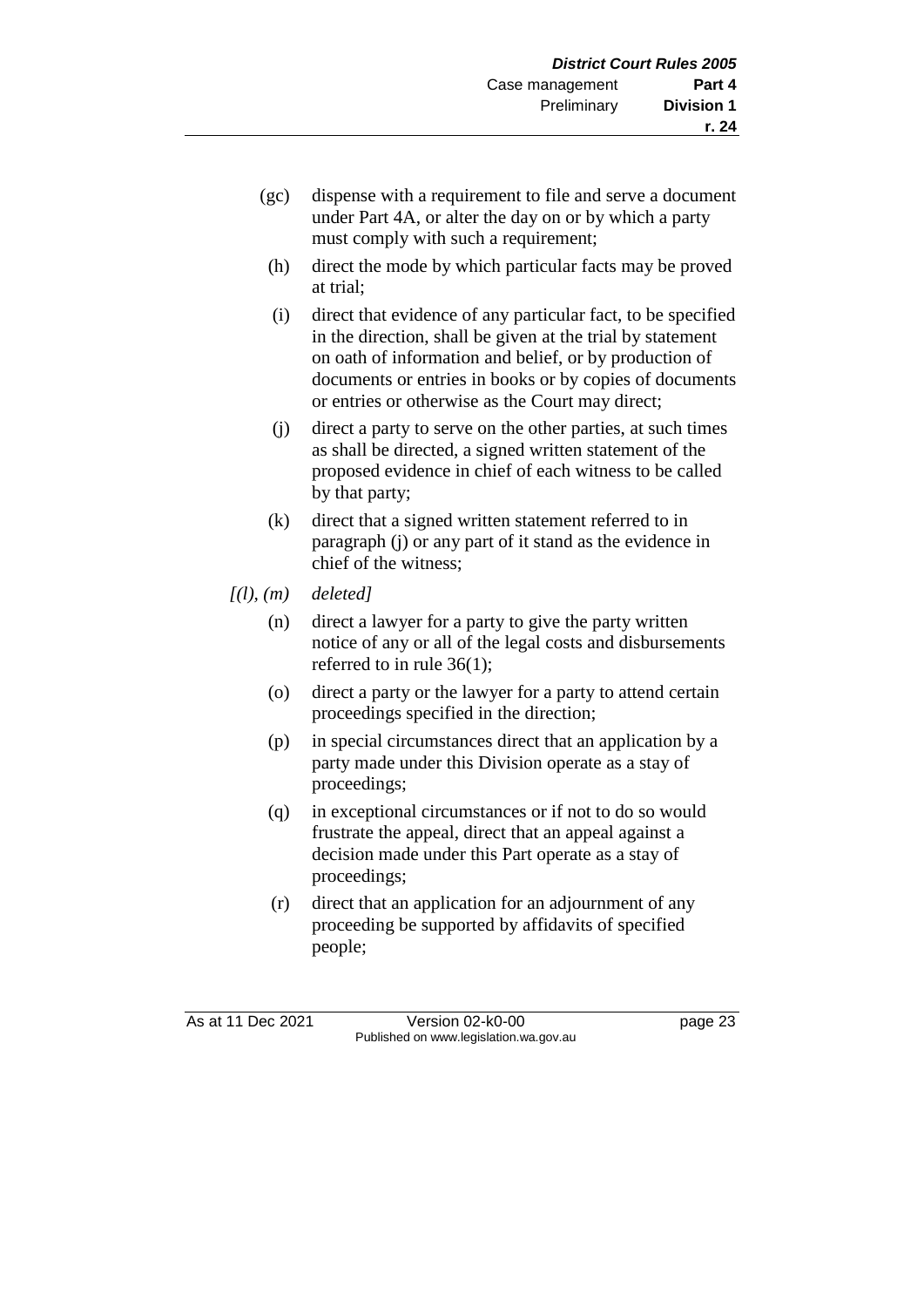- (s) give directions to assist the convenience of the parties or witnesses;
- (t) give directions as to the manner in which the parties shall defray the costs of giving effect to any case management direction;
- (u) direct that a specified case management direction be complied with by a set date.
- (3) A case management direction shall not order the attachment or committal of a person.
- (4) A case management direction is not enforceable by a writ of attachment or an order of committal.

*[Rule 24 amended: Gazette 31 Jul 2007 p. 3810.]*

#### **25. Enforcement order, meaning of**

An enforcement order is —

- (a) an order as to the payment of costs;
- (b) an order as to the payment of costs of the parties on an indemnity basis, to be fixed in a manner specified in the order, and payable within 14 days after the order;
- (c) a self-executing order for judgment, striking out pleadings, or otherwise;
- (d) an order under the RSC Order 66 rule 5.

#### **Division 2 — Case management generally**

#### **26. Court may make case management directions etc.**

At any time in a case the Court, on its own initiative after notifying the parties, or when hearing a summons for directions or any other application in a case, may review the progress of the case and may make any order that may be made under rule 32(2).

page 24 Version 02-k0-00 As at 11 Dec 2021 Published on www.legislation.wa.gov.au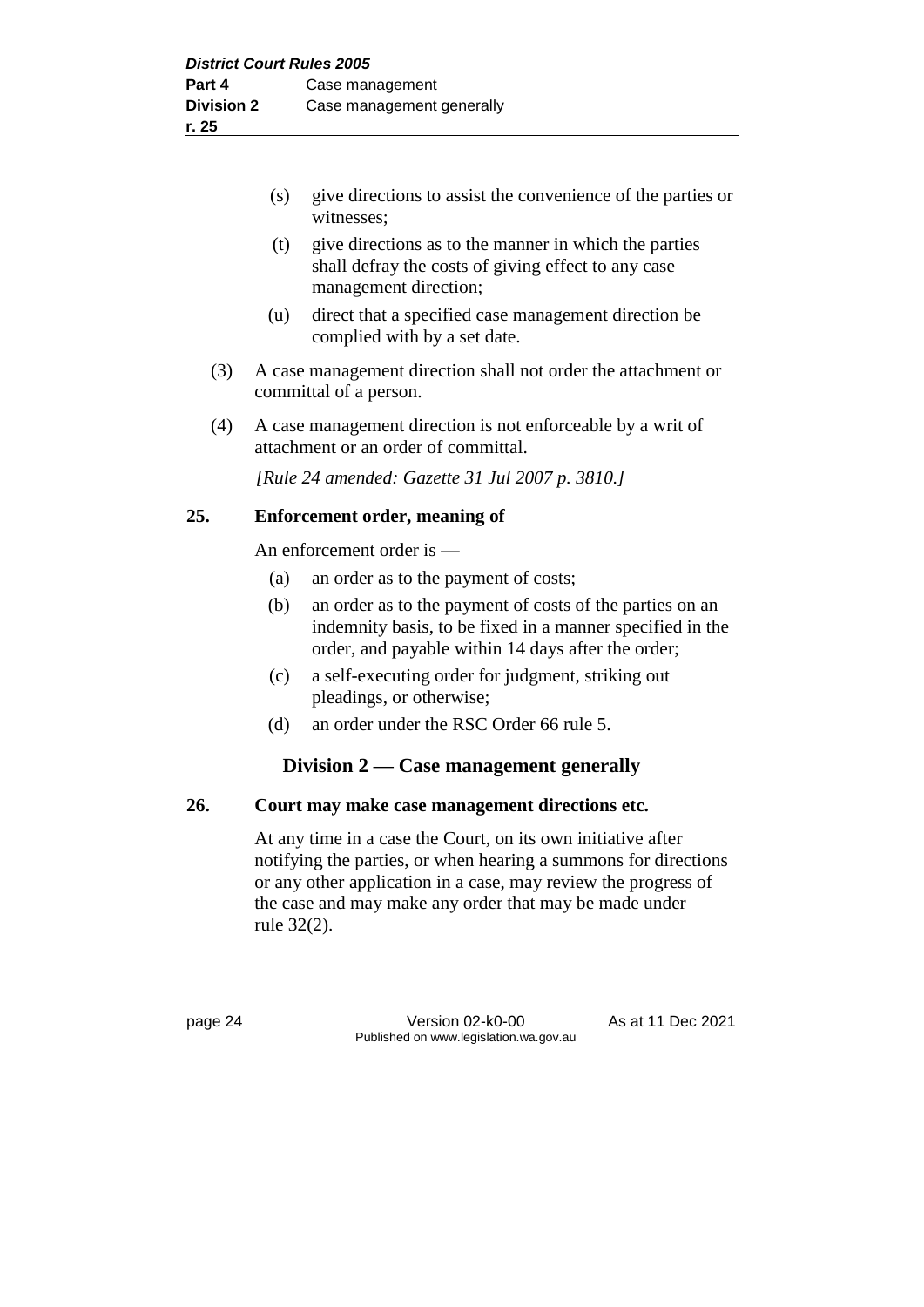#### **27. Case management hearing, registrar may hold**

- (1) At any time before the trial or the hearing of a case, a registrar may summons the parties to a case management hearing.
- (2) Rules 32 to 35 apply to and in respect of the case management hearing.

*[Rule 27 amended: Gazette 31 Jul 2007 p. 3810.]*

## **Division 3 — Case management of cases commenced by writ**

#### **Subdivision 1 — Preliminary**

*[Heading inserted: Gazette 31 Jul 2007 p. 3811.]*

### **28. Application**

This Division applies only to a case that is an action commenced by writ.

#### **29. Various RSC provisions do not apply**

These provisions of the RSC do not apply to a case —

Order 4A

Order 33

Order 59 rule 9

Order 60A rule 2

*[Rule 29 inserted: Gazette 17 Jun 2011 p. 2159; amended: Gazette 7 Sep 2018 p. 3184.]*

*[30. Deleted: Gazette 26 Jul 2013 p. 3411.]*

#### **31. Case management hearing, holding of**

- $(1)$  In this rule
	- *appearance* means a memorandum of appearance.
- (2) This rule does not limit rule 27.

As at 11 Dec 2021 Version 02-k0-00 Page 25 Published on www.legislation.wa.gov.au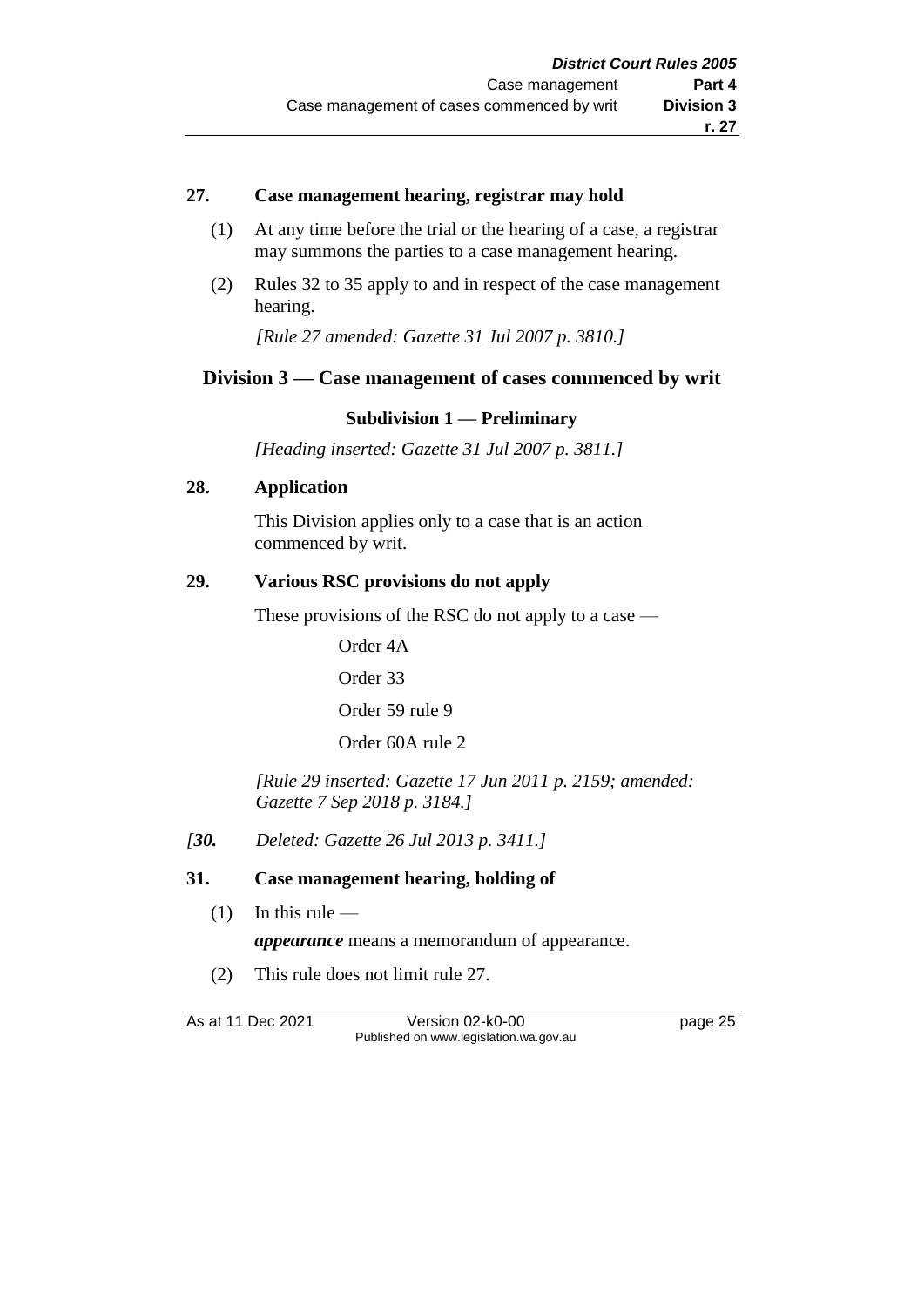- (3) When the first appearance is filed in a case, a registrar may summons the parties to the case to attend a case management hearing before a registrar.
- (4) The date for the case management hearing must be at least 14 days after the date the summons is issued.
- (5) If after the first appearance is filed and before the date for the case management hearing another party files an appearance, the registrar must summons the party to attend the case management hearing for which a summons has been issued under subrule (3), despite subrule (4).
- (6) The case management hearing may be held even if, at the time of the hearing, not all parties to the case have been served with the writ or have filed appearances.

*[Rule 31 amended: Gazette 31 Jul 2007 p. 3811.]*

#### **32. Case management hearing, conduct of**

- (1) At a case management hearing a registrar must review the documents on the Court file and inquire into these matters —
	- (a) the complexity of the case;
	- (b) the need for interlocutory proceedings;
	- *[(c) deleted]*
	- (d) whether rule 38(1) should not apply to the case;
	- (e) the readiness of the parties for trial.
- (2) At a case management hearing, either on the oral application of a party or, after notifying the parties, on the registrar's own initiative, a registrar may —
	- *[(a) deleted]*
	- (b) order that any of the rules in this Division do not apply to the case;
	- (c) make, amend or cancel any interlocutory order;
	- (d) make, amend or cancel any case management direction;

page 26 **Version 02-k0-00** As at 11 Dec 2021 Published on www.legislation.wa.gov.au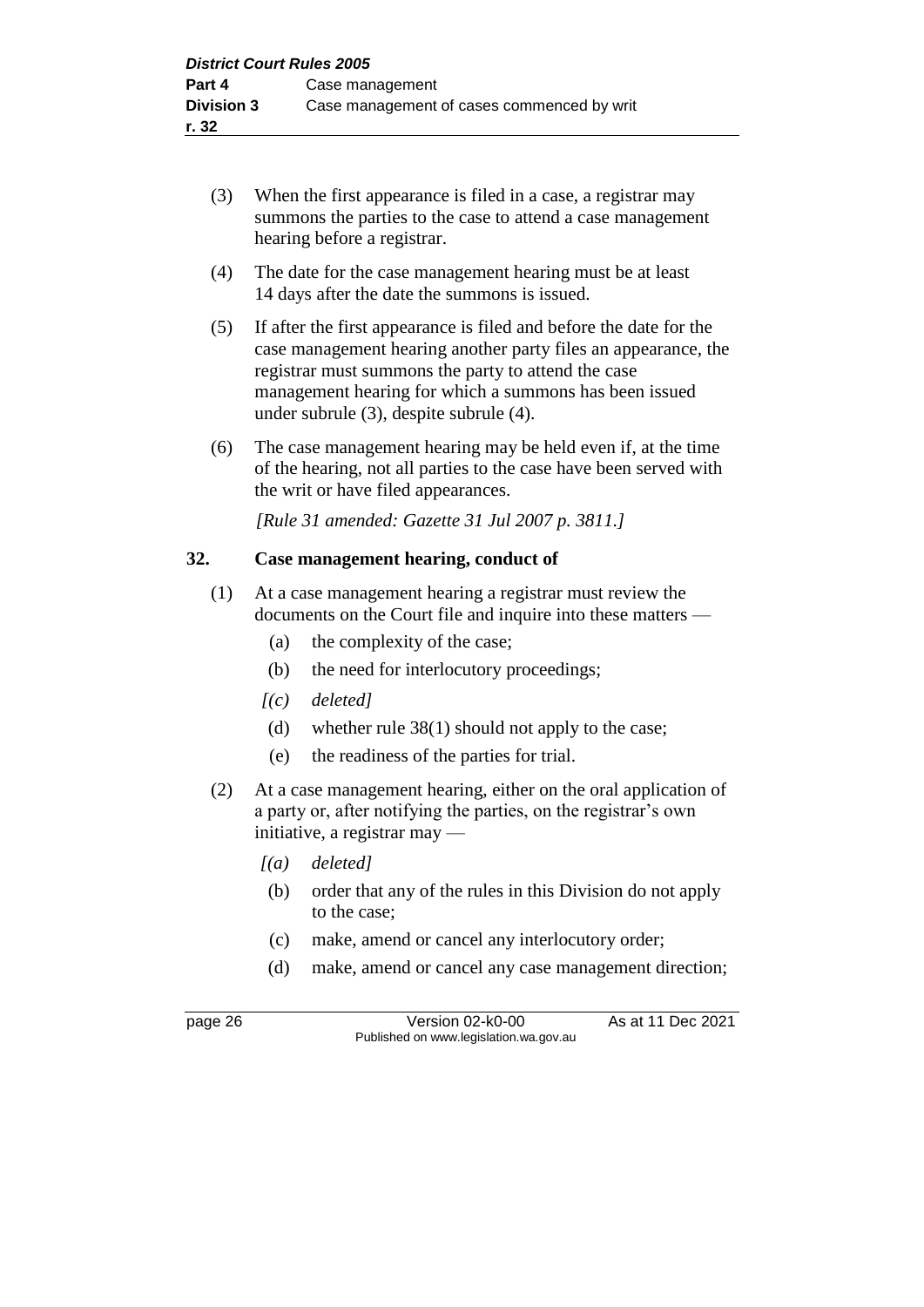- (e) make, amend or cancel any enforcement order;
- (f) order that the case be managed by a judge.
- (3) A registrar may adjourn the case management hearing from time to time.

*[Rule 32 amended: Gazette 26 Jul 2013 p. 3411.]*

## **33. Case management directions etc. may be made in other proceedings**

- (1) Without limiting rule 32, a direction or order referred to in rule 32(2) may be made, amended or cancelled —
	- (a) at any time while a case management hearing is adjourned, or after a case management hearing, on the application of a party made by summons with a supporting affidavit; or
	- (b) at the hearing of a summons for
		- (i) an interlocutory order; or
		- (ii) third party directions issued under the RSC Order 19 rule 4.
- (2) An application made under subrule (1)(a) must specify any direction or order referred to in rule 32(2) that the party wants.

## **34. Duties of parties at case management hearing etc.**

- (1) At a case management hearing or at the hearing of an application made under rule  $33(1)(a)$ , the parties and their lawyers must give any information and produce any documents that the Court reasonably requires other than information or documents that are privileged.
- (2) As far as is practicable a party must give another party at least 2 clear days' notice of any direction or order referred to in rule 32(2) that the party wants made, whether at a case management hearing or otherwise, and that is not stated in a written application.

As at 11 Dec 2021 Version 02-k0-00 page 27 Published on www.legislation.wa.gov.au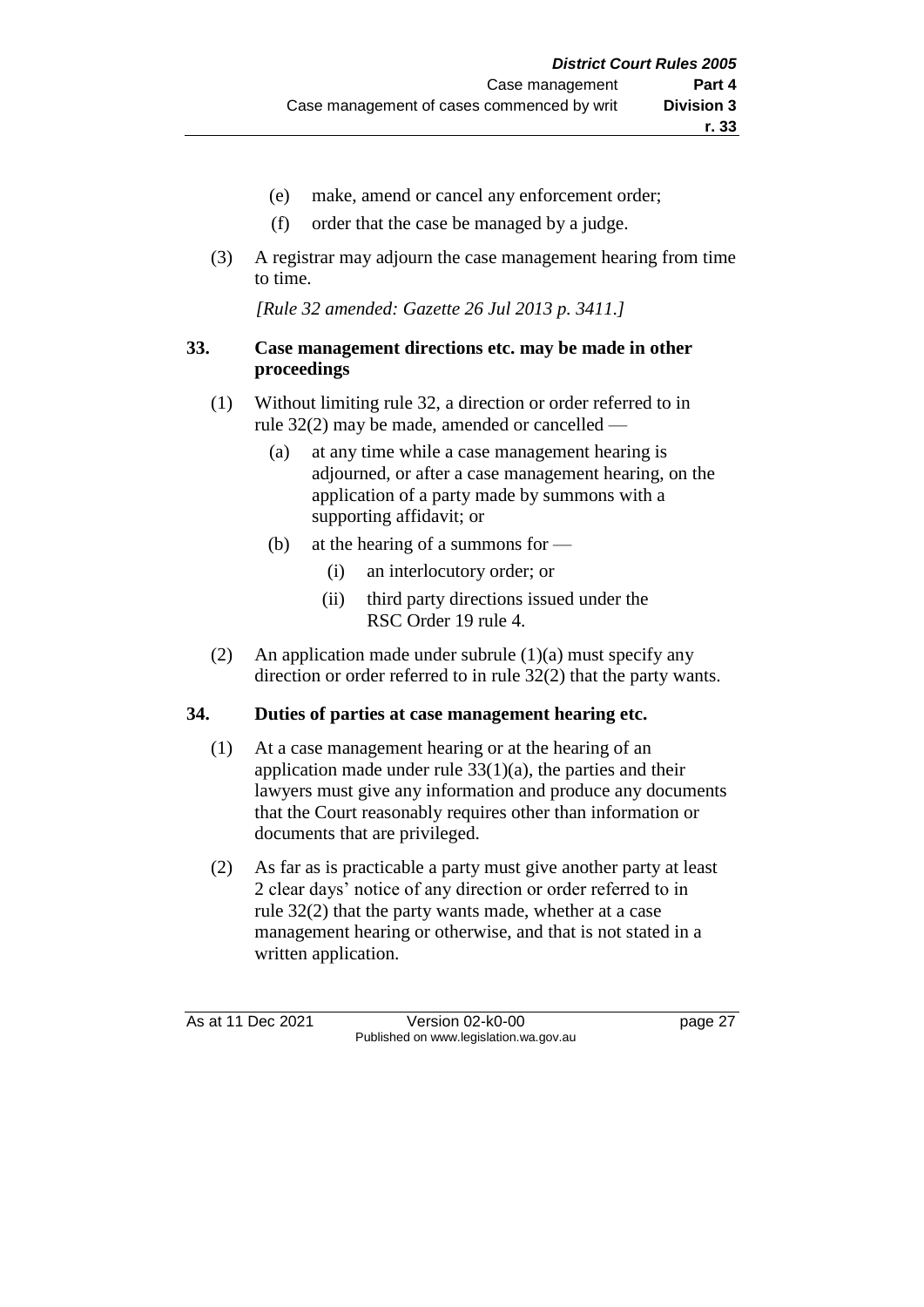#### **Subdivision 2 — Mediations**

*[Heading inserted: Gazette 31 Jul 2007 p. 3811.]*

#### **35. Mediations**

- (1) This rule applies if the Court makes a case management direction that directs any parties to confer with a mediator.
- (2) The direction does not operate as a stay of proceedings unless the Court orders otherwise.
- (3) Unless the Court has specified a time and place for the conference, the parties must take any steps necessary and obey any relevant case management directions to ensure that it takes place without delay.
- (4) A party must attend the conference in person or, if the party is a body corporate, by an agent who is authorised by the body to conduct settlement negotiations and to settle the case.
- (5) Each party's costs of and incidental to the conference shall be the party's costs in the cause, unless the Court orders, or the parties agree, otherwise.
- (6) The remuneration and expenses of a mediator who is not a registrar are to be paid by the parties in equal shares, unless the Court orders, or the parties agree, otherwise.
- (7) Within 2 weeks after the conclusion of the conference, the party ordered by the Court to do so must file a report signed by or on behalf of the parties concerned —
	- (a) confirming that the conference took place as directed; and
	- (b) recording the substance of any resolution or narrowing of the differences between the parties achieved as a result of the conference.

page 28 Version 02-k0-00 As at 11 Dec 2021 Published on www.legislation.wa.gov.au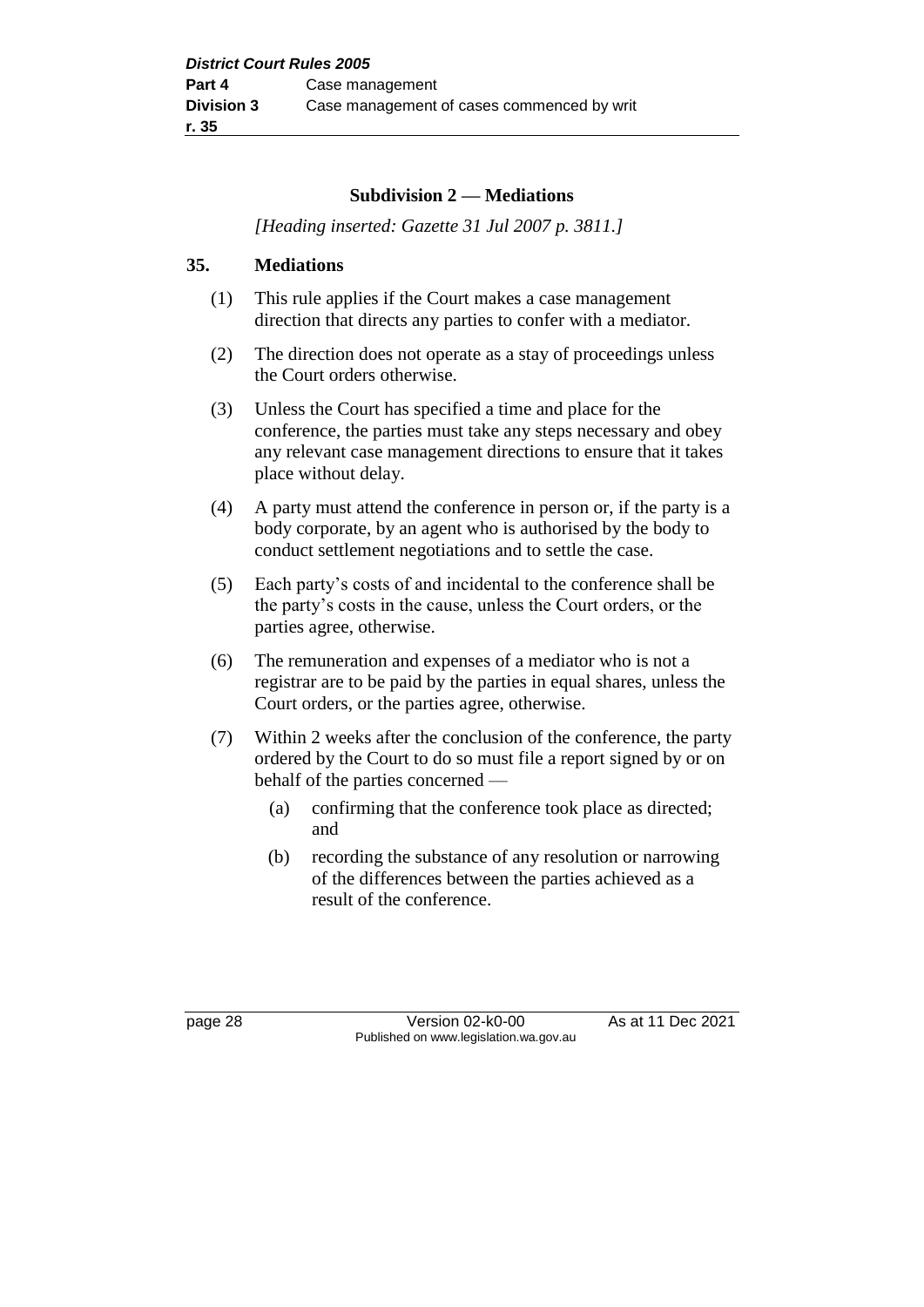- (8) The mediator
	- (a) must not, unless the parties agree, report to the Court about the conference;
	- (b) whether or not the parties agree, may report to the Court any failure by a party to cooperate in the conference.
- (9) A report made under subrule (8)(b) must not be disclosed to the trial judge except for the purposes of determining any question as to costs or as to the remuneration and expenses of a mediator.
- (10) Rule 41, other than subrule (3), applies to the conference as if any reference in it to a pre-trial conference were a reference to the conference.

*[Rule 35 amended: Gazette 23 Dec 2005 p. 6272.]*

#### **35AA. Settlement at mediations**

- (1) At the conference the parties must, in good faith, attempt to settle the case or, failing settlement, resolve as many of the issues between them as possible and identify the issues to be tried.
- (2) Evidence of anything said or any admission made in the course of the conference is not admissible at the trial of the case.
- (3) Subrule (2) does not apply
	- (a) to the hearing of an application for costs arising out of the conference; or
	- (b) to anything said or any admission made that all parties at the conference, in an agreement recorded in writing by the mediator, agree is admissible at the trial of the case.

*[Rule 35AA inserted: Gazette 31 Dec 2013 p. 6551.]*

#### **35A. Mediation may serve as pre-trial conference**

(1) If, pursuant to a case management direction, the parties to a case have conferred with a mediator, the Court may order that there is not to be a pre-trial conference in the case.

As at 11 Dec 2021 Version 02-k0-00 page 29 Published on www.legislation.wa.gov.au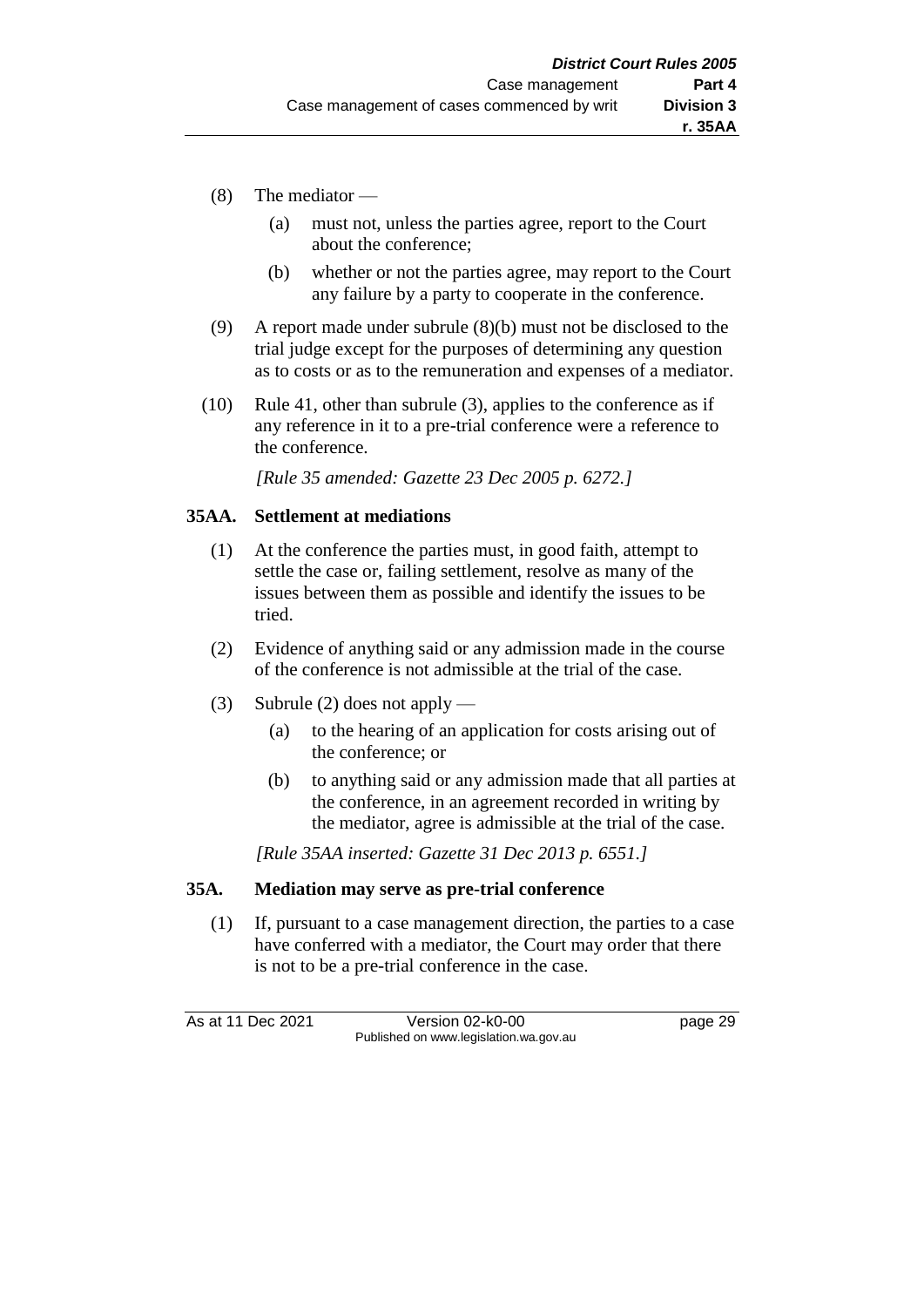- (2) An order under subrule (1) may be made
	- (a) at the conference with the mediator, if the mediator is a legally qualified registrar;
	- (b) after the conference with the mediator;
	- (c) before or after the case is entered for trial;
	- (d) even if notice of a pre-trial conference has been given under rule 39;
	- (e) on the application of a party or, after notifying the parties, on the Court's own initiative.
- (3) If the Court makes an order under subrule (1), rules 40(5), (6) and (7), 41 and 42 apply as if the conference with the mediator had occurred at, or as ordered in, a pre-trial conference.

*[Rule 35A inserted: Gazette 23 Dec 2005 p. 6272-3; amended: Gazette 31 Jul 2007 p. 3811.]*

## **Subdivision 3 — Entry for trial, and ancillary matters**

*[Heading inserted: Gazette 31 Jul 2007 p. 3811.]*

## **36. Legal costs, lawyer to notify client of**

- (1) Unless otherwise ordered, a lawyer for a party to a case must not enter the case for trial unless the lawyer has given the party written notice of —
	- (a) the approximate legal costs and disbursements of the party up to and including giving the notice;
	- (b) the estimated future legal costs and disbursements of the party up to but not including the trial;
	- (c) the estimated length of the trial and the legal costs and disbursements associated with it;
	- (d) the estimated legal costs and disbursements that the party would have to pay to another party if the party were to lose the case.

page 30 **Version 02-k0-00** As at 11 Dec 2021 Published on www.legislation.wa.gov.au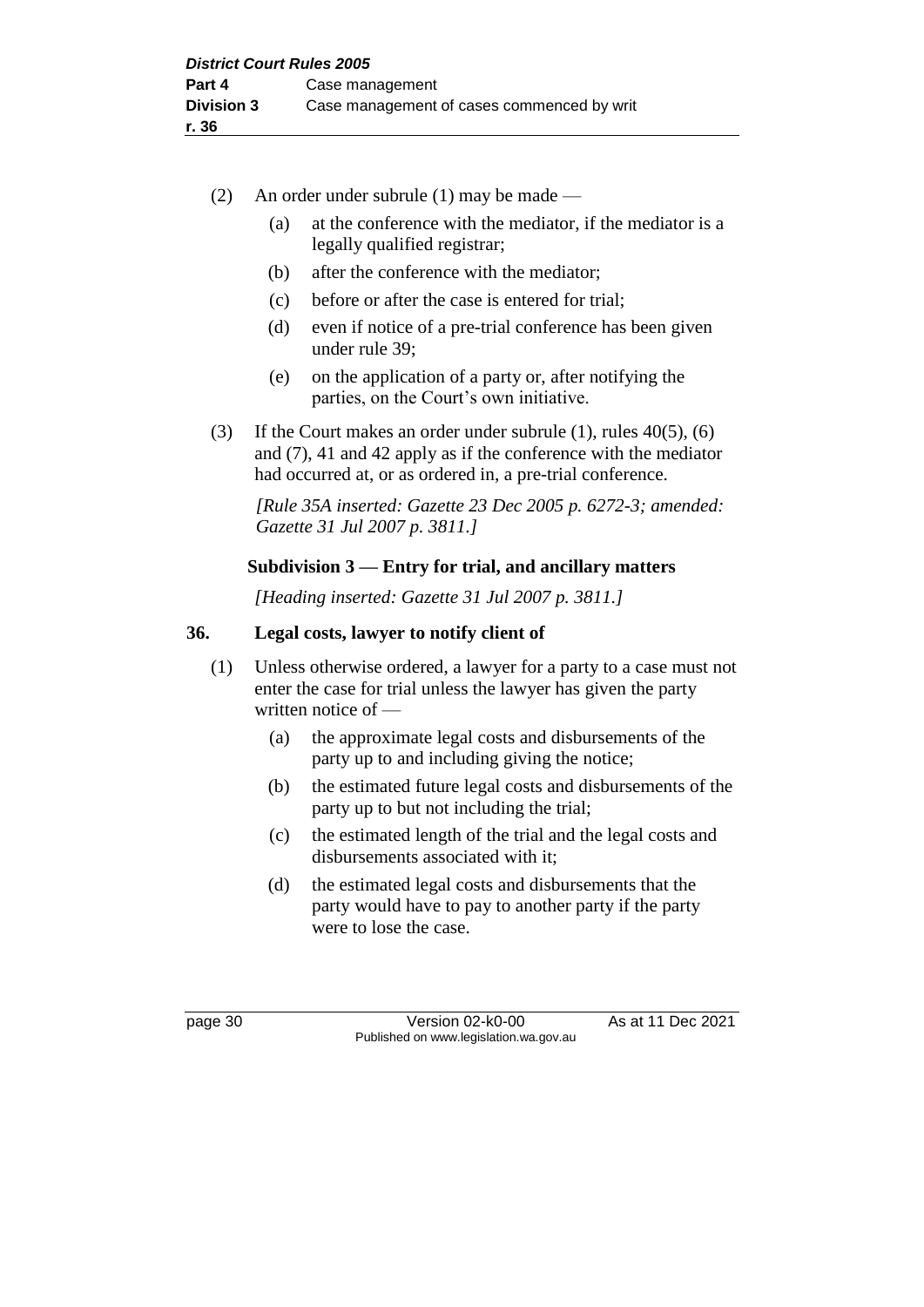(2) Within 14 days after the date on which a party is served with a Form 1 (Entry for trial), the lawyer for the party must give the party written notice of the legal costs and disbursements referred to in subrule (1).

## **37. Entering a case for trial**

- (1) Unless otherwise ordered, the plaintiff must enter the case for trial within 120 days after the date on which a defence (or if there is more than one defendant, the first defence) is filed.
- (2) Subrule (1) does not affect Part 5A.
- (3) To enter a case for trial the plaintiff must file and serve a Form 1 (Entry for trial) which must state the dates, within 40 days after the date of the form, when the parties are not available to attend a pre-trial conference.
- (4) For the purposes of completing Form  $1 -$ 
	- (a) the plaintiff, at least 14 days before the date on which the plaintiff intends to enter the case for trial, must ask each other party to tell the plaintiff on which dates, within 40 days after that date, the party will not be available to attend a pre-trial conference; and
	- (b) a party that does not advise the plaintiff within 7 days after the plaintiff's request of the dates on which that party will not be available to attend a pre-trial conference is to be taken to be available on any date.
- (5) The Court may, in a particular case, direct that a form other than Form 1 be used to enter the case for trial.

*[Rule 37 amended: Gazette 31 Jul 2007 p. 3811; 26 Jul 2013 p. 3411; 31 Dec 2013 p. 6552; 7 Sep 2018 p. 3184.]*

## **38. Plaintiff failing to enter case for trial, consequences**

(1) If the plaintiff does not enter the case for trial in accordance with rule 37(1), the relevant registry must send each party a Form 2 (Notice of default (entry for trial)).

As at 11 Dec 2021 Version 02-k0-00 page 31 Published on www.legislation.wa.gov.au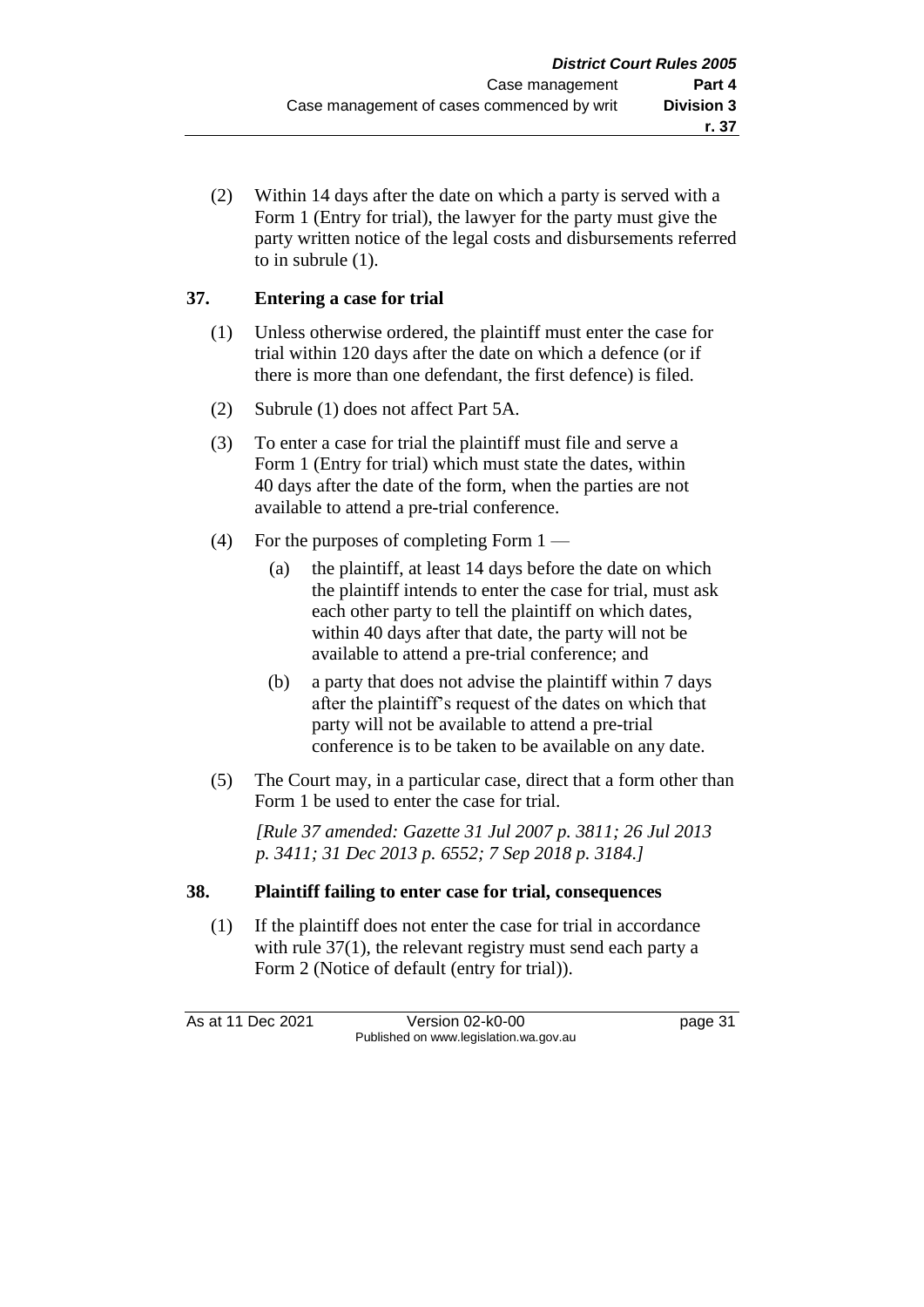- (2) After receiving a Form 2
	- (a) the plaintiff must, on or before the date specified in the form (which must be at least 14 days after the date of the form), enter the case for trial; and
	- (b) a party, other than the plaintiff, may enter the case for trial even if the case is taken to be inactive under rule 44 or 44A.
- (3) Rule 37(3), with any necessary changes, applies if a party other than the plaintiff enters the case for trial.
- (4) If a party other than the plaintiff enters the case for trial, then, for the purposes of completing Form 1, all other parties (including the plaintiff) are to be taken to be available to attend a pre-trial conference on any date unless notice to the contrary is filed prior to when the date of the pre-trial conference is set.
- (5) If under subrule (2) a case is entered for trial at a time when, by virtue of the Form 2 sent to the parties and rule 44 the case is inactive, the case ceases to be inactive.
- (6) Subrules (2) and (5) do not prevent the plaintiff from entering the case for trial notwithstanding that the case is inactive under rule 44.

*[Rule 38 amended: Gazette 17 Jun 2011 p. 2159; 26 Jul 2013 p. 3411-12.]*

## **38A. After entry for trial, no interlocutory application without leave**

- (1) After a case is entered for trial, no party, without the Court's leave, can apply —
	- (a) to file further pleadings; or
	- (b) to join or substitute parties; or
	- (c) for particulars, interrogatories, discovery, inspection, or the disclosure or non-disclosure of expert evidence; or

page 32 Version 02-k0-00 As at 11 Dec 2021 Published on www.legislation.wa.gov.au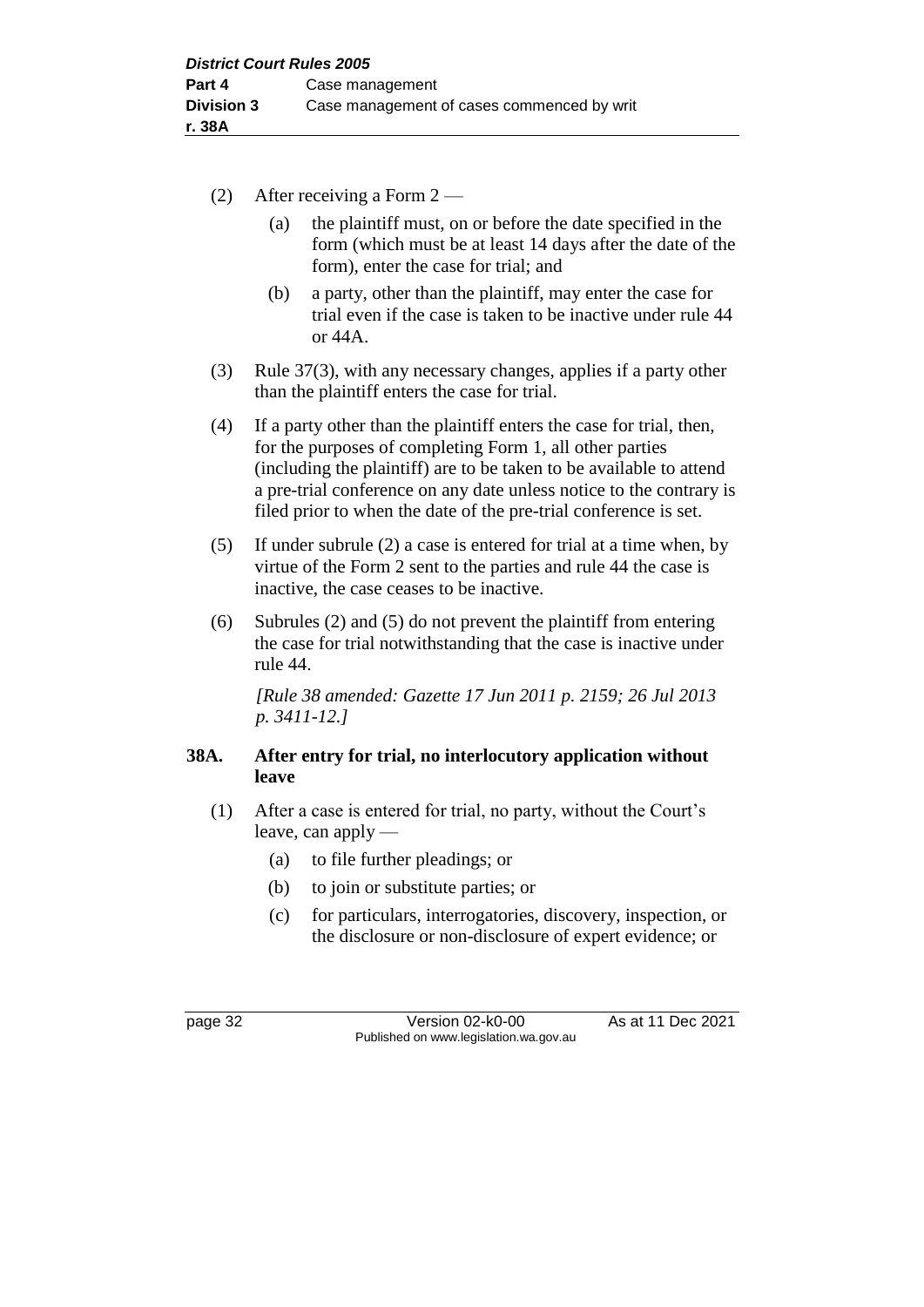- (d) to have evidence taken before a special examiner or on commission.
- (2) Subrule (1) does not limit the power of the judge at the trial to make orders for or in relation to any of the matters referred to in that subrule.

*[Rule 38A inserted: Gazette 7 Sep 2018 p. 3184.]*

## **38B. Countermanding entry for trial**

- (1) Within 14 days after the date on which a party enters a case for trial under rule 37 or 38, any other party may apply for an order countermanding the entry for trial.
- (2) An application under subrule (1) must be made by filing and serving a summons and a supporting affidavit on the party who entered the case for trial at least 2 clear days before hearing of the summons.
- (3) If any party to the summons is represented by a lawyer, the lawyer, or another lawyer who is conversant with the case, must personally attend the hearing of the summons and must not send a clerk to attend.
- (4) On an application made under this rule, the Court
	- (a) may countermand the entry;
	- (b) may allow the entry to stand;
	- (c) may direct that the entry take effect upon the happening of certain events or on a date set by the Court;
	- (d) may make any other order or give any other direction it thinks proper.
- (5) The costs of an application made under this rule are costs in the cause, unless the Court orders otherwise.

As at 11 Dec 2021 Version 02-k0-00 Page 33 Published on www.legislation.wa.gov.au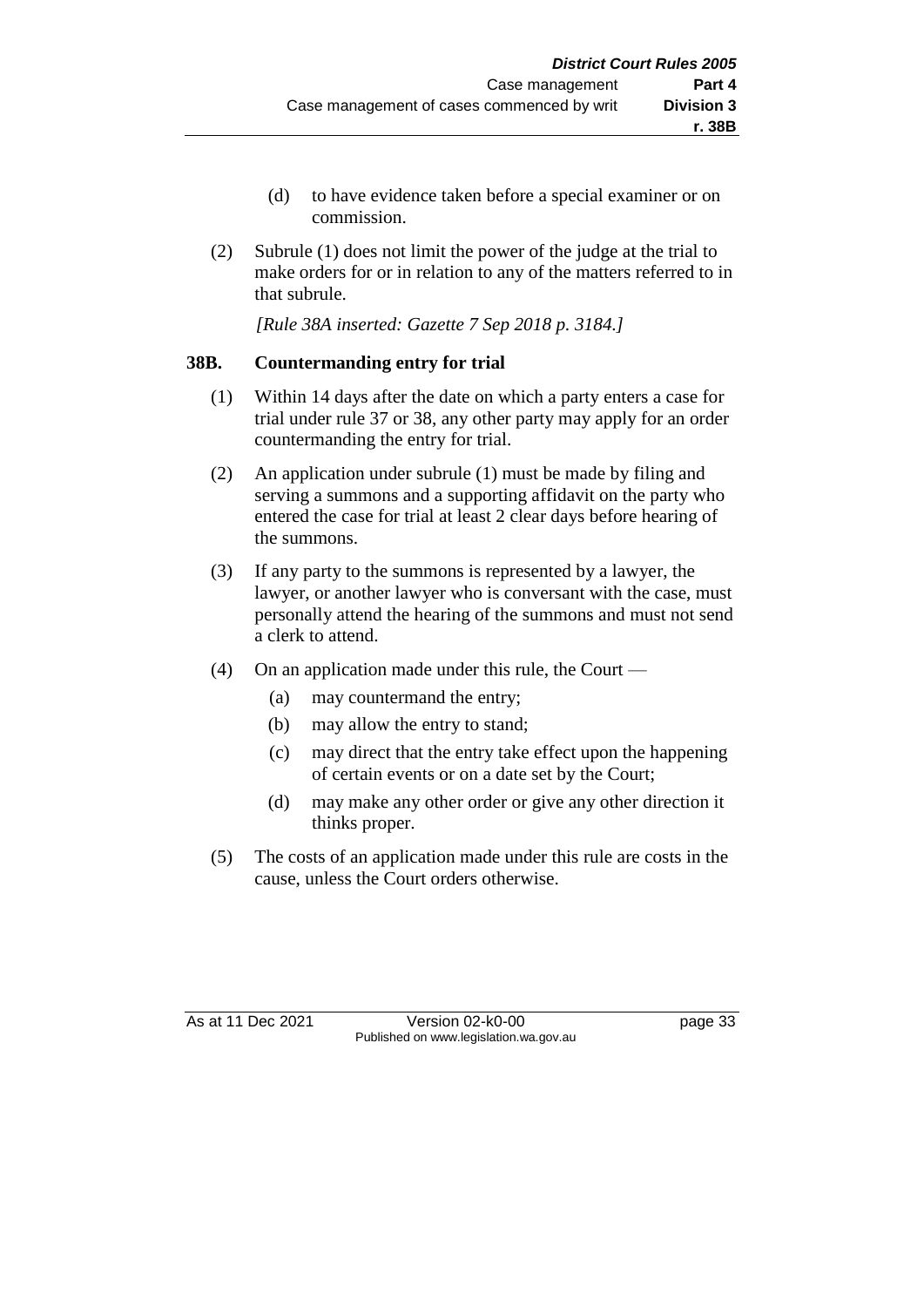(6) A party who does not make a successful application under subrule (1) is taken to be ready for trial.

*[Rule 38B inserted: Gazette 7 Sep 2018 p. 3184-5.]*

## **Subdivision 4 — Pre-trial conference, and ancillary matters**

*[Heading inserted: Gazette 31 Jul 2007 p. 3811.]*

## **39. Pre-trial conference, preliminary matters**

- (1) When a case is entered for trial the relevant registry must give each party notice of the date, time and place of the pre-trial conference, unless an order has been made under rule 35A.
- (2) A pre-trial conference must be held before a registrar unless a judge or legally qualified registrar has ordered otherwise. *[Rule 39 amended: Gazette 23 Dec 2005 p. 6273; 31 Jul 2007 p. 3811.]*

## **40. Pre-trial conference**

- (1) Unless otherwise ordered, a party must attend a pre-trial conference in person or, if the party is a body corporate, by an agent who is authorised by the body to conduct settlement negotiations and to settle the case.
- (2) If at a pre-trial conference the presiding officer is satisfied that a party is not ready for trial, the officer may adjourn the conference and make, amend or cancel any direction or order referred to in rule 32(2).
- (3) At a pre-trial conference the parties must, in good faith, attempt to settle the case or, failing settlement, to resolve as many of the issues between them as possible and to identify the issues to be tried.
- (4) At a pre-trial conference the presiding officer may either
	- (a) mediate between the parties; or
	- (b) order the parties to attend before a mediator, arbitrator or other person who provides alternative dispute resolution

page 34 Version 02-k0-00 As at 11 Dec 2021 Published on www.legislation.wa.gov.au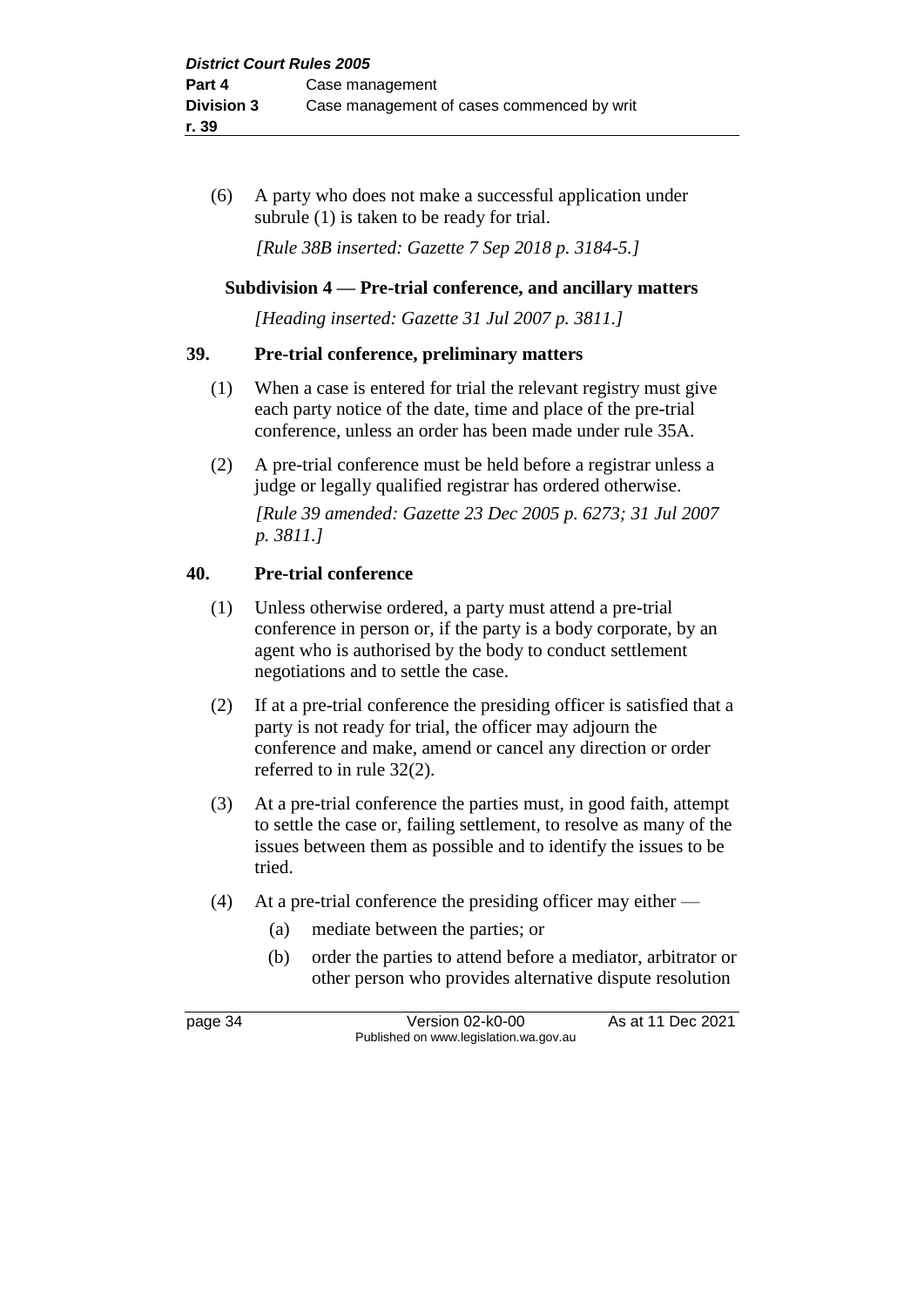services (but not, unless the parties consent, a person whom a party would become liable to remunerate),

in order to settle the case or, failing settlement, to resolve as many of the issues between them as possible and to identify the issues to be tried.

- (4a) The presiding officer need not act under subrule (4) if, pursuant to a case management direction, the parties have conferred with a mediator.
- (5) If the mediation referred to in subrule (4) or (4a) has not resulted in the settlement of the case, the presiding officer must either —
	- (a) order the parties to attend a listing conference and make any orders under rule 42 that are needed; or
	- (b) list the case for trial if satisfied about the matters in subrule (6).
- (6) The presiding officer must not list a case for trial under subrule (5) unless satisfied —
	- (a) that the lawyers who will appear at trial for the parties have all been fully briefed and that all parties have been advised by their lawyers about their prospects at trial; and
	- (b) that all parties have made reasonable efforts to agree  $on$  —
		- (i) facts that are not the subject of real controversy;
		- (ii) the tender of any expert's report without the need for the expert to be called;

and

- (c) that a reliable estimate has been made as to the probable length of the trial; and
- (d) that no useful purpose would be served by ordering the parties to attend a listing conference and making any order under rule 42.

As at 11 Dec 2021 Version 02-k0-00 Page 35 Published on www.legislation.wa.gov.au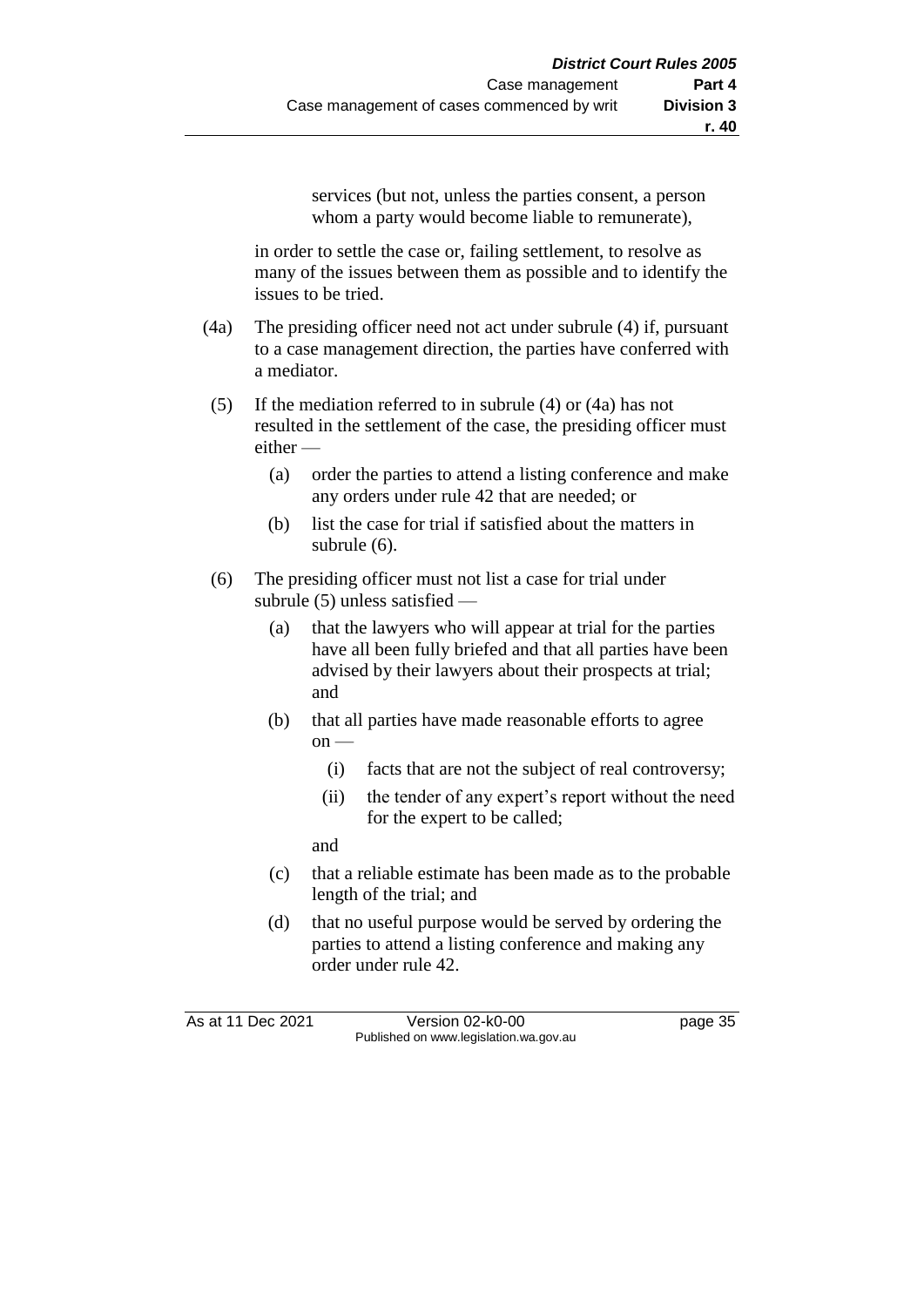- (7) At a pre-trial conference the presiding officer may make orders as to costs including, if a case is settled, orders as to costs reserved and the costs of interrogatories.
- (8) The presiding officer may adjourn a pre-trial conference from time to time.

*[Rule 40 amended: Gazette 23 Dec 2005 p. 6273.]*

## **41. Pre-trial conference, ancillary matters**

- (1) Evidence of anything said or any admission made in the course of a pre-trial conference is not admissible at the trial of the case.
- (2) Subrule (1) does not apply
	- (a) to the hearing of an application for costs arising out of a pre-trial conference; or
	- (b) to anything said or any admission made that all parties at the conference, in an agreement recorded in writing by the presiding officer, agree is admissible at the trial.
- (3) If the parties at a pre-trial conference agree to settle the case, then unless otherwise ordered —
	- (a) each party and the party's lawyer on the record must sign and file and serve a written consent to the making of an order giving effect to the settlement; and
	- (b) judgment is to be entered, or final orders are to be made, at the pre-trial conference unless a judge's approval of the judgment or orders is required and a registrar is presiding.
- (4) The presiding officer, whether or not the parties agree, may report to the Court any failure by a party to cooperate in the pre-trial conference.

*[Rule 41 amended: Gazette 31 Jul 2007 p. 3812; 31 Dec 2013 p. 6552.]*

page 36 **Version 02-k0-00** As at 11 Dec 2021 Published on www.legislation.wa.gov.au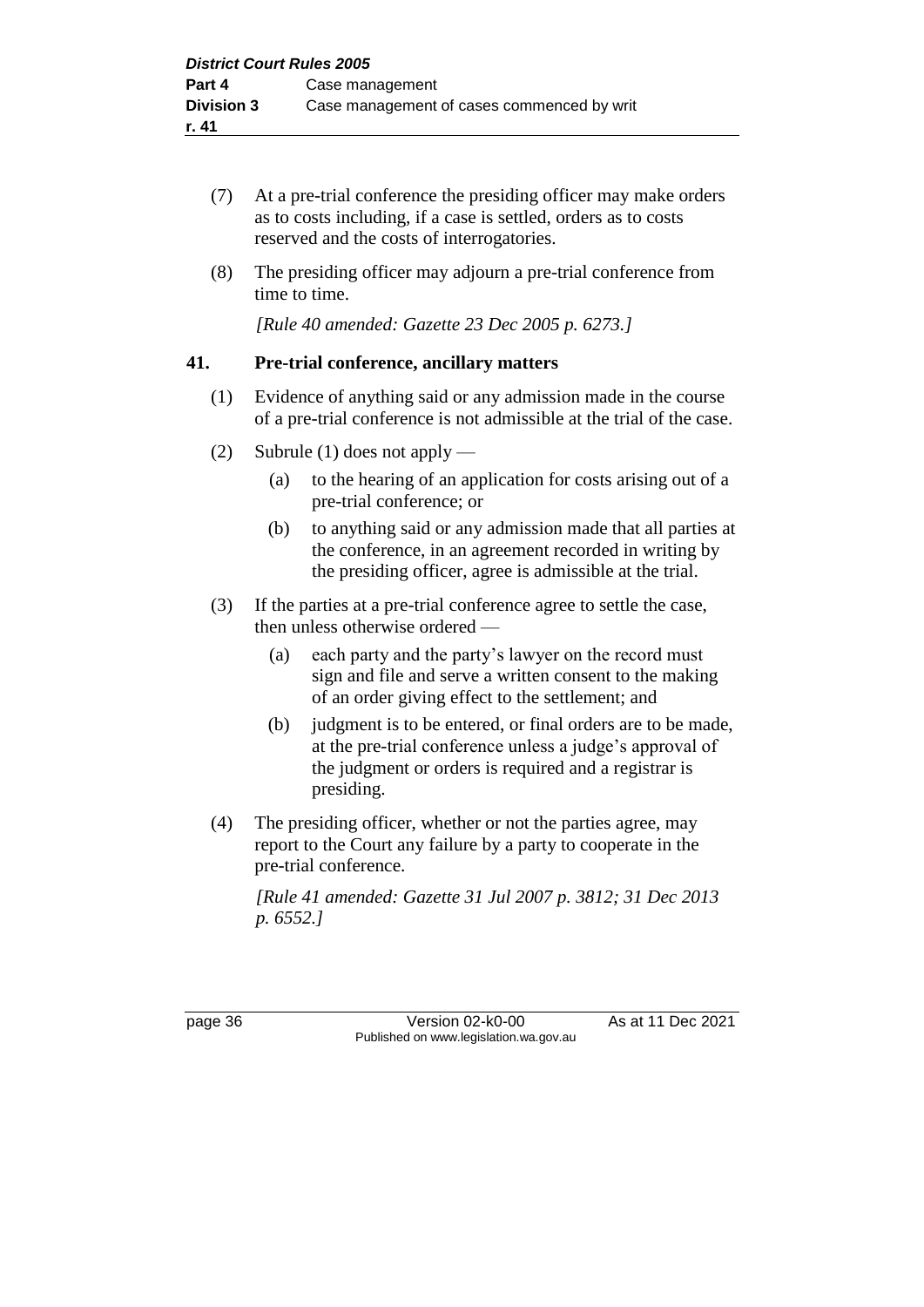#### **Subdivision 5A — Settlement of cases**

*[Heading inserted: Gazette 31 Dec 2013 p. 6552.]*

## **42A. Offers of compromise**

- (1) The RSC Order 24A applies, subject to subrule (2).
- (2) The RSC Order 24A rule 10(4) and (5A) do not apply to a case.
- (3) Subrule (4) applies if
	- (a) an offer is made by a plaintiff; and
	- (b) the offer is not accepted by the defendant; and
	- (c) the plaintiff obtains judgment on the claim to which the offer relates; and
	- (d) the judgment is no less favourable to the plaintiff than the terms of the offer.
- (4) Unless the Court otherwise orders, the plaintiff is entitled to an order against the defendant for —
	- (a) the plaintiff's costs in respect of the claim from the date on which the offer was made, taxed as between a law practice and its client; and
	- (b) the plaintiff's costs incurred before that date, taxed on a party and party basis.

*[Rule 42A inserted: Gazette 31 Dec 2013 p. 6552; amended: SL 2021/208 r. 4.]*

As at 11 Dec 2021 Version 02-k0-00 Page 37 Published on www.legislation.wa.gov.au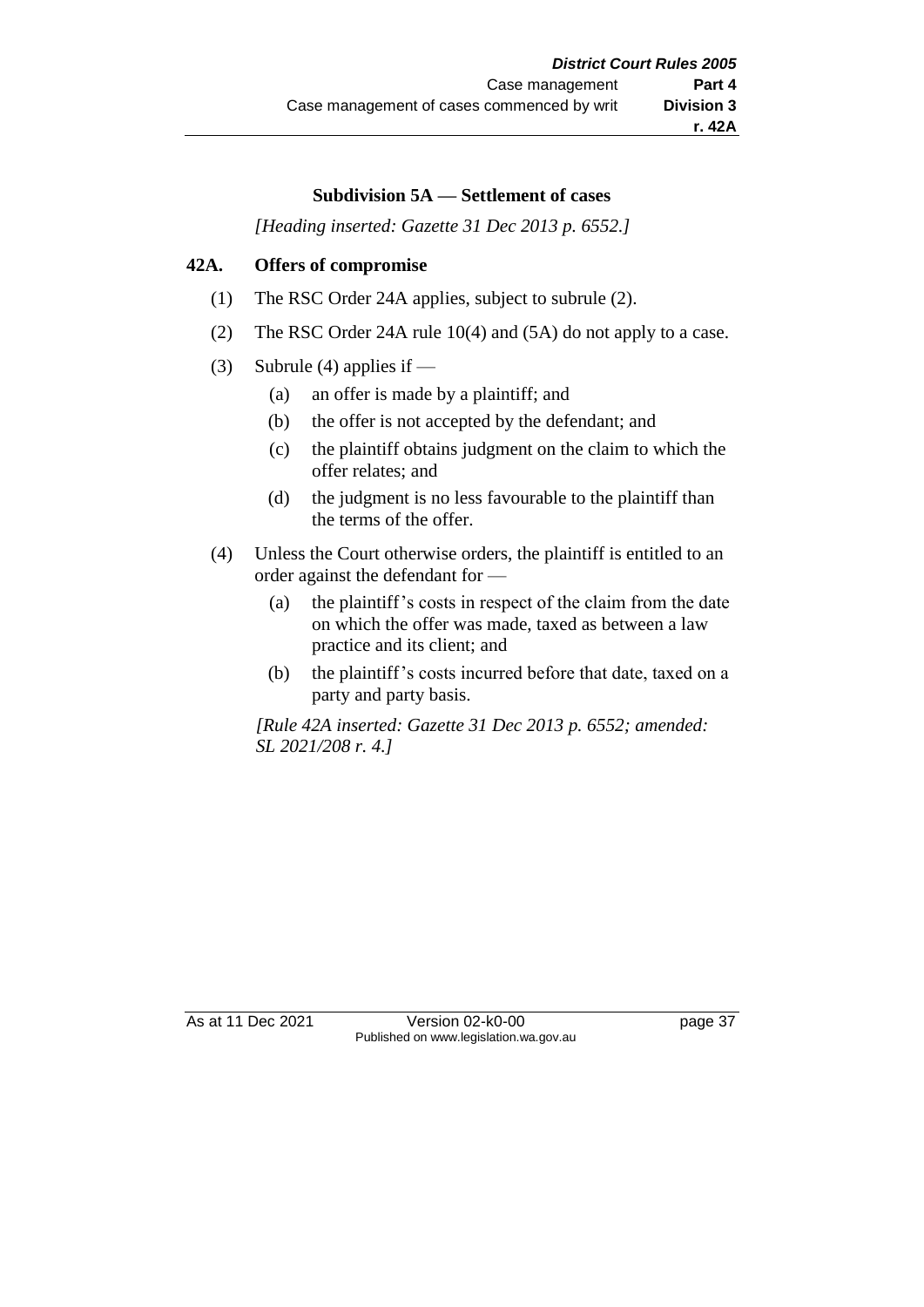#### **Subdivision 5 — Listing conference**

*[Heading inserted: Gazette 31 Jul 2007 p. 3812.]*

## **42. Listing conference, orders for purpose of**

- (1) If under rule  $40(5)(a)$  the presiding officer orders the parties to attend a listing conference, then, either at the request of the parties or, after notifying the parties, on the officer's own initiative, the officer may —
	- *[(a), (b) deleted]*
		- (c) order the parties to exchange, within such period as the officer orders, any medical report, expert medical evidence or other expert evidence that has not already been exchanged under Part 5A;
		- (d) make, amend or cancel any case management direction;
		- (e) make, amend or cancel any enforcement order;
		- (f) order that the case be managed by a judge.

## *[(2) deleted]*

*[Rule 42 amended: Gazette 31 Jul 2007 p. 3812; 7 Sep 2018 p. 3185; SL 2021/208 r. 5.]*

## **43. Listing conference**

- (1) A listing conference must be held before a registrar unless a registrar or a judge has ordered otherwise.
- (2) A listing conference must be attended by the lawyers who will appear at trial for the parties unless subrule (3) applies.
- (3) The lawyer who will appear at trial for a party need not attend a listing conference if his or her instructing lawyer attends and tenders the other's certificate as to —
	- (a) the estimated length of the trial; and
	- (b) the number of witnesses that the party intends to call; and

page 38 Version 02-k0-00 As at 11 Dec 2021 Published on www.legislation.wa.gov.au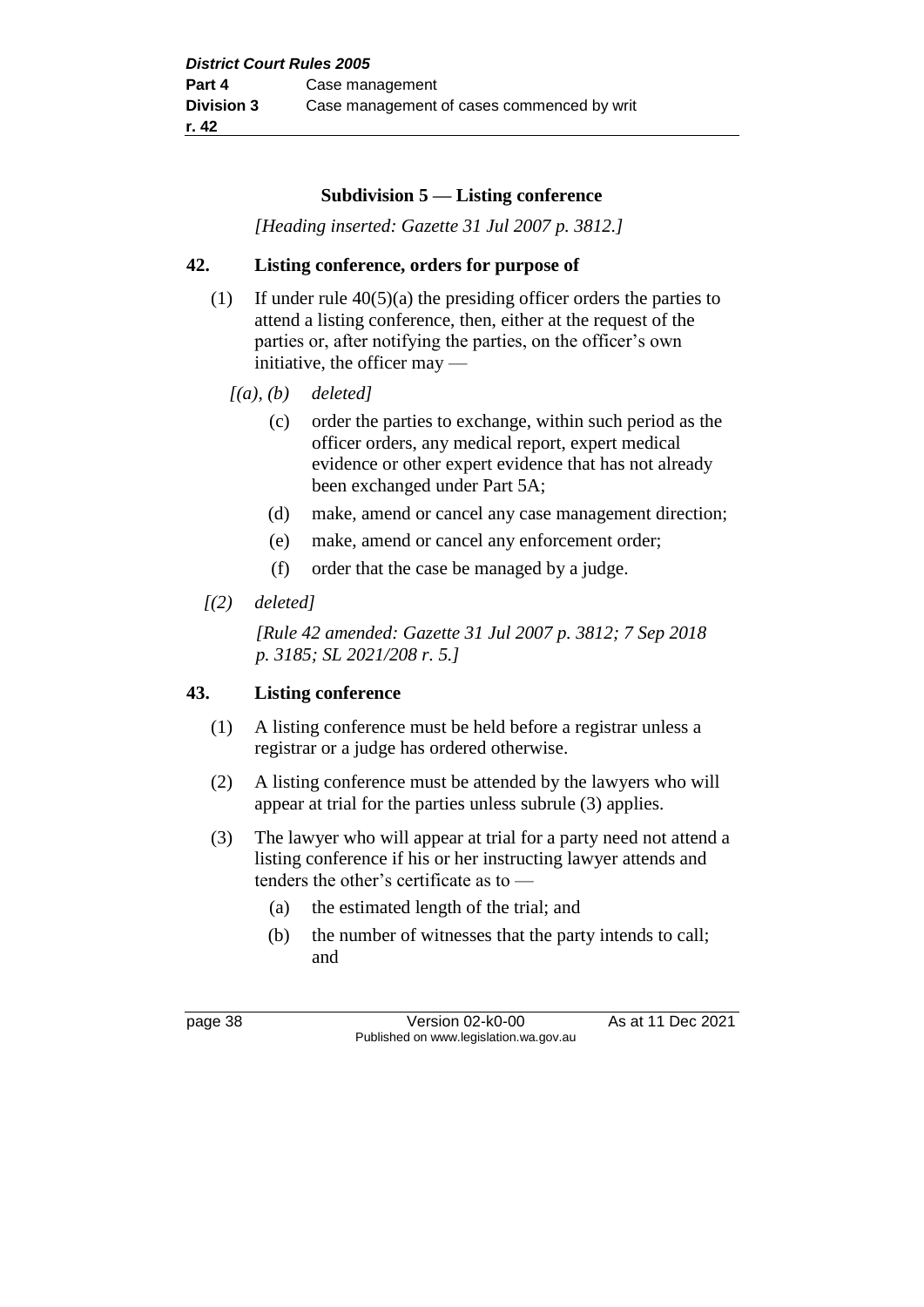- (c) whether there are any special circumstances affecting the date or time when any particular witness can be called; and
- (d) whether any particular witness will be attending from a long distance or from outside the State; and
- (e) whether an interpreter will be needed; and
- (f) whether an audio link or a video link will be needed; and
- (g) whether the use of any technology would allow the trial to be conducted more efficiently, economically or expeditiously; and
- (h) whether there is any matter known to the lawyer that is likely to interfere with the trial being conducted efficiently, economically and expeditiously; and
- (i) the fact that the parties have made reasonable efforts to reach agreement on —
	- (i) facts that are not the subject of real controversy; and
	- (ii) the tender of experts' reports (if any) without the need for the experts to be called.
- (3a) The lawyer who will appear at trial for a party must certify that he or she has reviewed the pleadings and is satisfied that they adequately define all the issues of fact or law that the party contends will need to be determined at trial, and the document containing this certification must be tendered at the listing conference.
- (4) At a listing conference the presiding officer must list the case for trial only if any order or direction previously made has been complied with or, if not, if appropriate orders in default have been made.
- (5) At a listing conference the presiding officer may make orders as to costs including, if a case is settled, orders as to costs reserved and the costs of interrogatories.

As at 11 Dec 2021 Version 02-k0-00 page 39 Published on www.legislation.wa.gov.au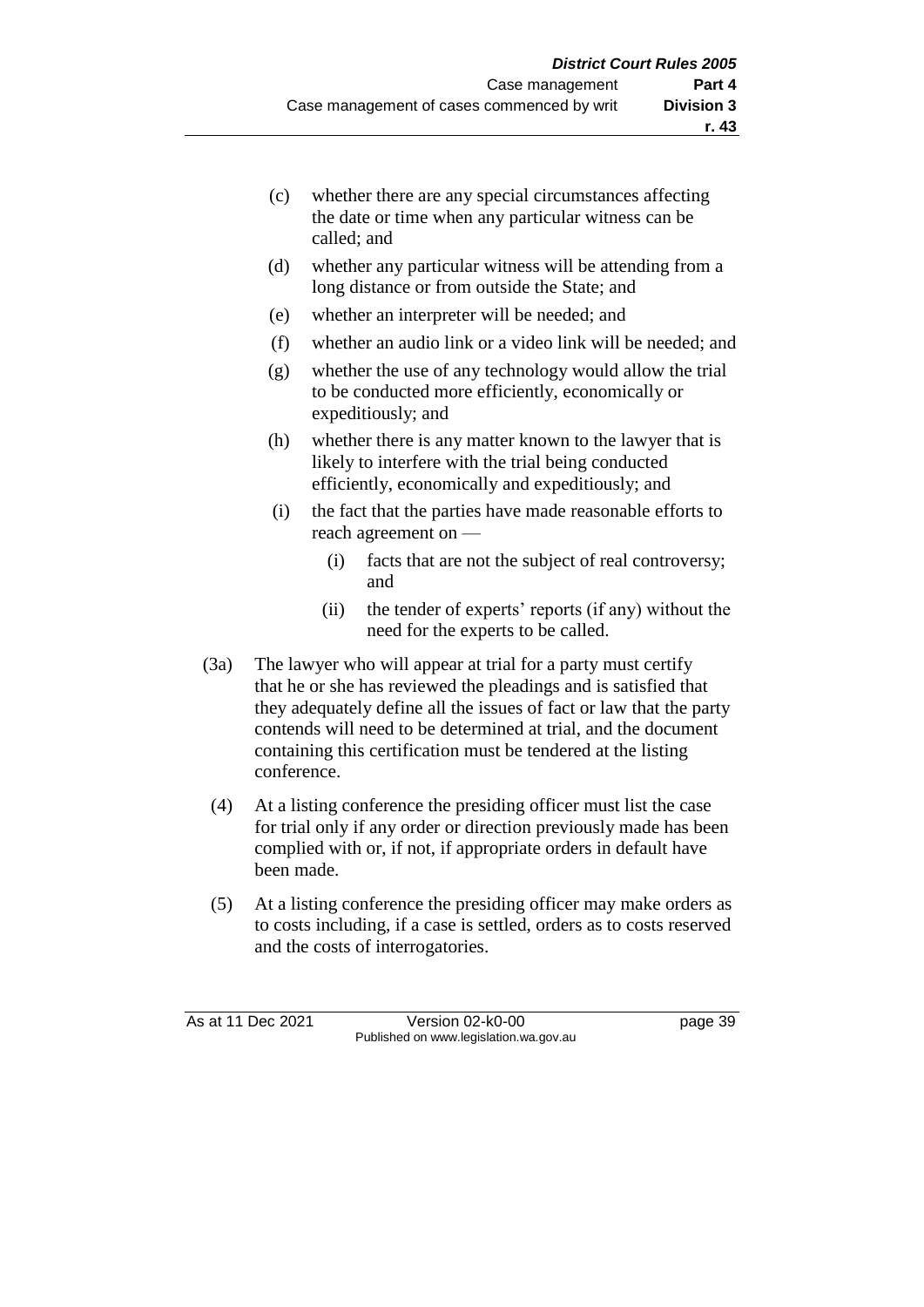(6) The presiding officer may adjourn a listing conference from time to time.

*[Rule 43 amended: Gazette 31 Jul 2007 p. 3812.]*

## **Subdivision 6 — Inactive cases**

*[Heading inserted: Gazette 31 Jul 2007 p. 3812.]*

#### **43A. Term used: Inactive Cases List**

In this Subdivision —

*Inactive Cases List* means a list of inactive cases kept by the Court under rule 44D.

*[Rule 43A inserted: Gazette 17 Jun 2011 p. 2159.]*

#### **44. Effect of non-compliance with Notice of Default**

If a plaintiff does not comply with rule  $38(2)(a)$ , the case is taken to be inactive.

*[Rule 44 inserted: Gazette 26 Jul 2013 p. 3412.]*

#### **44A. Cases inactive for 12 months deemed inactive**

If no document is filed in a case for 12 months by any party to the case, the case is taken to be inactive unless the Court orders otherwise.

*[Rule 44A inserted: Gazette 17 Jun 2011 p. 2160.]*

#### **44B. Registrar may issue summons to show cause**

- (1) A registrar may at any time summons the parties to a case to attend a hearing before a registrar to show cause why the case should not be put on the Inactive Cases List.
- (2) The hearing date for the summons must be at least 7 days after the date on which it is issued.

page 40 **Version 02-k0-00** As at 11 Dec 2021 Published on www.legislation.wa.gov.au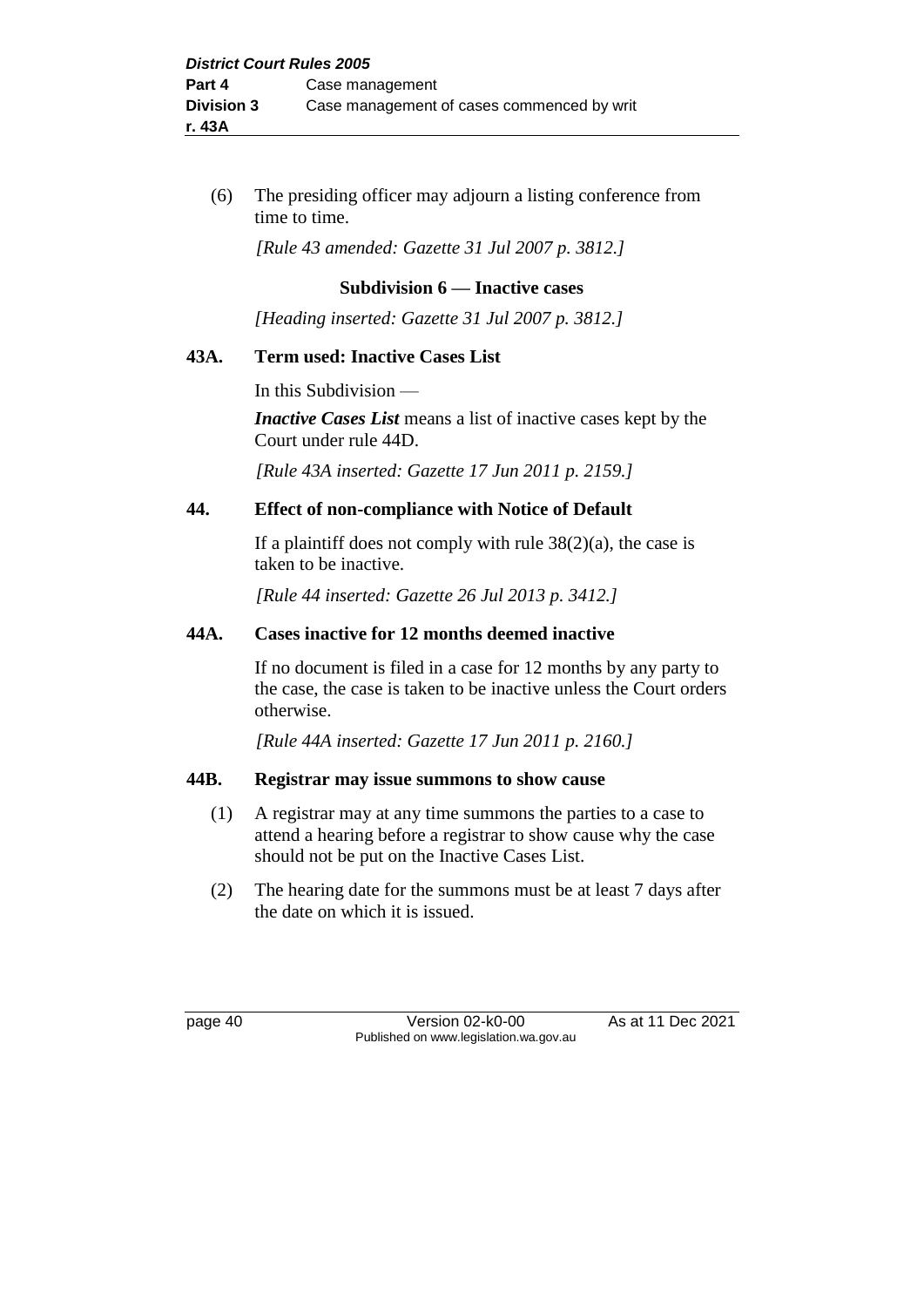- (3) The issue of the summons does not prevent any party to the case from filing any document in the case.
- (4) At the hearing the registrar may order that the case be put on the Inactive Cases List if not satisfied that the case is being conducted in a timely way, having regard to the requirements of these rules and the circumstances of the case.
- (5) An order may be made under subrule (4) in the absence of any party.

*[Rule 44B inserted: Gazette 17 Jun 2011 p. 2160.]*

## **44C. Springing order that case be put on Inactive Cases List**

- (1) A judge or registrar making an interlocutory order or case management direction in a case may include an order that unless the interlocutory order or direction is complied with by a date stated in the order or direction, the case is taken to be inactive.
- (2) Unless countermanded by a judge or registrar before it has effect, the order has effect according to its terms.

*[Rule 44C inserted: Gazette 17 Jun 2011 p. 2160.]*

## **44D. Parties to be notified of case being on Inactive Cases List and to advise clients**

- (1) When a case is taken to be inactive under rule 44 or 44A, or an order is made under rule 44B(4), or an order made under rule  $44C(1)$  takes effect, the Principal Registrar must —
	- (a) put the case on the Inactive Cases List; and
	- (b) give all parties to the case written notice that the case is on the Inactive Cases List and of the effect of rules 44E and 44G.
- (2) If under subrule (1) a practitioner for a party is notified, the practitioner must, as soon as practicable, notify the party of —
	- (a) the fact that the case is on the Inactive Cases List and why; and

As at 11 Dec 2021 Version 02-k0-00 page 41 Published on www.legislation.wa.gov.au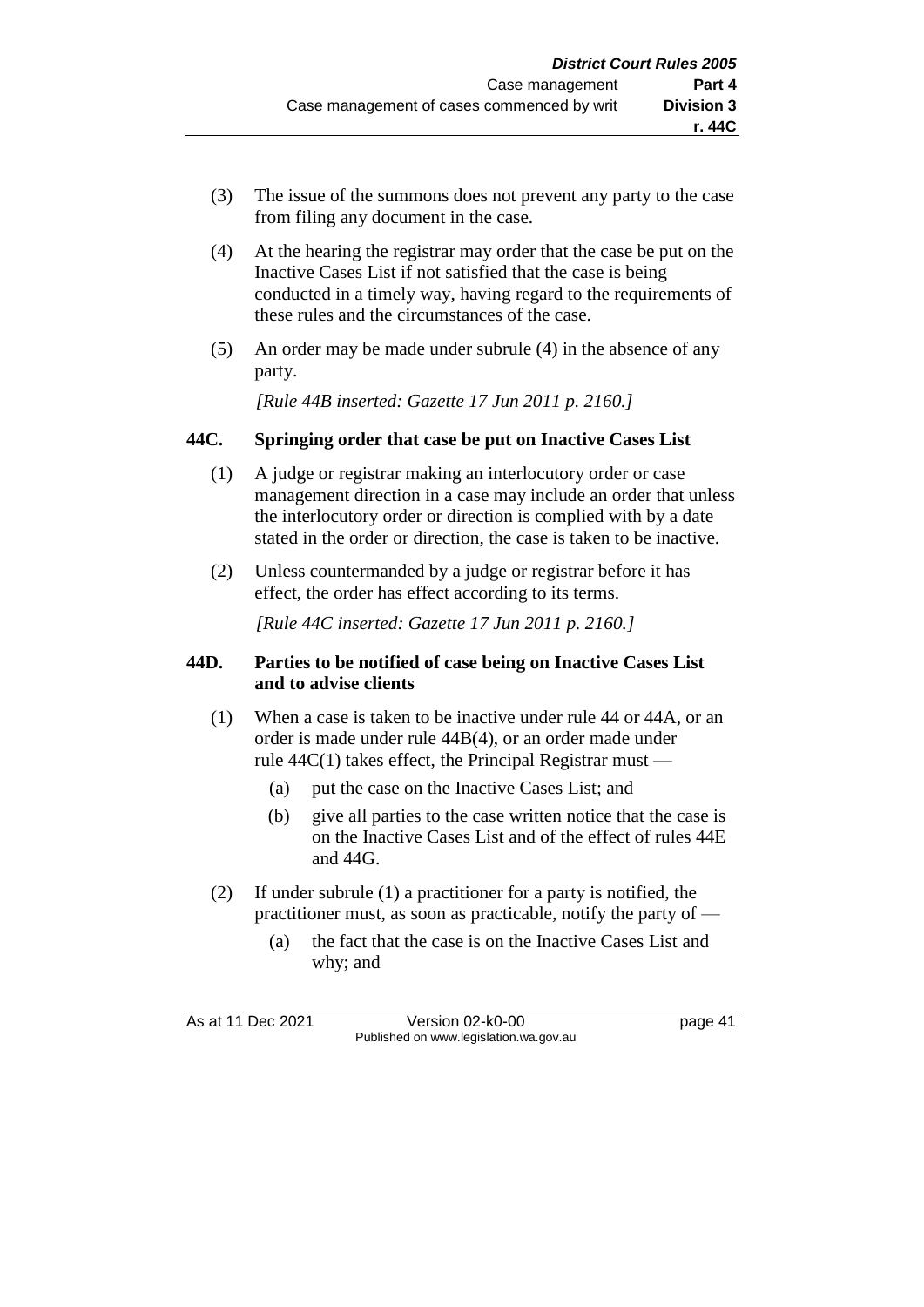(b) the effect of rules 44E and 44G.

*[Rule 44D inserted: Gazette 17 Jun 2011 p. 2160-1; amended: Gazette 26 Jul 2013 p. 3413.]*

#### **44E. Consequences of case being on Inactive Cases List**

If a case is on the Inactive Cases List, only these documents can be filed in the case —

- (aa) a Form 1AA (Memorandum of appearance);
- (a) a Form 1 (Entry for trial);
- (b) a consent order finalising the case;
- (c) a summons for an order under rule 44F(3);
- (d) a summons for an order dismissing the case for want of prosecution;
- (e) any document that relates to a document listed above.

*[Rule 44E inserted: Gazette 17 Jun 2011 p. 2161; amended: Gazette 26 Jul 2013 p. 3413.]*

#### **44F. Removing cases from Inactive Cases List**

- (1) If a Form 1 (Entry for trial), or a consent order finalising the case, is filed in a case on the Inactive Cases List, the case is taken to have been taken off the list.
- (2) Any party to a case on the Inactive Cases List may apply to the Court for an order that the case be taken off the Inactive Cases List.
- (3) The Court may order a case be taken off the Inactive Cases List if satisfied the case will be conducted in a timely way or for any other good reason.
- (4) An order that a case be taken off the Inactive Cases List may include any conditions necessary to ensure the case is conducted in a timely way.

*[Rule 44F inserted: Gazette 17 Jun 2011 p. 2161.]*

page 42 Version 02-k0-00 As at 11 Dec 2021 Published on www.legislation.wa.gov.au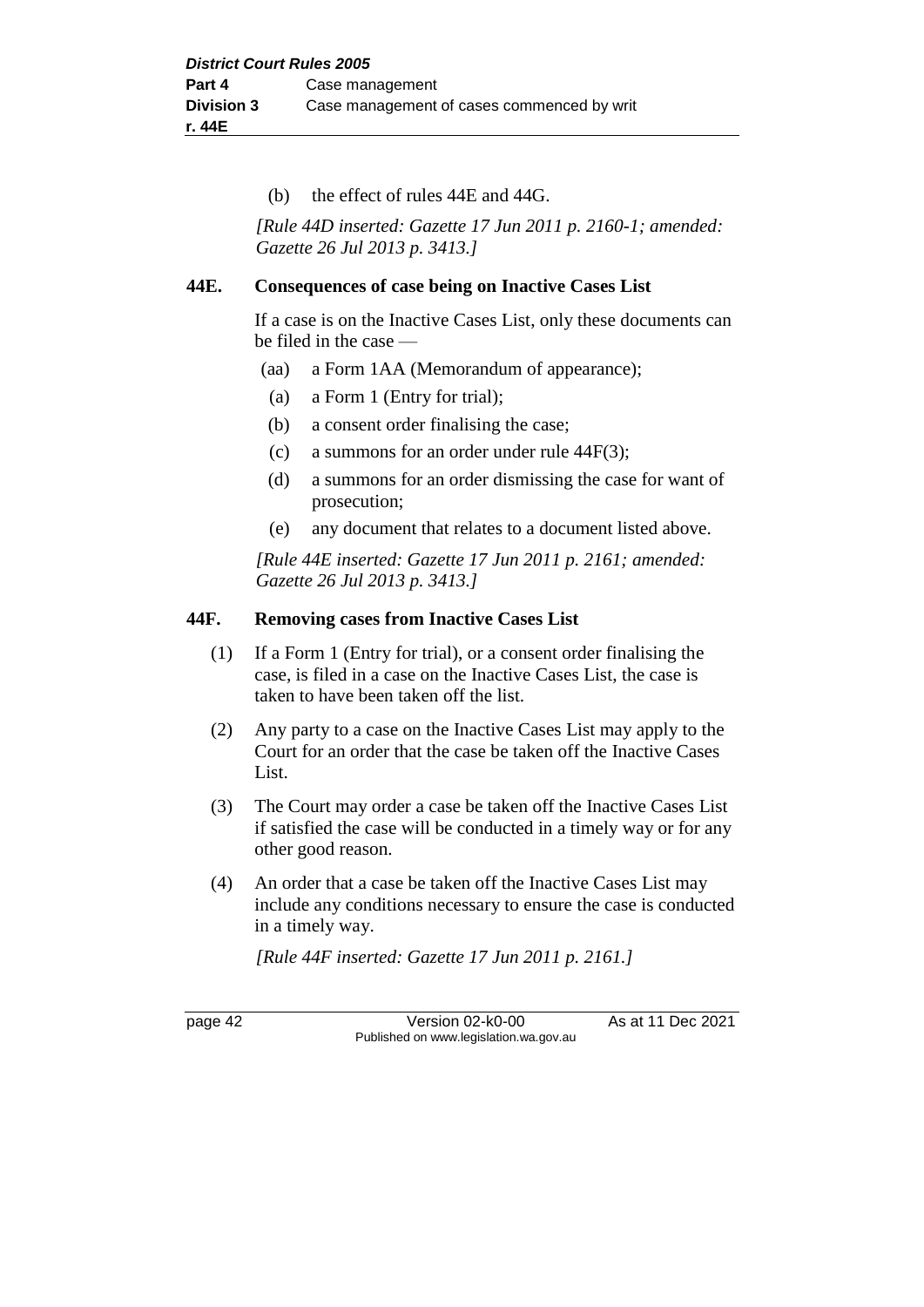#### **44G. Certain inactive cases taken to have been dismissed**

- (1) A case that is on the Inactive Cases List for 6 continuous months is taken to have been dismissed for want of prosecution.
- (2) If a case is dismissed under subrule (1), the Principal Registrar must give all parties to the case written notice of the fact.
- (3) If under subrule (2) a practitioner for a party is notified, the practitioner must, as soon as practicable, send a copy of the notice to the party.
- (4) If a case is dismissed under subrule (1), any party to it may apply to the Court for, and the Court may make, any order needed as a consequence of the dismissal.
- (5) The Court may, in exceptional circumstances and on such terms as it thinks just, set aside the dismissal of a case under subrule (1).
- (6) For the purposes of subrule (5) it does not matter that the case was dismissed before the commencement of that subrule.

*[Rule 44G inserted: Gazette 17 Jun 2011 p. 2161-2; amended: Gazette 31 Dec 2013 p. 6552-3.]*

*[45. Deleted: Gazette 17 Jun 2011 p. 2162.]*

As at 11 Dec 2021 Version 02-k0-00 page 43 Published on www.legislation.wa.gov.au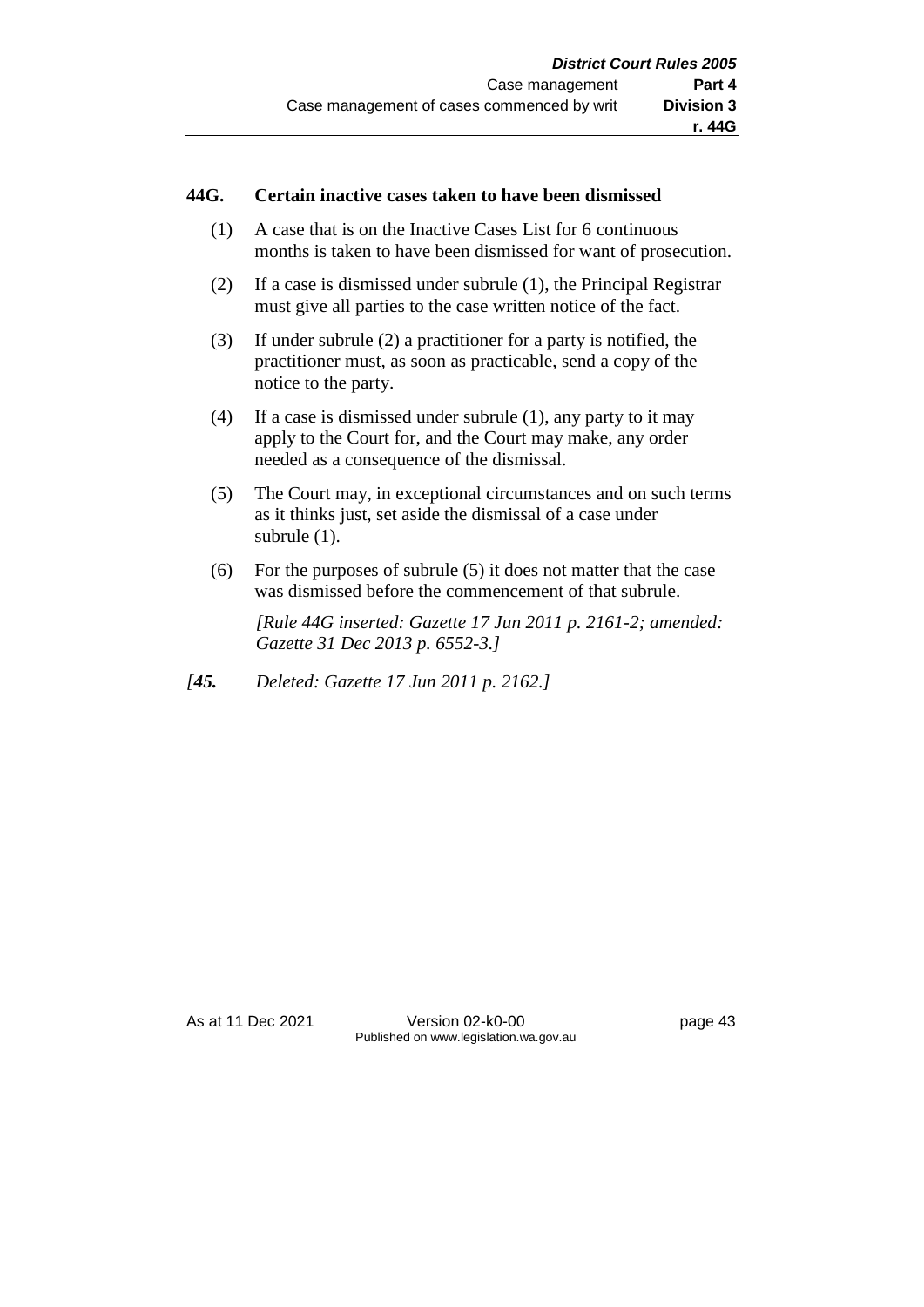**r. 45A**

# **Part 4A — Documents to be filed, served or delivered before trial**

*[Heading inserted: Gazette 31 Jul 2007 p. 3812.]*

## **45A. Application**

This Part applies only to a case that is an action commenced by writ.

*[Rule 45A inserted: Gazette 31 Jul 2007 p. 3812.]*

#### **45B. Term used: trial date**

In this Part —

*trial date* of a case means the day on which the trial of the case is listed to start.

*[Rule 45B inserted: Gazette 31 Jul 2007 p. 3812.]*

#### **45C. Particulars of damages**

- (1) This rule applies to any party to a case who claims damages in the case.
- (2) The party must file and serve particulars of damages within 60 days after the day the defence (or if there is more than one defendant, the first defence) is filed.
- (3) If the case is a personal injuries action, the particulars of damages must set out in detail the amount of money claimed for any of the following, the justification for claiming it, and how it is calculated —
	- (a) loss of earning capacity
		- (i) past; and
		- (ii) future;
	- (b) loss of superannuation due to  $-$ 
		- (i) past loss of earning capacity; and
		- (ii) future loss of earning capacity;

page 44 Version 02-k0-00 As at 11 Dec 2021 Published on www.legislation.wa.gov.au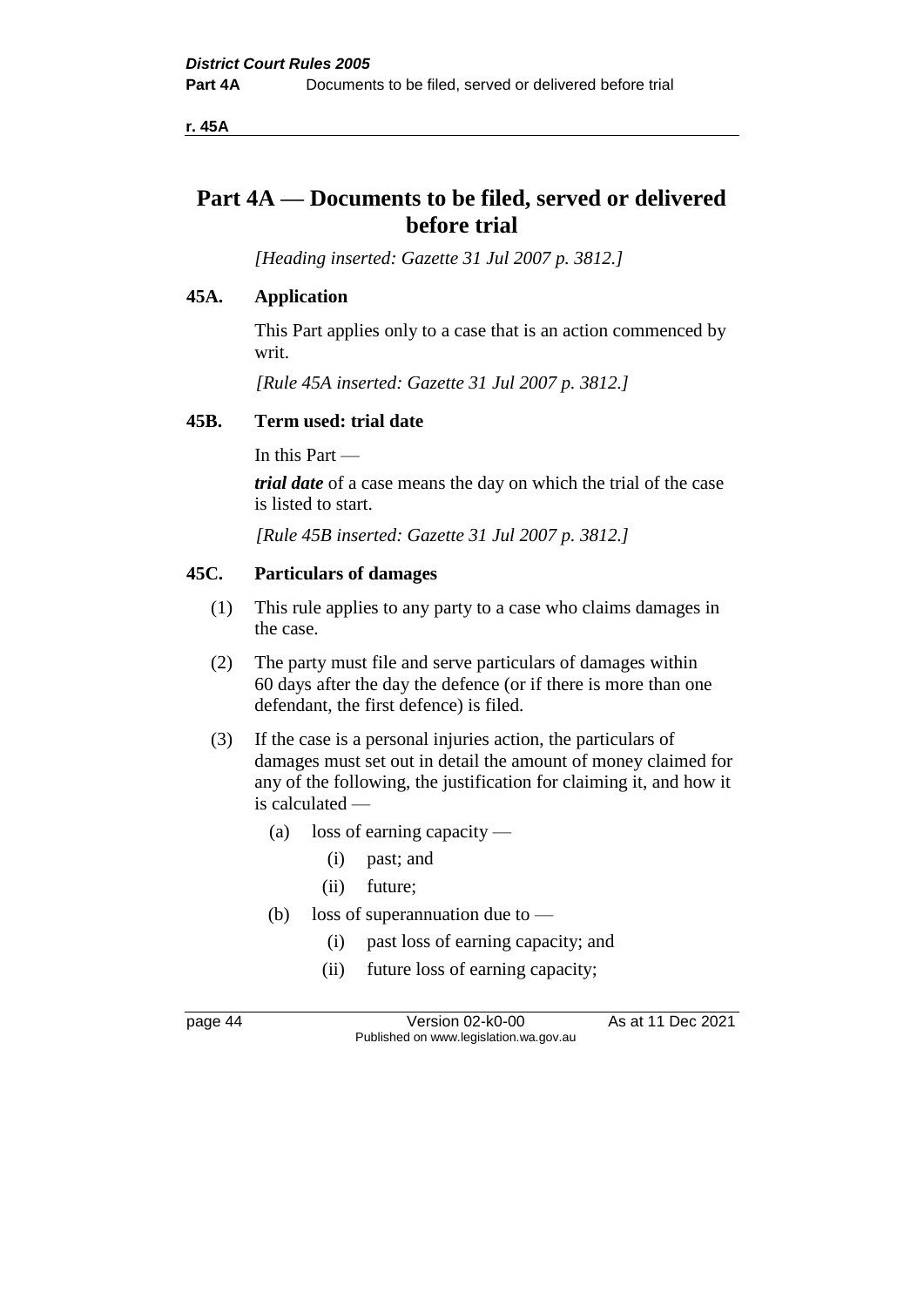- (c) special damages;
- (d) past gratuitous services;
- (e) interest on past loss and expenditure;
- (f) future need
	- (i) for medical services; and
	- (ii) for nursing and other care and assistance services, whether paid or gratuitous; and
	- (iii) for appliances, and modifications to equipment and environment;
- (g) any other discrete item of damages.
- (4) If the case is not a personal injuries action, the particulars of damages must set out in detail any amount of money claimed, the justification for claiming it, and how it is calculated.

*[Rule 45C inserted: Gazette 31 Jul 2007 p. 3813.]*

#### **45D. Building and engineering contracts, actions involving claims under**

 $(1)$  In this rule —

*Scott Schedule* means a statement of the issues of fact and law that the plaintiff contends will need to be determined at trial.

- (2) This rule applies to a case in which a claim is made under a building or engineering contract.
- (3) The plaintiff must apply to the Court for a direction as to whether the plaintiff is to lodge a Scott Schedule.
- (4) The application must be made within 75 days after the day the defence (or if there is more than one defendant, the first defence) is filed.

*[Rule 45D inserted: Gazette 31 Jul 2007 p. 3813.]*

As at 11 Dec 2021 Version 02-k0-00 Page 45 Published on www.legislation.wa.gov.au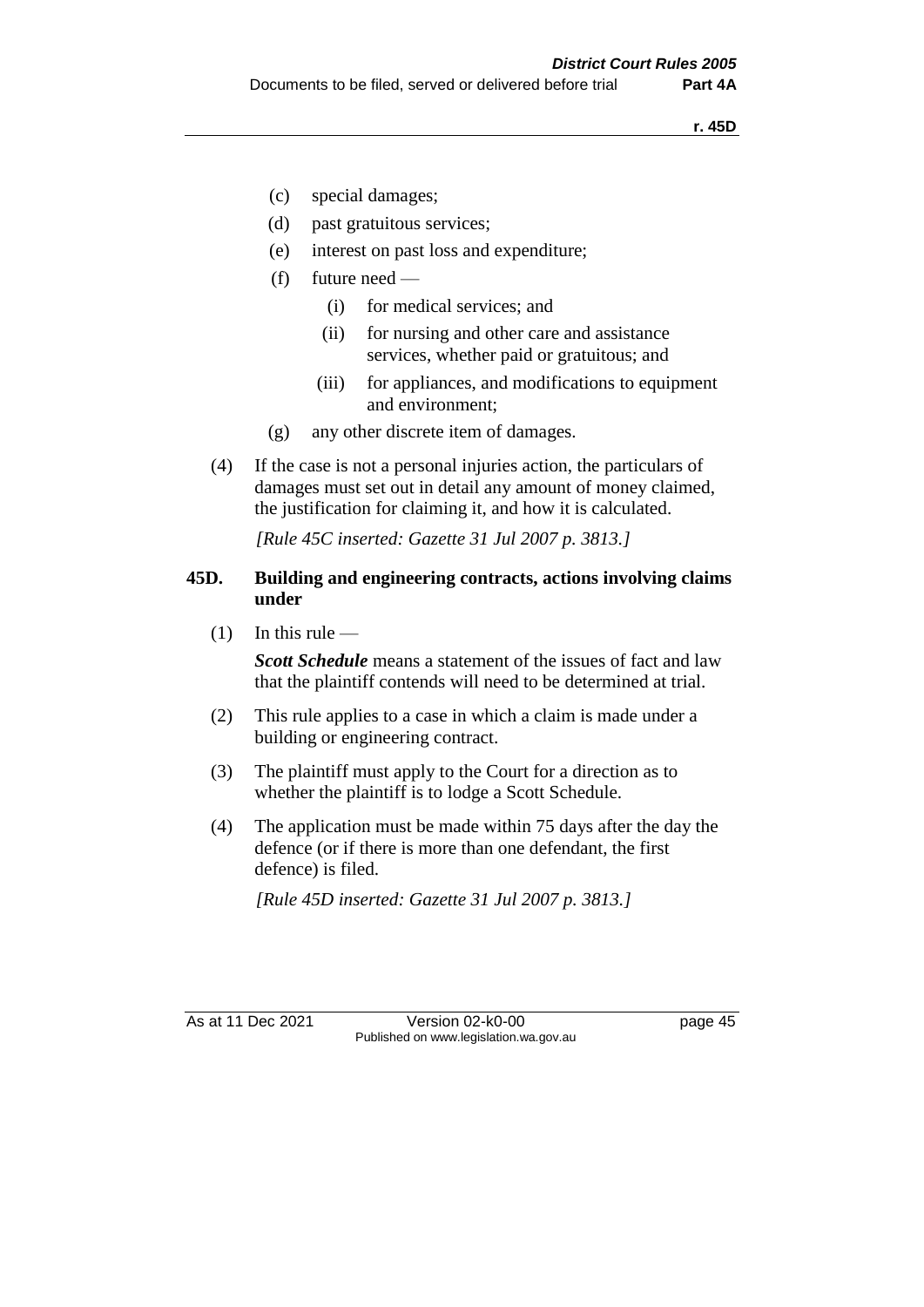**r. 45E**

#### **45E. Index of expert witness reports**

 $(1)$  In this rule —

*report* of an expert witness includes the notes of a treating medical practitioner.

- (2) This rule applies if under rule  $40(5)(a)$  the presiding officer orders the parties to attend a listing conference.
- (3) A party must file and serve an index of the reports of any expert witness that the party intends to tender as evidence at trial and must do so —
	- (a) at least 14 days before the day of the listing conference, if the party is the plaintiff; and
	- (b) at least 7 days before the day of the listing conference, in the case of any other party.
- (4A) If a party has filed an index under subrule (3) and
	- (a) the party receives a written notification from an expert witness that the witness has changed his or her view expressed in a report included in the index; or
	- (b) the party has changed his or her intention as to any report of an expert witness from that set out in the index,

the party must file and serve an amended index of the reports of any expert witness that the party intends to tender as evidence at trial and must do so —

- (c) in the case of a change of view, within 7 days of receiving the notification; or
- (d) in the case of a change of intention, immediately after the change of intention and in any event at least 14 days before the commencement of the trial.
- (4B) If a party has filed an index under subrule (3) and subsequently obtains a further report of any expert witness that the party intends to tender as evidence at trial, the party must, at least 2 months before the commencement of the trial, file and serve

page 46 **Version 02-k0-00** As at 11 Dec 2021 Published on www.legislation.wa.gov.au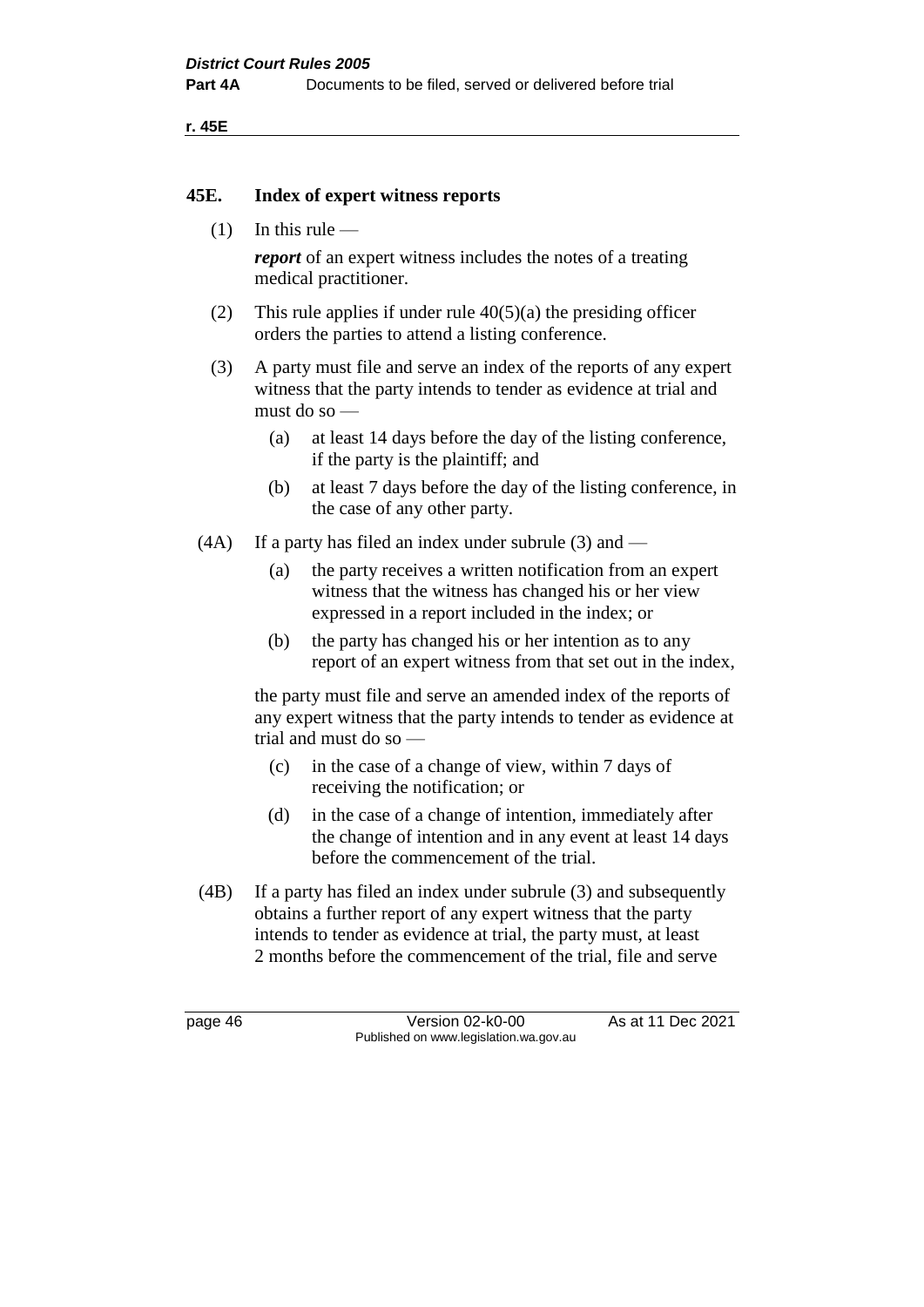an amended index of the reports of any expert witness that the party intends to tender as evidence at trial.

- (4) At any time before the 21 day period preceding the trial date, a party served with an index (*A*) may serve the party who served the index  $(B)$  with a notice requiring information as to the qualifications and experience of an expert witness whose report is listed in the index.
- (5) On A serving B with a notice, B must provide the information within 7 days.
- (6) Except with the leave of the Court, a party cannot tender the report of an expert witness as evidence unless the party has complied with this rule in relation to that report.

*[Rule 45E inserted: Gazette 31 Jul 2007 p. 3814; amended: Gazette 18 Nov 2011 p. 4811-12; SL 2021/208 r. 6.]*

## **45F. Papers for judge**

- (1) At least 42 days before the trial date, the plaintiff must file and serve the papers for the judge comprising —
	- (a) the pleadings, and any affidavits ordered to stand as pleadings, with any amendments to them incorporated and the dates of those amendments; and
	- (b) the particulars of damages filed and served under rule 45C; and
	- (c) any request or order for particulars that has been made together with the particulars given; and
	- (d) any order for directions made under the RSC Order 19 rule 4.
- (2) If the pleadings are amended after the plaintiff has filed and served the papers referred to in subrule (1), the plaintiff must file and serve the whole of the pleadings as amended unless the Court orders otherwise.

*[Rule 45F inserted: Gazette 31 Jul 2007 p. 3814.]*

As at 11 Dec 2021 Version 02-k0-00 page 47 Published on www.legislation.wa.gov.au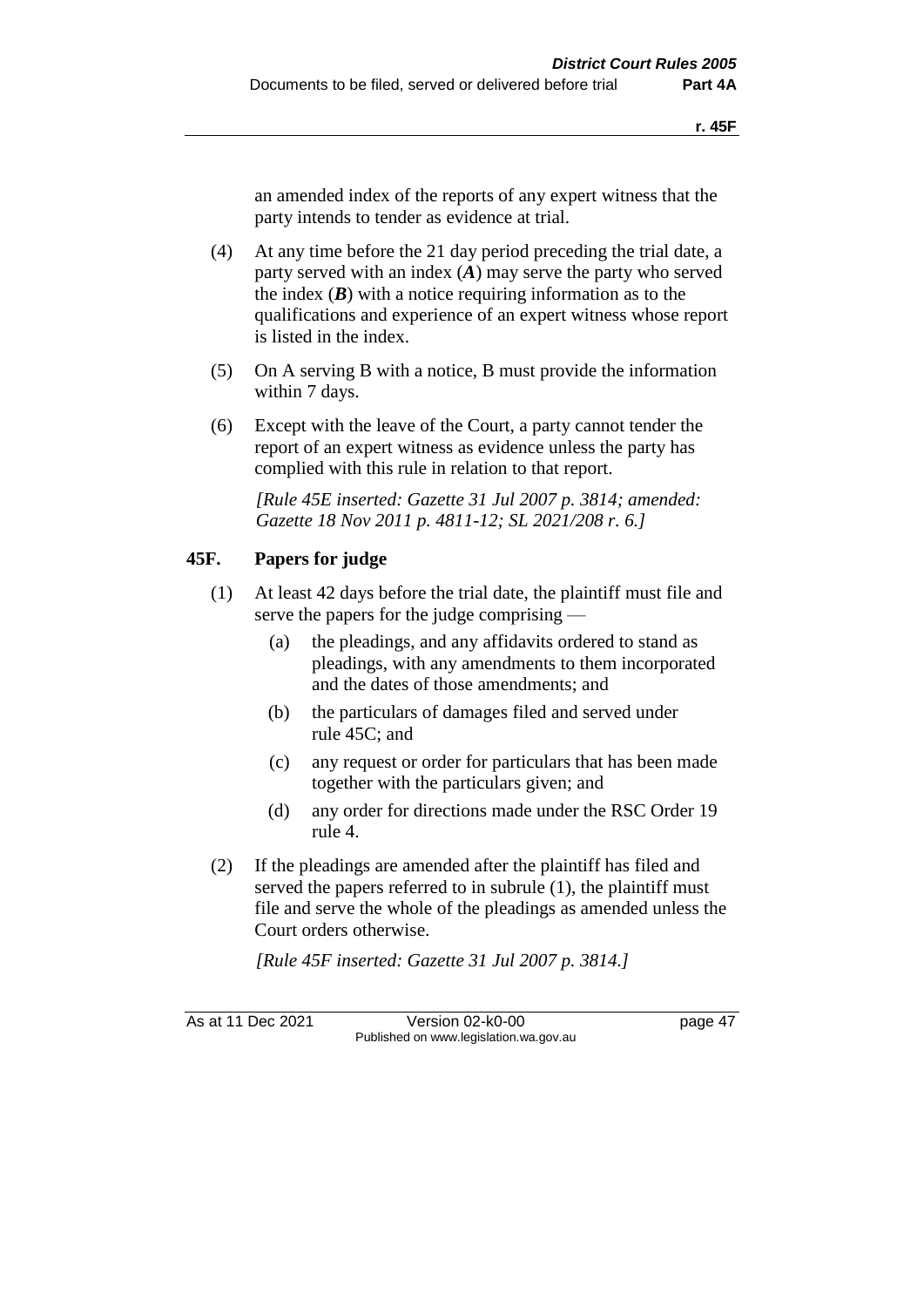**r. 45G**

#### **45G. Reception of plans etc. in evidence**

- (1) The RSC Order 36 rule 4 does not apply to a case.
- (2) Unless before or at the trial the Court otherwise orders, no plan, photograph or model shall be receivable in evidence at the trial in a case unless at least 28 days before the trial the parties, other than the party who intends to produce it, are given the opportunity to inspect it and to agree to its admission without further proof.

*[Rule 45G inserted: Gazette 10 Dec 2010 p. 6265.]*

#### **45H. Outline of submissions**

- (1A) The RSC Order 34 rule 1A does not apply to a case.
	- (1) A party must file and serve the "Outline of submissions"
		- (a) 42 days before the trial date, if the party is the plaintiff; or
		- (b) 28 days before the trial date, in the case of any other party.
	- (2) The Outline of submissions consists of a Form 3 to which is attached —
		- (a) a document titled "Submissions"; and
		- (b) a document titled "Legal authorities"; and
		- (c) if the party wants the Court to make orders, a document titled "List of orders wanted"; and
		- (d) if the party chooses, a document titled "Draft chronology".
	- (3) The document titled "Submissions"
		- (a) must contain the contentions of law or fact the party intends to make at the trial, expressed so as to convey the substance of them clearly and as succinctly as possible; and

page 48 Version 02-k0-00 As at 11 Dec 2021 Published on www.legislation.wa.gov.au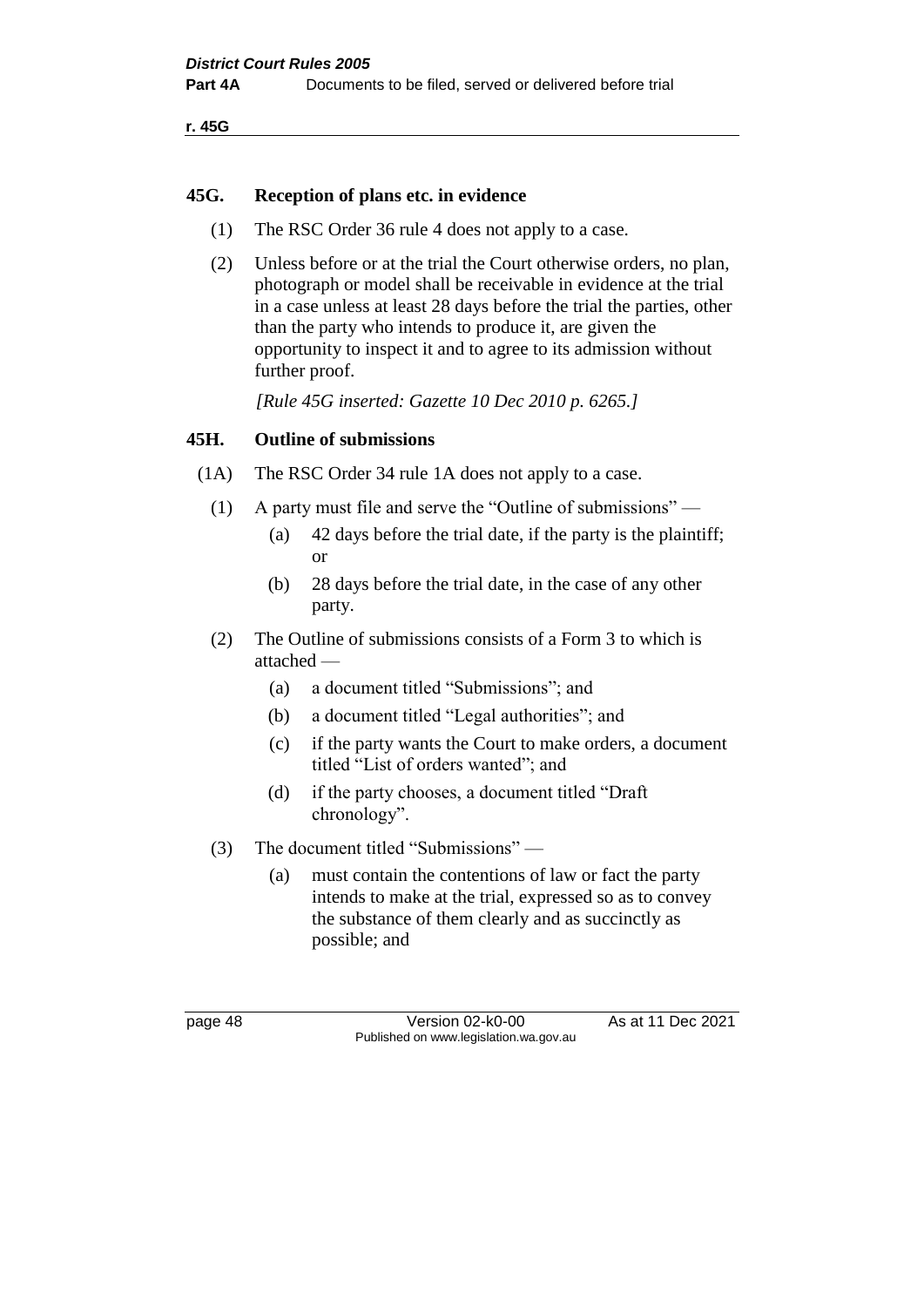- (b) must set out the contentions in numbered paragraphs; and
- (c) must refer to each principal legal authority on which the party relies in support of the contention, and each relevant page or paragraph in that authority; and
- (d) must not be more than 10 pages long; and
- (e) must be signed by the person who prepared it.
- (4) The document titled "Legal authorities"
	- (a) must list, and number consecutively, each principal legal authority to which the Court is referred, under these headings in this order —
		- (i) "Written laws";
		- (ii) "Judgments";
		- (iii) "Legal texts";

and

- (b) must mark with an asterisk any legal authority from which it is intended to read any text to the Court at the hearing; and
- (c) for each written law listed, include its short title, its jurisdiction and each relevant rule or provision of it; and

[Example:

Written laws:

- \*1. *Interpretation Act 1984* (WA) s. 5 "under"; s. 61.
- 2. *Acts Interpretation Act 1901* (Cth) s. 22(1).]
	- (d) for each judgment listed, include
		- (i) first, its citation in an authorised law report (if any) and any page of it on which is a relevant passage; and
		- (ii) second, its media neutral citation (if any);

[Example:

Judgments:

\*3. Ward v The Queen (2000) 23 WAR 254 at 274; [2000]

As at 11 Dec 2021 Version 02-k0-00 Page 49 Published on www.legislation.wa.gov.au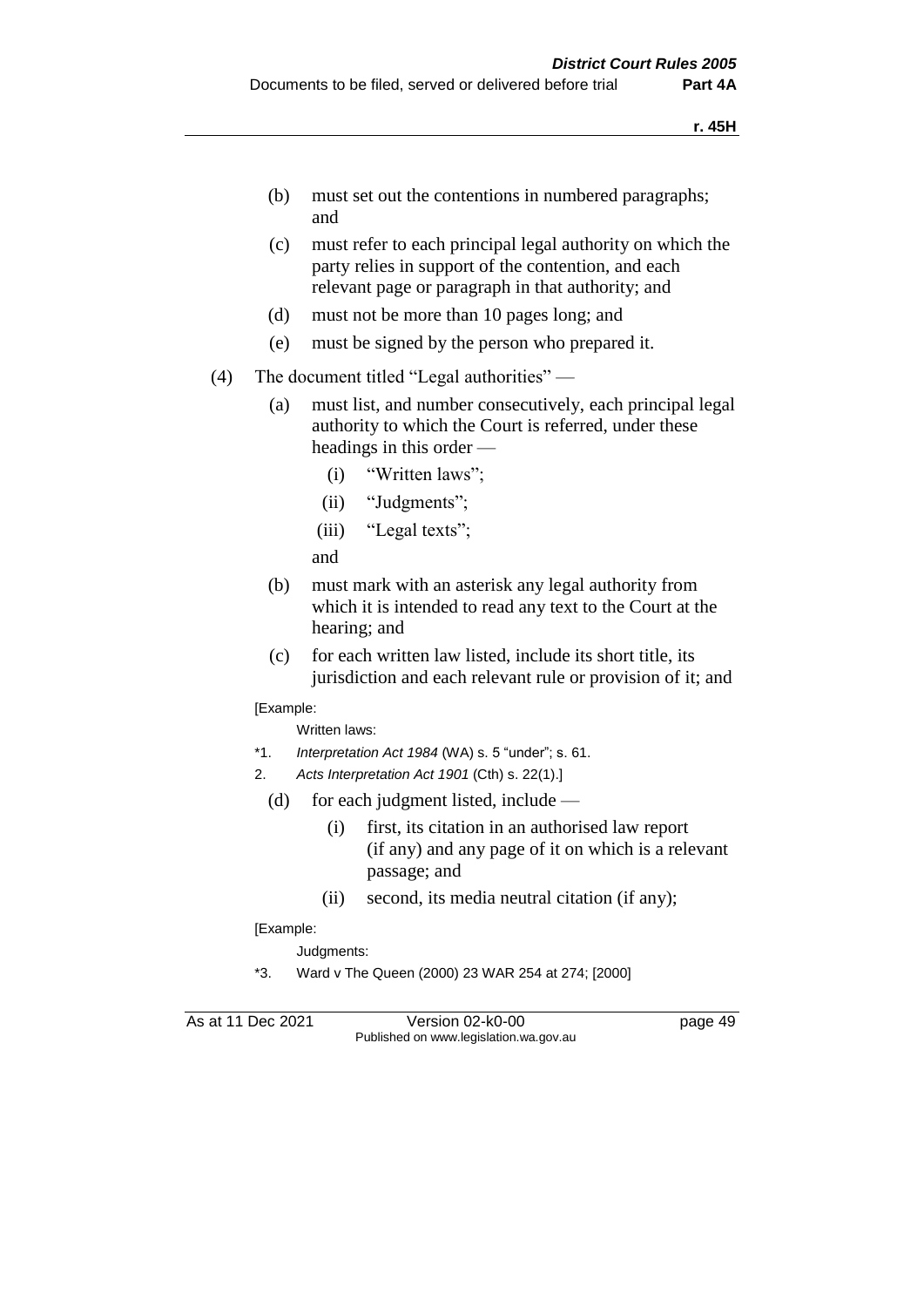**r. 45I**

WASCA 413 at [106].

- 4. Talbot v Lane (1994) 14 WAR 120.] and
- (e) for each authoritative legal text listed, refer to the edition concerned and to each relevant passage.
- (5) The document titled "List of orders wanted" must set out the orders that the party wants the Court to make.
- (6) The document titled "Draft chronology" must state succinctly in numbered paragraphs arranged in date order the date and facts of each event that is material to the case.

*[Rule 45H inserted: Gazette 31 Jul 2007 p. 3816-17; amended: Gazette 10 Dec 2010 p. 6265; 31 Dec 2013 p. 6553; 7 Sep 2018 p. 3185.]*

## **45I. List of witnesses**

- (1) At least 7 days before the trial date for a case, a party to the case must file and serve a document listing, in the order in which they will be called, each witness that the party intends to call to give evidence and stating —
	- (a) any special circumstances that affect the date or time when the witness can be called; and
	- (b) any directions that the Court has made in relation to the taking of evidence from the witness by audio link or video link.
- (2) Except with the leave of the Court, a party cannot call a witness at a trial unless the party has complied with this rule in relation to that witness.

*[Rule 45I inserted: Gazette 31 Jul 2007 p. 3817.]*

page 50 Version 02-k0-00 As at 11 Dec 2021 Published on www.legislation.wa.gov.au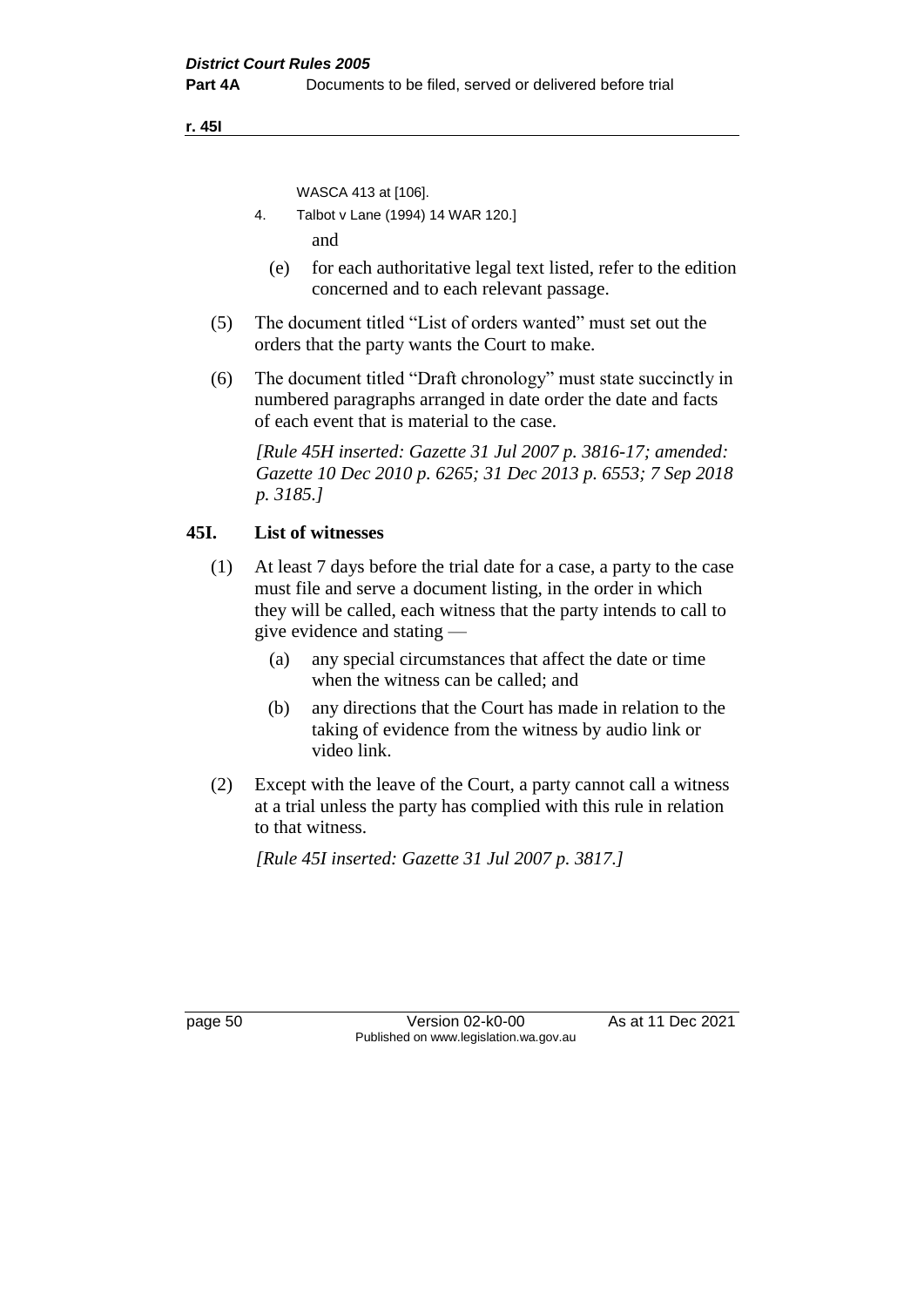# **Part 5 — Obtaining evidence**

## **Division 1 — Discovery**

#### **46. RSC Order 26 modified in actions commenced by writ**

- (1) The RSC Order 26 applies to an action commenced by writ, subject to this rule.
- (2) Subject to any order made by the Court, each party to the action must give each other party discovery of all documents that are or have been in the party's possession, custody or power relating to any matter in question in the action.
- (2a) If a plaintiff in a personal injuries action is required under subrule (2) to give discovery of income tax returns, the plaintiff must discover the returns lodged by the plaintiff for, at least —
	- (a) the financial year during which the incident pleaded as the cause of the personal injuries occurred; and
	- (b) each of the 2 preceding financial years.
- (3) With the consent of each other party to the action, discovery may be by way of an informal list, but otherwise shall be by way of affidavit served on the other parties.
- (4) Discovery must be given by all parties within 60 days after a defence (or if there is more than one defendant, the first defence) is filed.
- (5) The RSC Order 26 rule 8(1) applies as if the reference to 7 days were amended to 14 days.

*[Rule 46 amended: Gazette 31 Jul 2007 p. 3817.]*

## **Division 2 — Interrogatories**

## **47. RSC Order 27 modified**

(1) The RSC Order 27 applies, subject to this rule.

As at 11 Dec 2021 Version 02-k0-00 page 51 Published on www.legislation.wa.gov.au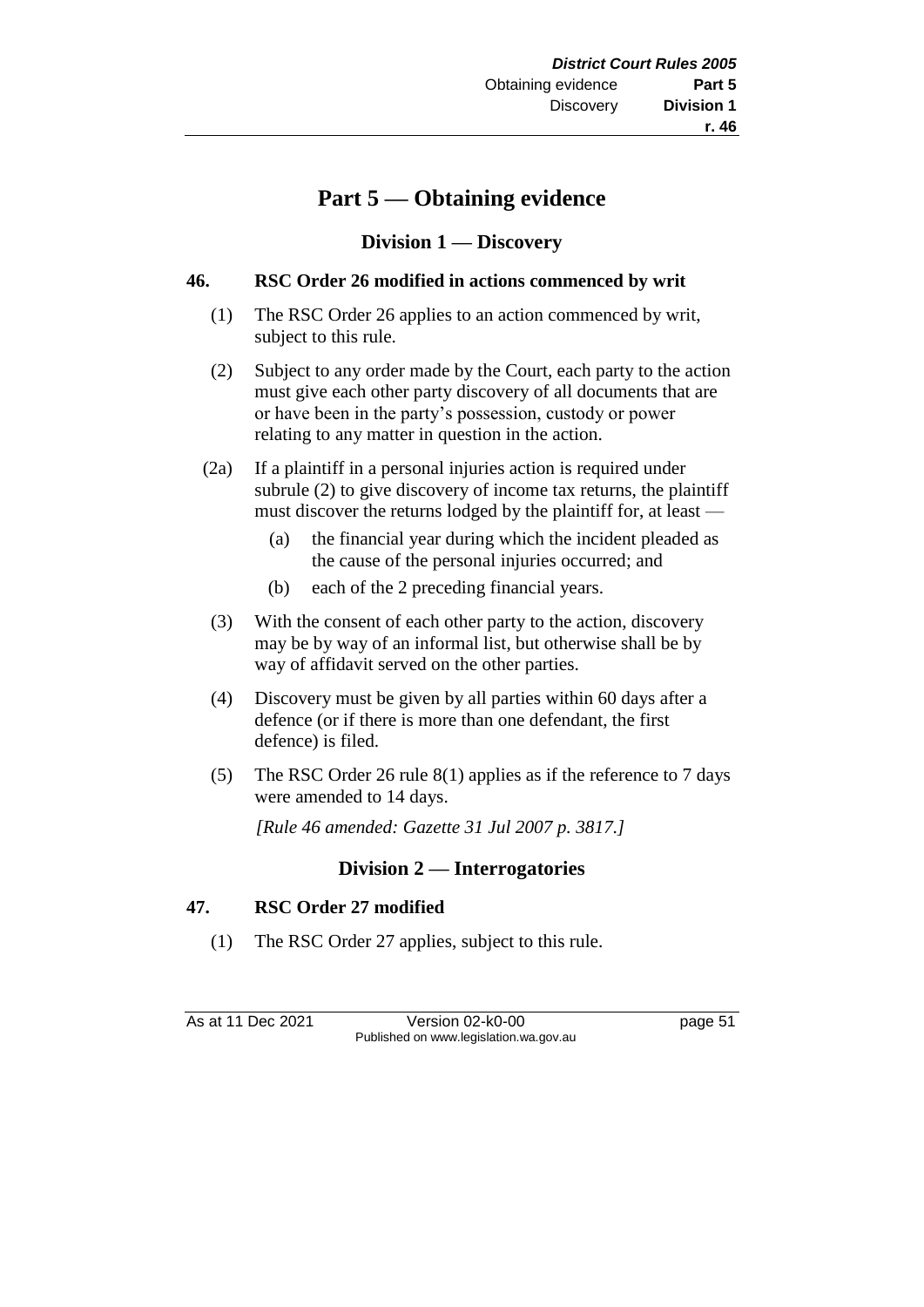- (2) Leave of the Court to serve notice on a party is not required under the RSC Order 27 rule  $1(1)$  if the party consents to being served without the leave of the Court.
- (3) Leave of the Court to serve notice on a party is not required under the RSC Order 27 rule 1(1) if the action is a personal injuries action and —
	- (a) the notice is served within 75 days after the party files a defence; and
	- (b) the interrogatories specified in the notice relate to  $-$ 
		- (i) the occurrence of the incident pleaded as the cause of the personal injuries; or
		- (ii) the defendant's system for preventing incidents of the type alleged to have occurred; or
		- (iii) the plaintiff 's medical history in the 5 years prior to the incident; or
		- (iv) the symptoms and treatment of the personal injuries pleaded; or
		- (v) the plaintiff 's employment history in the 5 years prior to the accident.
- (4) A party applying for leave under the RSC Order 27 rule 1 to serve interrogatories must —
	- (a) file and serve with the application a minute of the proposed interrogatories; and
	- (b) make the application at least 7 days before it is heard.

## **Division 3 — Medical examination**

*[Heading inserted: Gazette 31 Dec 2013 p. 6553.]*

#### **47A. RSC Order 28 modified**

- (1) The RSC Order 28 applies, subject to this rule.
- (2) For the purposes of subrule (1), a reference in the RSC Order 28 rule 1 to a "medical practitioner" or a "medical adviser" is to be

page 52 Version 02-k0-00 As at 11 Dec 2021 Published on www.legislation.wa.gov.au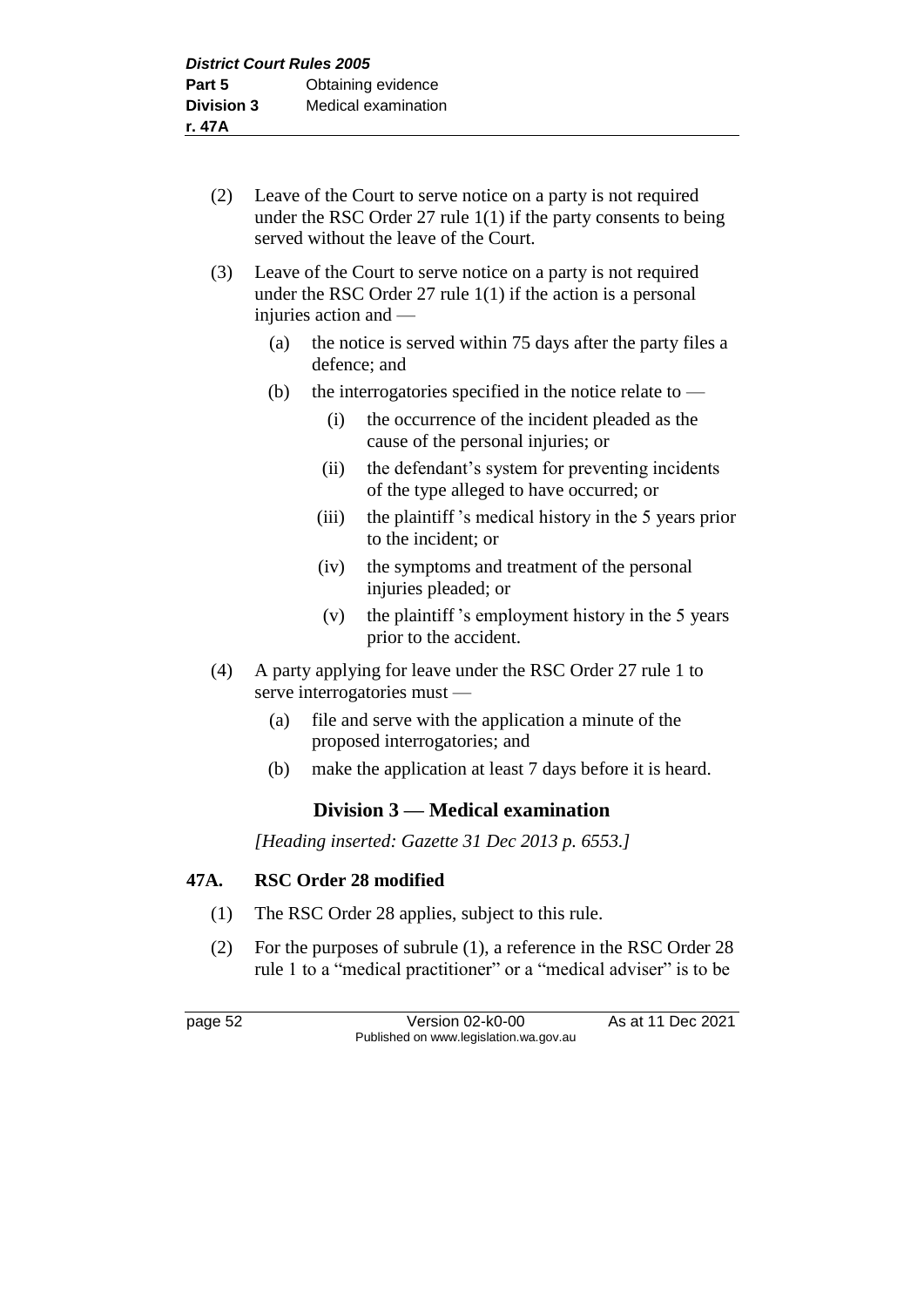taken as being a reference to a person registered under the *Health Practitioner Regulation National Law (Western Australia)*, or a substantially similar law of another jurisdiction, in any of the following health professions —

- (a) dental;
- (b) medical;
- (c) occupational therapy;
- (d) optometry;
- (e) physiotherapy;
- (f) psychology.

*[Rule 47A inserted: Gazette 31 Dec 2013 p. 6553.]*

As at 11 Dec 2021 Version 02-k0-00 page 53 Published on www.legislation.wa.gov.au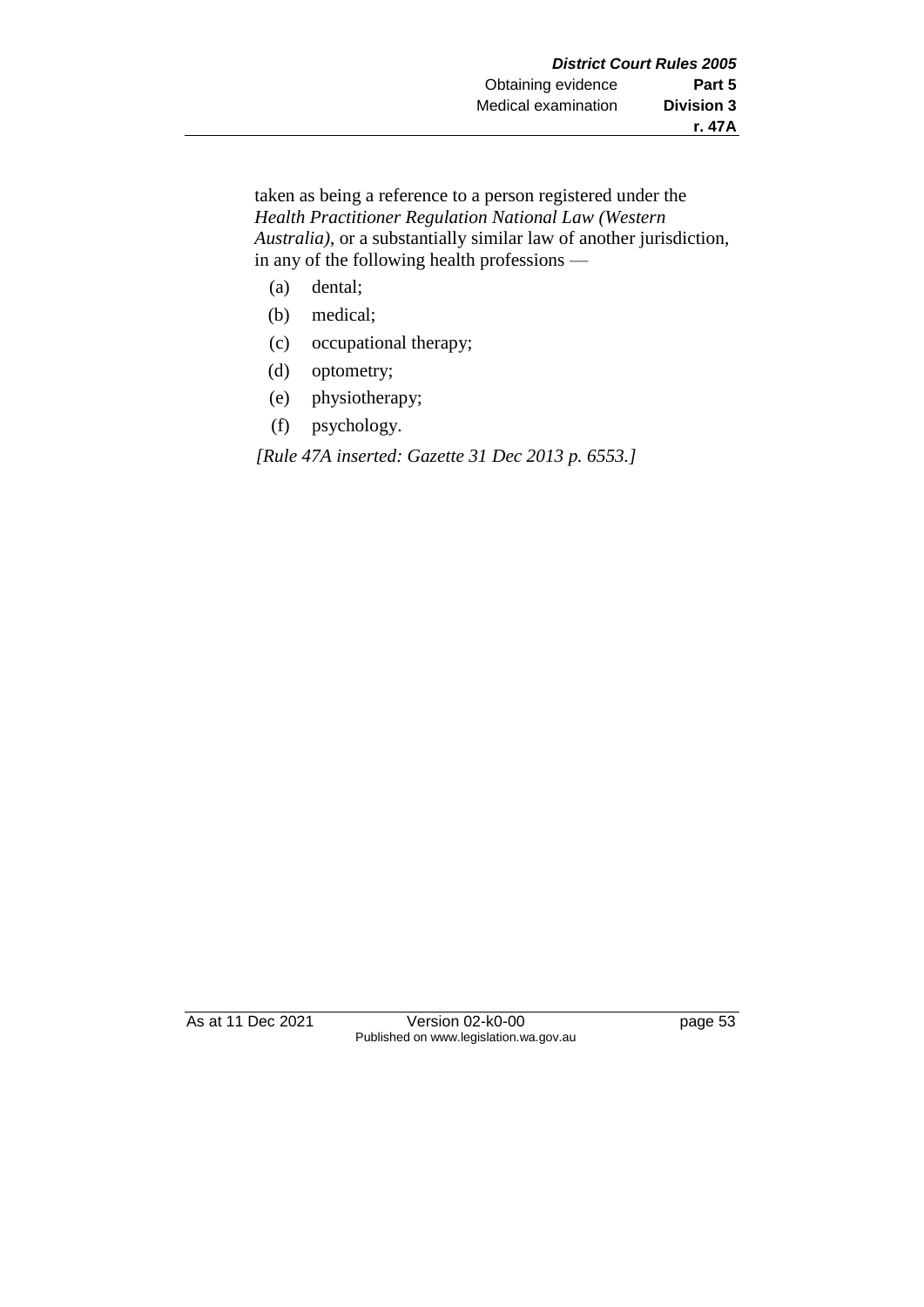**r. 47B**

# **Part 5A — Expert evidence**

*[Heading inserted: Gazette 7 Sep 2018 p. 3185.]*

#### **47B. Terms used**

In this Part —

*expert medical evidence* means the evidence of a medical expert on medical matters;

*medical expert* means a person registered under the *Health Practitioner Regulation National Law (Western Australia)* in any of these health professions —

- (a) dental;
- (b) medical;
- (c) occupational therapy;
- (d) optometry;
- (e) physiotherapy;
- (f) psychology;

*medical report* means a written report containing expert medical evidence;

*personal injury case* means a case in which a claim is made in respect of —

- (a) a person's personal injuries (including any illness or impairment of physical or mental condition); or
- (b) a person's death.

*[Rule 47B inserted: Gazette 7 Sep 2018 p. 3185-6.]*

## **47C. RSC Order 36A does not apply**

The RSC Order 36A does not apply to a case.

*[Rule 47C inserted: Gazette 7 Sep 2018 p. 3186.]*

page 54 Version 02-k0-00 As at 11 Dec 2021 Published on www.legislation.wa.gov.au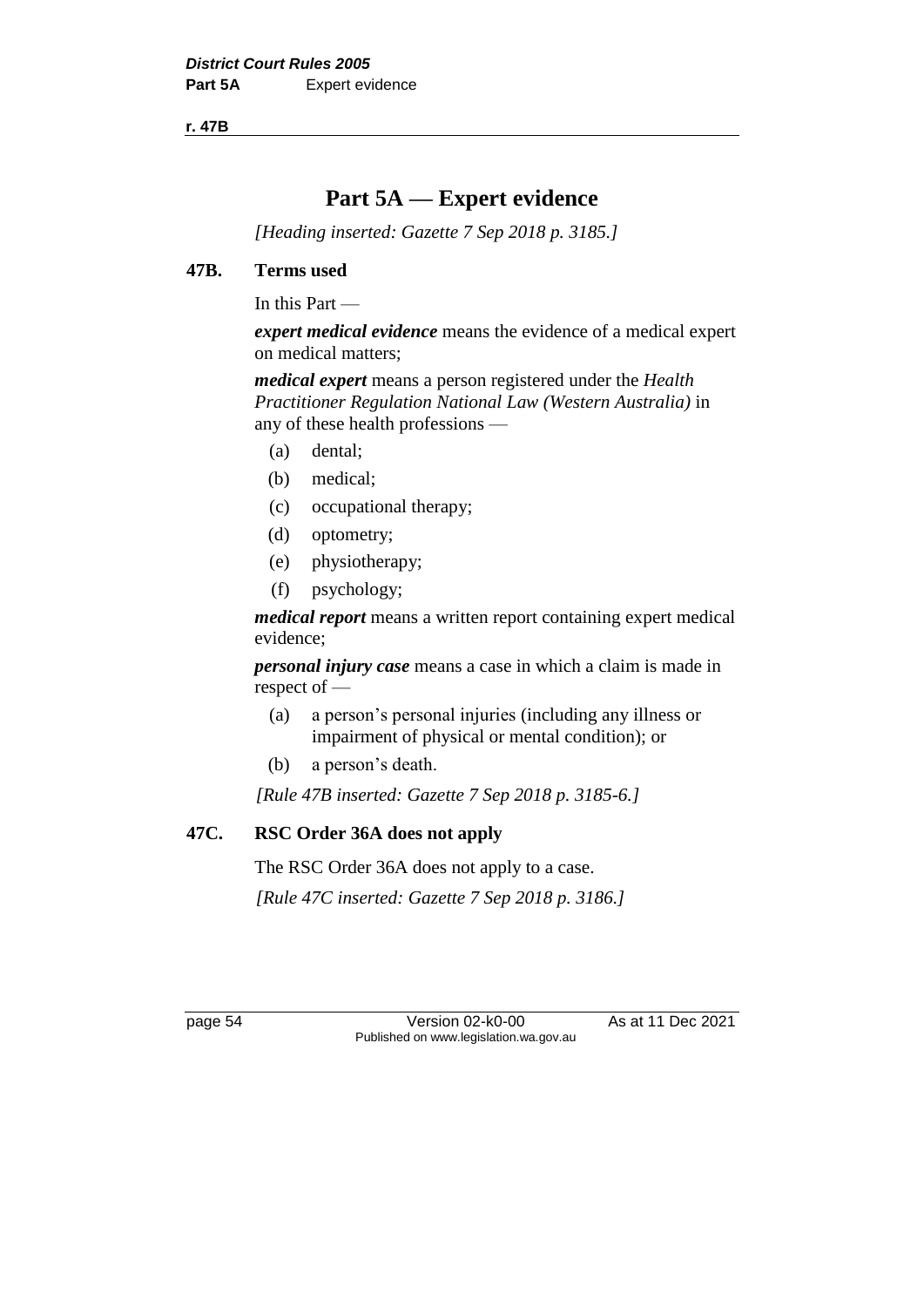#### **47D. General procedural matters**

- (1) Any application made under this Part before trial must be made by summons.
- (2) A direction given under this Part may be revoked or varied by a subsequent direction given at or before the trial in the case.

*[Rule 47D inserted: Gazette 7 Sep 2018 p. 3186.]*

#### **47E. Expert medical evidence in personal injury cases**

- (1) This rule applies to expert medical evidence in personal injury cases.
- (2) Nothing in this rule requires evidence to be disclosed to a defendant who has not entered an appearance.
- (3) A direction given under this rule may apply to only a part of a medical report or expert medical evidence.
- (4) Unless the Court directs otherwise, a party must serve on the other parties, in accordance with this rule, a copy of each medical report the substance of which the party intends to rely on at the trial.
- (5) Each copy referred to in subrule (4) must be served
	- (a) if the medical report is in existence before the case is entered for trial —
		- (i) if the report will be relied on by the party entering the case for trial — before the case is entered for trial; or
		- (ii) if the report will be relied on by another party before the time for applying under rule 38B for an order countermanding the entry for trial expires, or any later time that may be fixed by an order made on any such application;

or

As at 11 Dec 2021 Version 02-k0-00 Page 55 Published on www.legislation.wa.gov.au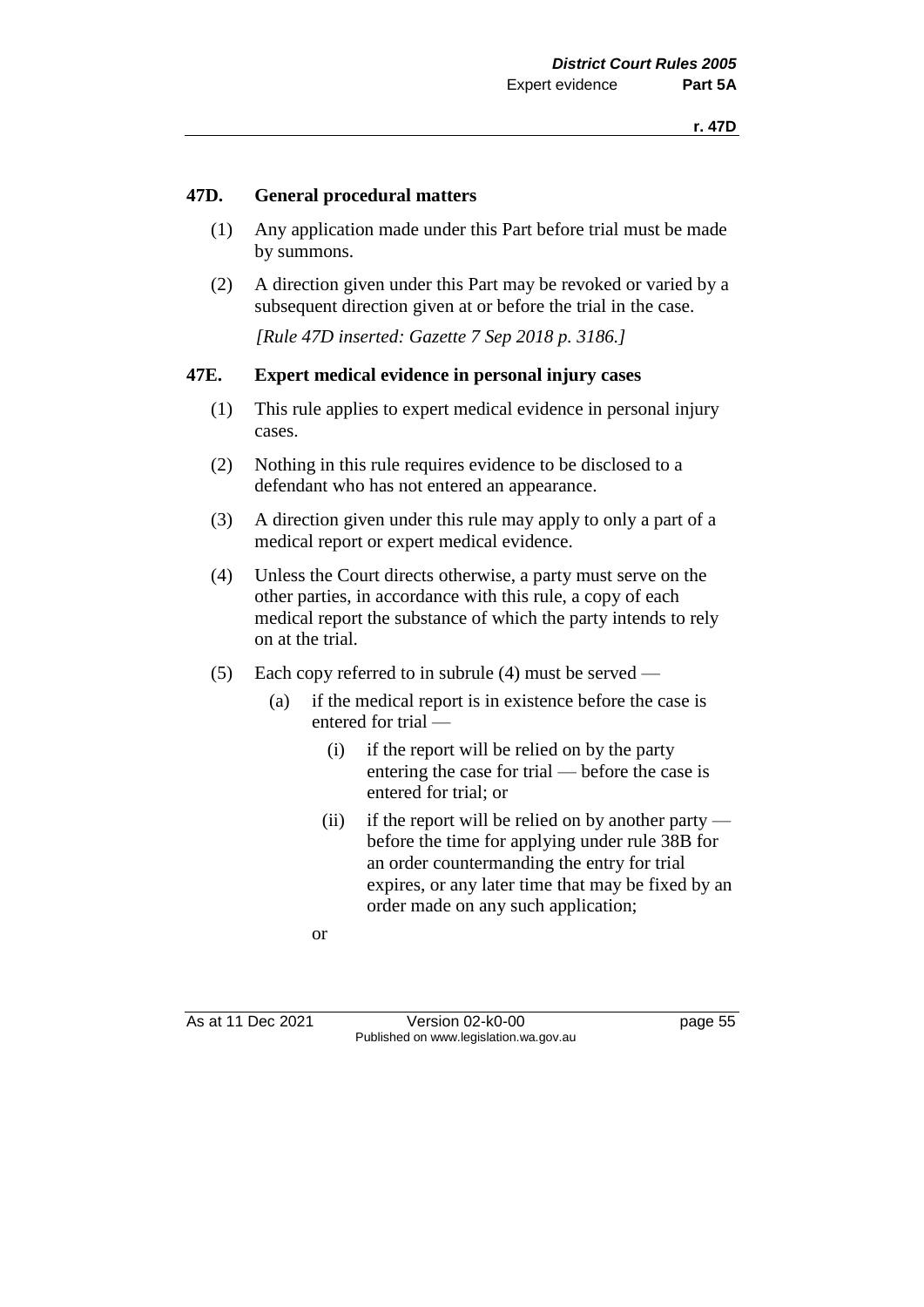**r. 47E**

- (b) if the medical report comes into existence after the case is entered for trial — as soon as practicable thereafter.
- (6) If a party applies for a direction under subrule  $(4)$ 
	- (a) an affidavit supporting the application is not required; and
	- (b) the Court may inspect the medical report the subject of the application without disclosing its contents to any other party.
- (7) If the Court gives a direction under subrule (4), it may direct that, in lieu of serving a copy of any medical report, the substance of all or any expert medical evidence that a party intends to rely on at the trial be disclosed in writing to such other parties and within such period as the Court specifies.
- (8) Except with the Court's leave, or pursuant to a direction of the Court, or where all other parties agree, expert medical evidence cannot be adduced at a trial unless —
	- (a) a copy of a medical report containing the substance of the evidence has been served in accordance with subrules (4) and (5); or
	- (b) the substance of that evidence has been disclosed in writing to all other parties within the time limited by a direction given under subrule (7) or, if no such direction has been given, a reasonable time before the trial; or
	- (c) the Court has permitted the evidence to be given by affidavit.
- (9) Without limiting the Court's powers under this rule, the Court may give a direction under subrule (4) or (7) or give leave under subrule (8) if a medical report contains —
	- (a) statements by the party against whose interest the evidence is to be led; or
	- (b) hearsay evidence as to the manner in which a personal injury was sustained; or

page 56 **Version 02-k0-00** As at 11 Dec 2021 Published on www.legislation.wa.gov.au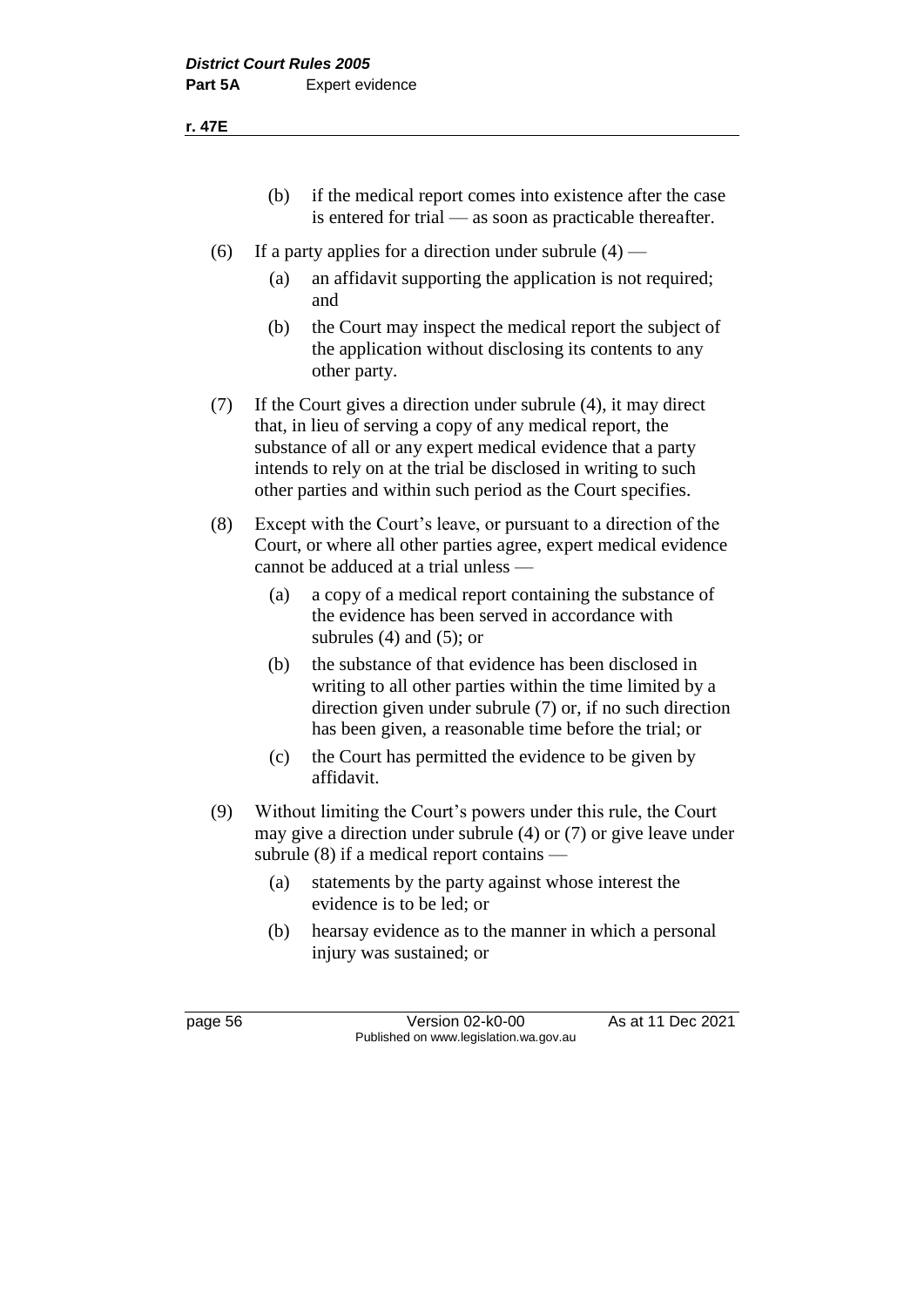(c) other evidence that would not be admissible at the trial.

*[Rule 47E inserted: Gazette 7 Sep 2018 p. 3186-8.]*

#### **47F. Other expert evidence**

- (1) This rule applies to expert evidence other than expert medical evidence in personal injury cases.
- (2) A direction given under this rule may apply to only a part of the report or evidence of an expert.
- (3) Expert evidence cannot be adduced at a trial except with the leave of the Court unless —
	- (a) the party seeking to adduce the evidence has, before the time that applies under subrule (4), applied to the Court to determine whether a direction should be given under this rule and has complied with any direction given on the application; or
	- (b) all parties consent to it being adduced; or
	- (c) the Court has permitted the evidence to be given by affidavit.
- (4) For the purposes of subrule  $(3)(a)$ , the time is
	- (a) in the case of the party who entered the case for trial when the case is entered for trial; and
	- (b) in the case of any other party when the time for applying under rule 38B for an order countermanding the entry for trial expires, or any later time that may be fixed by order made on such an application.
- (5) On an application made under this rule, the Court may direct
	- (a) that a copy of an expert witness's report, the substance of which a party intends to rely on at the trial, be served on such other parties and within such period as the Court may specify; or
	- (b) the substance of all or any expert evidence that a party intends to adduce at the trial be disclosed in writing to

As at 11 Dec 2021 Version 02-k0-00 page 57 Published on www.legislation.wa.gov.au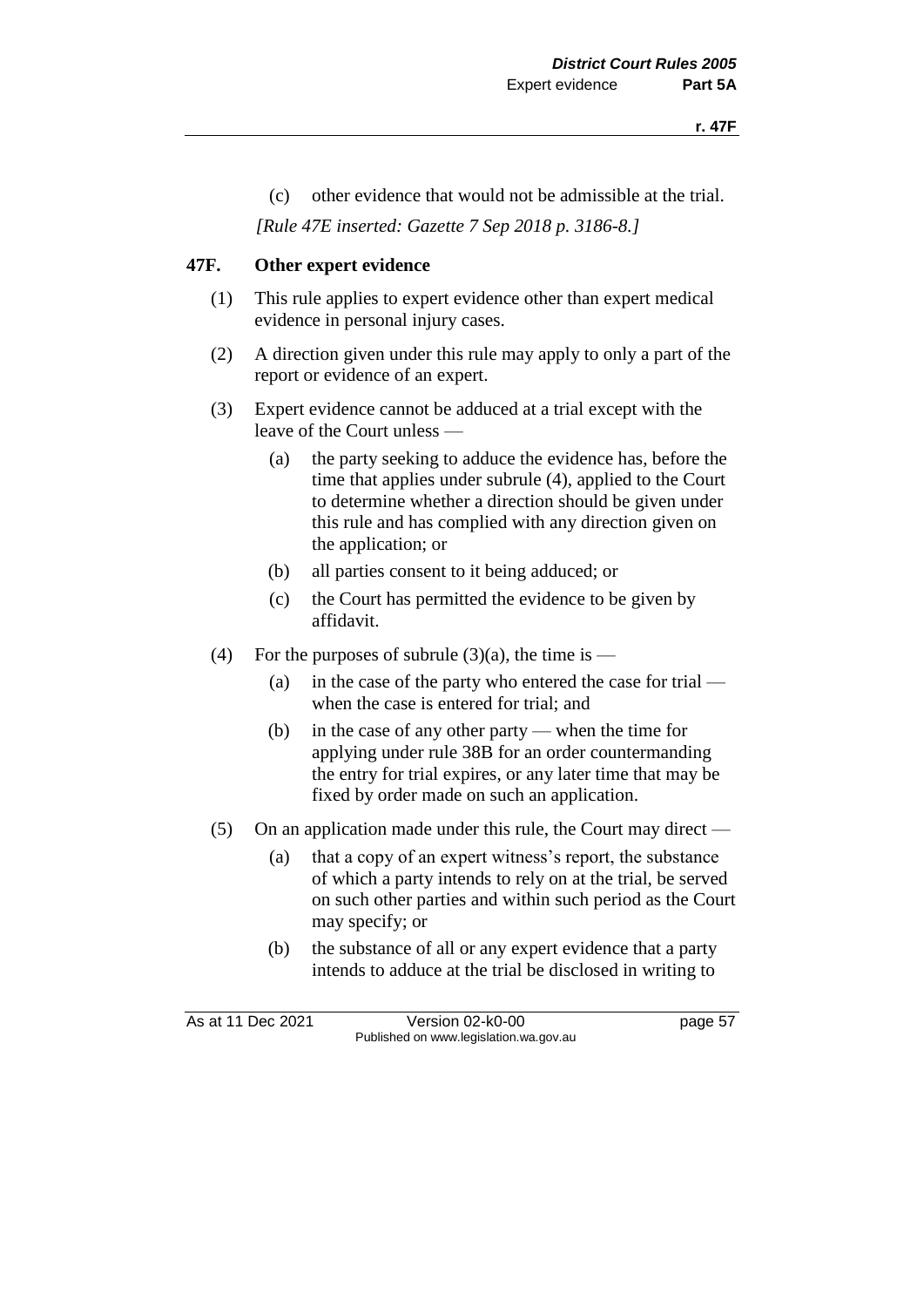#### **r. 47G**

such other parties and within such period as the Court may specify.

- (6) The author of a report containing expert evidence must certify in the report to having read and complied with the practice direction made by the Court for the purposes of this subrule.
- (7) If a report has not been certified as required by subrule (6), it is not admissible at trial, except with the Court's leave.

*[Rule 47F inserted: Gazette 7 Sep 2018 p. 3188-9; amended: SL 2021/208 r. 7.]*

#### **47G. Derogation of privilege**

If under rule 47E or 47F a party is required or directed to disclose any expert evidence, the party cannot, after the time fixed for disclosure by the rule or direction (as the case may be) expires, object on the ground of privilege (within the meaning of the *Evidence Act 1906* section 32A) to the evidence being disclosed.

*[Rule 47G inserted: Gazette 7 Sep 2018 p. 3189.]*

#### **47H. Enforcing this Part**

- (1) Rules 47E(8) and 47F(3) do not affect the enforcement under any other provisions of these rules of a direction given under this Part.
- (2) A direction given under this Part is not enforceable by a writ of attachment or an order of committal.

*[Rule 47H inserted: Gazette 7 Sep 2018 p. 3189; amended: SL 2021/208 r. 8.]*

#### **47I. Court may limit expert evidence**

Before or at the trial in a case, the Court may, by a direction, limit the number of medical experts or other experts who may be called as witnesses at the trial.

*[Rule 47I inserted: Gazette 7 Sep 2018 p. 3189.]*

page 58 Version 02-k0-00 As at 11 Dec 2021 Published on www.legislation.wa.gov.au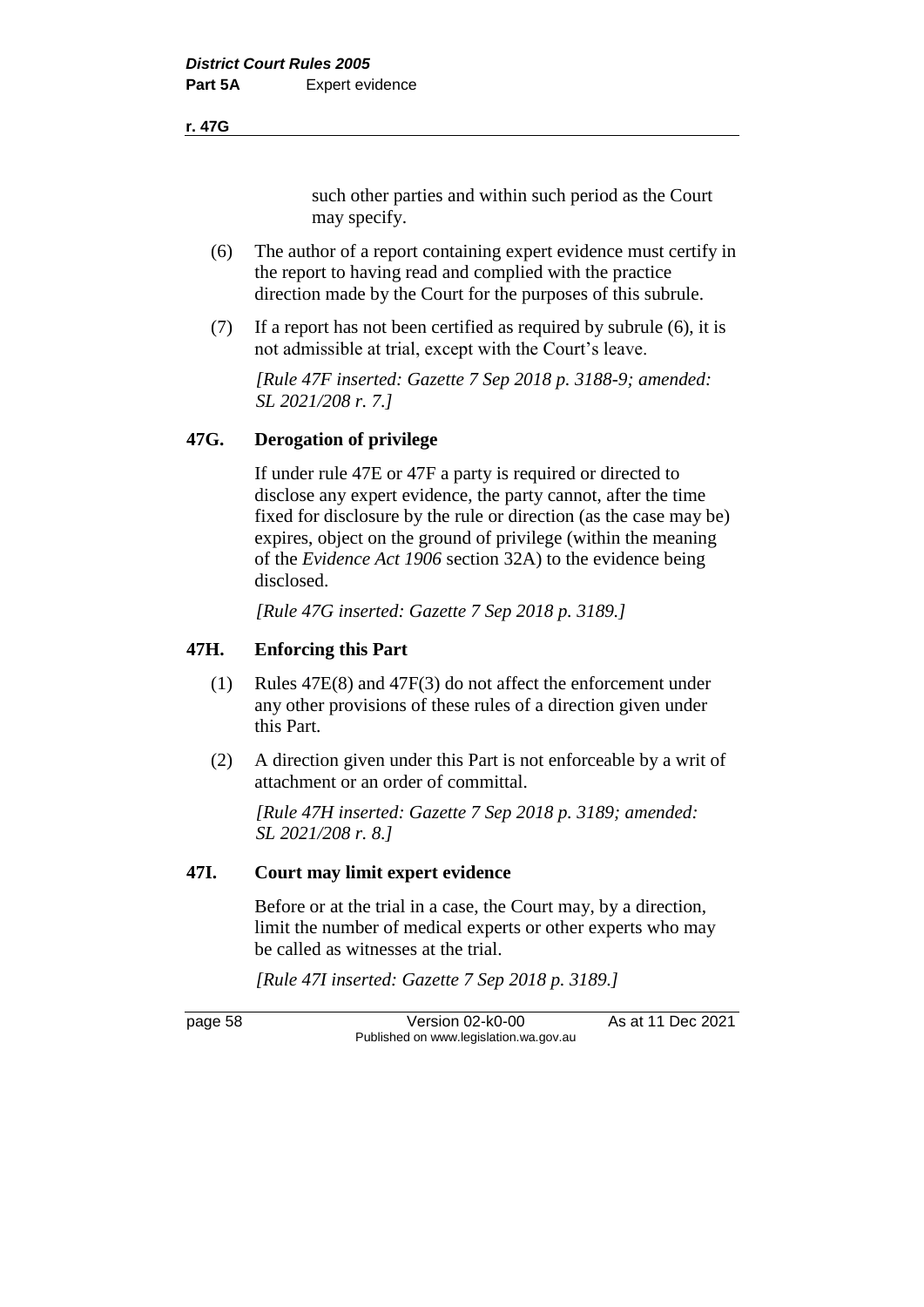# **Part 5BA — Subpoenas**

*[Heading inserted: Gazette 26 Jul 2013 p. 3413.]*

#### **48AA. RSC Order 36B rules 1 and 2 modified: subpoena must not require both attendance and production**

- (1A) The RSC Order 36B rule 1(1) applies as if the definition of *Registry* were deleted and replaced by the definition of *Registry* in rule 3 of these rules.
	- (1) The RSC Order 36B rule 1(1) applies as if, in the definition of *subpoena*, paragraph (c) were deleted.
	- (2) The RSC Order 36B rule 2(1) applies as if paragraph (c) were deleted.
	- (3) This rule does not apply to a subpoena for which leave to serve the subpoena in New Zealand is to be sought pursuant to the RSC Order 39A.

*[Rule 48AA inserted: Gazette 26 Jul 2013 p. 3413; amended: Gazette 7 Sep 2018 p. 3189.]*

#### **48AB. RSC Order 36B rule 3 modified: form of subpoena**

- (1) The RSC Order 36B rule 3(1) and (1A) do not apply to a case.
- (2) A subpoena to attend to give evidence must
	- (a) be in the form of Form 4A; and
	- (b) have attached to it a notice in the form of Form 4B.
- (3) A subpoena to produce must be in the form of Form 4C.
- (4) This rule does not apply to a subpoena for which leave to serve the subpoena in New Zealand is to be sought pursuant to the RSC Order 39A.

*[Rule 48AB inserted: Gazette 26 Jul 2013 p. 3413-14; amended: Gazette 7 Sep 2018 p. 3189.]*

As at 11 Dec 2021 Version 02-k0-00 page 59 Published on www.legislation.wa.gov.au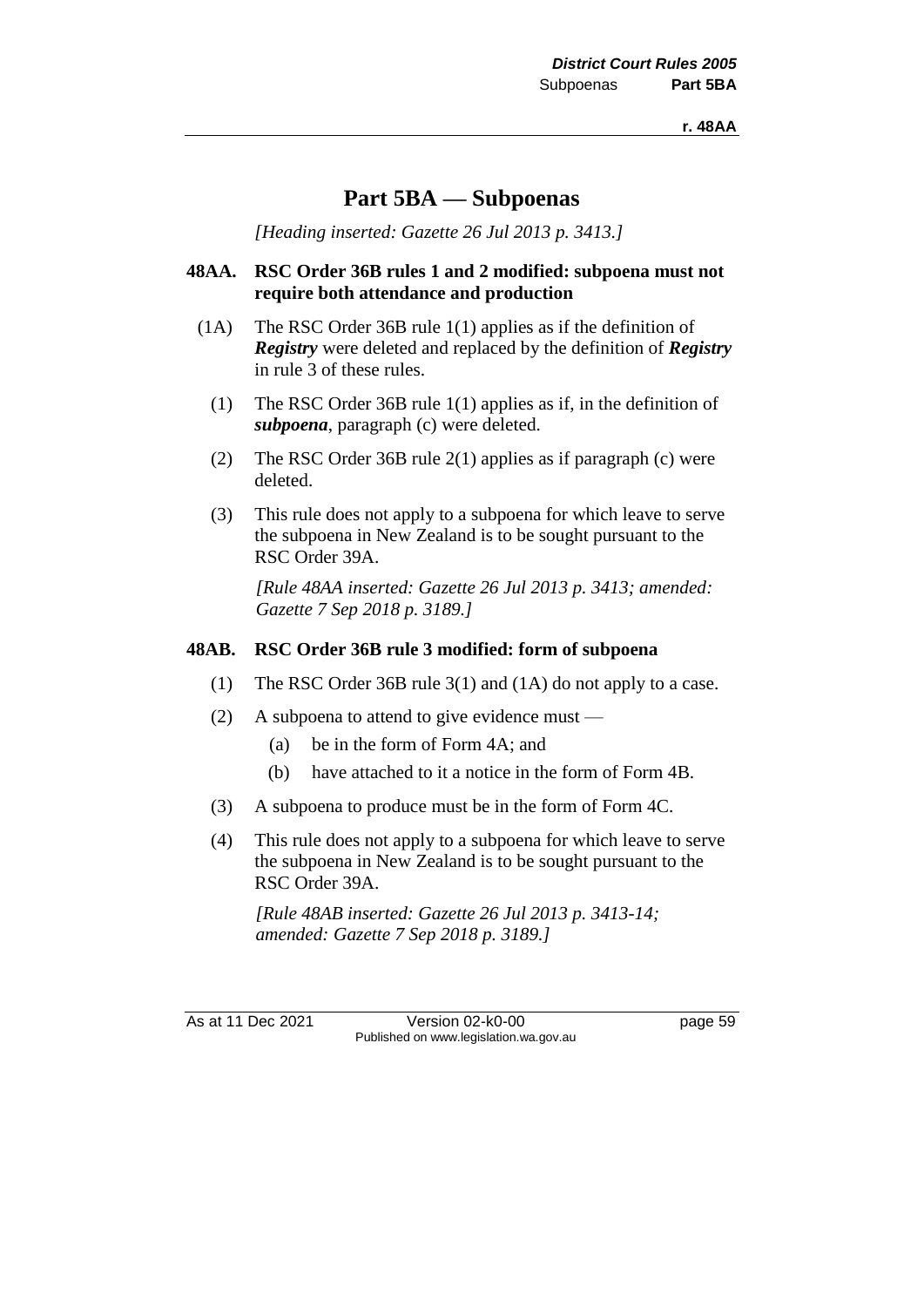|  | 8<br>۵ŕ. |  |
|--|----------|--|
|--|----------|--|

#### **48AC. RSC Order 36B rule 5A modified: form of subpoena**

- (1) The RSC Order 36B rule 5A applies subject to this rule.
- (2) An issuing party must, as soon as practicable after giving a notice under the RSC Order 36B rule 5A(2) and (3)to the addressee —
	- (a) file a copy of the notice; and
	- (b) serve a copy of the notice on each other party.

*[Rule 48AC inserted: Gazette 26 Jul 2013 p. 3414; amended: Gazette 7 Sep 2018 p. 3190.]*

#### **48AD. RSC Order 36B rule 7 modified: USB devices not permitted**

The RSC Order 36B rule 6(7)(b) applies as if the reference to "USB device" were omitted.

*[Rule 48AD inserted: Gazette 7 Sep 2018 p. 3190.]*

#### **48AE. Subpoenas to produce not addressed to health professionals**

- (1) This rule applies to a subpoena to produce other than a subpoena to which rule 48AF applies.
- (2) Unless the Court otherwise directs under the RSC Order 36B rule 9, a document produced in response to a subpoena may —
	- (a) be inspected by a party; and
	- (b) with the approval of a registrar, be copied by a party.

*[Rule 48AE inserted: Gazette 26 Jul 2013 p. 3414-5; amended: Gazette 7 Sep 2018 p. 3190.]*

#### **48AF. Subpoenas to produce addressed to health professionals**

- (1) This rule applies to a subpoena to produce
	- (a) issued in a personal injuries action; and
	- (b) addressed to a health professional, a hospital, or a person that manages the records of a health professional.

page 60 **Version 02-k0-00** As at 11 Dec 2021 Published on www.legislation.wa.gov.au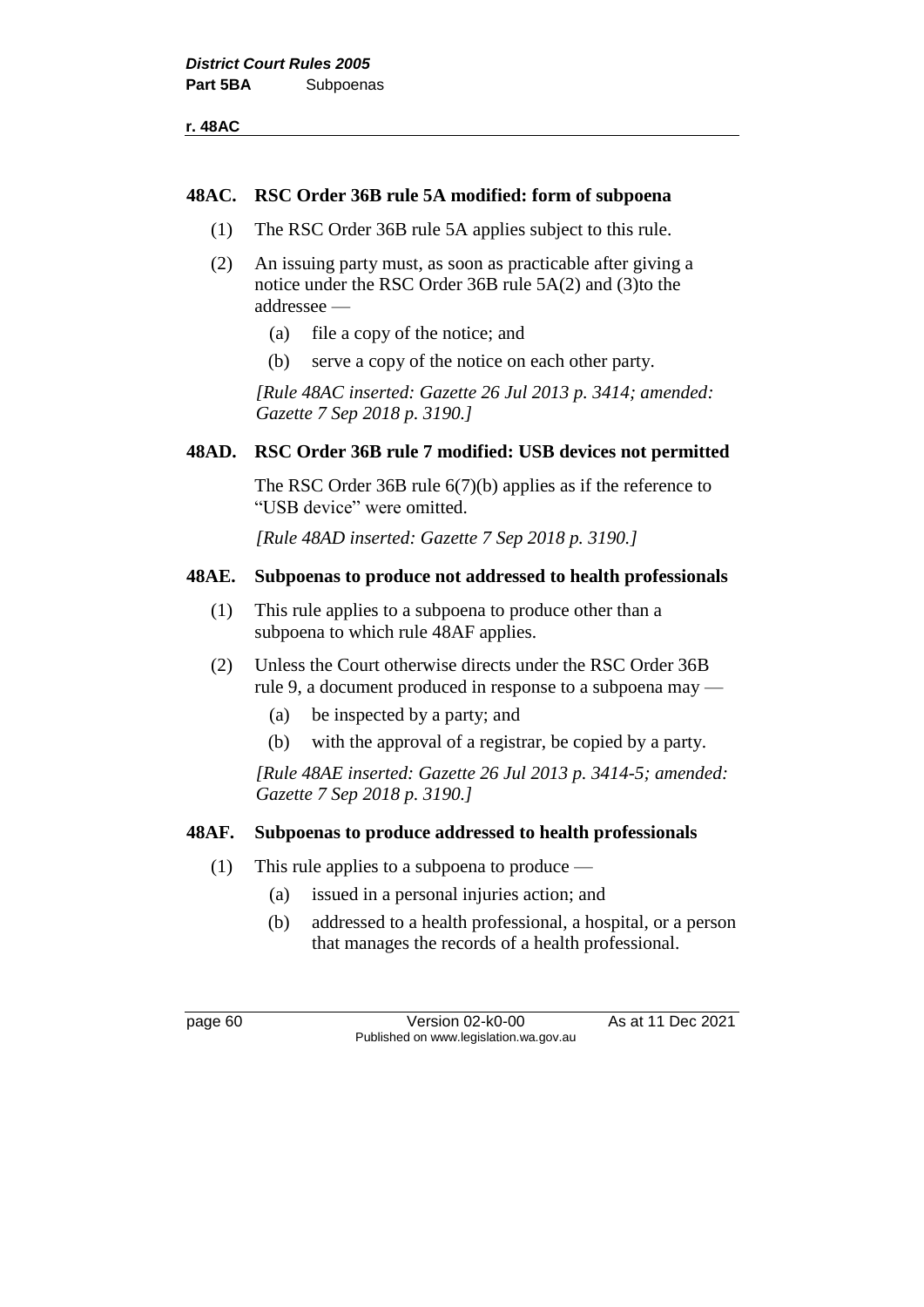- (2) Unless the Court otherwise directs under the RSC Order 36B rule 9, a document produced in response to a subpoena may —
	- (a) be inspected and copied by the plaintiff; and
	- (b) after 7 days from the date for production specified in the subpoena, be inspected and, with the approval of a registrar, copied by each other party.

*[Rule 48AF inserted: Gazette 26 Jul 2013 p. 3415; amended: Gazette 7 Sep 2018 p. 3190.]*

#### **48AG. RSC Order 36B rule 10 modified: disposal of documents and things produced**

- (1) The RSC Order 36B rule 10 applies subject to
	- (a) this rule; and
	- (b) the RSC Order 34 rule 14.
- (2) The RSC Order 36B rule 10 applies as if subrule (3) were replaced by subrule (3) of this rule.
- (3) The issuing party must attach to the front of a subpoena to produce to be served on the addressee —
	- (a) if the action is a personal injuries action and the addressee is a health professional, a hospital, or a person that manages the records of a health professional, a notice and declaration in the form of Form 4D; and
	- (b) otherwise, a notice and declaration in the form of Form 4E.

*[Rule 48AG inserted: Gazette 26 Jul 2013 p. 3415-16.]*

#### **48AH. RSC Order 36B rule 11 modified: losses and expenses incurred in compliance**

- (1) The RSC Order 36B rule 11 applies, subject to this rule.
- (2) Unless the Court orders, or the issuing party and the addressee agree, otherwise, when serving a subpoena to produce, the

As at 11 Dec 2021 Version 02-k0-00 page 61 Published on www.legislation.wa.gov.au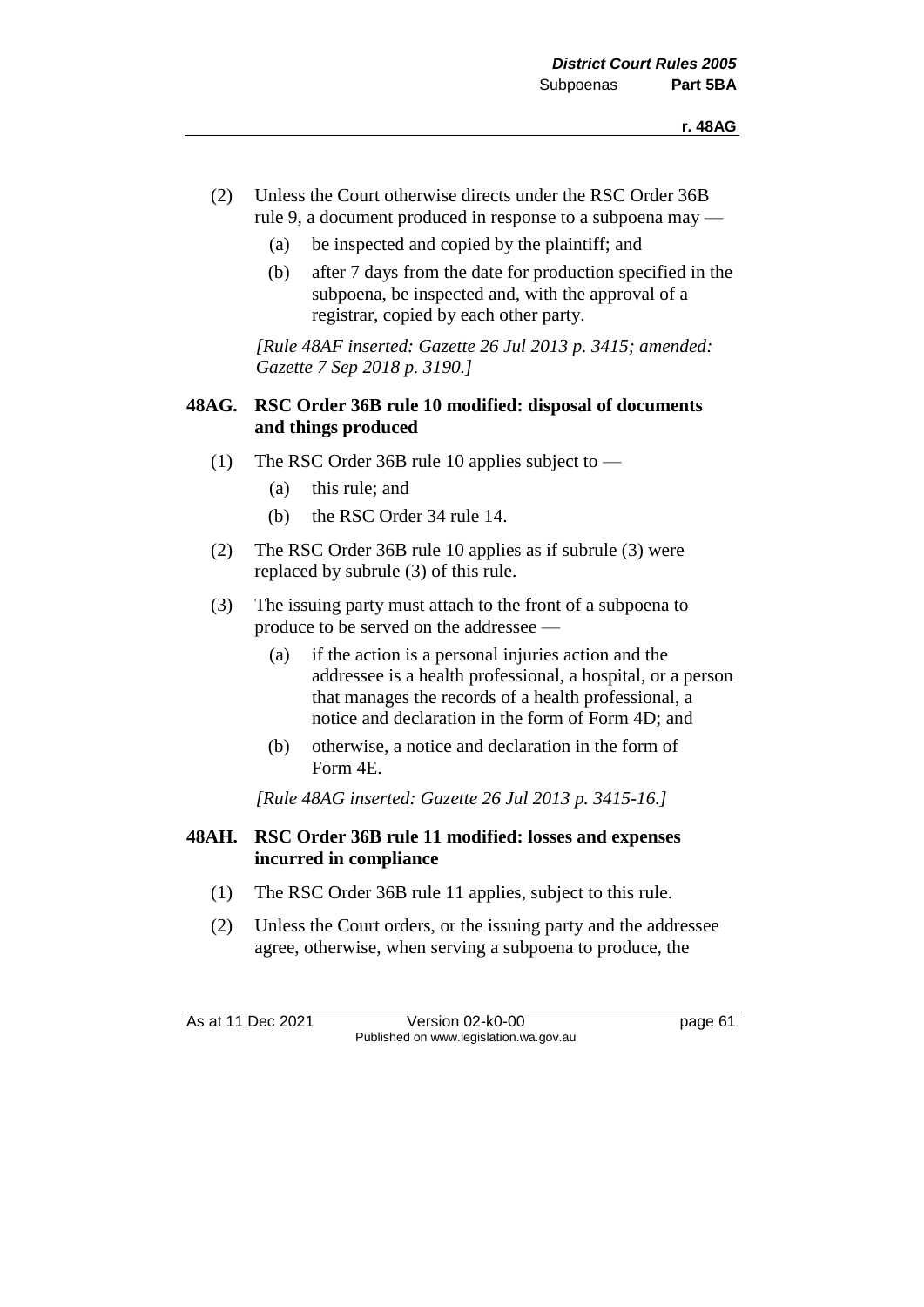#### **r. 48AH**

issuing party must pay to the addressee the amount of \$80 for any loss or expense incurred in complying with it.

- (3) This rule does not
	- (a) affect the Court's power to make an order under the RSC Order 36B rule 11(1); or
	- (b) limit the amount that may be fixed under the RSC Order 36B rule 11(2).

*[Rule 48AH inserted: Gazette 26 Jul 2013 p. 3416.]*

page 62 Version 02-k0-00 As at 11 Dec 2021 Published on www.legislation.wa.gov.au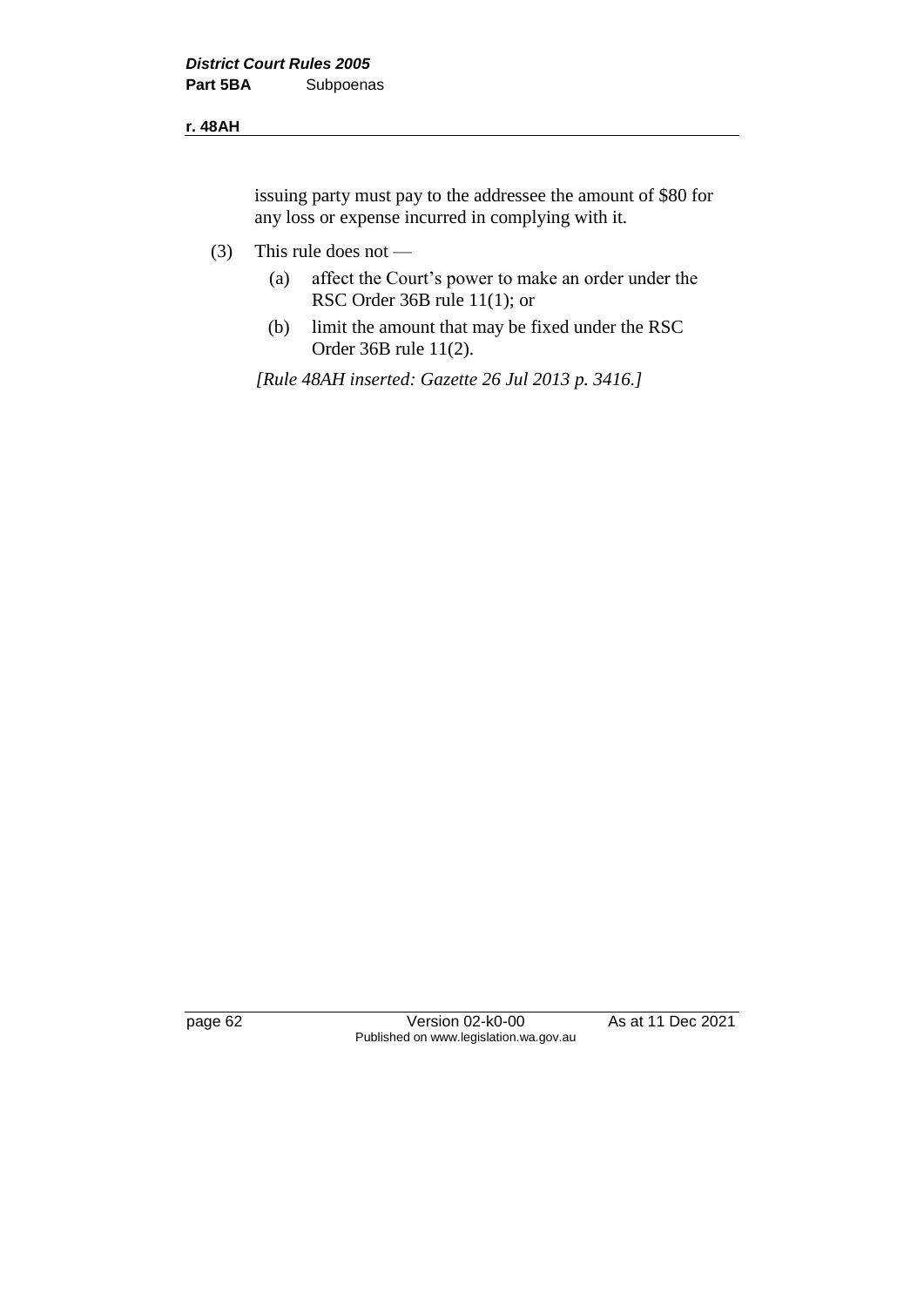**r. 48A**

# **Part 5B — Applications before trial**

*[Heading inserted: Gazette 10 Dec 2010 p. 6265.]*

## **48A. Amending pleadings, RSC Order 21 modified**

- (1) The RSC Order 21 applies, subject to this rule.
- (2A) The RSC Order 21 rule 3 operates as if subrule (1) of it were replaced by subrule (2B) of this rule.
- *[(2B) deleted]*
	- (2) A party to a case cannot amend any of its pleadings, without the Court's leave, after whichever of the following happens first —
		- (a) a certificate is tendered under rule 43(3a) in the case on behalf of any party; or
		- (b) the case is listed for trial.
	- (3) An application for leave to amend a pleading must be accompanied by an affidavit of the party making the application, or the lawyer representing the party, that sets out the facts —
		- (a) that have arisen since the time expired for amending a pleading without the Court's leave; and
		- (b) that ground the party's or the lawyer's argument that the amendment is necessary.
	- *[(4) deleted]*

*[Rule 48A inserted: Gazette 31 Jul 2007 p. 3818; amended: Gazette 10 Dec 2010 p. 6265; 7 Sep 2018 p. 3190-1.]*

## **48B. Interlocutory applications after listing for trial**

- (1A) This rule does not apply to an interlocutory application to amend pleadings.
	- (1) If an application for an interlocutory order is filed after a case is listed for trial, the application must be accompanied by an affidavit of the party making the application or the lawyer representing the party.

As at 11 Dec 2021 Version 02-k0-00 Page 63 Published on www.legislation.wa.gov.au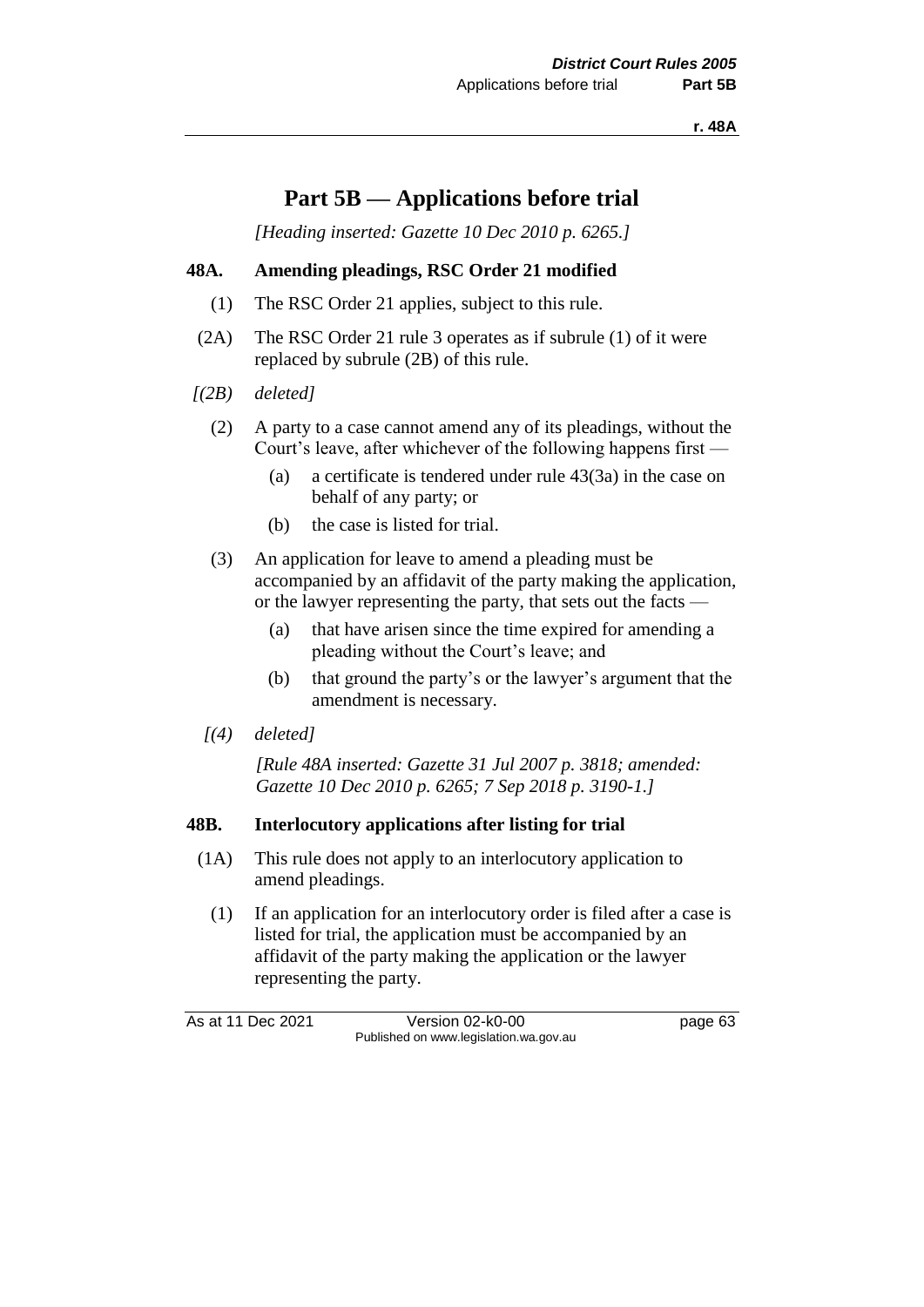- (2) The affidavit is to set out the facts that ground the party's or the lawyer's argument that the order is necessary.
- (3) Unless justice requires otherwise, the Court will not grant an application referred to in subrule (1) if to do so would necessitate adjourning the trial.

*[Rule 48B inserted: Gazette 31 Jul 2007 p. 3818-19; amended: Gazette 7 Sep 2018 p. 3191.]*

page 64 Version 02-k0-00 As at 11 Dec 2021 Published on www.legislation.wa.gov.au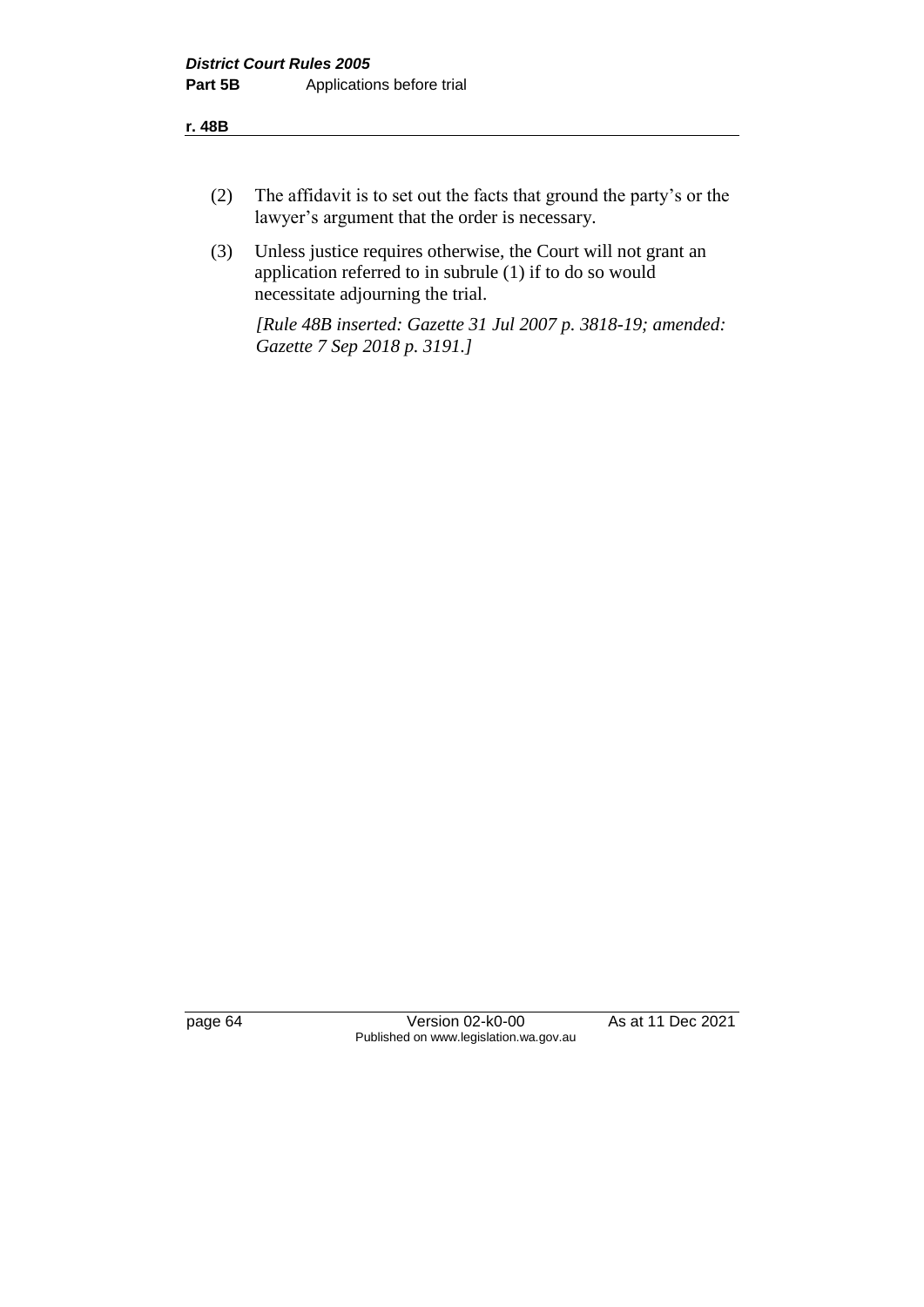# **Part 6 — Appeals to the Court**

### **49. Terms used**

In this Part, unless the contrary intention appears —

*appealable decision* means an award, a determination, a finding, a judgment or any other decision, that by virtue of a written law may be the subject of an appeal to the Court but not a decision of a registrar;

*primary court* in relation to an appealable decision, means the court, tribunal, person or body that made the decision;

*WCIMA appeal* means an appeal under the *Workers' Compensation and Injury Management Act 1981* section 247(1).

*[Rule 49 amended: Gazette 18 Nov 2011 p. 4812.]*

## **50. Appeal, nature of**

- (1) An appeal to the Court must be by way of a reconsideration of the evidence that was before the primary court unless the parties agree otherwise.
- (2) At the hearing of an appeal a party must not adduce evidence that was not adduced in the primary court except with the leave of the Court.
- (3) The Court is not to grant such leave unless satisfied there are special grounds for doing so.
- (4) This rule is subject to the written law that provides for the appeal to be made to the Court.

*[Rule 50 amended: Gazette 10 Dec 2010 p. 6266.]*

### **51A. Time for appealing**

Unless another written law provides otherwise, an appeal to the Court against an appealable decision must be commenced within 21 days after the date of the decision.

*[Rule 51A inserted: Gazette 17 Jun 2011 p. 2162.]*

As at 11 Dec 2021 Version 02-k0-00 Page 65 Published on www.legislation.wa.gov.au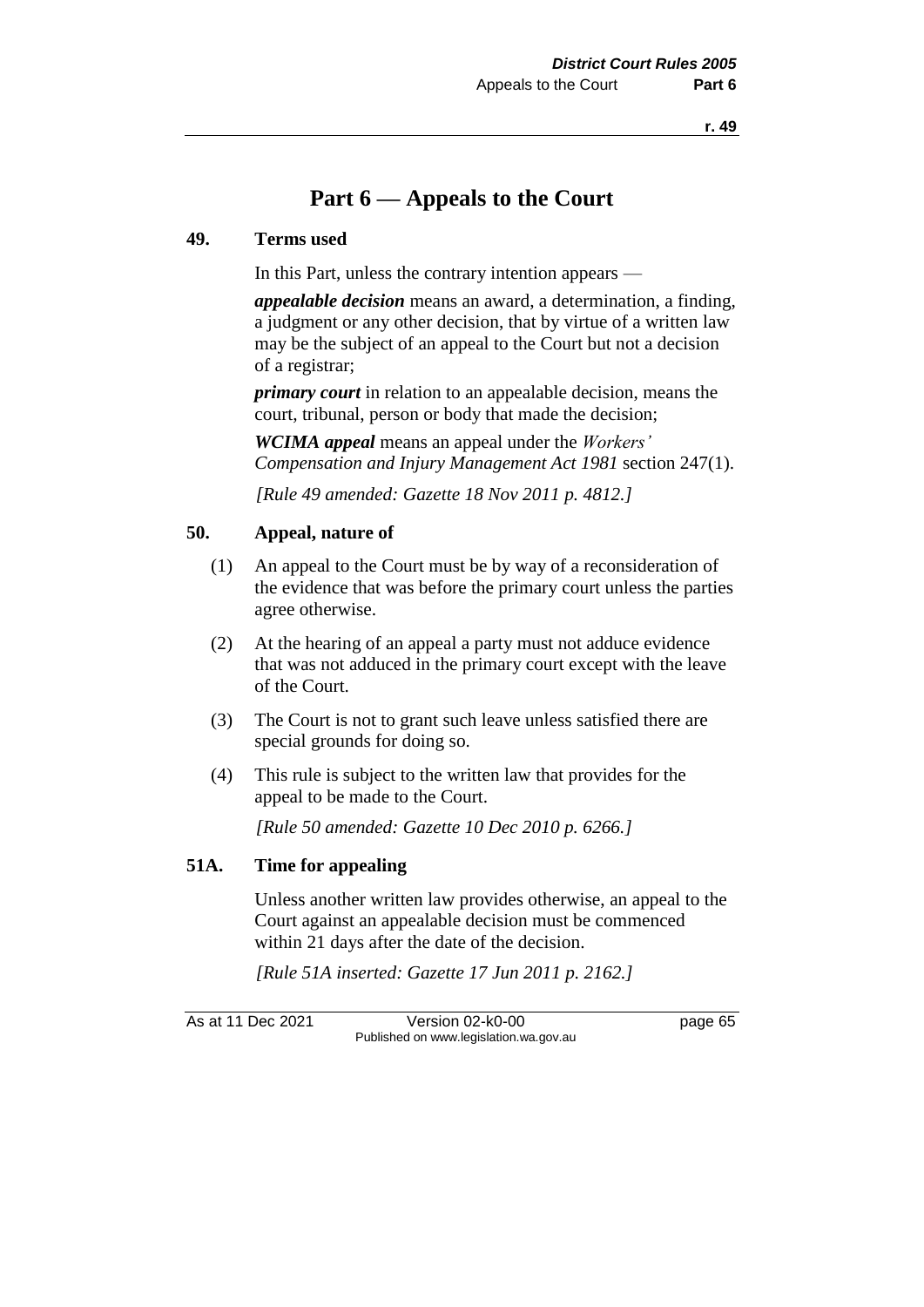## **51. Appeal, commencement of**

- $(1)$  To
	- (a) commence an appeal (other than a WCIMA appeal) to the Court against an appealable decision; or
	- (b) apply for an extension of time within which to commence such an appeal,

the appellant must file these documents —

- (c) a Form 6 (Appeal notice) that sets out the grounds for the appeal in accordance with subrule (3);
- (d) any document required by subrule (2).
- (2) If Form 6 says an extension of time within which to commence the appeal is needed, the form must be filed with an affidavit by the applicant or the applicant's lawyer or both explaining why the appeal was not commenced within time.
- (3) The grounds of appeal in a notice of appeal must not merely allege that an appealable decision is against the weight of the evidence or that it is wrong in law, they must specify the particulars relied on to demonstrate that the decision is against the weight of the evidence and the specific reasons why it is wrong in law.
- $(4A)$  To
	- (a) commence a WCIMA appeal to the Court against an appealable decision; and
	- (b) make an application for leave under the *Workers' Compensation and Injury Management Act 1981* section 247(1),

the appellant must file a Form 8A (Appeal notice (WCIMA appeal)) that sets out the matters referred to in subrule (4B).

page 66 **Version 02-k0-00** As at 11 Dec 2021 Published on www.legislation.wa.gov.au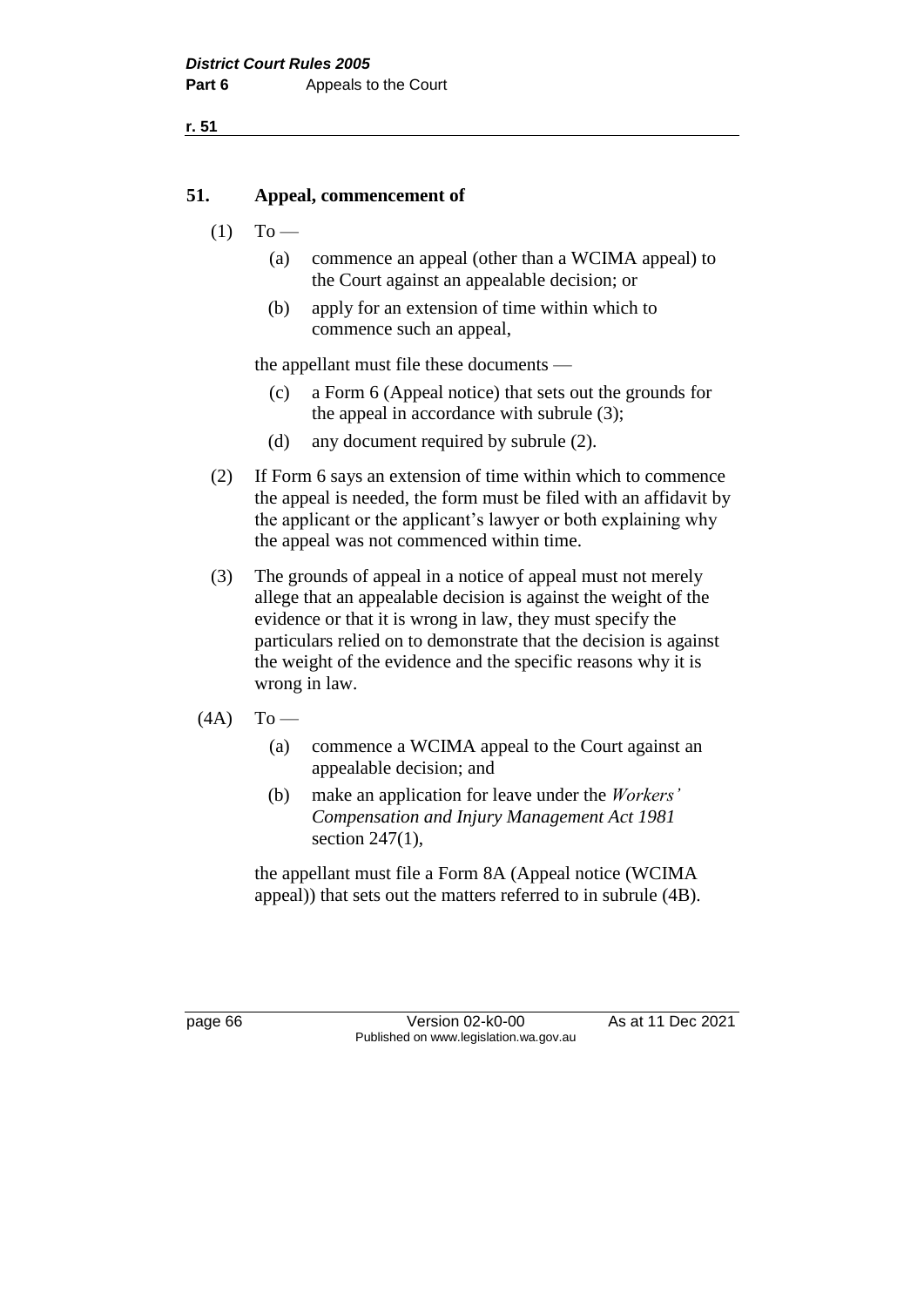- (4B) In Form 8A the appellant must state
	- (a) the question of law the subject of the appeal; and
	- (b) the error alleged to have been made by the arbitrator; and
	- (c) the decision that the appellant claims should be made in relation to that question of law.
	- (4) An appeal notice or an appeal notice (WCIMA appeal) must be served on the respondent either personally or, if the respondent is in a prison, by sending it to the superintendent of the prison by ordinary prepaid post.
	- (5) If an appeal is made under the *Criminal Injuries Compensation Act 2003* Part 7 —
		- (a) the notice of appeal, and any other document filed in the appeal must be served on —
			- (i) the Chief Assessor of Criminal Injuries Compensation appointed under that Act; and
			- (ii) the State Solicitor's Office, on behalf of the chief executive officer of the department of the Public Service that principally assists the Minister in the administration of that Act;

and

- (b) service of the documents may be effected by ordinary prepaid post.
- (6) When an appeal notice or an appeal notice (WCIMA appeal) is served on a respondent, it must have attached to it a Form 8 (Notice of respondent's intention).
- (7) As soon as practicable after serving the respondent the appellant must file a Form 7 (Service certificate).

*[Rule 51 amended: Gazette 10 Dec 2010 p. 6266; 17 Jun 2011 p. 2162-3; 18 Nov 2011 p. 4812-13.]*

As at 11 Dec 2021 Version 02-k0-00 page 67 Published on www.legislation.wa.gov.au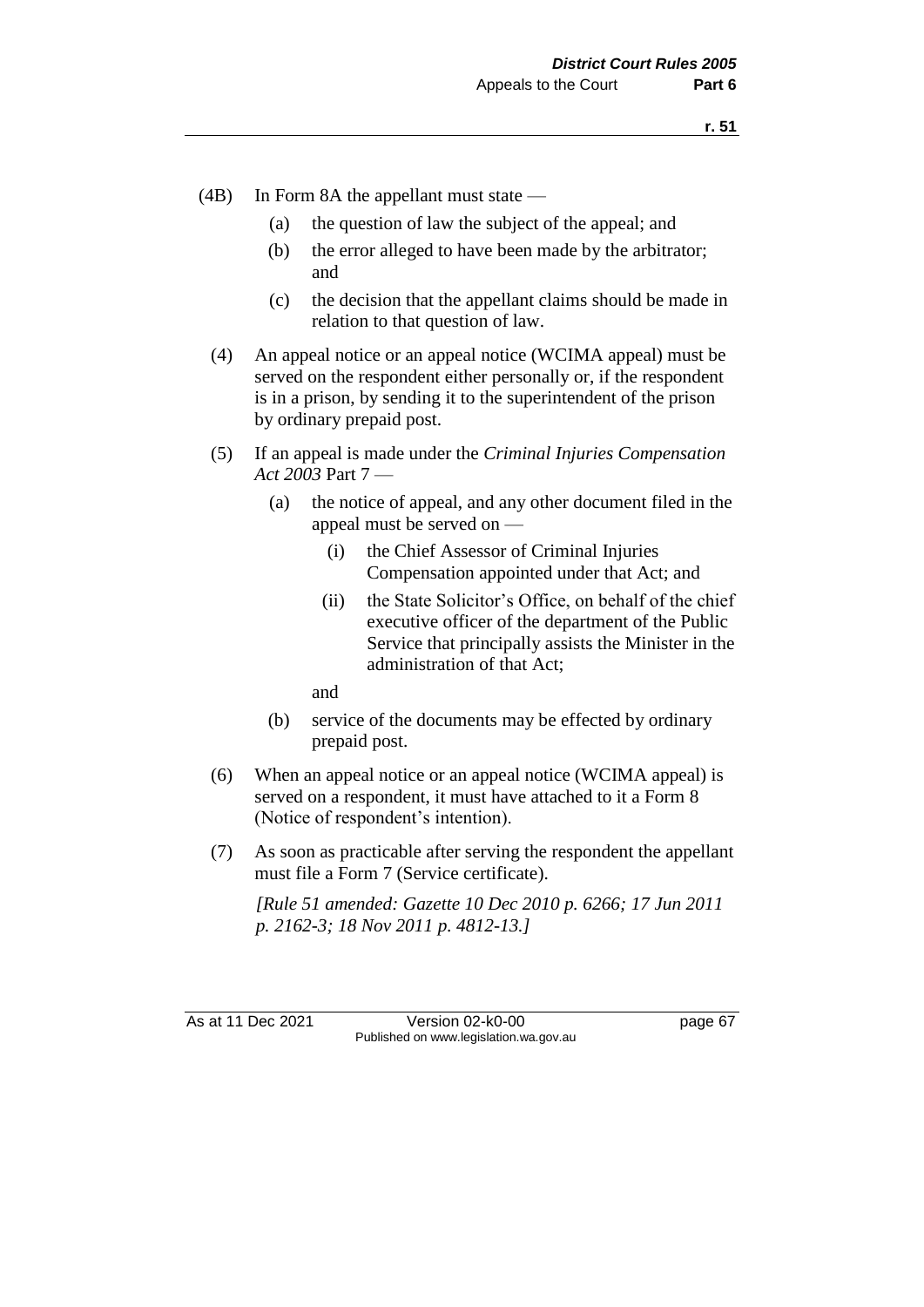### **52. Primary court to supply records when given notice**

 $(1)$  In this rule —

*primary court case* means the action, case, matter or proceedings in the primary court in which the appealable decision was made.

(2) As soon as practicable after an appeal notice or an appeal notice (WCIMA appeal) is filed in respect of an appealable decision, a legally qualified registrar must give the primary court concerned a copy of it.

(3) As soon as practicable after being given the copy of the appeal notice or an appeal notice (WCIMA appeal), the primary court must give the Court a copy of the following documents —

- (a) any record that has been filed or filed with the primary court as required by law and that forms part of the court's record of the primary court case;
- (b) any record admitted as evidence in the primary court case together with a list of them and the exhibit numbers given to them by the primary court;
- (c) any record tendered in the primary court case but not admitted as evidence in the case together with a list of them and any numbers given to them by the primary court;
- (d) the transcript of the proceedings in the primary court case or the notes made by the judicial officer who presided at the proceedings;
- (e) the primary court's decision in the primary court case and any written reasons given for it;
- (f) any other record held by the primary court that is or may be relevant to the appeal.
- (4) Any copy of a document given by the primary court to the Court need not be certified by the primary court.

page 68 Version 02-k0-00 As at 11 Dec 2021 Published on www.legislation.wa.gov.au

**r. 52**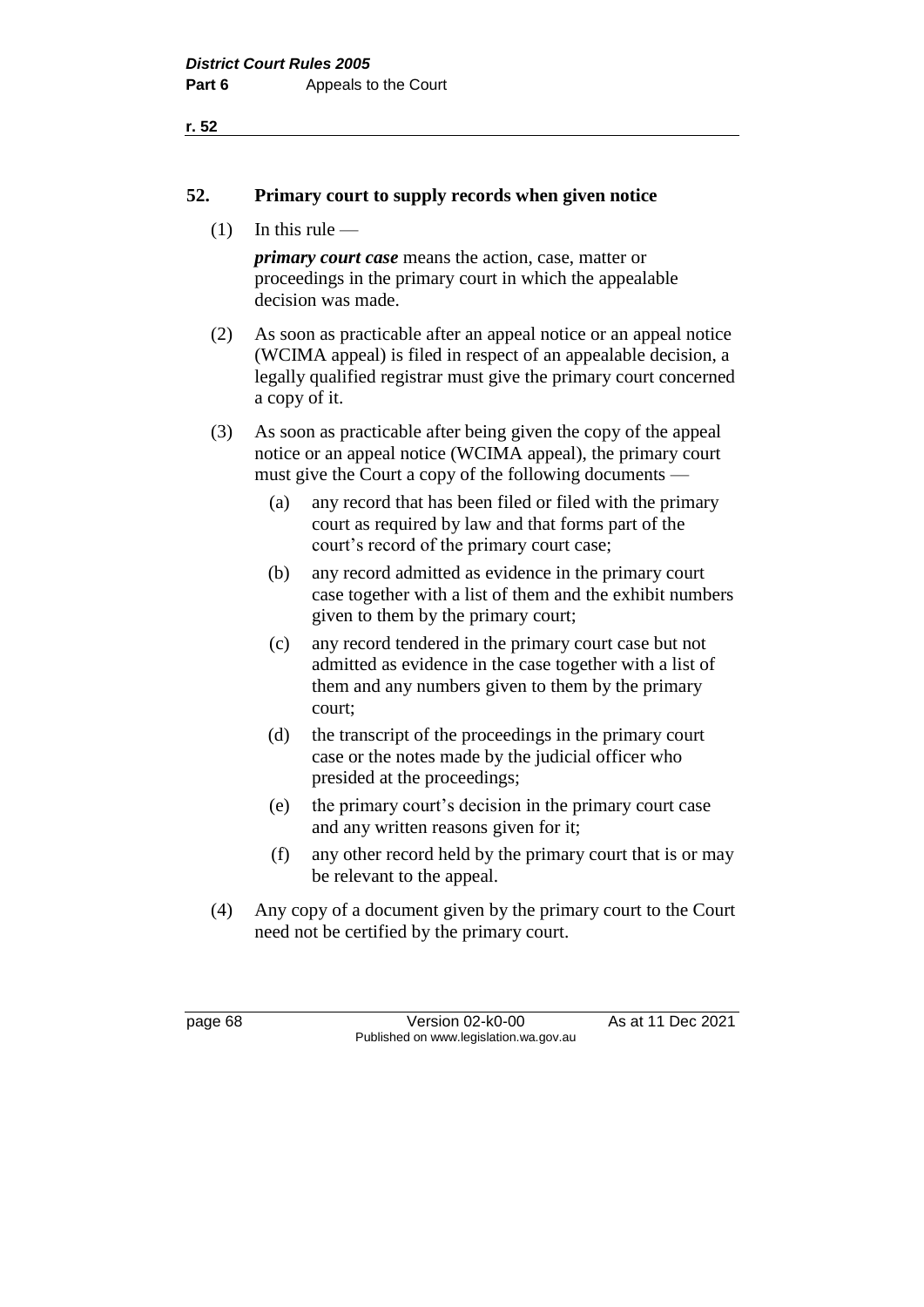- (5) If any of the documents given to the Court contains information to which access by any person is or should be restricted, the primary court must advise the Court.
- (6) A legally qualified registrar may
	- (a) request a primary court to comply with subrule (3) by a date set by the registrar;
	- (b) decide any question that arises about what must be sent to the Court under subrule (3).
- (7) The documents given to the Court form part of the District Court's record.

*[Rule 52 amended: Gazette 31 Jul 2007 p. 3819; 17 Jun 2011 p. 2163; 18 Nov 2011 p. 4813.]*

# **53. Appeal, responding to**

- (1) On being served with an appeal notice or an appeal notice (WCIMA appeal), a respondent may file a Form 8 (Notice of respondent's intention).
- (2) If the respondent files a Form 8, it must be filed within 21 days after the date on which the respondent is served with the appeal notice or an appeal notice (WCIMA appeal).
- (3) If a respondent intends to seek to uphold the appealable decision on grounds other than those relied on by the primary court that made it, or to vary the decision, or to cross-appeal, the respondent must include in the Form 8 the grounds for doing so.
- (4) The Notice of respondent's intention must
	- (a) if the respondent seeks to uphold the appealable decision on grounds other than those relied on by the primary court that made it, state the grounds for doing so;
	- (b) if the respondent seeks to vary the appealable decision, state the grounds for doing so;

As at 11 Dec 2021 Version 02-k0-00 Page 69 Published on www.legislation.wa.gov.au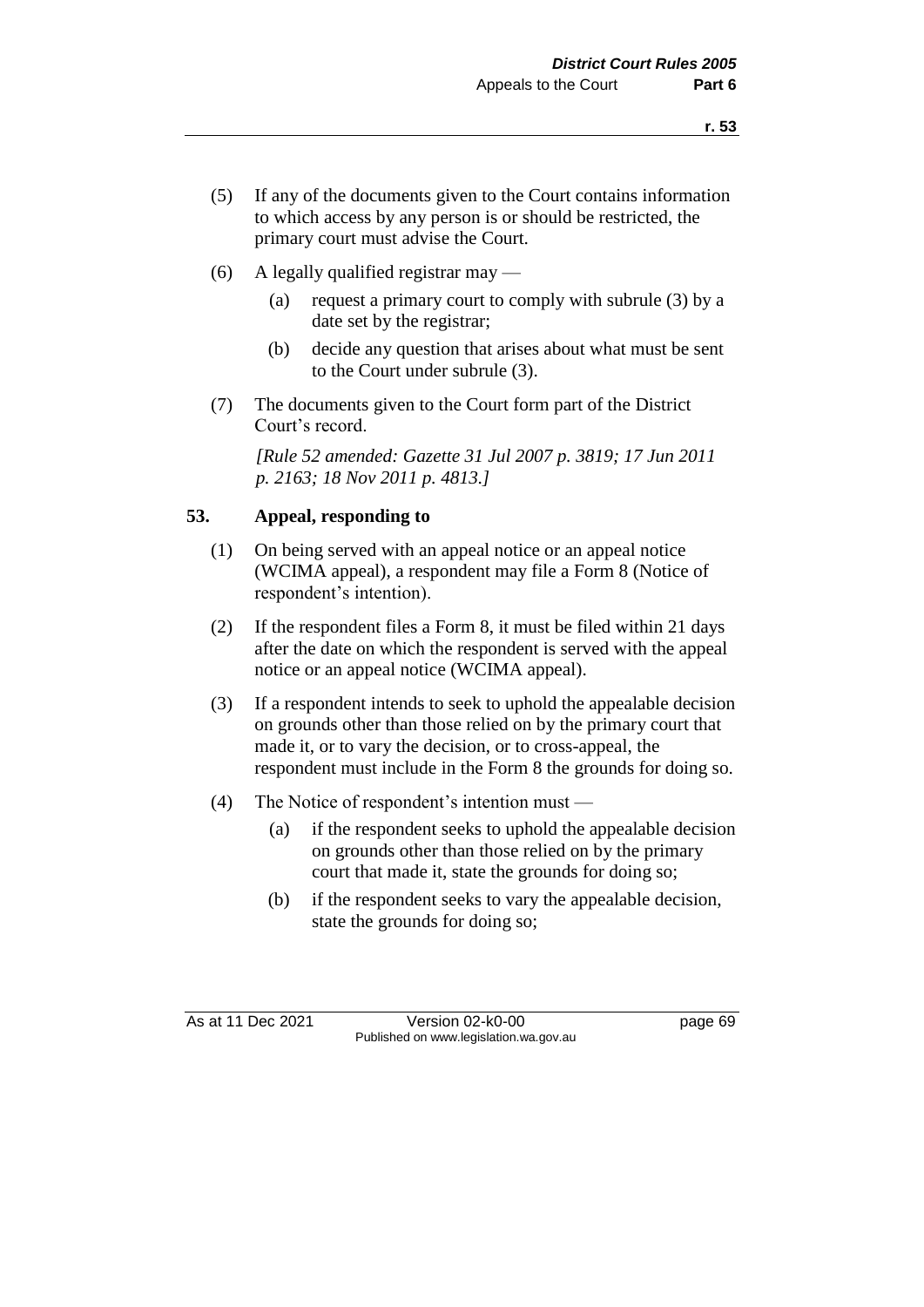- (c) if the respondent is cross-appealing
	- (i) set out the particulars of the appealable decision or that part of it to which the cross-appeal relates; and
	- (ii) state the grounds of the cross-appeal.
- (5) Rule 51(3) applies to the grounds of a cross-appeal as it does to the grounds of an appeal.
- (6) If a respondent does not file a Form 8 within the 21 days or any extension of that period ordered by the Court, the respondent is not entitled to take part or be heard in the appeal and is not a party to the appeal for the purposes of these rules.

*[Rule 53 amended: Gazette 31 Jul 2007 p. 3819; 10 Dec 2010 p. 6266; 17 Jun 2011 p. 2163; 18 Nov 2011 p. 4813-14; 26 Jul 2013 p. 3416.]*

*[54. Deleted: Gazette 17 Jun 2011 p. 2164.]*

# **55. Directions hearing**

- (1) The appellant and each respondent that has filed a Form 8 (Notice of respondent's intention) in an appeal must attend a directions hearing on the date specified in the appeal notice or an appeal notice (WCIMA appeal).
- (2) At the directions hearing a legally qualified registrar may grant leave under the *Workers' Compensation and Injury Management Act 1981* section 247(1).
- (3) At the directions hearing a legally qualified registrar may make any order or direction that in his or her opinion will or may facilitate the appeal being conducted efficiently, economically and expeditiously, including —
	- (aa) granting leave under the *Workers' Compensation and Injury Management Act 1981* section 247(6) or making an order under section 250(1) of that Act; and
	- (a) an order giving leave under rule 56; and

page 70 Version 02-k0-00 As at 11 Dec 2021 Published on www.legislation.wa.gov.au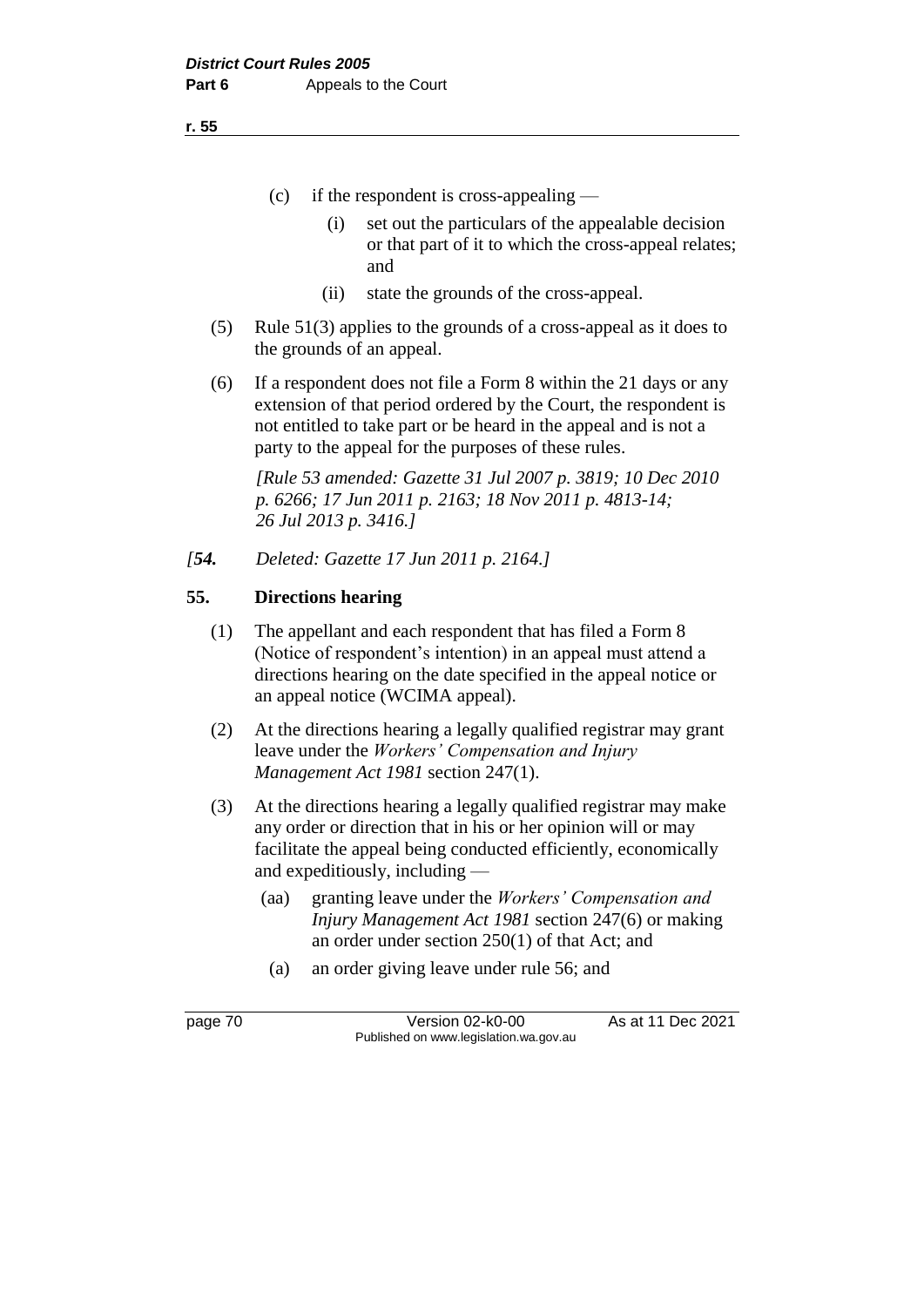- (b) directions as to how the material necessary to determine the appeal is to be presented; and
- (c) directions as to the preparation of appeal books, including directions as to the inclusion of some or all of a certified copy of the transcript of the proceedings in the primary court, or of a certified copy of the notes of such proceedings taken by the presiding official; and
- (d) directions fixing a timetable for interlocutory applications; and
- (e) directions setting the date, time and length of time for the hearing of the appeal; and
- (f) any order under rule 57, other than under paragraphs (h) or (j) of that rule.

*[Rule 55 amended: Gazette 31 Jul 2007 p. 3819; 17 Jun 2011 p. 2164; 18 Nov 2011 p. 4814.]*

## **56A. Dismissing appeals for want of prosecution**

If the fee payable under the *District Court (Fees) Regulations 2002* for the allocation of a hearing date for an appeal is not paid or waived within 14 days after the date on which the hearing date is set —

- (a) the Court will not hear the appeal on that hearing date; and
- (b) the parties to the appeal must attend a directions hearing before a registrar on the date of that hearing date; and
- (c) the registrar may dismiss the appeal for want of prosecution.

*[Rule 56A inserted: Gazette 17 Jun 2011 p. 2164.]*

## **56. New grounds of appeal etc. only with leave**

Except with the leave of the Court, a party to an appeal is not entitled to seek any relief or rely on any ground that is not set out in the notice of appeal or the answer, as the case may be.

As at 11 Dec 2021 Version 02-k0-00 page 71 Published on www.legislation.wa.gov.au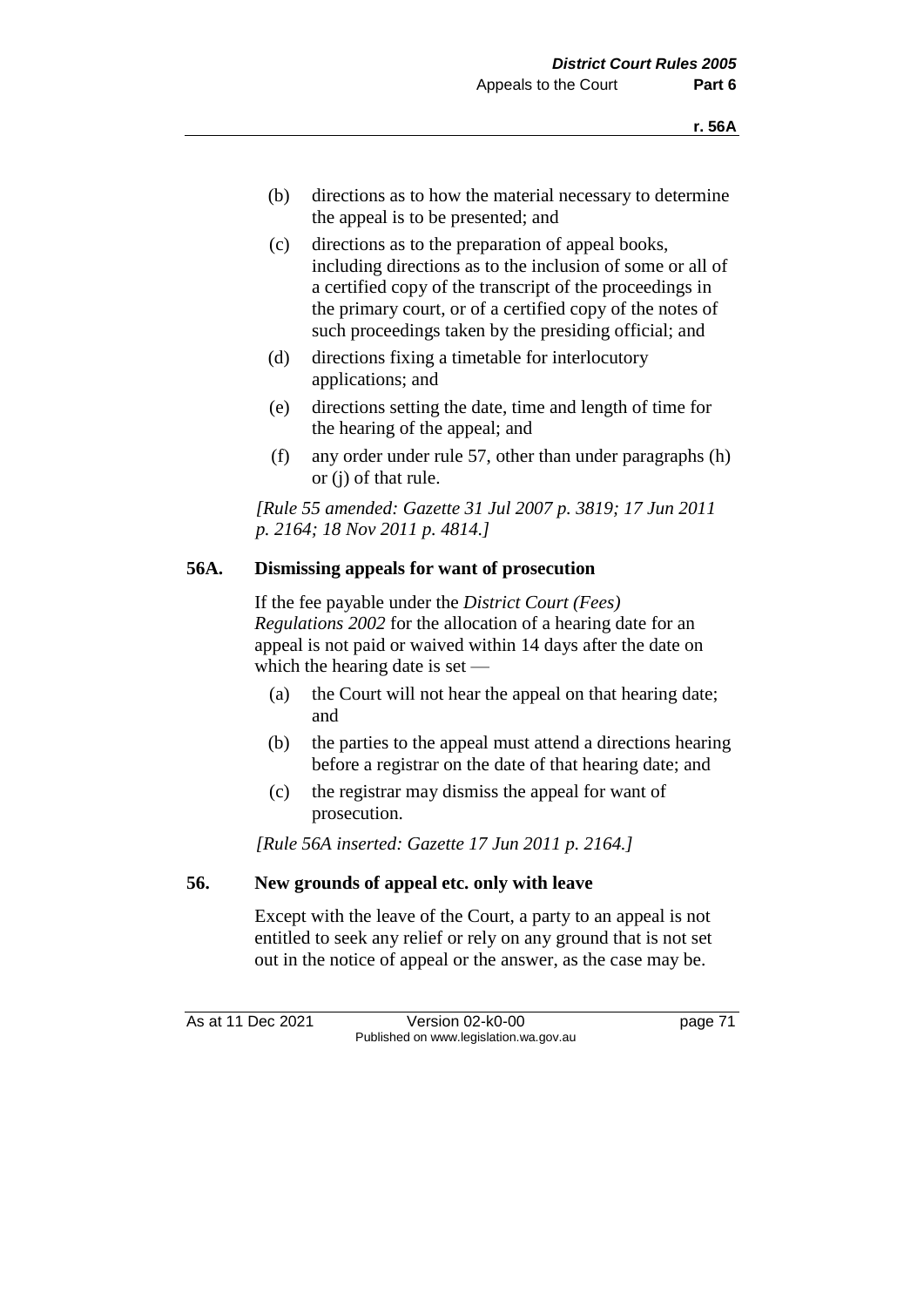## **57. Court's powers as to appeals**

- (1) This rule is subject to the written law that provides for the appeal to be made to the Court.
- (2) Before or during the hearing of an appeal, the Court, on application or, after notifying the parties, on its own initiative, and on any terms needed, may —
	- (a) order a stay of execution of any appealable decision against which an appeal (other than a WCIMA appeal) has been, or the Court is satisfied will be, commenced;
	- (b) order the notice of appeal or an answer, or any part of it, to be struck out;
	- (c) order the appeal to be conducted at a different registry;
	- (d) order the appeal be heard at a different place;
	- (e) order 2 or more appeals to be consolidated;
	- (f) order the notice of appeal or an answer to be served on a person who is not a party to the appeal;
	- (g) order substituted service of any document;
	- (h) give leave under rule  $50(2)$ ;
	- (i) give leave under rule 56;
	- (j) make orders as to the admission or otherwise of evidence in an affidavit;
	- (k) give leave or make an order under rule 58;
	- (l) dismiss an appeal for want of prosecution;
	- (m) adjourn the hearing of the appeal;
	- (n) adjourn the appeal to a further direction hearing before a Registrar under rule 55.
- (3) Before or during the hearing of a WCIMA appeal, the Court  $may$ —
	- (a) grant leave under the *Workers' Compensation and Injury Management Act 1981* section 247(1); or

page 72 Version 02-k0-00 As at 11 Dec 2021 Published on www.legislation.wa.gov.au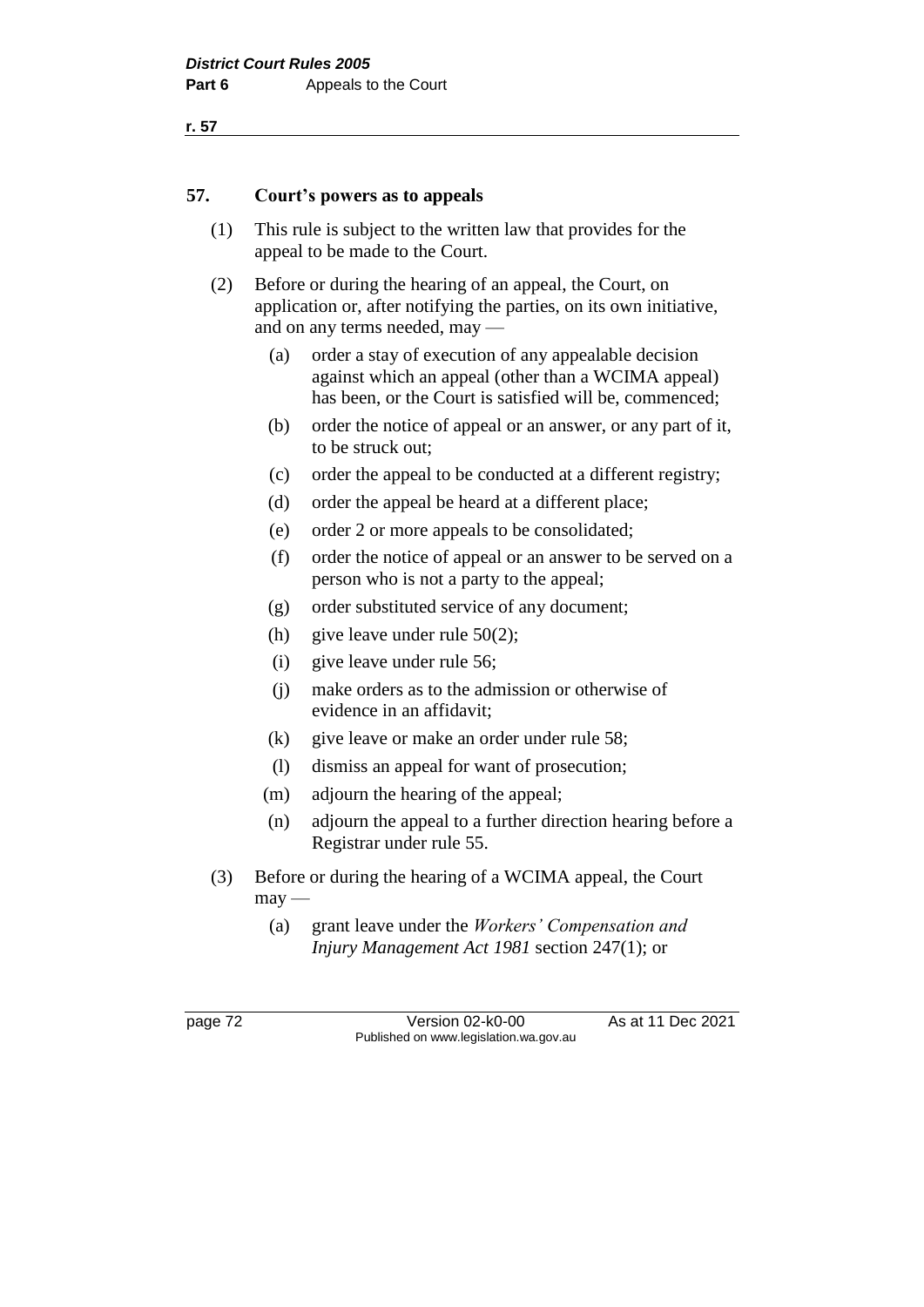(b) grant leave under section 247(6) or make an order under section 250(1) of that Act.

*[Rule 57 amended: Gazette 18 Nov 2011 p. 4814; 26 Jul 2013 p. 3417.]*

# **58A. Orders in appeals, applying for**

- (1) At any time before an appeal is concluded, a party to an appeal may apply for an order in the appeal or an order amending or cancelling an order in the appeal in —
	- (a) a Form 8A (Appeal notice (WCIMA appeal)); or
	- (b) a Form 8 (Notice of respondent's intention); or
	- (c) a Form 9 (Application in an appeal).
- (2) A party making an application under subrule (1) must file, and serve on each other party, together with the form by which the application is made —
	- (a) an affidavit by the applicant or the applicant's lawyer or both explaining why the interim order is wanted; and
	- (b) a document setting out the proposed order,

unless —

- (c) these rules provide otherwise; or
- (d) another written law provides otherwise; or
- (e) a judge or legally qualified registrar orders otherwise.

*[Rule 58A inserted: Gazette 17 Jun 2011 p. 2164-5; amended: Gazette 18 Nov 2011 p. 4815.]*

## **58B. Consenting to orders**

The parties to an appeal may consent to an order being made by the court by filing a Form 10 (Consent notice).

*[Rule 58B inserted: Gazette 17 Jun 2011 p. 2165.]*

As at 11 Dec 2021 Version 02-k0-00 page 73 Published on www.legislation.wa.gov.au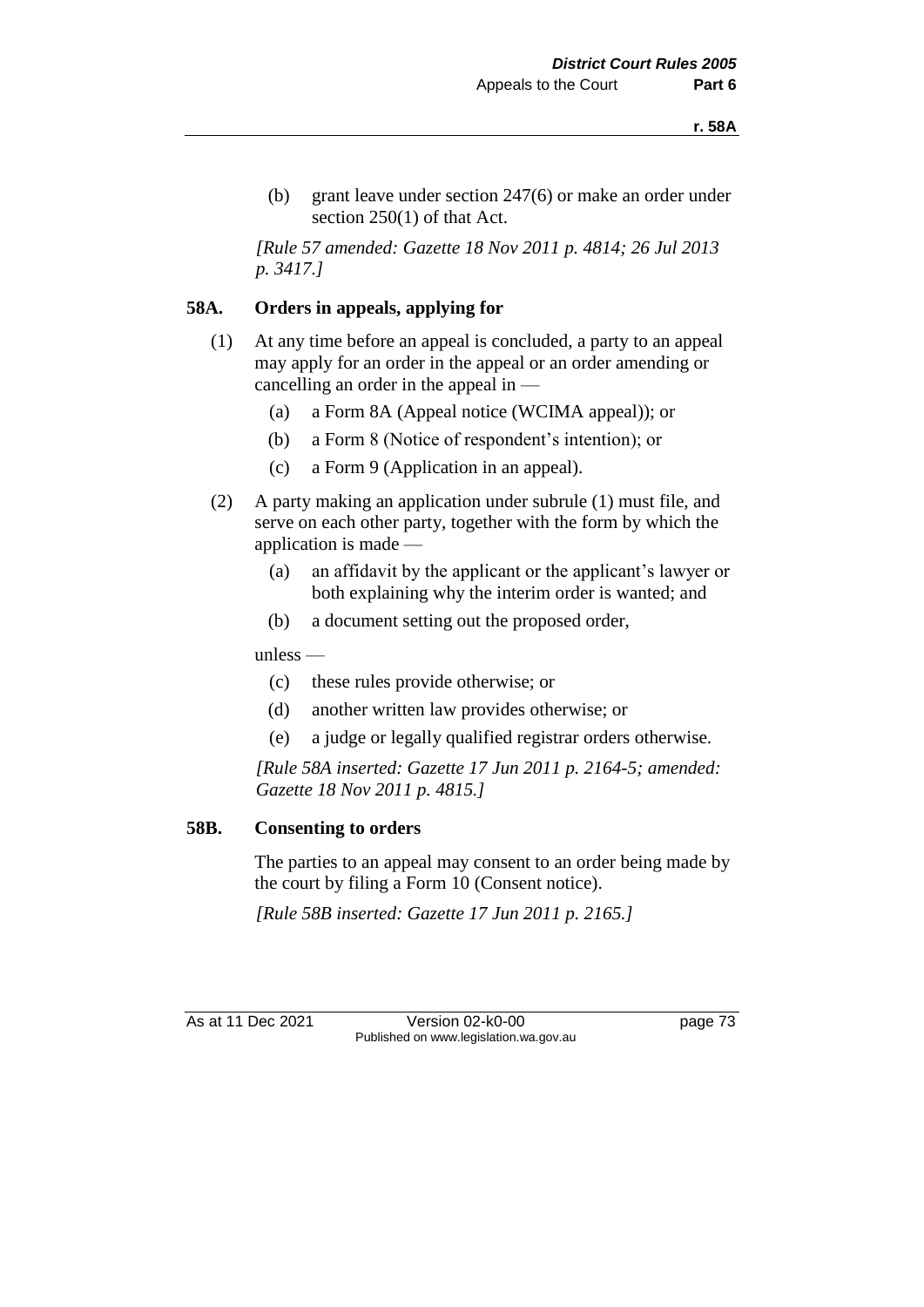## **58. Discontinuance**

- (1) Unless subrule (3) applies, if no respondent has filed an answer that seeks to vary the appealable decision or cross-appeals, the appellant, without the Court's leave, may discontinue an appeal at any time before it is heard.
- (2) Unless subrule (3) applies, if a respondent has filed an answer that seeks to vary the appealable decision or cross-appeals, then at any time before it is heard —
	- (a) the appellant may discontinue the appeal with the consent of the respondent; and
	- (b) the respondent may discontinue the application to vary, or the cross-appeal, with the consent of the appellant.
- (3) An appeal commenced by, or an answer filed by, a person under a disability may only be discontinued with the leave of the Court which may make any consequential order needed, including an order as to costs and the disposal of money paid to the Court as security for costs.
- (4) A party wishing to discontinue must file and serve a Form 11 (Discontinuance notice) together with any consent of another party required by subrule (2).
- (5) In the case of a discontinuance under subrule (1), the appellant must pay the respondent's costs to the date of discontinuance unless the parties agree otherwise.
- (6) In the case of a discontinuance under subrule (2), unless the parties agree, or the Court orders, otherwise —
	- (a) if the appellant discontinues, the appellant must pay the respondent's costs to the date of discontinuance;
	- (b) if the respondent discontinues, the respondent must pay the appellant's costs to the date of discontinuance.

page 74 Version 02-k0-00 As at 11 Dec 2021 Published on www.legislation.wa.gov.au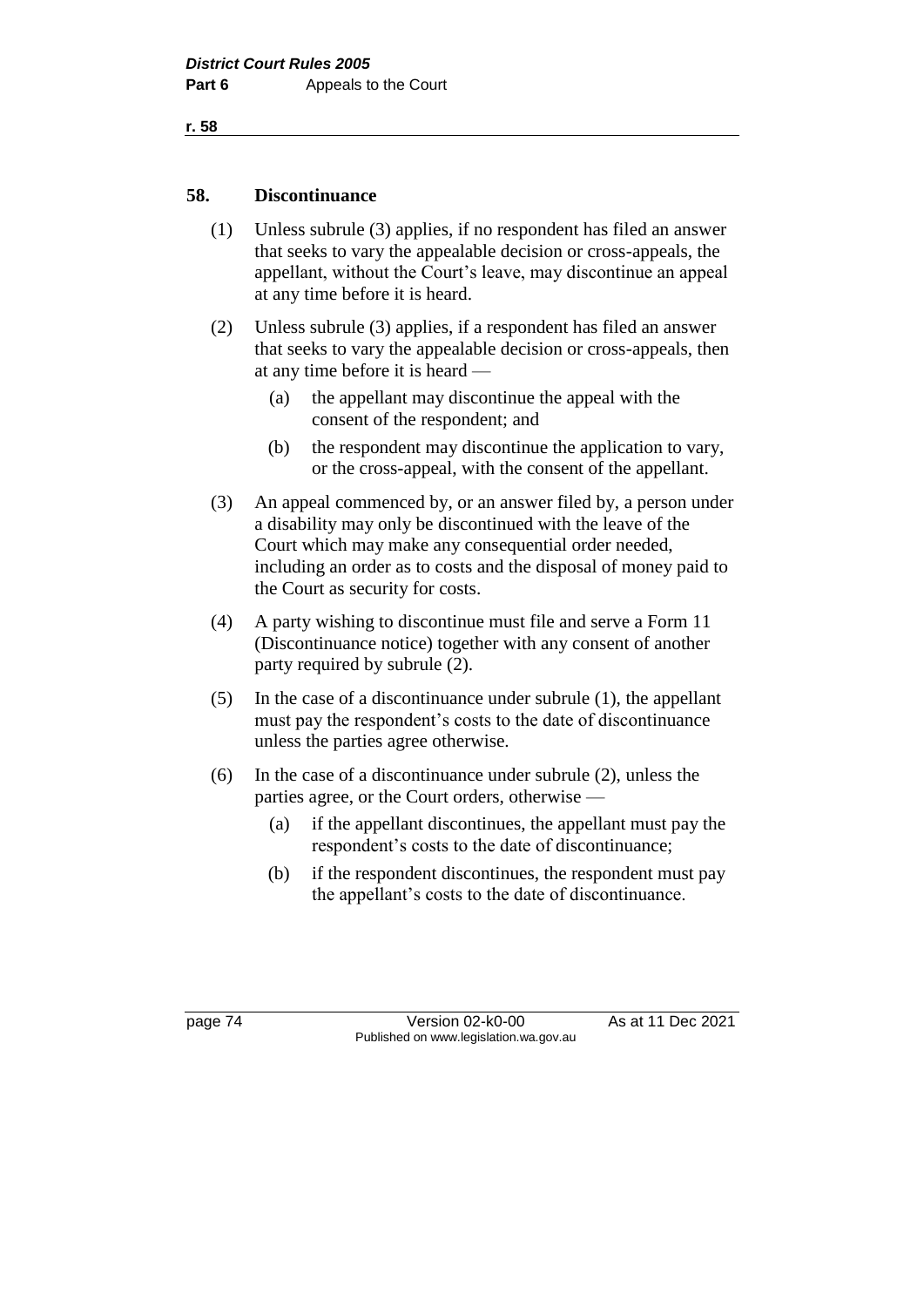- (7) Unless subrule (3) or rule 61A applies, money paid to the Court as security for costs is to be disposed of in accordance with a filed written agreement of the parties or, in the absence of an agreement, an order of the Court.
- (8) If the parties cannot agree the amount of costs, they are to be taxed.

*[Rule 58 amended: Gazette 17 Jun 2011 p. 2165; 31 Dec 2013 p. 6554.]*

#### **59. Costs**

- (1) The awarding of the costs of and incidental to an appeal is in the discretion of the Court.
- (2) On determining an appeal the Court may fix the amount of costs but otherwise they are to be taxed in accordance with the *Legal Profession Act 2008* section 280.
- (3) On determining an appeal, the Court may make any order as to any money paid to the Court as security for costs that is just having regard to any order made as to costs.
- (4) If the Court does not make an order under subrule (3), a legally qualified registrar may make such an order at any time.

*[Rule 59 amended: Gazette 31 Jul 2007 p. 3819; 10 Dec 2010 p. 6266; 7 Sep 2018 p. 3191.]*

## **60. Final orders on appeal**

- (1) A legally qualified registrar must settle any order made on determining an appeal.
- (2) A legally qualified registrar must send a copy of any order made on determining an appeal to the primary court registrar together with a copy of the judgment given on appeal and the reasons for it.

*[Rule 60 amended: Gazette 31 Jul 2007 p. 3819.]*

As at 11 Dec 2021 Version 02-k0-00 page 75 Published on www.legislation.wa.gov.au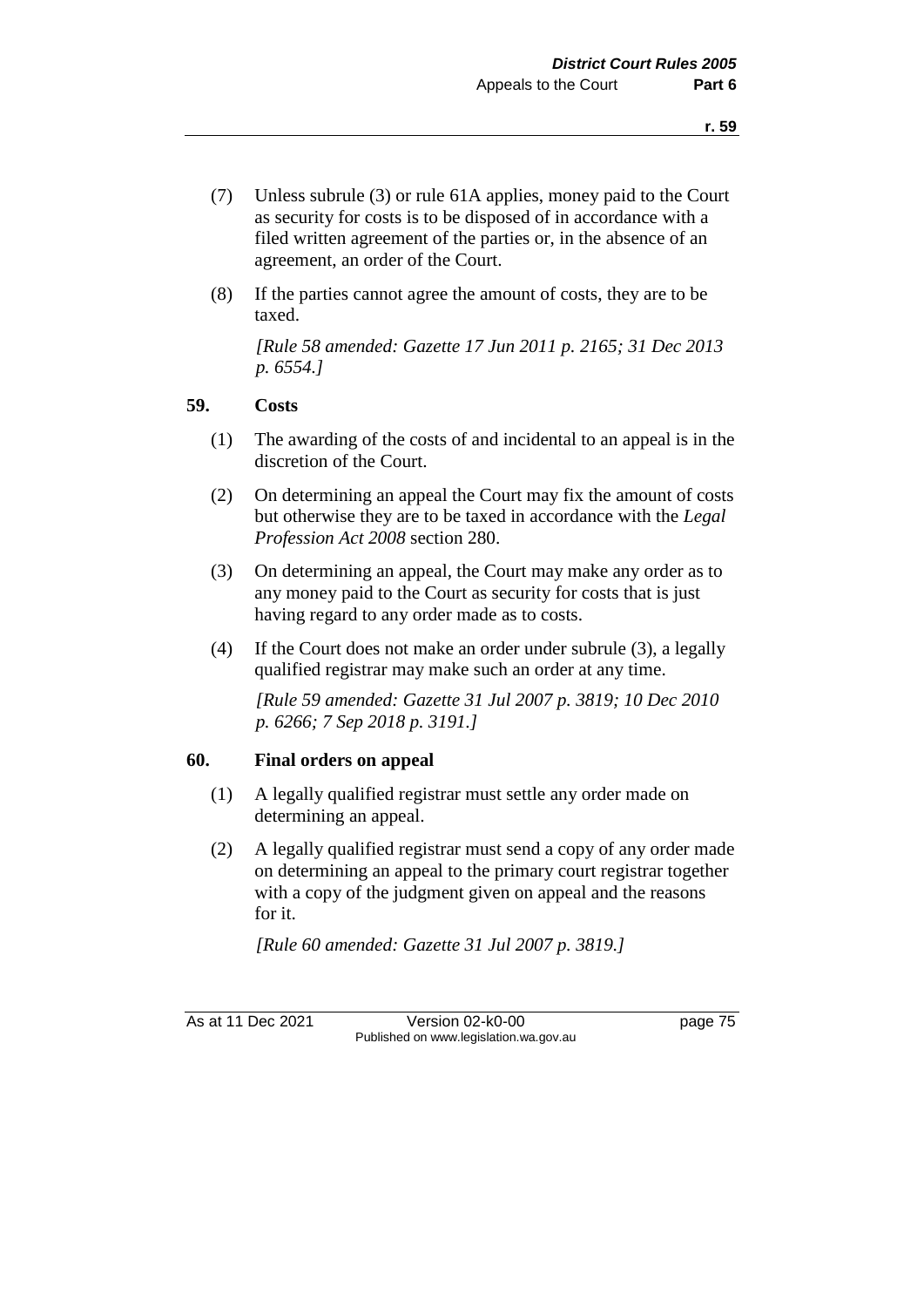**r. 61A**

## **61A. Return of security for costs deposit**

 $(1)$  In this rule —

*concluded*, in relation to an appeal, means decided, dismissed or discontinued;

*former security for costs provision* means —

- (a) rule  $51(5)$  or  $53(6)$  of these rules as in force before the day on which the *District Court Amendment Rules 2010* rules 9 and 10 came into operation; or
- (b) the repealed *District Court Rules 1996* Order 8 rule 6 or 10; or
- (c) the repealed *District Court (Appeal) Rules 1977* rule 7 or 11;

*security for costs deposit* means an amount paid by a party to the Court as security for the costs of an appeal.

- (2) This rule applies to a security for costs deposit paid under
	- (a) an order of the Court; or
	- (b) a former security for costs provision.
- (3) The Court must return the security for costs deposit to the party who paid the deposit if —
	- (a) the appeal to which the deposit relates
		- (i) has not concluded, but no action has been taken on the appeal for 12 months; or
		- (ii) has concluded, and within 12 months after the day on which the appeal concluded the Court made no order, and the parties did not file a written agreement, as to the disposal of the deposit (whether under these rules, the repealed *District Court Rules 1996* or the repealed *District Court (Appeal) Rules 1977*);

and

(b) no claim has been made on the deposit.

*[Rule 61A inserted: SL 2020/18 r. 4.]*

page 76 Version 02-k0-00 As at 11 Dec 2021 Published on www.legislation.wa.gov.au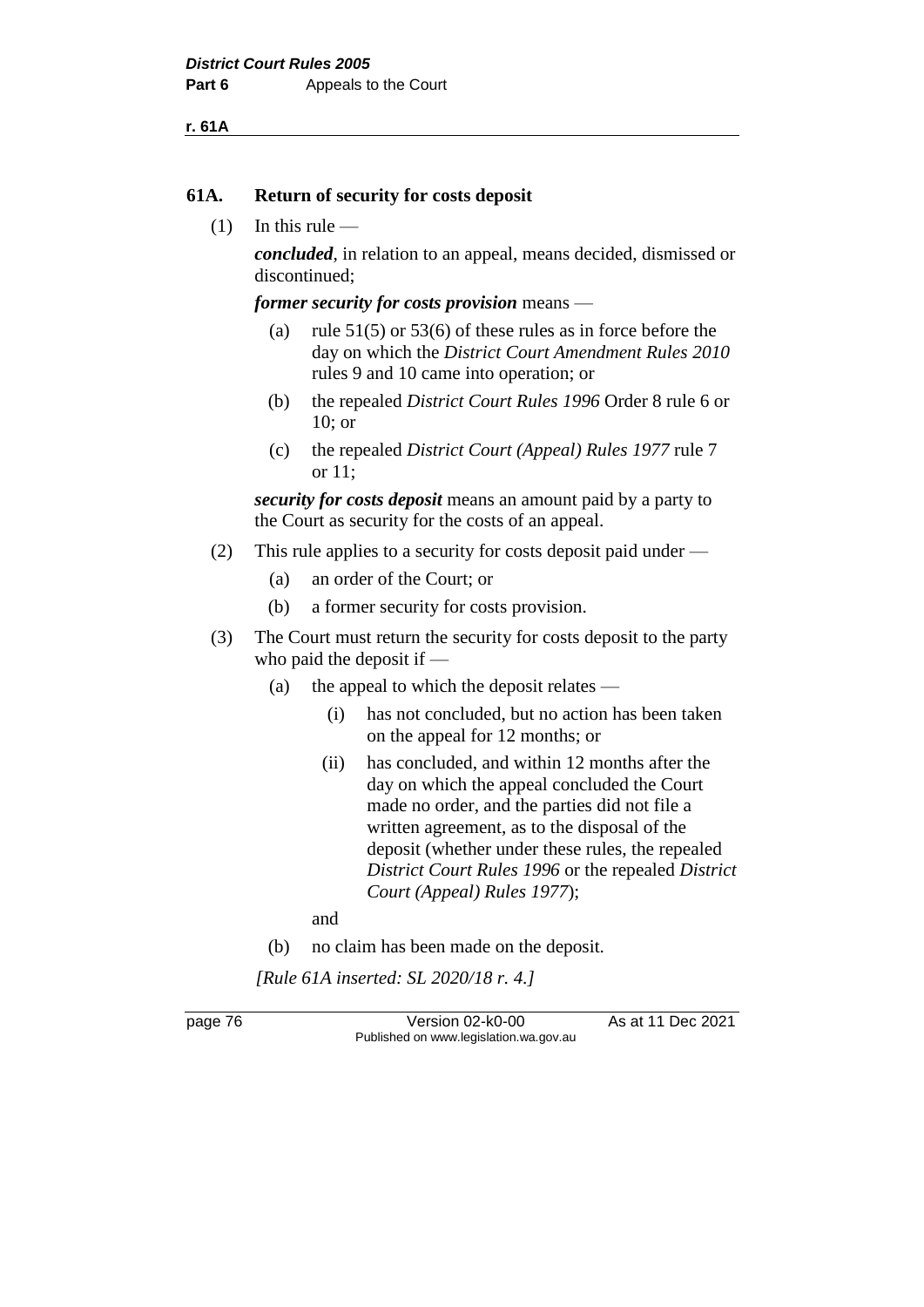# **Part 7 — Hearings and trials**

# **61. Outline of submissions etc. for certain hearings**

- *[(1) deleted]*
- (2) This rule applies to the following hearings
	- (a) the hearing of an application that a judge or a registrar has ordered to be subject to this rule because it involves complex or difficult issues;
	- (b) unless in a particular case the Court orders otherwise
		- (i) a special appointment in judge's or registrar's chambers;
		- (ii) the hearing of an appeal from a registrar of the Court;
		- (iii) the hearing of an appeal to the Court;
		- (iv) the hearing of an application made under the *Prohibited Behaviour Orders Act 2010* section 5.
- (3) A judge or a registrar may make an order under subrule  $(2)(a)$ on his or her own initiative, or on an application by a party.
- (4) At least 7 clear working days before the date of the hearing, each party must file and immediately serve a list of all documents, including any affidavits, on which the party intends to rely or to which the party intends to refer at the hearing.
- (5) At least 2 clear working days before the date of the hearing, each party must file and immediately serve an Outline of submissions as described in rule 45H(2) to (6) and the reference in rule 45H(3)(a) to the trial is to be read as a reference to the hearing.

*[Rule 61 amended: Gazette 31 Jul 2007 p. 3819-20; 17 Jun 2011 p. 2153.]* 

As at 11 Dec 2021 Version 02-k0-00 page 77 Published on www.legislation.wa.gov.au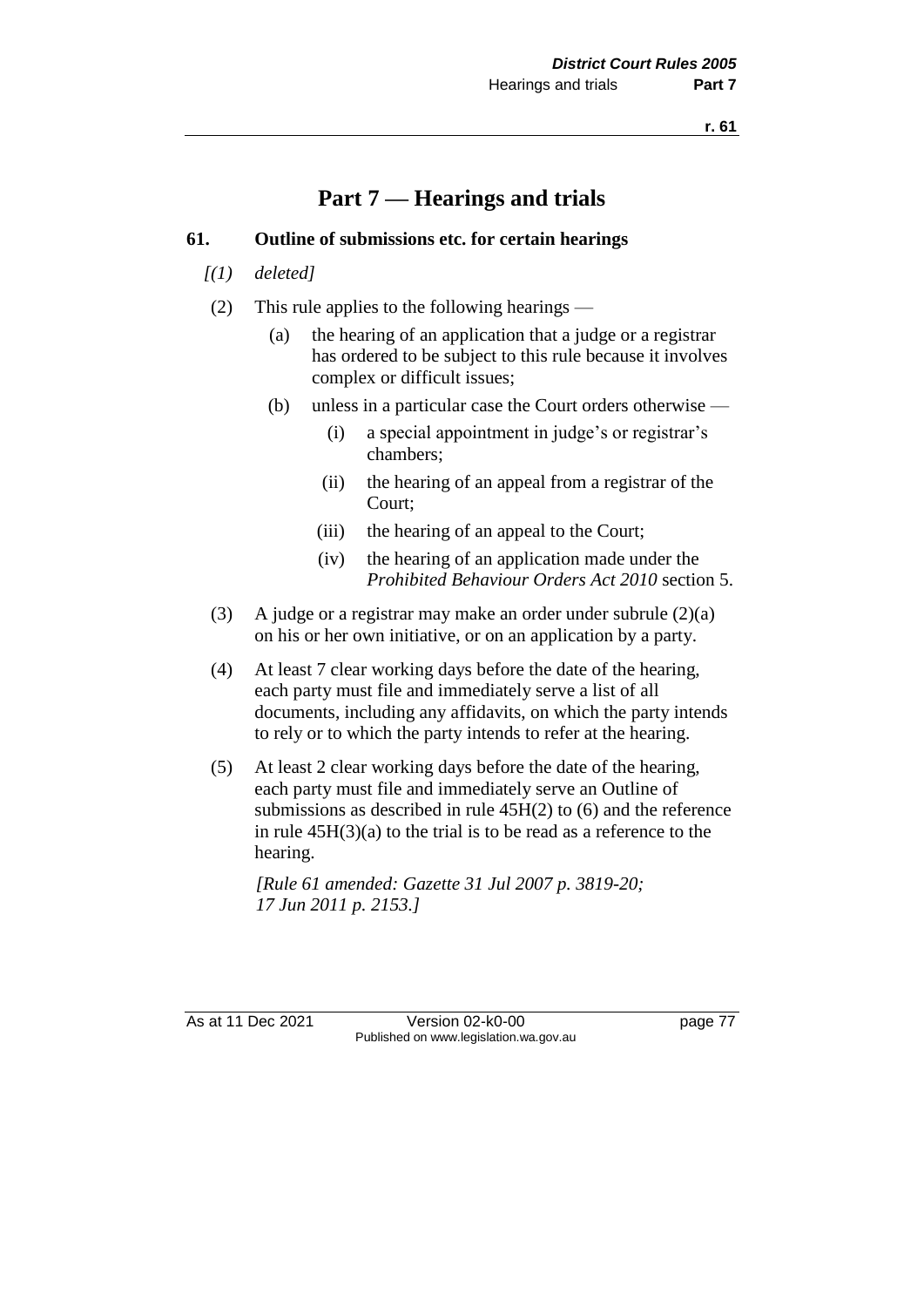# **Part 8 —** *Civil Judgments Enforcement Act 2004* **rules**

# **62. Terms used**

In this Part, unless the contrary intention appears — *Act* means the *Civil Judgments Enforcement Act 2004*; *section* means a section of the Act.

# **63. Applications etc. that may be dealt with by a registrar**

- (1) Each of the following applications and requests, if made to the Court, may be dealt with by a registrar —
	- (a) an application made under a section listed in the Table to this subrule;
	- (b) an application for an order under section 10, 15(5)(a) or 20(3);
	- (c) an application for leave under section  $13(1)(a)$ .

|            | <b>Table</b> |             |
|------------|--------------|-------------|
| s. $15(1)$ | s. $41(2)$   | s. $59(1)$  |
| s. 27      | s. $42(1)$   | s. $95(1)$  |
| s. 28      | s. $49(1)$   | s. $101(1)$ |
| s. 32      | s. $55(2)$   | s. $102(2)$ |
| s. 33      | s. $56(1)$   | s. $103(2)$ |
| s. $35(1)$ | s. $58(1)$   |             |
|            |              |             |

- (2) A registrar who is dealing with an application or request may exercise any power conferred by the Act on the Court in respect of the application.
- (3) A registrar may conduct a means inquiry under section 30 and for that purpose exercise any power in section 30 or 31.

# **64. Registrar's decision, review of**

For the purposes of section 9, Part 2 Division 3 of these rules, with any necessary changes, applies for the purpose of any review of a registrar's decision under the Act.

page 78 Version 02-k0-00 As at 11 Dec 2021 Published on www.legislation.wa.gov.au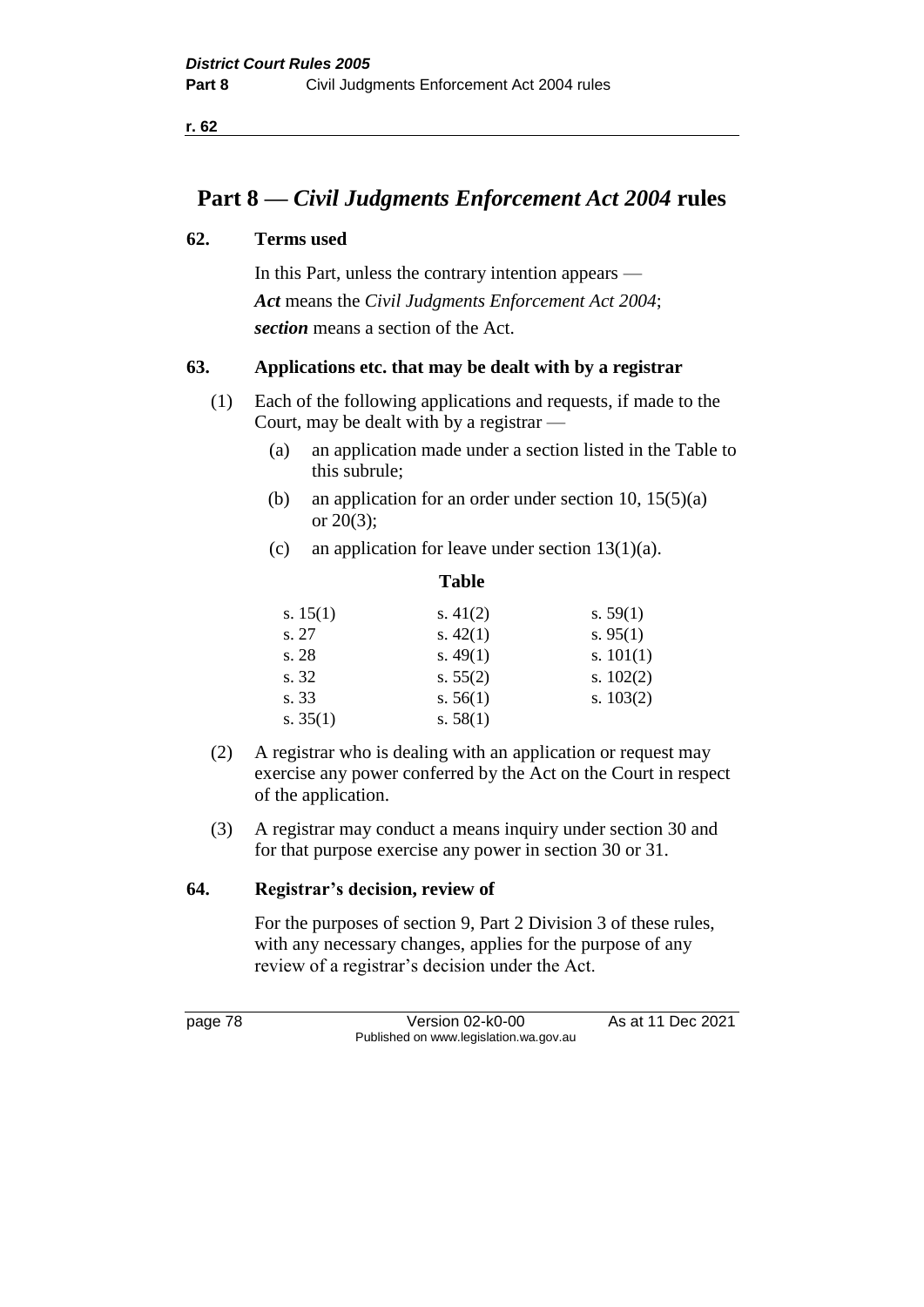# **Part 9 —** *Misuse of Drugs Act 1981* **rules**

## **65. Terms used**

In this Part, unless the contrary intention appears —

*Act* means the *Misuse of Drugs Act 1981*;

*application* means an application under section 28(3)(b);

*claimant* has the same meaning as in section 28(2);

*DPP* means the Director of Public Prosecutions for the State: *respondent* means —

- (a) in the case of an application made by a claimant, the DPP;
- (b) in the case of an application made by any other person, any claimant;

*section* means a section of the Act.

## **66. Applications, how they are to be made**

- (1) An application to the Court under section 28(3)(b) must be made by filing and serving a notice of motion.
- (2) The notice of motion must set out clearly and concisely the grounds on which the application is made and must include the applicant's address for service.
- (3) When, or within 7 days after, the notice of motion is filed, the applicant must file and serve an affidavit setting out the facts relied on to support the application.
- (4) The notice of motion must be made returnable before a judge in open court on a date, set by the Court, that is at least 21 days after the date on which the notice is filed unless —
	- (a) the respondent consents in writing to an earlier hearing and the consent is filed with the notice; or
	- (b) the Court orders the notice to be heard earlier.

As at 11 Dec 2021 Version 02-k0-00 Page 79 Published on www.legislation.wa.gov.au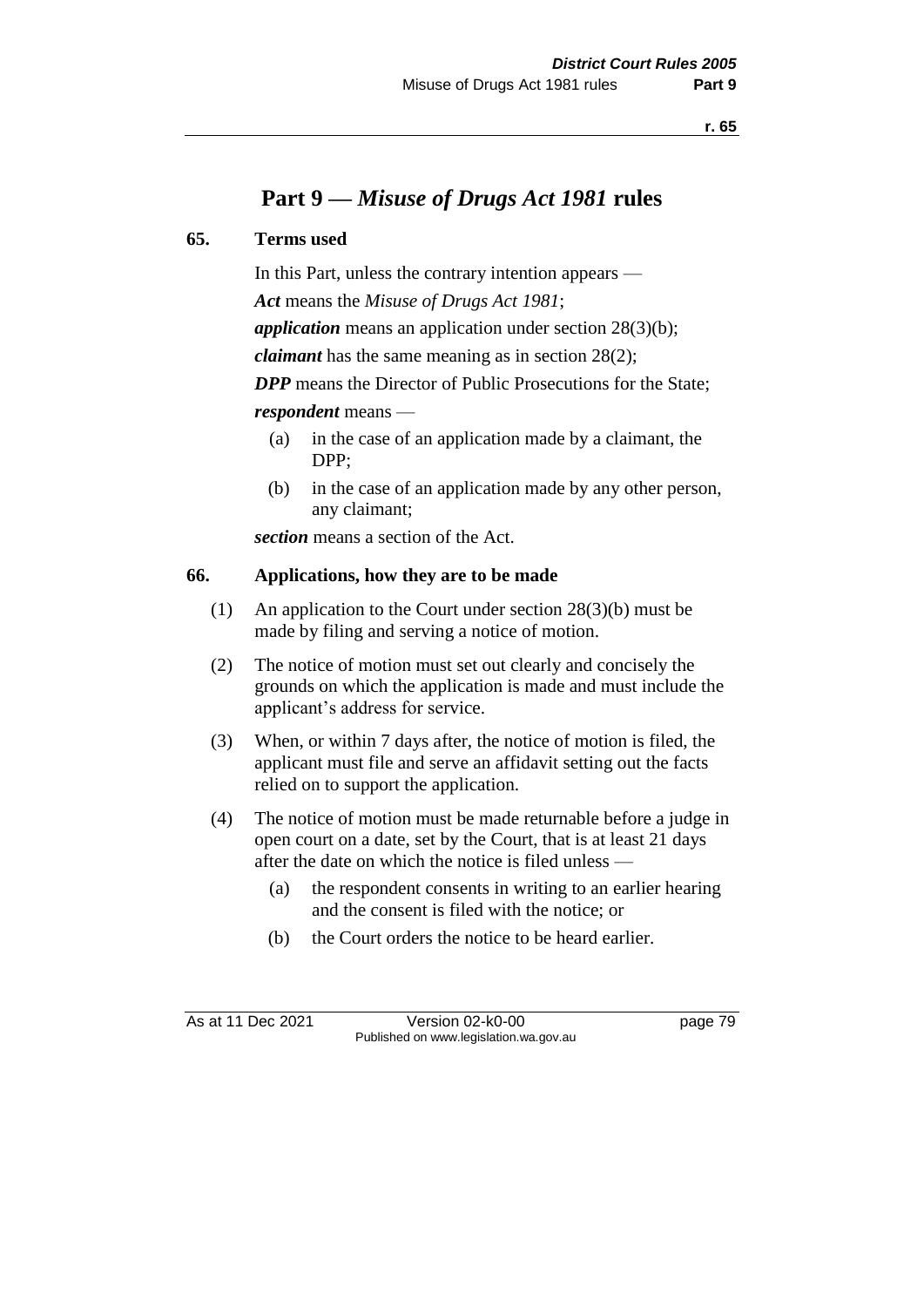(5) A respondent who is a police officer may be served by serving the DPP.

## **67. Respondent's rights and obligations**

- (1) A respondent is entitled to be heard on the application.
- (2) A respondent who intends to be heard on an application must file and serve a notice of intention to appear that includes the respondent's address for service.
- (3) A respondent who has complied with subrule (2) may file an affidavit in reply to any affidavit filed in support of the application, and must serve any such affidavit in reply.

#### **68. Court may order parties to be added**

If at any time during proceedings on an application it appears to the Court that a person who is not a party to the proceedings has an interest in the property concerned, the Court on the application of a party (which may be made ex parte) or on its own initiative may order the person to be made a party.

## **69. Deponents to attend for cross examination**

- (1) If the Court so orders or another party so requests, a party that has filed an affidavit in connection with an application must ensure that the person who made the affidavit attends the hearing of the application in order to be cross examined.
- (2) If the person who made the affidavit does not attend, his or her affidavit is inadmissible except with the leave of the Court.

## **70. Evidentiary matters**

- (1) If a party to an application has been convicted after pleading guilty —
	- (a) any statement of a witness that complies with *Criminal Procedure Act 2004* Schedule 3 clause 4 and that has been disclosed under section 42 or 95 of that Act; and

page 80 **Version 02-k0-00** As at 11 Dec 2021 Published on www.legislation.wa.gov.au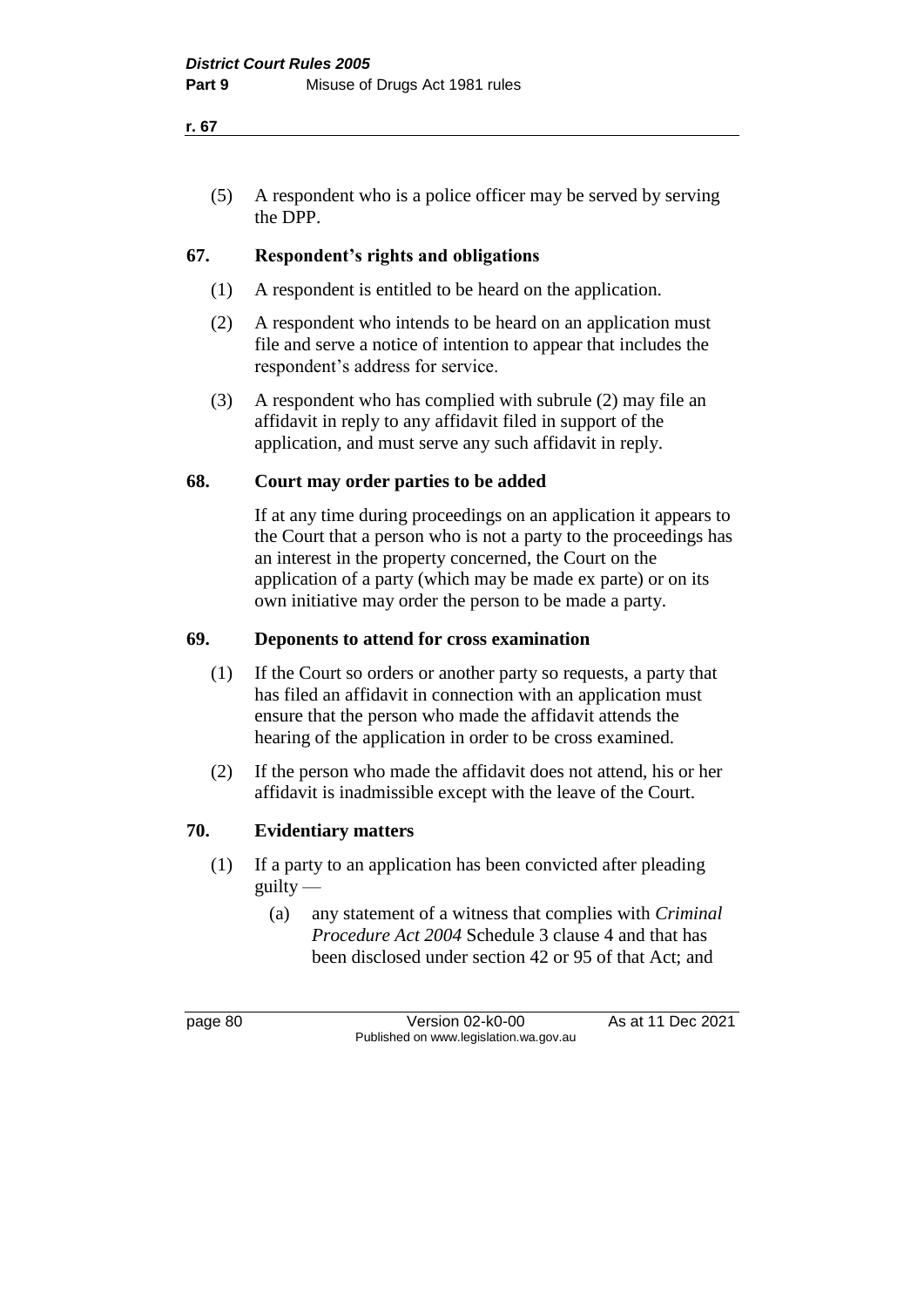(b) any recording of a witness's evidence that has been made in accordance with Schedule 3 clause 6 of that Act and that has been disclosed under section 42 or 95 of that Act,

in the prosecution of the party is admissible at the hearing of the application.

- (2) If a party to an application has been convicted after trial, the transcript of the oral evidence, and any other evidence, admitted at the trial is admissible at the hearing of the application.
- (3) With the leave of the Court, the evidence referred to in subrule (2) may be supplemented by oral evidence at the hearing or by an affidavit admitted in evidence at the hearing.

As at 11 Dec 2021 Version 02-k0-00 Page 81 Published on www.legislation.wa.gov.au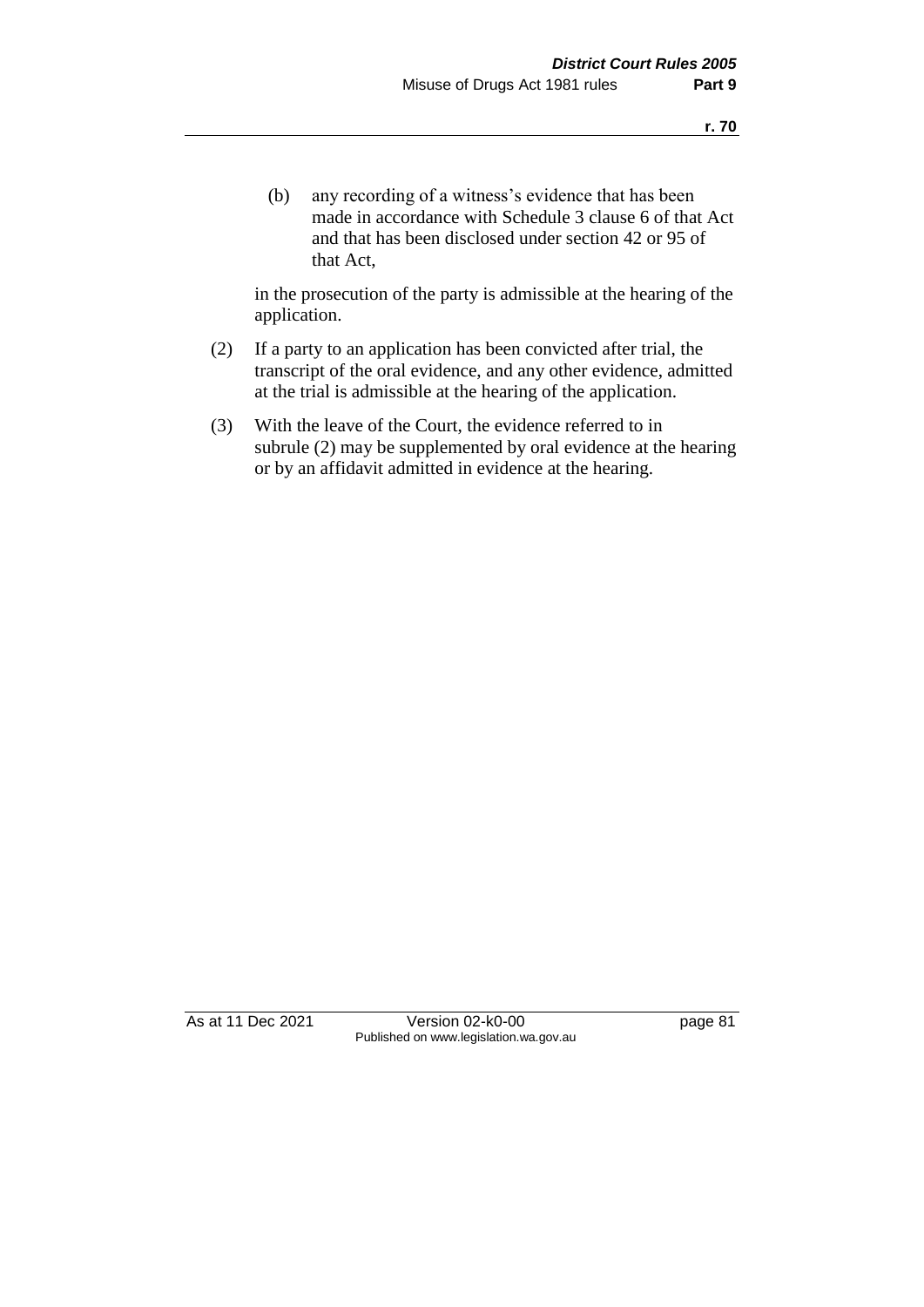**r. 71A**

# **Part 10A —** *Prohibited Behaviour Orders Act 2010* **rules**

*[Heading inserted: Gazette 17 Jun 2011 p. 2154.]*

# **71A. Terms used**

- (1) In this Part, unless the contrary intention appears *Act* means the *Prohibited Behaviour Orders Act 2010*; *section* means a section of the Act.
- (2) If a term used in this Part is defined in the Act, it has the same meaning in this Part as it has in the Act, unless the contrary intention appears.

*[Rule 71A inserted: Gazette 17 Jun 2011 p. 2154.]*

# **71B. Application under Act s. 5, how to make**

- (1) Before making an application under section 5 for a PBO, the prosecutor must —
	- (a) complete a Form 4 in accordance with subrule (2); and
	- (b) submit the original and 2 copies of the completed Form 4 to a registry; and
	- (c) after the registry returns those documents bearing the hearing details and the Court's seal, retain them until the application is made under subrule (3).
- (2) An application for a PBO must state the following
	- (a) the constraints the applicant wants the Court to specify in the PBO under section 10;
	- (b) the period of the PBO the applicant wants the Court to specify in the PBO under section 12.
- (3) To make an application under section 5 for a PBO, the prosecutor must —
	- (a) give the original of a sealed Form 4, completed in accordance with this rule, to the judge presiding at the

page 82 Version 02-k0-00 As at 11 Dec 2021 Published on www.legislation.wa.gov.au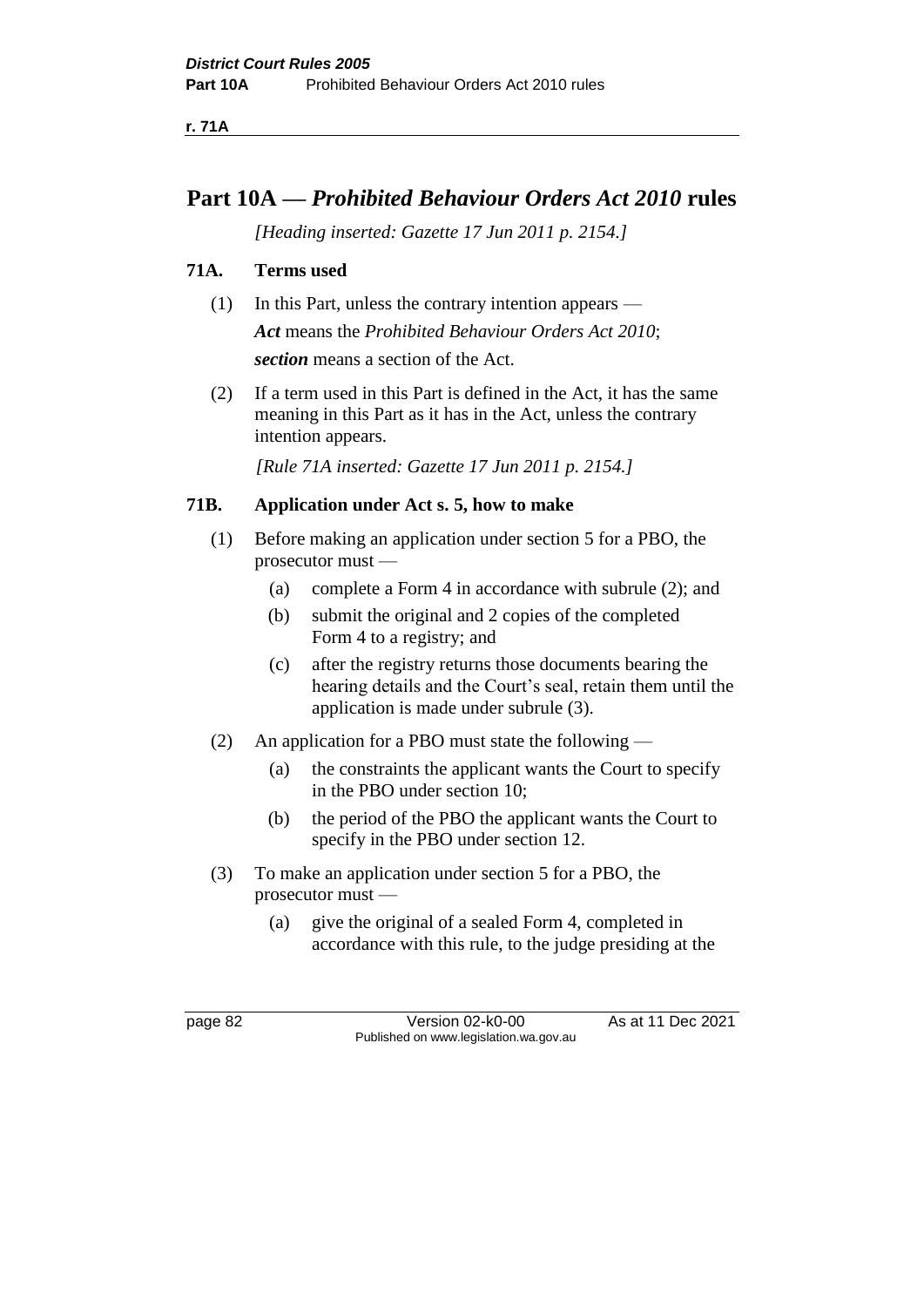hearing at which the accused person (the *respondent*) is to be sentenced; and

- (b) give a copy of that document to the respondent personally at that hearing.
- (4) As soon as practicable after an application made under section 5 is adjourned, a registrar must give the respondent a copy of it in accordance with section 33.
- (5) Within 14 days after the date on which an application for a PBO is made, the applicant must file and serve an affidavit in support of the application.
- (6) Unless the Court permits otherwise, the supporting affidavit must state the following —
	- (a) details of the respondent's convictions of relevant offences on which the applicant relies to allege the respondent is a person described in section 8(2)(a);
	- (b) if any such conviction is of a relevant offence that is not a prescribed offence, the material facts of the offence;
	- (c) details of the matters listed in section  $9(3)(a)$ , (c), (e) and (f);
	- (d) any other facts on which the applicant intends to rely in support of the application.
- (7) Unless the Court permits otherwise, the supporting affidavit must refer to and have attached to it each of these documents —
	- (a) the respondent's criminal record;
	- (b) any order referred to in section  $9(3)(d)$  that is in force against the respondent;
	- (c) any order listed in section  $10(7)$  that is in force against the respondent.

*[Rule 71B inserted: Gazette 17 Jun 2011 p. 2154-5.]*

As at 11 Dec 2021 Version 02-k0-00 page 83 Published on www.legislation.wa.gov.au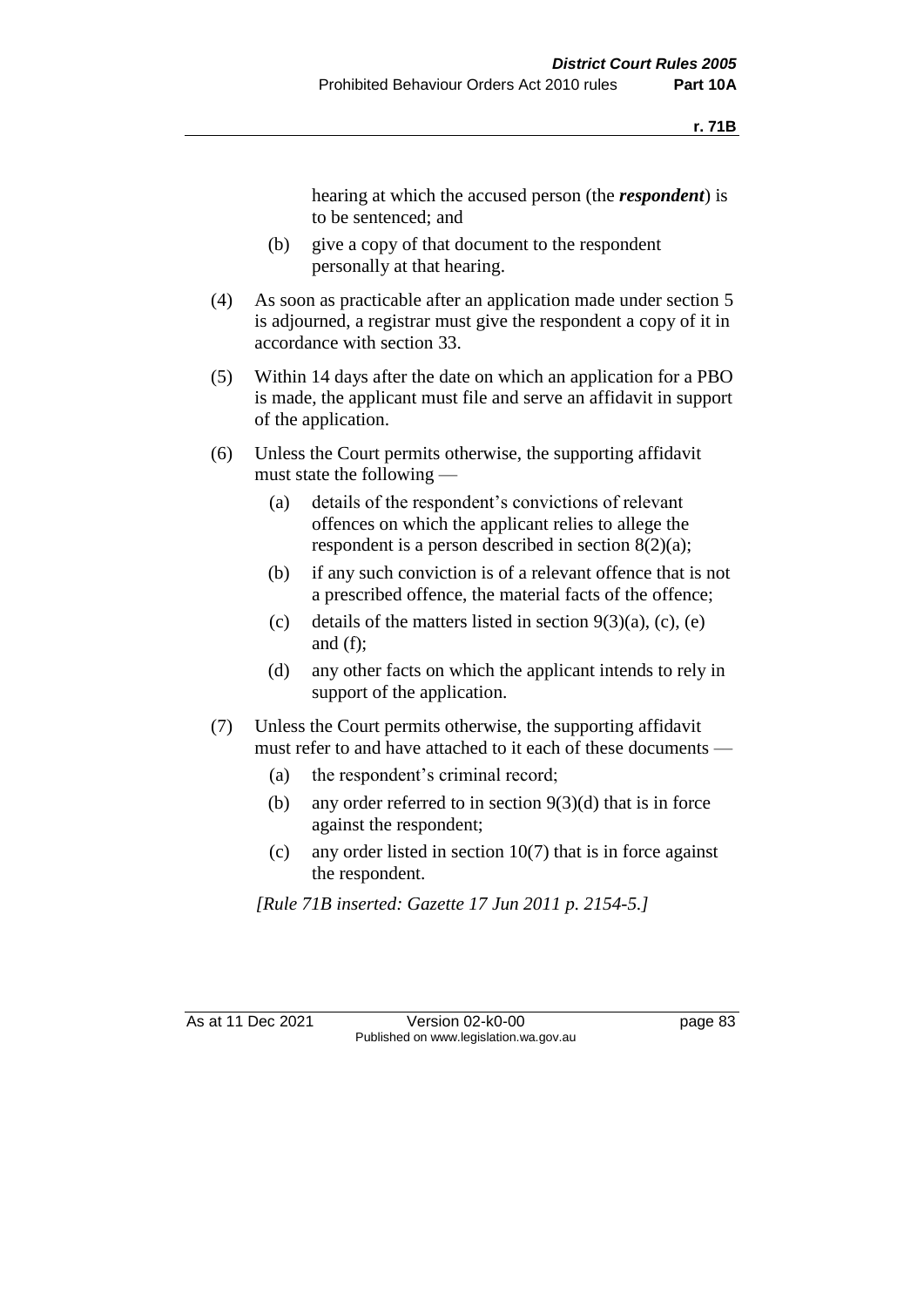**r. 71C**

# **71C. Application under Act s. 21, how to make**

To make an application under section 21 to vary or cancel a PBO, a person must file the original and 2 copies of —

- (a) a completed Form 5; and
- (b) an affidavit in support of the application.

*[Rule 71C inserted: Gazette 17 Jun 2011 p. 2155.]*

# **71D. Responding to applications**

- (1) The respondent to an application made under section 5 or 21 may file an affidavit in response to the affidavit filed in support of the application.
- (2) Any such affidavit must be
	- (a) filed within 21 days after the date on which the respondent is served with the affidavit filed in support of the application; and
	- (b) served on the applicant at least 5 clear days before the hearing of the application.

*[Rule 71D inserted: Gazette 17 Jun 2011 p. 2155.]*

# **71E. Corrected PBO, registrar's duties as to**

If a PBO is corrected under section 25, a registrar must cause a copy of the corrected PBO to be given —

- (a) to each party to the PBO proceedings; and
- (b) to the Commissioner of Police.

*[Rule 71E inserted: Gazette 17 Jun 2011 p. 2155.]*

page 84 Version 02-k0-00 As at 11 Dec 2021 Published on www.legislation.wa.gov.au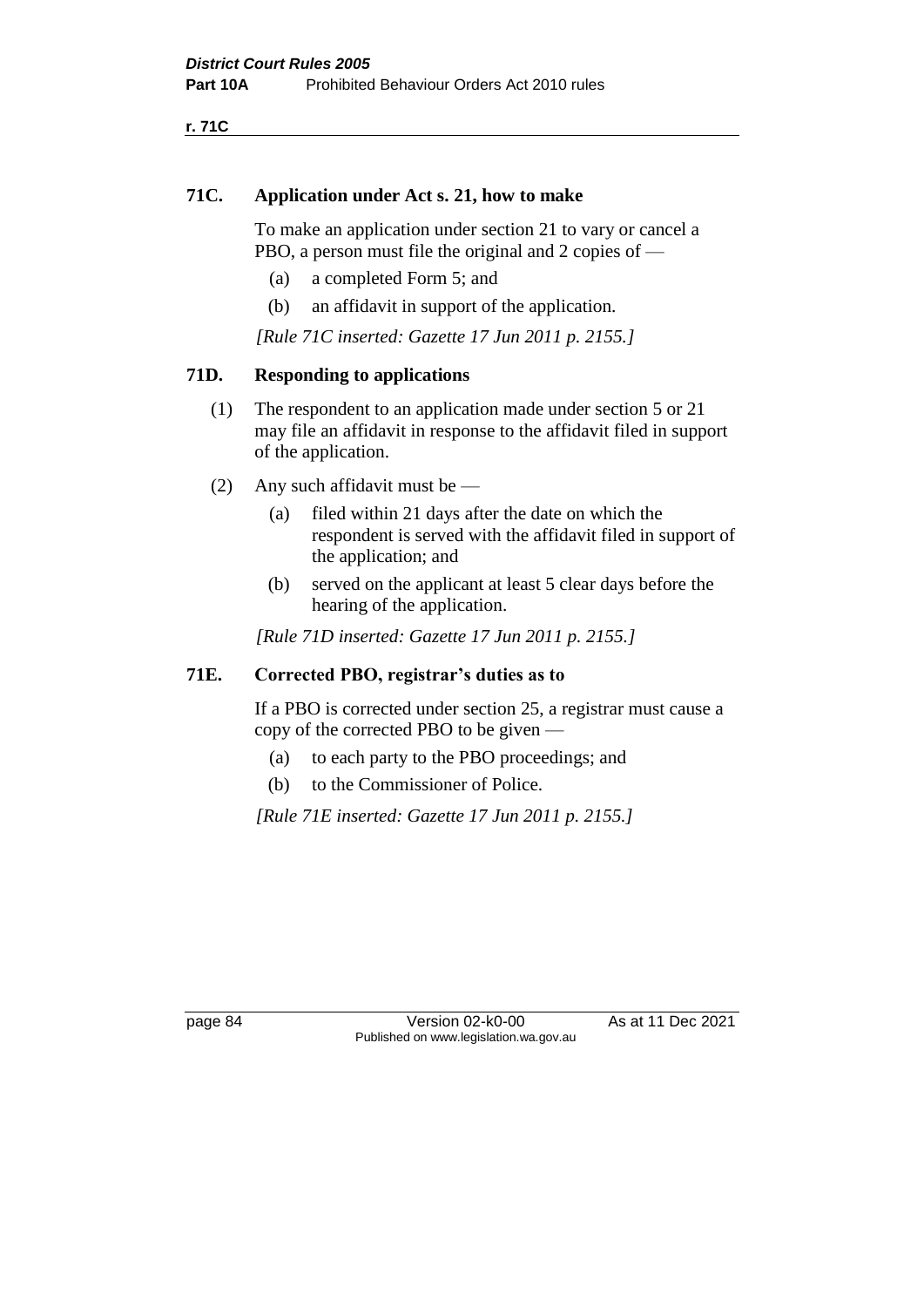# **Part 10 — Miscellaneous**

## **71F. Term used: court record**

In this Part —

*court record* in respect of a case, means —

- (a) any record or thing held by the Court in respect of the case; and
- (b) the transcript of proceedings in the case before the Court.

*[Rule 71F inserted: Gazette 31 Dec 2013 p. 6554-5.]*

## **71. Access to records and things (registry)**

- (1) This rule does not apply to searches for, and inspections of, Court documents and information using the website called the eCourts Portal of Western Australia.
- (1A) Any person is entitled, on payment of the prescribed fee, to search for, inspect and receive a copy of any of the following Court documents or information in a case —
	- (a) the identity of the parties to a case;
	- (b) the identity of the parties' lawyers;
	- (c) the date on which the case commenced;
	- (d) the date and time of a hearing in the case;
	- (e) a writ and the statement of claim (if any) endorsed on it under the RSC Order 6 rule 3;
	- (f) an index of documents filed in a registry;
	- (g) a judgment or order of the Court.
- (1B) Subrule (1A) does not apply in relation to any document filed, or any judgment or order made, in any proceedings under the *Surveillance Devices Act 1998*.
	- (2) An application made under subrule (3), (5) or (6) must be in writing and set out the grounds of the application.

As at 11 Dec 2021 Version 02-k0-00 Page 85 Published on www.legislation.wa.gov.au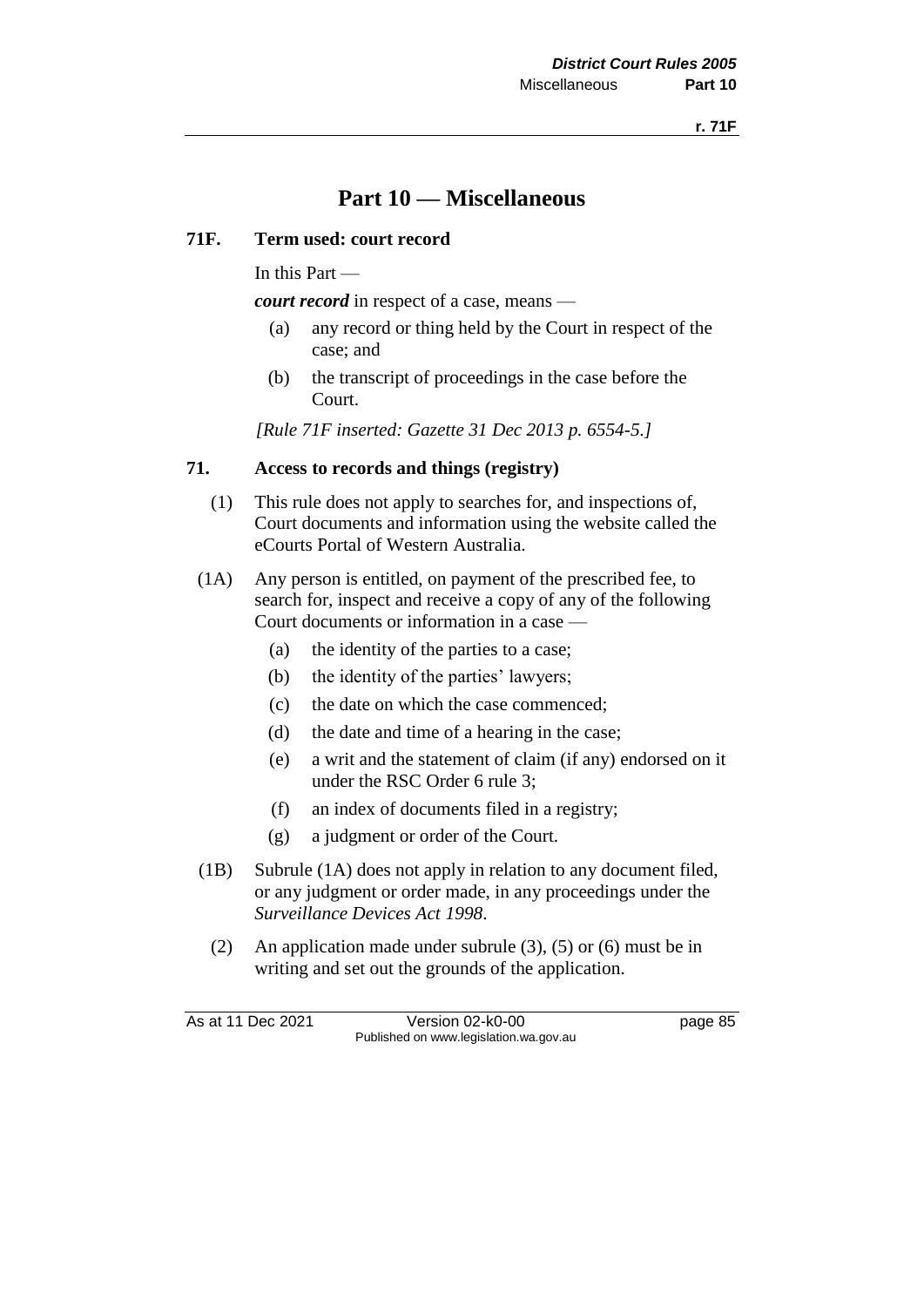| (2a) | After receiving an application made under subrule $(3)$ , $(5)$ or $(6)$<br>the Court may, in writing, direct the applicant to provide<br>additional information in the form of an affidavit. |                                                                                                                                                                                                              |  |
|------|-----------------------------------------------------------------------------------------------------------------------------------------------------------------------------------------------|--------------------------------------------------------------------------------------------------------------------------------------------------------------------------------------------------------------|--|
| (2b) | The Court is not required to deal with an application if the<br>applicant fails to comply with a direction under subrule (2a).                                                                |                                                                                                                                                                                                              |  |
| (3)  | of persons.                                                                                                                                                                                   | A person may apply to the Court for an order that prohibits or<br>restricts access to, or the publication or possession of, all or any<br>part of the court record in respect of a case by a person or class |  |
| (4)  | than the transcript.                                                                                                                                                                          | A party to a case is entitled, at no charge, to inspect and obtain a<br>copy of any part of the court record in respect of the case other                                                                    |  |
| (5)  | A party to a case whose access to any part of the court record in<br>respect of the case is restricted may apply to the Court for<br>permission to inspect or obtain a copy of it.            |                                                                                                                                                                                                              |  |
| (6)  | case.                                                                                                                                                                                         | A person who is not a party to a case may apply to the Court for<br>permission to inspect or obtain a copy of all or a part of the<br>court record not referred to in subrule (1A) in respect of the         |  |
| (7)  | or $(6)$ if satisfied —                                                                                                                                                                       | The Court may grant an application made under subrule (5)                                                                                                                                                    |  |
|      | (a)                                                                                                                                                                                           | the applicant has sufficient cause to inspect or obtain the<br>record in question; and                                                                                                                       |  |
|      | (b)                                                                                                                                                                                           | that access to or possession of the record by the<br>applicant would be lawful.                                                                                                                              |  |
| (8)  | may include -                                                                                                                                                                                 | An order made on an application made under subrule $(5)$ or $(6)$                                                                                                                                            |  |
|      | (a)                                                                                                                                                                                           | an order that the applicant pay or make arrangements to<br>pay the cost of supplying any copy of a court record;                                                                                             |  |
|      | (b)                                                                                                                                                                                           | conditions on which the applicant may inspect or obtain<br>a copy of court record.                                                                                                                           |  |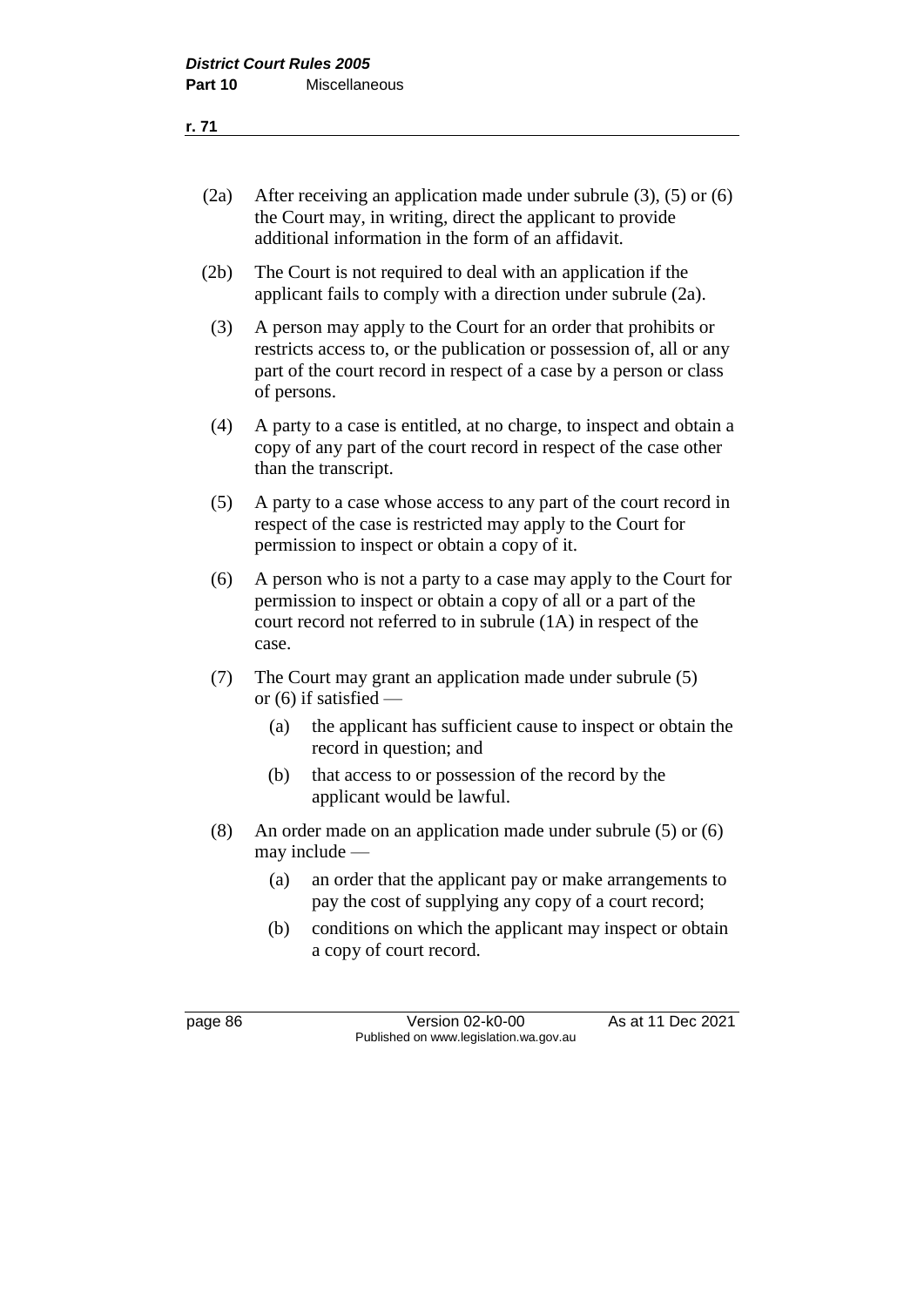- (9) The Court may determine the cost of making and supplying a copy of a court record.
- (10) This rule does not entitle a person to search, inspect or obtain information, including a copy of any part of a document that contains information, that the person is prevented by a written law, an order made under a written law, or an order of a court from possessing.

*[Rule 71 amended: Gazette 31 Jul 2007 p. 3820; 10 Dec 2010 p. 6266-7; 31 Dec 2013 p. 6555; 16 Mar 2018 p. 921; 7 Sep 2018 p. 3191.]*

## **72. Access to records and things (eCourts Portal of Western Australia)**

- (1) This rule applies to searches for, and inspections of, Court documents and information using the website called the eCourts Portal of Western Australia.
- (2) A registered user is entitled to search for, and inspect electronic copies of, any of the following Court documents or information in a case, whether or not the registered user is a party to the case —
	- (a) the identity of the parties to a case;
	- (b) the identity of the parties' lawyers;
	- (c) the date on which the case commenced;
	- (d) the date and time of a hearing in the case;
	- (e) an index of documents filed in a registry.
- (3) A registered user who is a party to the case is entitled to search for, and inspect electronic copies of, any of the following Court documents or information in that case —
	- (a) documents filed electronically;
	- (b) judgments or orders made by the Court.
- (4) This rule does not entitle a person to search, inspect or obtain information, including a copy of any part of a document that

As at 11 Dec 2021 Version 02-k0-00 page 87 Published on www.legislation.wa.gov.au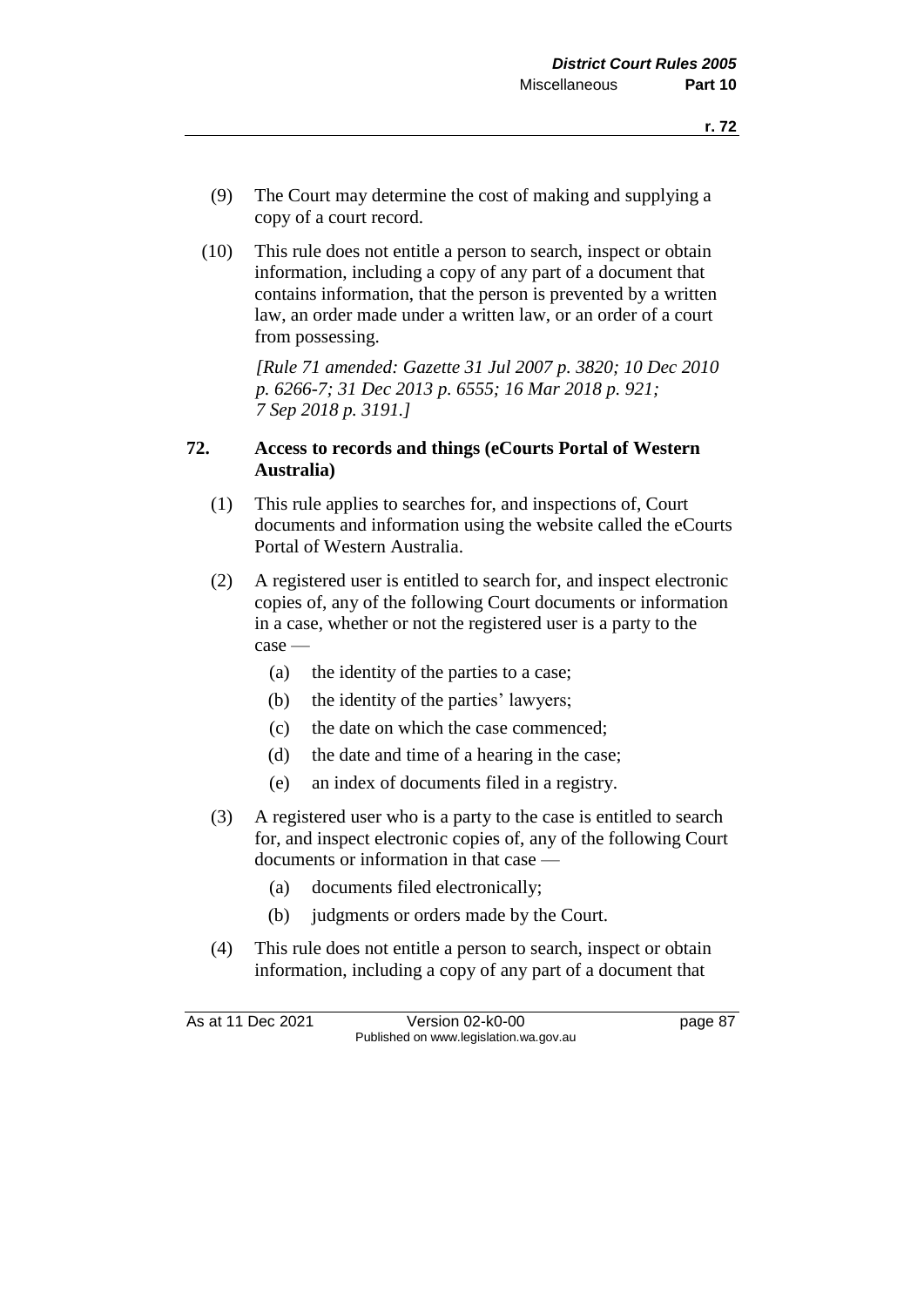contains information, that the person is prevented by a written law, an order made under a written law or an order of a court from possessing.

*[Rule 72 inserted: Gazette 31 Dec 2013 p. 6555-6; amended: Gazette 16 Mar 2018 p. 921.]*

page 88 Version 02-k0-00 As at 11 Dec 2021 Published on www.legislation.wa.gov.au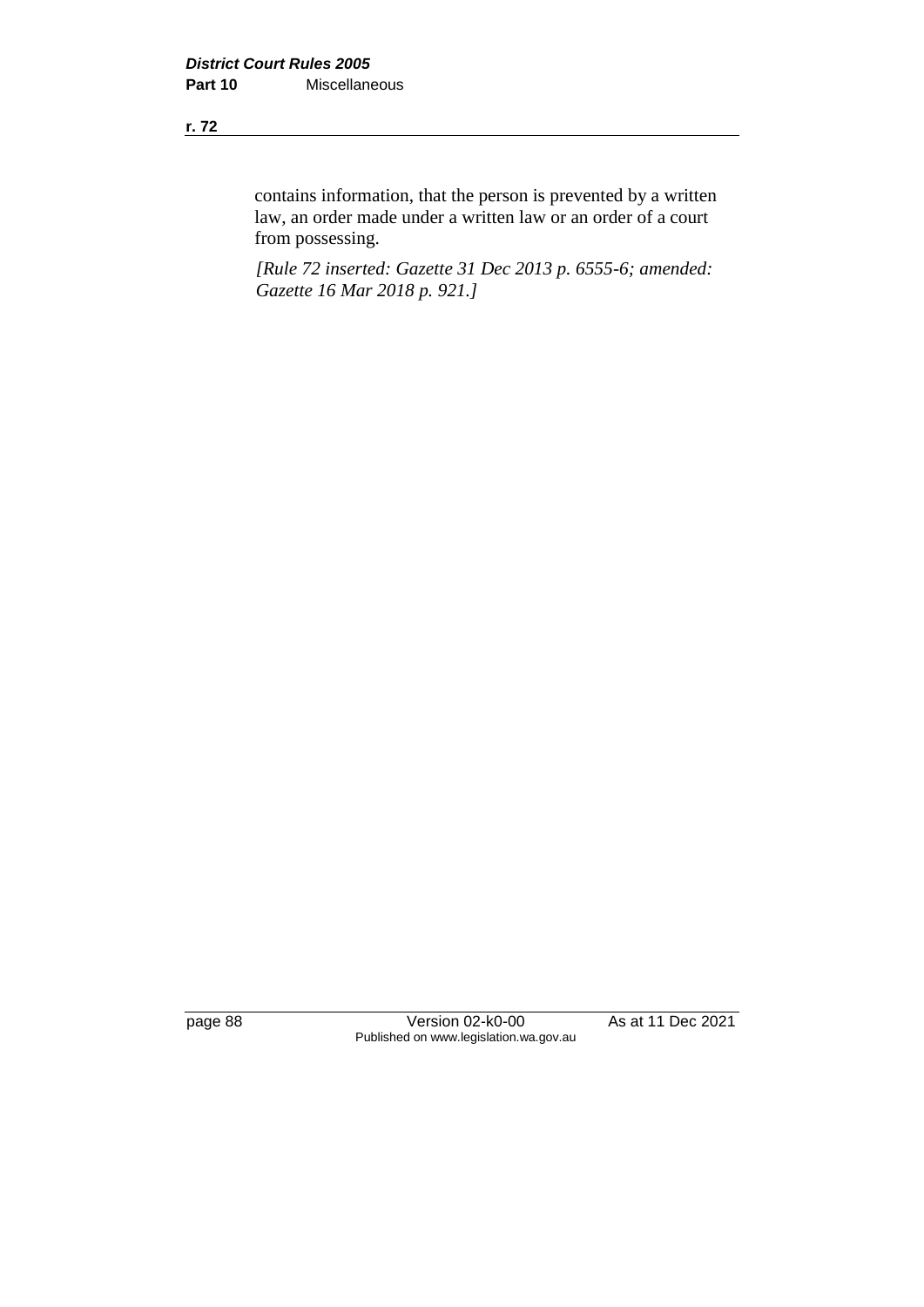# **Part 11 — Transitional and savings provisions**

*[Heading inserted: Gazette 31 Jul 2007 p. 3820.]*

# **73. Terms used**

In this Part —

*commencement* means the coming into operation of the *District Court Amendment Rules 2007*;

*former rules* means the *District Court Rules 2005* as enacted before being amended by the *District Court Amendment Rules 2007*.

*[Rule 73 inserted: Gazette 31 Jul 2007 p. 3820.]*

# **74. Cases to which former rules apply**

If immediately before the commencement a case is listed for trial or the trial of a case is being conducted, then the former rules apply to and in respect of the case.

*[Rule 74 inserted: Gazette 31 Jul 2007 p. 3820.]*

## **75. Outline of submissions for certain hearings**

If immediately before the commencement —

- (a) a judge or a registrar has ordered under rule 61(2) that a hearing of an application is to be subject to rule 61; and
- (b) the hearing has not been held but is due to be held within 7 days,

then rule  $61(1)$ ,  $(5)$  and  $(6)$  of the former rules applies to and in respect of the hearing.

*[Rule 75 inserted: Gazette 31 Jul 2007 p. 3821.]*

As at 11 Dec 2021 Version 02-k0-00 Page 89 Published on www.legislation.wa.gov.au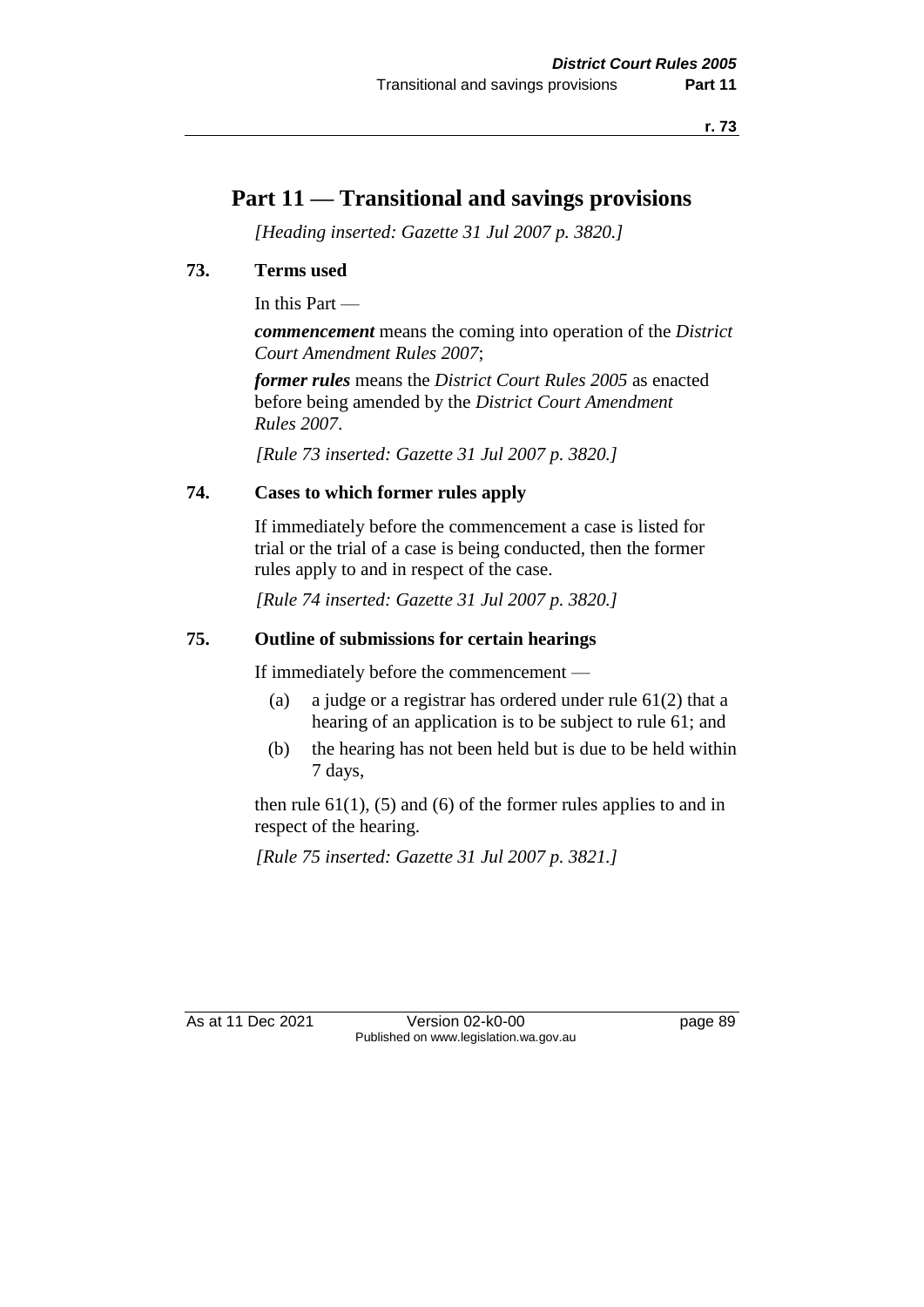**Form 1AA**

# **Schedule 1 — Forms**

## [r. 3]

# **1AA. Memorandum of appearance (r. 22A)**

| District Court of Western Australia                                                                                                                                            |  | <b>Action No:</b>                               |
|--------------------------------------------------------------------------------------------------------------------------------------------------------------------------------|--|-------------------------------------------------|
| Held at Perth <sup>1</sup>                                                                                                                                                     |  | <b>Memorandum of appearance</b>                 |
| Parties                                                                                                                                                                        |  | Plaintiff                                       |
|                                                                                                                                                                                |  | Defendant                                       |
| Enter an appearance for the *Defendant/Third party/                                                                                                                            |  |                                                 |
|                                                                                                                                                                                |  | *delete inapplicable or add further party title |
| Date of filing                                                                                                                                                                 |  |                                                 |
| Disclosure pursuant to RSC Order 9A                                                                                                                                            |  |                                                 |
| Identity of any person<br>who is an interested<br>non-party                                                                                                                    |  |                                                 |
| (If applicable: see Rules<br>of the Supreme<br>Court 1971 Order 9A<br>rule 2 and District Court<br><i>Rules</i> 2005 rule 22A(3))                                              |  |                                                 |
| <b>Service and contact details</b>                                                                                                                                             |  |                                                 |
| Geographical address<br>of party                                                                                                                                               |  |                                                 |
| (Must be provided unless<br>otherwise ordered by the<br>Court: see Rules of the<br>Supreme Court 1971<br>Order 71A rule 2 and<br><b>District Court Rules 2005</b><br>rule 22C) |  |                                                 |

page 90 Version 02-k0-00 As at 11 Dec 2021 Published on www.legislation.wa.gov.au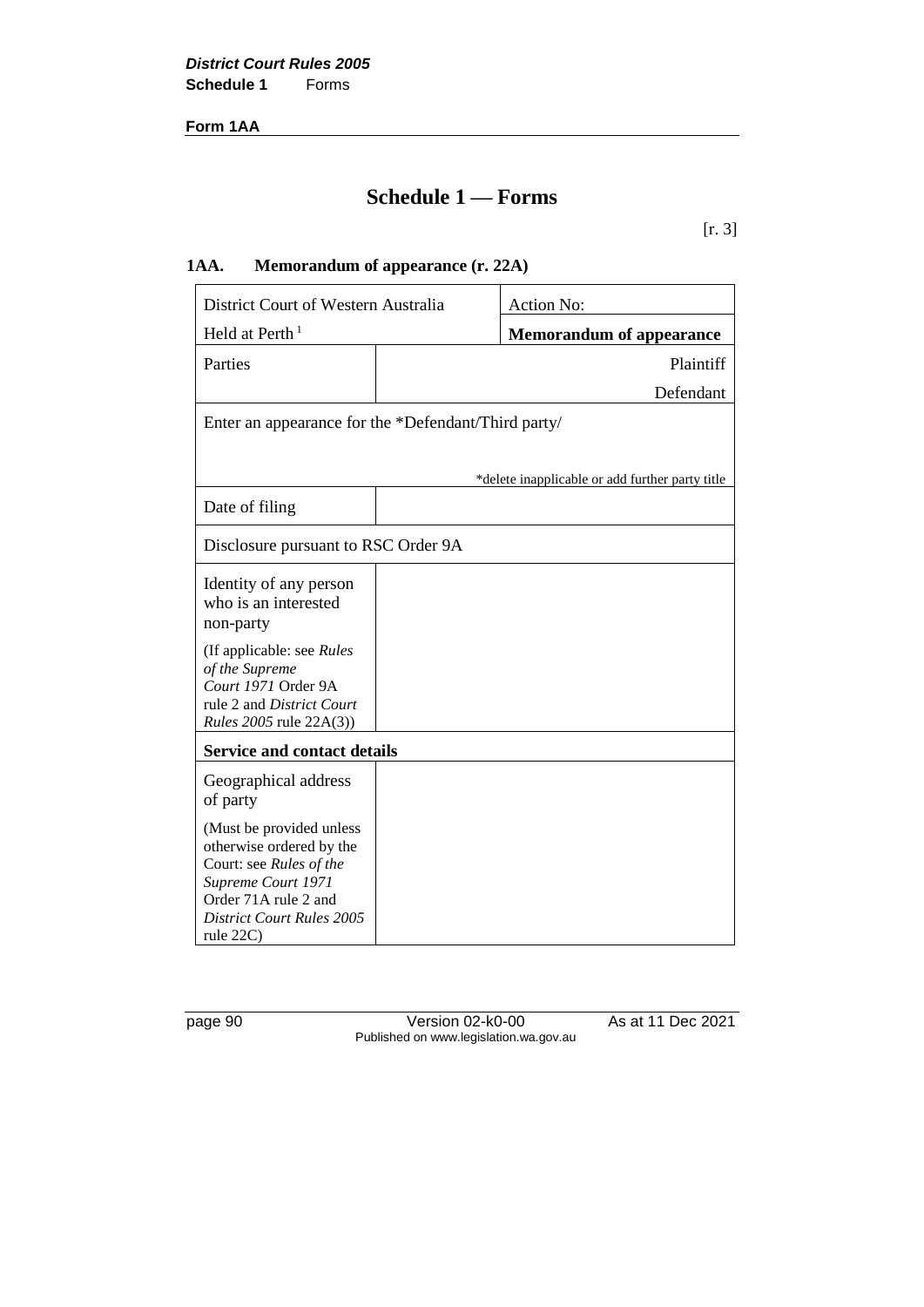| Name of lawyer                                                       |              |                  |
|----------------------------------------------------------------------|--------------|------------------|
| (If one has been<br>appointed)                                       |              |                  |
| Postal address for<br>service of documents                           |              |                  |
| (Must be provided)                                                   |              |                  |
| Email address                                                        |              |                  |
| (Optional — if provided,<br>may be used for service<br>of documents) |              |                  |
| Fax number                                                           |              |                  |
| (Optional — if provided,<br>may be used for service<br>of documents) |              |                  |
| Telephone number                                                     |              |                  |
| Reference                                                            |              |                  |
| Signature of party or<br>lawyer                                      | Party/lawyer | Date of signing: |

Note to Form 1AA —

1. If not held at Perth, state the location of the relevant registry.

*[Form 1AA inserted: Gazette 26 Jul 2013 p. 3417-18; amended: Gazette 31 Dec 2013 p. 6556.]*

*[Form 1AB deleted: Gazette 7 Sep 2018 p. 3191.]*

As at 11 Dec 2021 Version 02-k0-00 page 91 Published on www.legislation.wa.gov.au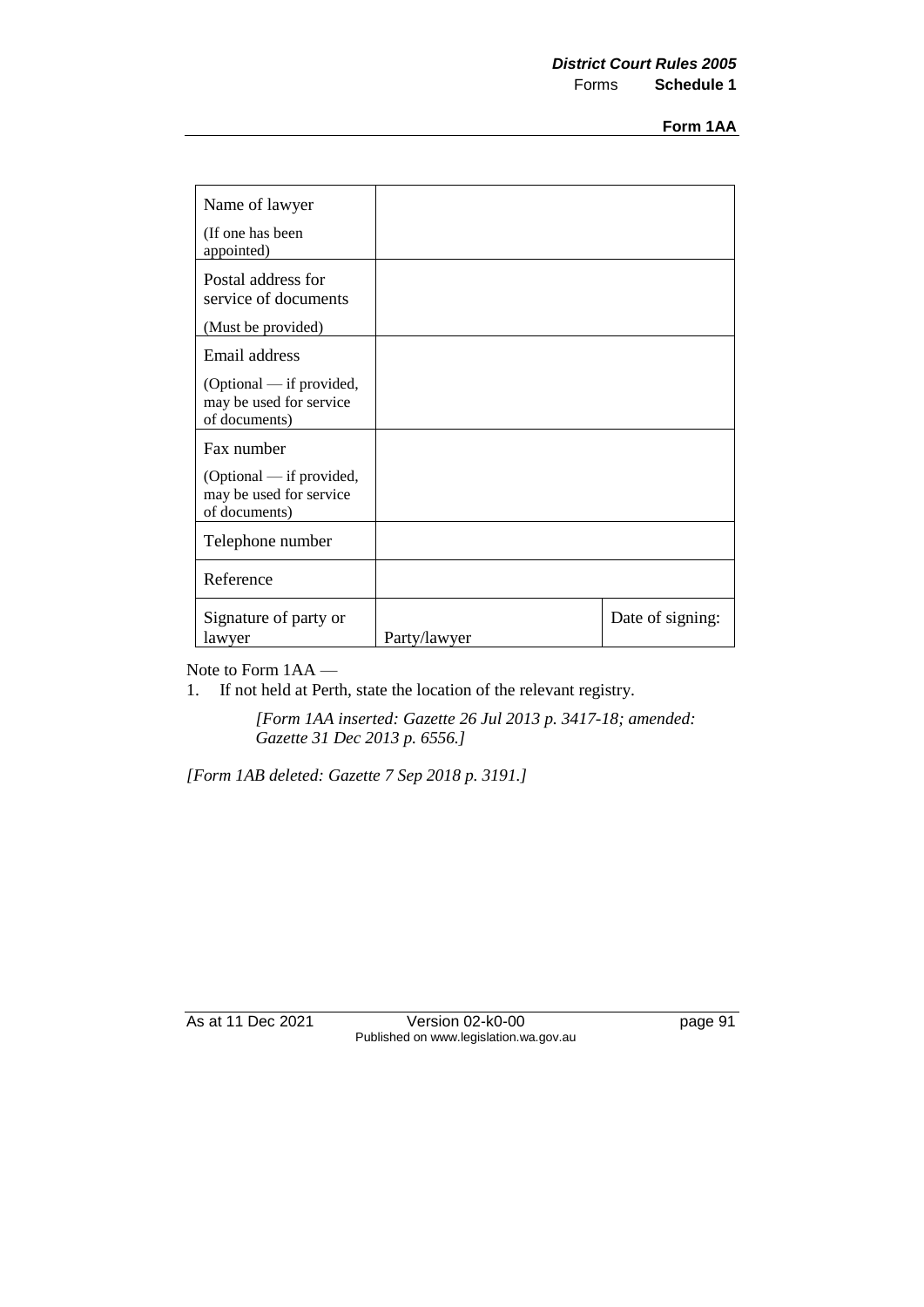#### **Form 1A**

#### **1A. Affidavit (r. 23A)**

| District Court of Western Australia |                                     | Appeal No:                           |      |
|-------------------------------------|-------------------------------------|--------------------------------------|------|
| Held at Perth <sup>1A</sup>         |                                     | Affidavit <sup>1</sup>               |      |
| Parties                             |                                     |                                      |      |
| Person making                       |                                     |                                      |      |
| affidavit                           |                                     |                                      |      |
| Date of filing                      |                                     |                                      |      |
| Date made                           |                                     |                                      |      |
| Purpose <sup>2</sup>                |                                     |                                      |      |
| Filed by                            | $[{\it Party}]$                     |                                      |      |
| Index $3$                           | Contents                            |                                      | Page |
|                                     | L.<br>Affidavit of Vincent van Gogh |                                      |      |
|                                     | 2.                                  | Attachment VVG 1-M J Citizen's birth | 7    |
|                                     | certificate                         |                                      |      |
|                                     | 3.                                  | Attachment VVG 2–Letter from J Smith | 8    |
|                                     | to T Jones dated 3 March 1999       |                                      |      |

#### Page 1<sup>4</sup>

I, [*name, address and occupation of person making the affidavit*], [*insert words of oath or affirmation in accordance with the* Oaths, Affidavits and Statutory Declarations Act 2005] as follows —<br>1. [insert content of affidavit in numbered paras

[*insert content of affidavit in numbered paragraphs*] 2.

This affidavit is [*sworn/affirmed*] by [*name of person making the affidavit*] in the presence of an authorised witness at [*place*] on [*date*].

[*Signature of person making the affidavit*]

[*Signature of authorised witness*] Authorised witness [*Name of authorised witness*] [*Qualification of authorised witness*] <sup>5</sup>

Notes to Form 1A —

- 1A. If not held at Perth, state the location of the relevant registry.
- 1. The affidavit must comply with the RSC Order 37.

page 92 Version 02-k0-00 As at 11 Dec 2021 Published on www.legislation.wa.gov.au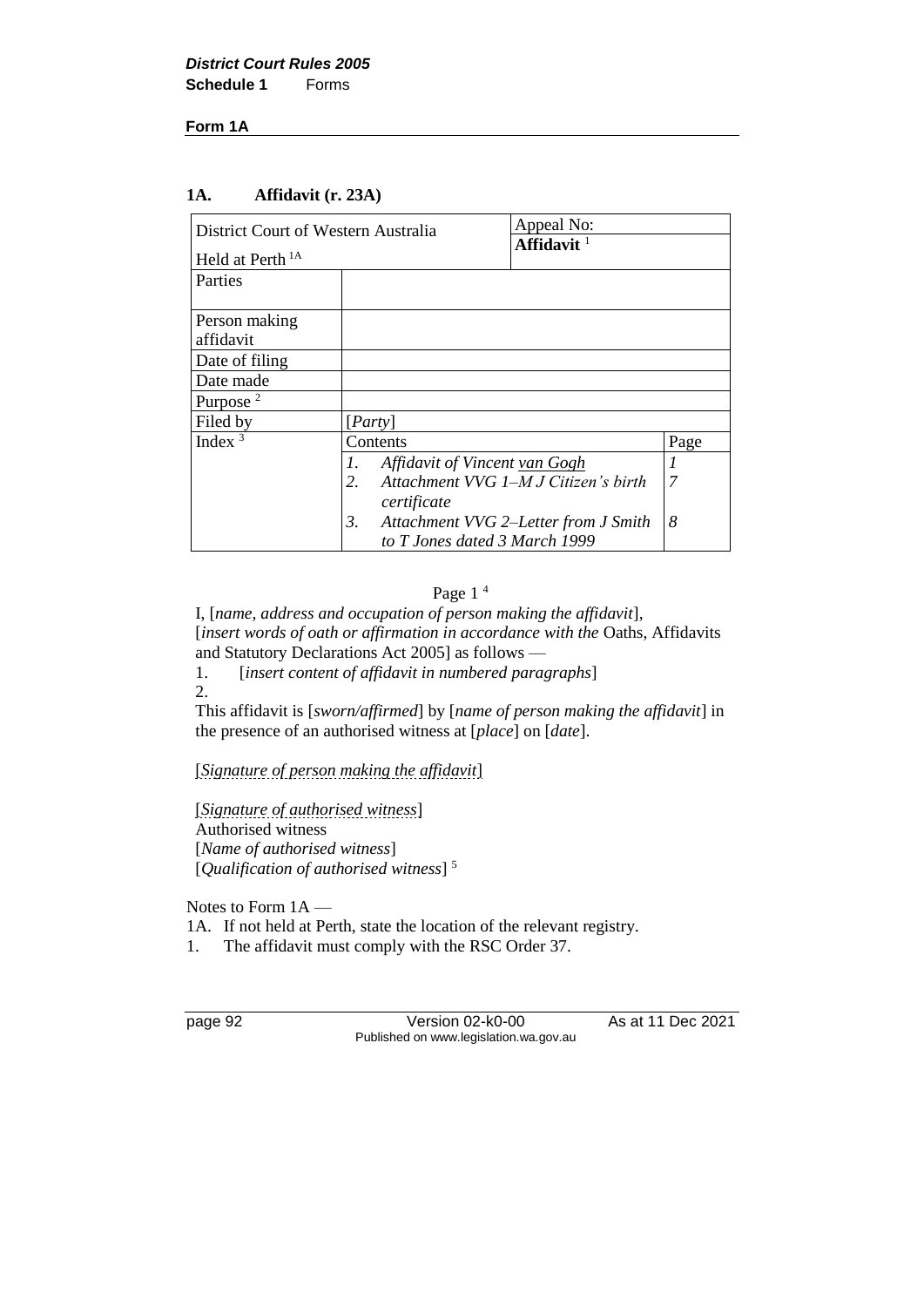- 2. Example: To support summons by plaintiff dated 1 May 2010 for summary judgment.
- 3. The index must comply with the RSC Order 37 rule 2(7). Form 1A contains in italics an example of an index.
- 4. Page 1 must be on a separate sheet of paper from the above.
- 5. The *Oaths, Affidavits and Statutory Declarations Act 2005* Part 3 sets out the requirements for affidavits and who are authorised witnesses for affidavits.

*[Form 1A inserted: Gazette 17 Jun 2011 p. 2156; amended: Gazette 26 Jul 2013 p. 3420.]* 

As at 11 Dec 2021 Version 02-k0-00 page 93 Published on www.legislation.wa.gov.au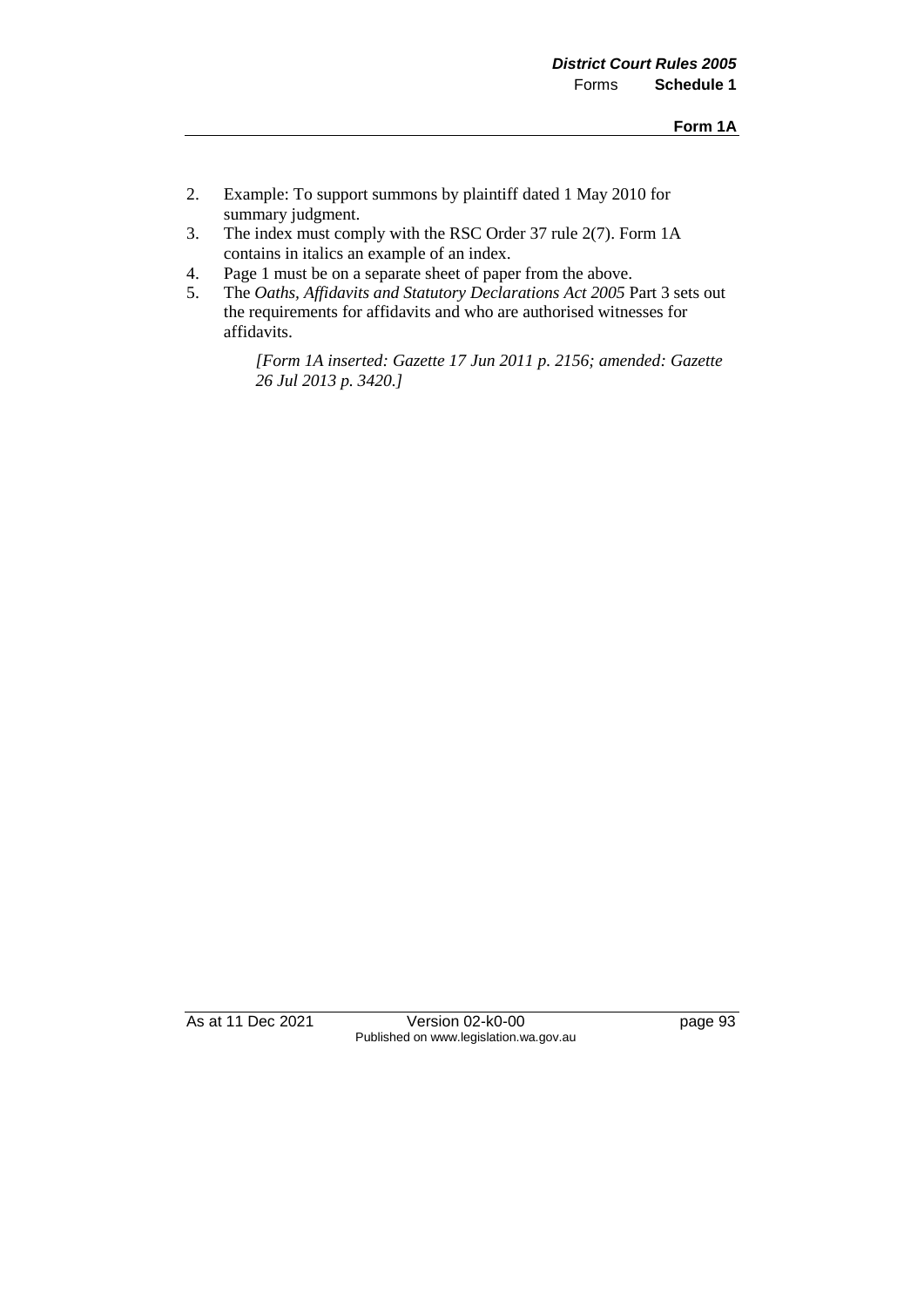#### **Form 1B**

# **1B. Originating summons (r. 23B)**

| District Court of Western Australia<br>Held at Perth <sup>1</sup>                                                                                                      |            | Application No:                                                                                                                                                     |  |
|------------------------------------------------------------------------------------------------------------------------------------------------------------------------|------------|---------------------------------------------------------------------------------------------------------------------------------------------------------------------|--|
|                                                                                                                                                                        |            | <b>Originating summons</b>                                                                                                                                          |  |
| Parties                                                                                                                                                                | Applicant  |                                                                                                                                                                     |  |
|                                                                                                                                                                        | Respondent |                                                                                                                                                                     |  |
| Date of filing                                                                                                                                                         |            |                                                                                                                                                                     |  |
| Act or rule that<br>allows the<br>application $2$                                                                                                                      |            |                                                                                                                                                                     |  |
| <b>Summons</b>                                                                                                                                                         |            |                                                                                                                                                                     |  |
| You, [respondent] of [respondent's address], are required to attend before<br>the Court on the date set out in this summons for the hearing of an<br>application that: |            |                                                                                                                                                                     |  |
| 1.                                                                                                                                                                     |            |                                                                                                                                                                     |  |
| 2.                                                                                                                                                                     |            |                                                                                                                                                                     |  |
| 3.                                                                                                                                                                     |            |                                                                                                                                                                     |  |
| 4.                                                                                                                                                                     |            |                                                                                                                                                                     |  |
| 5.                                                                                                                                                                     |            |                                                                                                                                                                     |  |
| Hearing date <sup>3</sup>                                                                                                                                              | Date:      |                                                                                                                                                                     |  |
|                                                                                                                                                                        | Time:      |                                                                                                                                                                     |  |
|                                                                                                                                                                        |            | Place: District Court Building, 500 Hay Street, Perth <sup>1</sup>                                                                                                  |  |
| Notice to the<br>respondent                                                                                                                                            |            | If you do not attend before the Court on the date set<br>out in this summons, the Court may make such orders<br>as it considers just and expedient in your absence. |  |

page 94 Version 02-k0-00 As at 11 Dec 2021 Published on www.legislation.wa.gov.au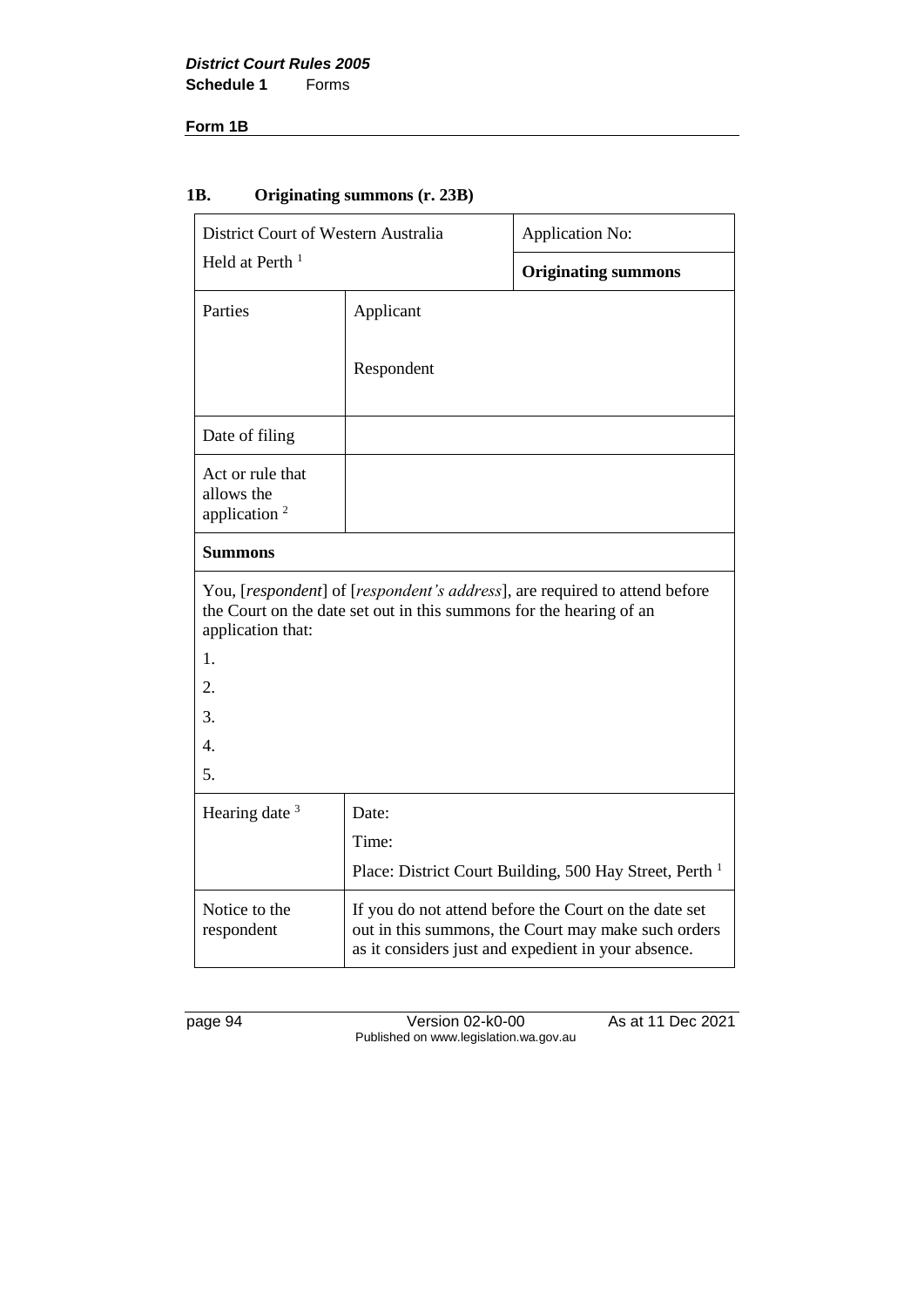|                                                                                                                                                                                      | If you wish to be heard on this application, you must<br>file a Form 1AA (Memorandum of appearance) under<br>the District Court Rules 2005 before, or on, the date<br>set out in this summons. |
|--------------------------------------------------------------------------------------------------------------------------------------------------------------------------------------|------------------------------------------------------------------------------------------------------------------------------------------------------------------------------------------------|
| Applicant's contact and service details                                                                                                                                              |                                                                                                                                                                                                |
| Geographical<br>address of<br>applicant                                                                                                                                              |                                                                                                                                                                                                |
| (Must be provided<br>unless otherwise<br>ordered by the<br>Court: see Rules of<br>the Supreme Court<br>1971 Order 71A<br>rule 2 and <i>District</i><br>Court Rules 2005<br>rule 22C) |                                                                                                                                                                                                |
| Name of lawyer<br>(If one has been<br>appointed)                                                                                                                                     |                                                                                                                                                                                                |
| Postal address for<br>service of<br>documents<br>(Must be provided)                                                                                                                  |                                                                                                                                                                                                |
| Email address<br>$(Optional - if$<br>provided, may be<br>used for service of<br>documents)                                                                                           |                                                                                                                                                                                                |
| Fax number<br>$(Optional - if$<br>provided, may be                                                                                                                                   |                                                                                                                                                                                                |

As at 11 Dec 2021 Version 02-k0-00 page 95 Published on www.legislation.wa.gov.au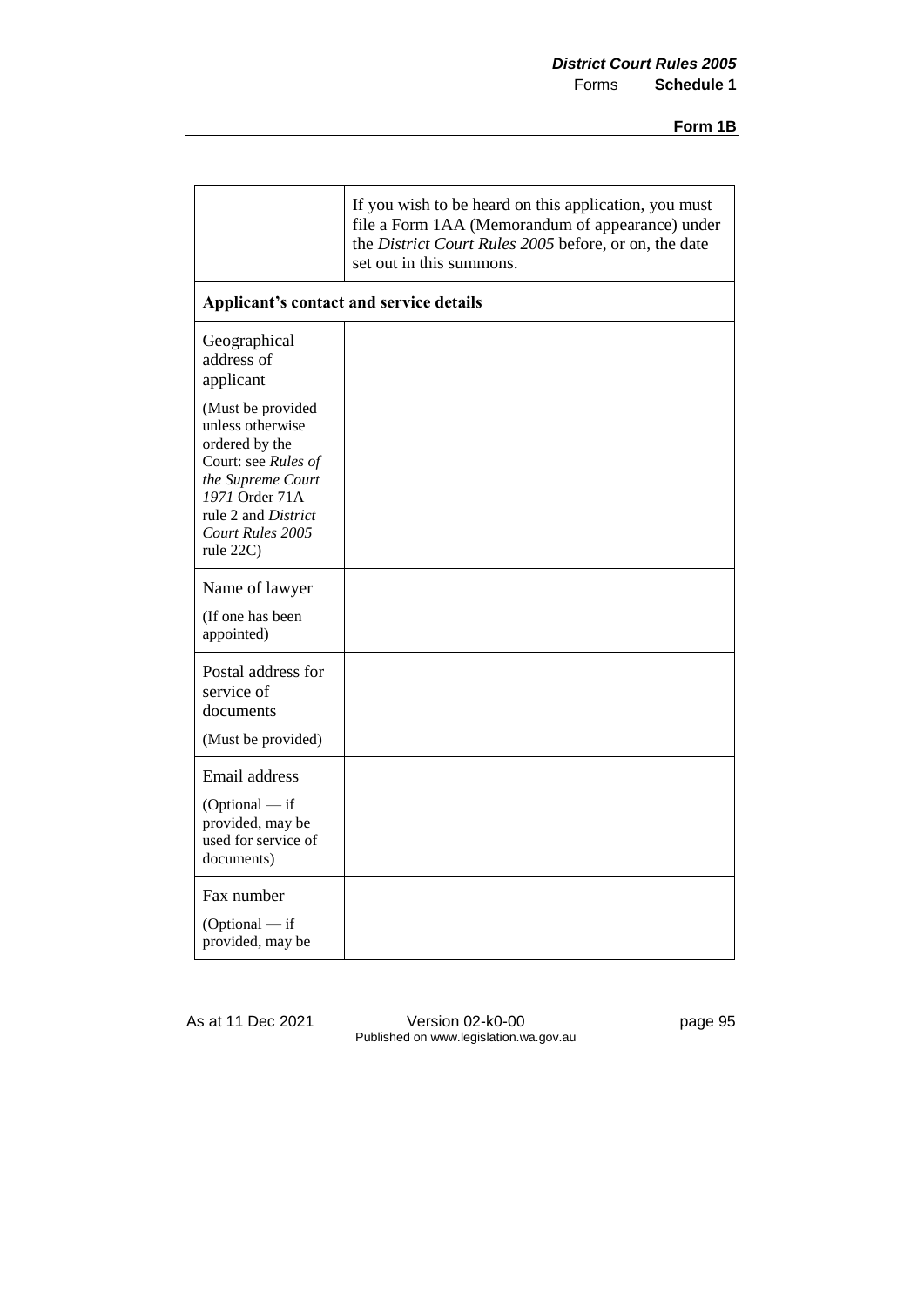**Form 1B**

| used for service of<br>documents)   |                  |                  |
|-------------------------------------|------------------|------------------|
| Telephone number                    |                  |                  |
| Reference                           |                  |                  |
| Signature of<br>applicant or lawyer | Applicant/lawyer | Date of signing: |

Notes to Form 1B —

- 1. If not held at Perth, state the location of the relevant registry.<br>2. State the name of the Act or rules and section or rule number
- State the name of the Act or rules and section or rule number under which the application is being made.
- 3. The Court will complete this row when the originating summons is filed.

*[Form 1B inserted: Gazette 31 Dec 2013 p. 6557-8.]*

page 96 Version 02-k0-00 As at 11 Dec 2021 Published on www.legislation.wa.gov.au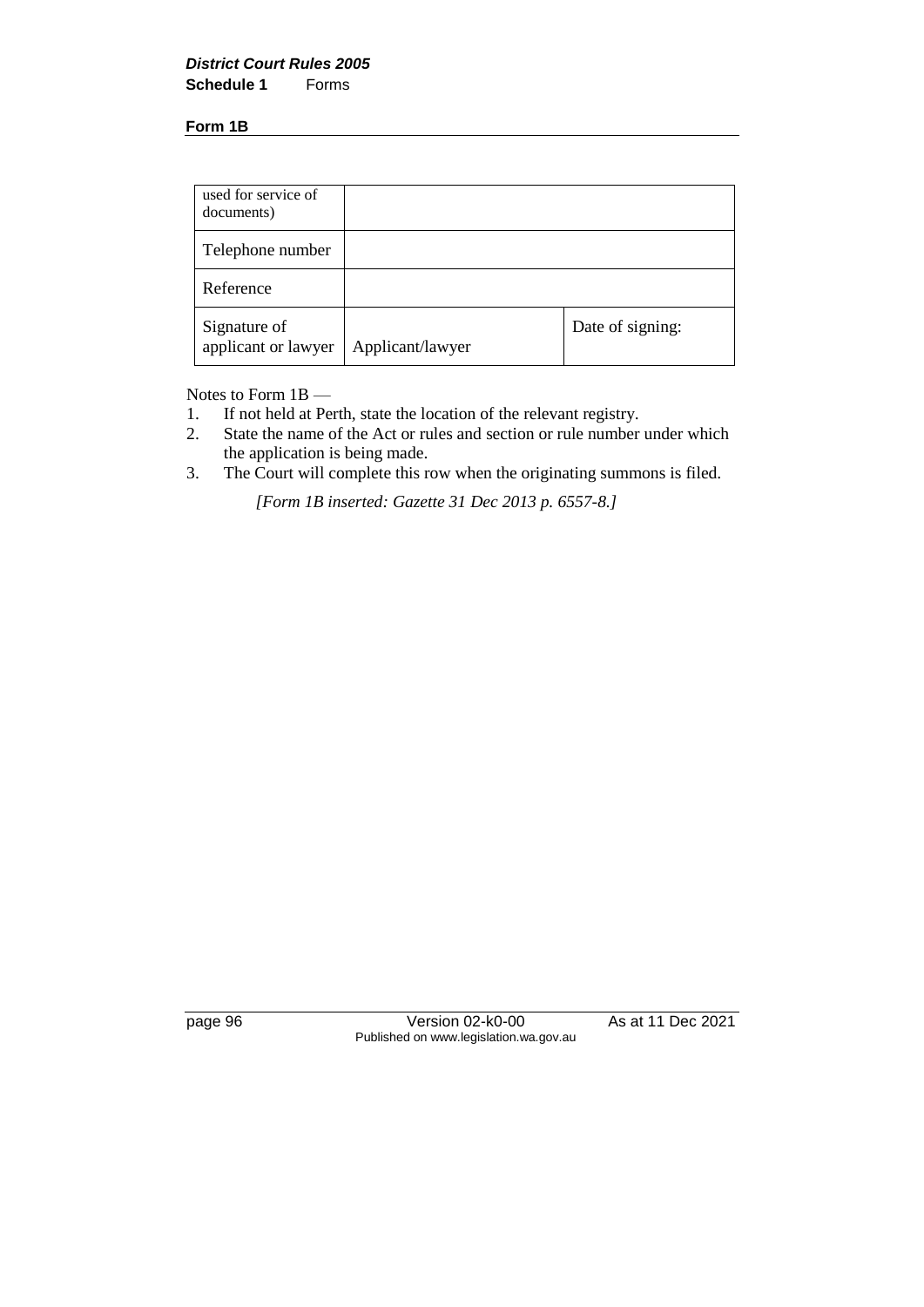| District Court of Western Australia                                                                                                                                               |            | Application No:                                           |  |
|-----------------------------------------------------------------------------------------------------------------------------------------------------------------------------------|------------|-----------------------------------------------------------|--|
| Held at Perth <sup>1</sup>                                                                                                                                                        |            | <b>Notification of contact and</b><br>service information |  |
| Parties                                                                                                                                                                           | Applicant  |                                                           |  |
|                                                                                                                                                                                   | Respondent |                                                           |  |
| Date of filing                                                                                                                                                                    |            |                                                           |  |
| <b>Service and contact details</b>                                                                                                                                                |            |                                                           |  |
| Geographical<br>address of<br>applicant                                                                                                                                           |            |                                                           |  |
| (Must be provided<br>unless otherwise<br>ordered by the Court:<br>see Rules of the<br>Supreme Court 1971<br>Order 71A rule 2 and<br><b>District Court</b><br>Rules 2005 rule 22C) |            |                                                           |  |
| Name of lawyer<br>(If one has been<br>appointed)                                                                                                                                  |            |                                                           |  |
| Postal address for<br>service of<br>documents<br>(Must be provided)                                                                                                               |            |                                                           |  |

## **1C. Notification of contact and service information (r. 23C)**

As at 11 Dec 2021 Version 02-k0-00 page 97 Published on www.legislation.wa.gov.au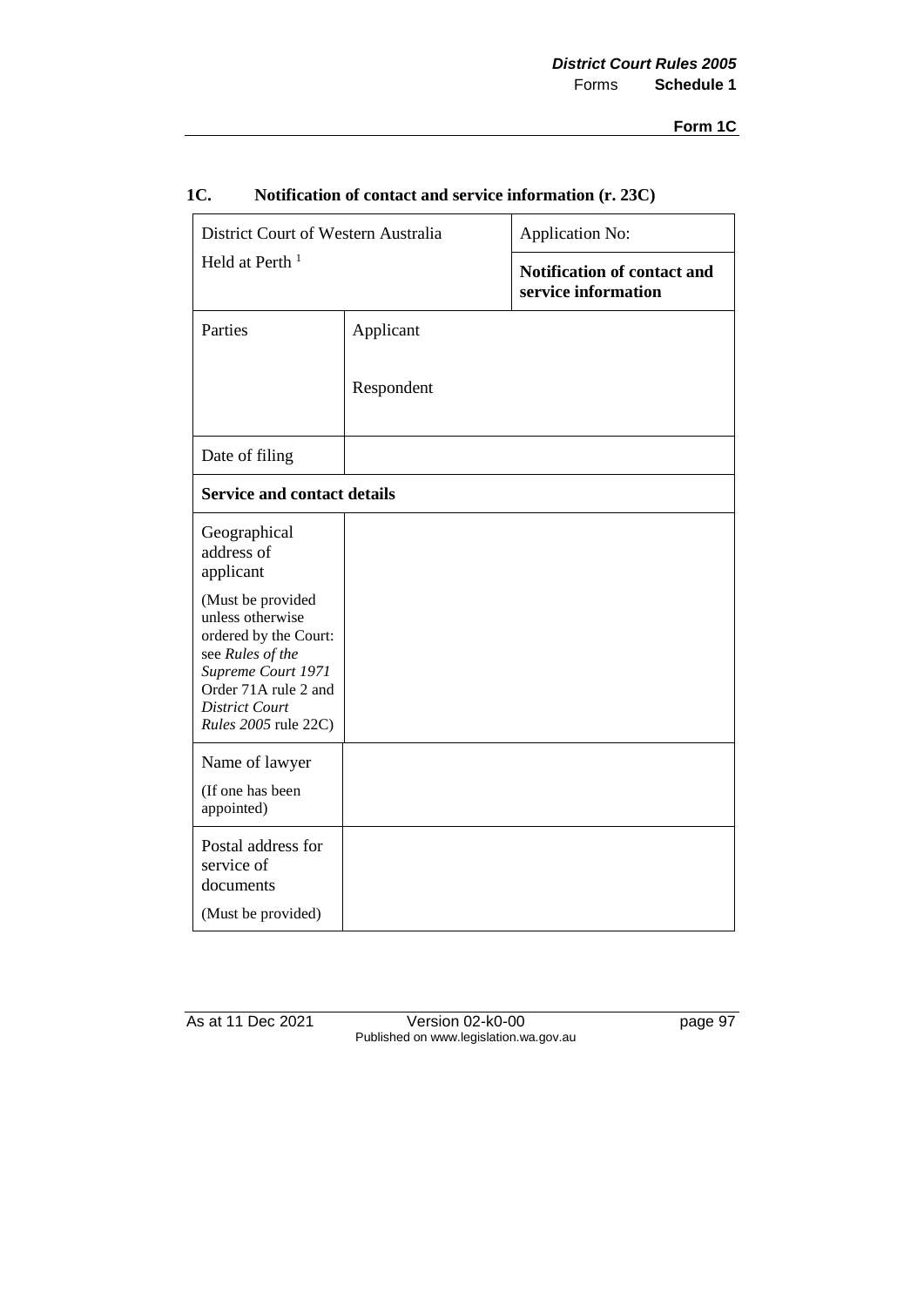**Form 1C**

| Email address<br>$(Optional - if$<br>provided, may be<br>used for service of<br>documents) |              |                  |
|--------------------------------------------------------------------------------------------|--------------|------------------|
| Fax number<br>$(Optional - if$<br>provided, may be<br>used for service of<br>documents)    |              |                  |
| Telephone number                                                                           |              |                  |
| Reference                                                                                  |              |                  |
| Signature of<br>applicant or lawyer                                                        | Party/lawyer | Date of signing: |

Note to Form  $1C - 1$ . If not held at P

If not held at Perth, state the location of the relevant registry.

*[Form 1C inserted: Gazette 31 Dec 2013 p. 6558-9.]*

page 98 Version 02-k0-00 As at 11 Dec 2021 Published on www.legislation.wa.gov.au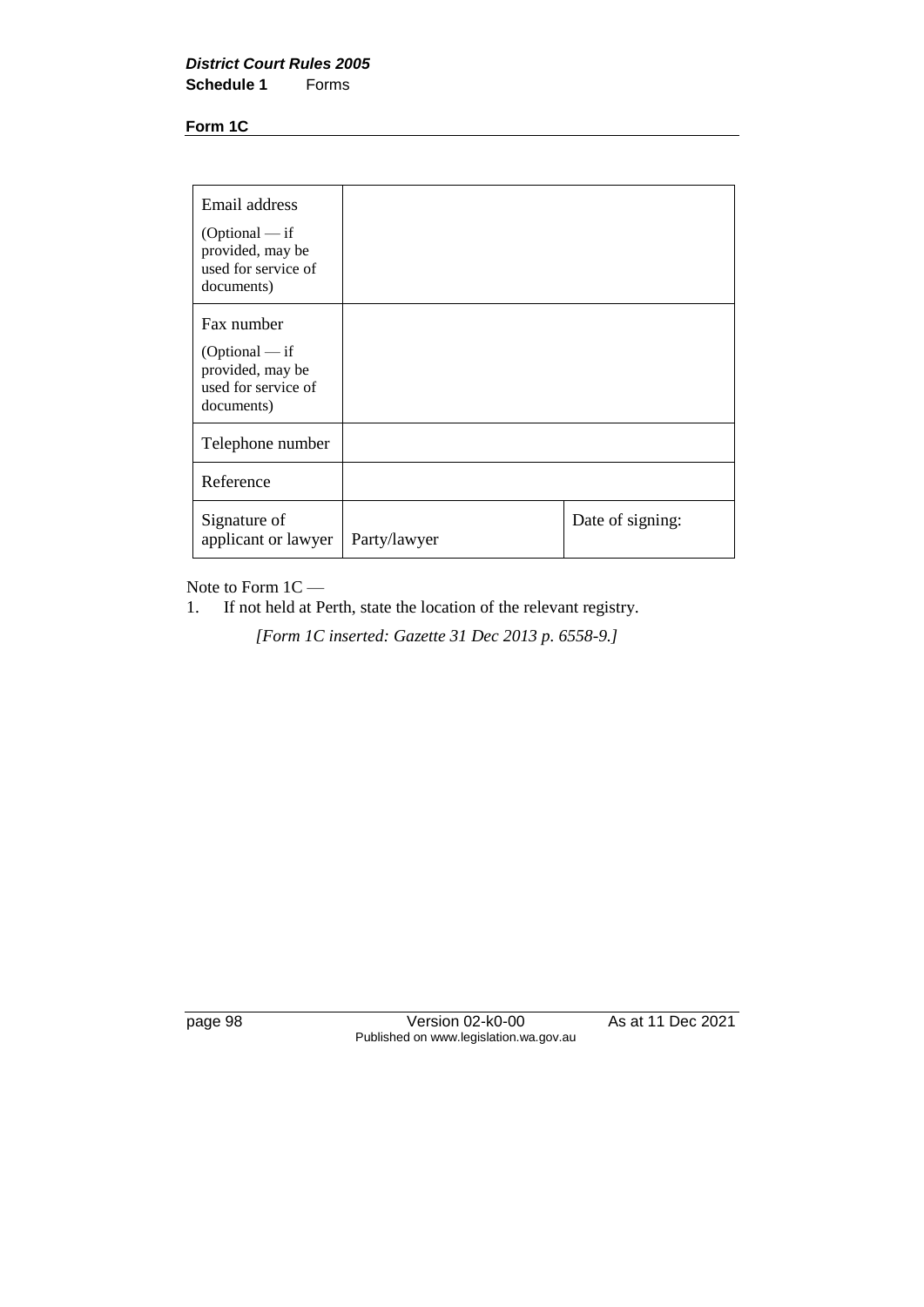| District Court of Western Australia                                                               |                                                                                                                          | <b>Action No:</b>                                |
|---------------------------------------------------------------------------------------------------|--------------------------------------------------------------------------------------------------------------------------|--------------------------------------------------|
| Held at Perth <sup>1</sup>                                                                        |                                                                                                                          | <b>Entry for trial</b>                           |
| Matter                                                                                            | [Names of all parties]                                                                                                   |                                                  |
| Date of filing                                                                                    |                                                                                                                          |                                                  |
| Certificate                                                                                       | The [ <i>party</i> ] certifies that —                                                                                    |                                                  |
|                                                                                                   | inspection by, each other party;                                                                                         | each party has given discovery to, and permitted |
|                                                                                                   | all requests for answers to interrogatories have<br>been answered or validly objected to (delete if<br>inapplicable);    |                                                  |
|                                                                                                   | each party has complied with all case management<br>directions and orders made by the Court;                             |                                                  |
|                                                                                                   | the [ <i>party</i> ] does not require any other interlocutory<br>orders to be made;                                      |                                                  |
|                                                                                                   | the [ <i>party</i> ] has complied with Part 5A;                                                                          |                                                  |
|                                                                                                   | the [party] has complied with the District Court<br>Rules 2005 rule 36(1);                                               |                                                  |
|                                                                                                   | <i>Rules</i> 2005 rule 45C;                                                                                              | the [party] has complied with the District Court |
|                                                                                                   | the [ <i>party</i> ] has complied with the <i>District Court</i><br><i>Rules</i> 2005 rule 45D (delete if inapplicable). |                                                  |
| Entry for trial                                                                                   | The [ <i>party</i> ] enters this matter for trial.                                                                       |                                                  |
| Has the<br>requirement to<br>attend a<br>pre-trial<br>conference<br>been dispensed<br>with? $2^2$ |                                                                                                                          |                                                  |

## **1. Entry for trial (r. 37)**

As at 11 Dec 2021 Version 02-k0-00 page 99 Published on www.legislation.wa.gov.au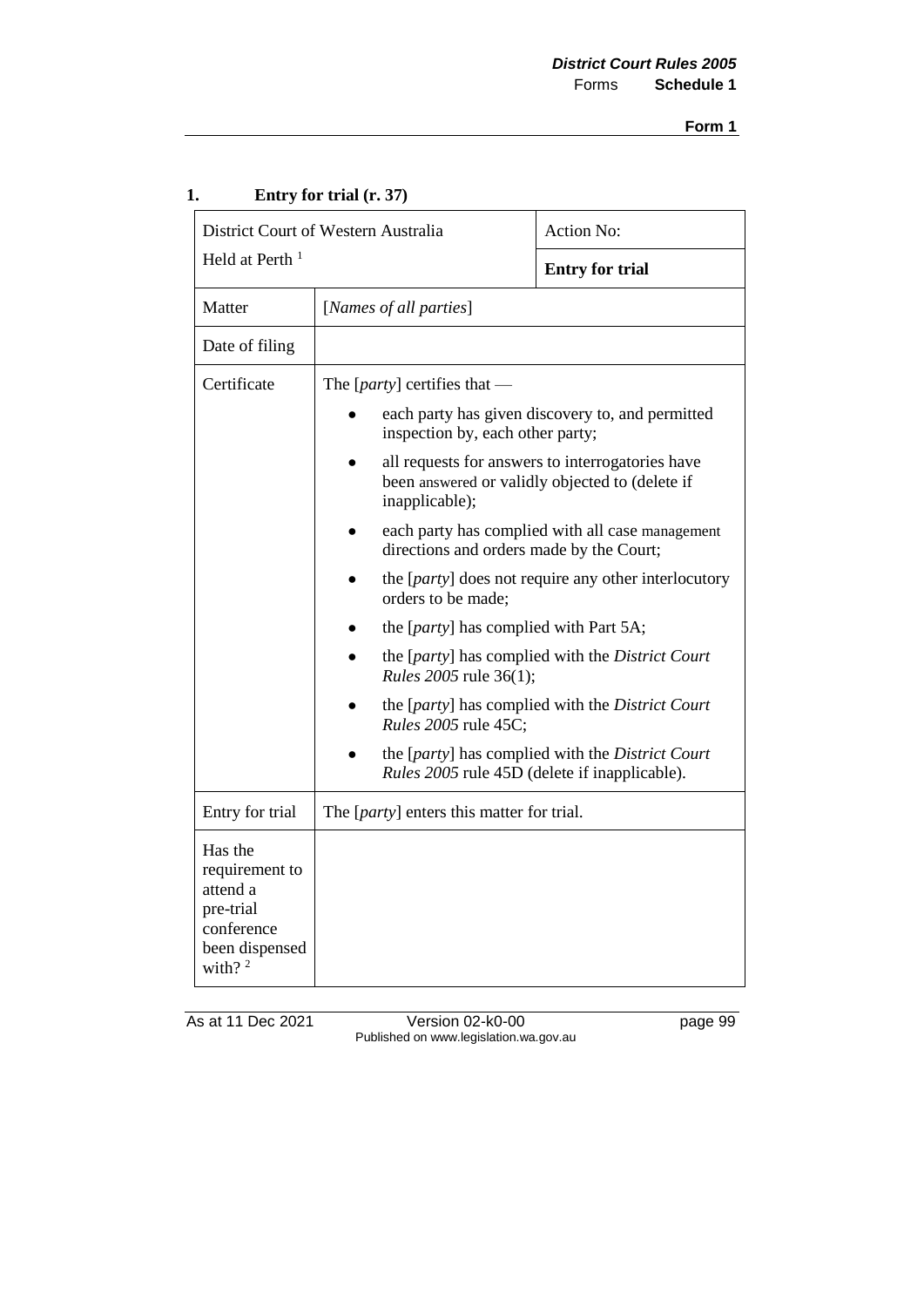| Unavailable<br>dates                                                                        | The parties are not available for a pre-trial conference on<br>these dates:                                                                                                                                                                                                                    |                                                                                                                                                                                                                                                                                         |     |  |                  |
|---------------------------------------------------------------------------------------------|------------------------------------------------------------------------------------------------------------------------------------------------------------------------------------------------------------------------------------------------------------------------------------------------|-----------------------------------------------------------------------------------------------------------------------------------------------------------------------------------------------------------------------------------------------------------------------------------------|-----|--|------------------|
| Date of<br>pre-trial<br>conference /<br>directions<br>hearing/<br>listing<br>conference $3$ | Date:<br>Time:                                                                                                                                                                                                                                                                                 | Place: District Court Building, 500 Hay Street, Perth <sup>1</sup>                                                                                                                                                                                                                      |     |  |                  |
| Information<br>about the<br>pre-trial<br>conference                                         |                                                                                                                                                                                                                                                                                                | All parties are required to attend the pre-trial conference in<br>person accompanied by their respective lawyers. Where a<br>party is a body corporate it must attend by an agent who is<br>authorised by the body corporate to conduct settlement<br>negotiations and settle the case. |     |  |                  |
|                                                                                             | At the pre-trial conference, the parties must, in good faith,<br>attempt to settle the case or, failing settlement, to resolve as<br>many of the issues between them as possible and to identify<br>the issues to be tried.<br>If the action is settled before the pre-trial conference please |                                                                                                                                                                                                                                                                                         |     |  |                  |
|                                                                                             | immediately notify the Court that this has occurred.                                                                                                                                                                                                                                           |                                                                                                                                                                                                                                                                                         |     |  |                  |
| Contact details<br>of party or                                                              | Name                                                                                                                                                                                                                                                                                           |                                                                                                                                                                                                                                                                                         |     |  |                  |
| lawyer                                                                                      | Firm                                                                                                                                                                                                                                                                                           |                                                                                                                                                                                                                                                                                         |     |  |                  |
|                                                                                             | <b>Address</b>                                                                                                                                                                                                                                                                                 |                                                                                                                                                                                                                                                                                         |     |  |                  |
|                                                                                             | Phone                                                                                                                                                                                                                                                                                          |                                                                                                                                                                                                                                                                                         | Fax |  |                  |
|                                                                                             | Email                                                                                                                                                                                                                                                                                          |                                                                                                                                                                                                                                                                                         |     |  |                  |
|                                                                                             | Referenc<br>e                                                                                                                                                                                                                                                                                  |                                                                                                                                                                                                                                                                                         |     |  |                  |
| Signature of<br>person making                                                               | certification                                                                                                                                                                                                                                                                                  | Name of person making this                                                                                                                                                                                                                                                              |     |  | Date of signing: |

page 100 Version 02-k0-00 As at 11 Dec 2021 Published on www.legislation.wa.gov.au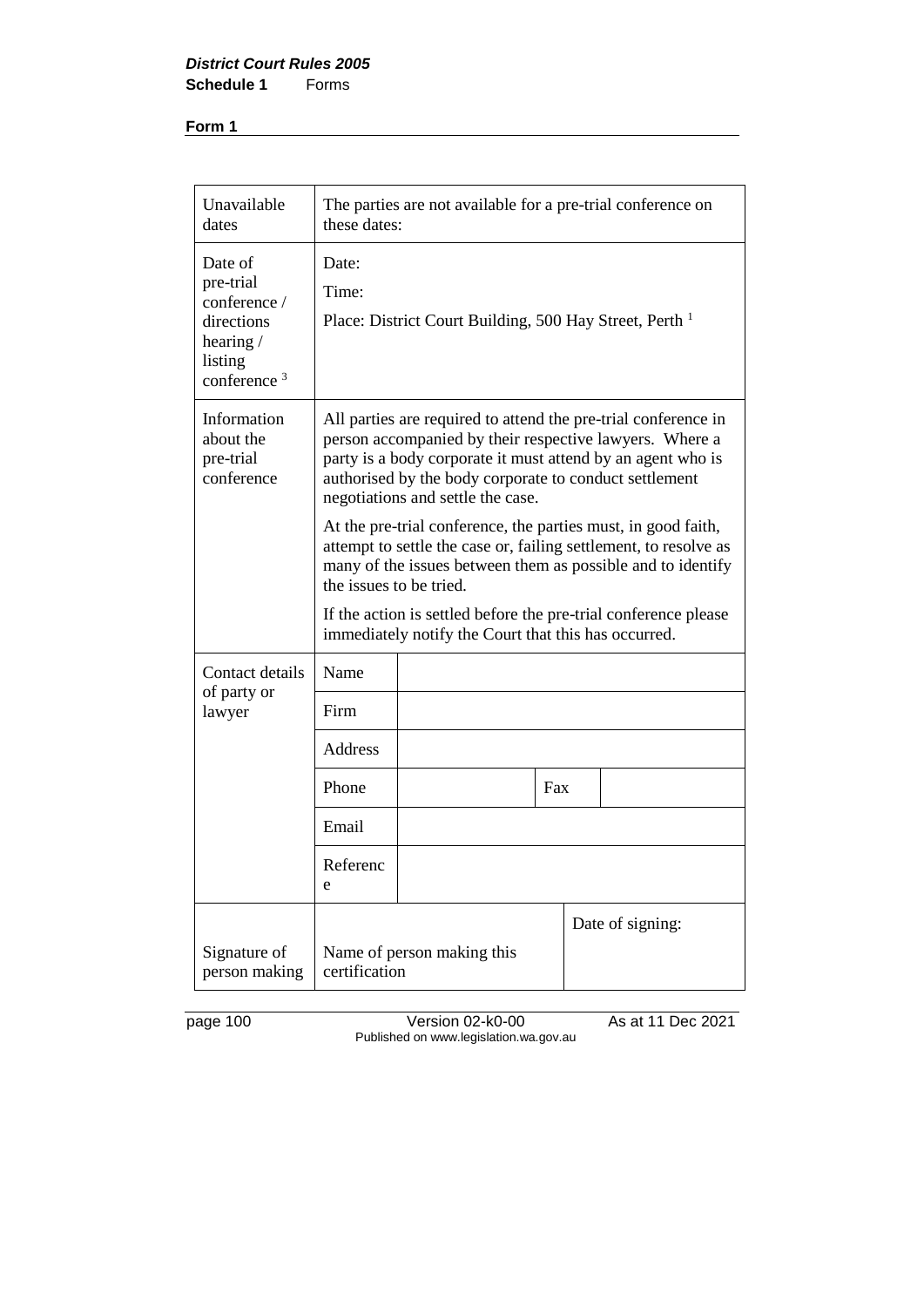| this<br>certification |  |  |
|-----------------------|--|--|
|-----------------------|--|--|

Notes to Form 1 —

- 1. If not held at Perth, state the location of the relevant registry.<br>2. If it has, specify the date of the order.
- 2. If it has, specify the date of the order.<br>3. The Court will complete this row whe
- The Court will complete this row when the entry for trial notice is filed. If a listing conference or directions hearing has already been allocated, insert this information into the hearing details.

*[Form 1 inserted: Gazette 31 Dec 2013 p. 6560-1; amended: Gazette 7 Sep 2018 p. 3191.]*

| $\overline{2}$ . | Notice of default (entry for trial) (r. 38) |  |
|------------------|---------------------------------------------|--|
|------------------|---------------------------------------------|--|

| District Court of Western Australia |                                                         | Action No:                          |       |
|-------------------------------------|---------------------------------------------------------|-------------------------------------|-------|
| Held at Perth $1$                   |                                                         | Notice of default (entry for trial) |       |
| Matter                              | [Names of all parties]                                  |                                     |       |
| Notice to all                       | The plaintiff has not entered this action for trial as  |                                     |       |
| parties                             | required.                                               |                                     |       |
|                                     | Unless the plaintiff enters this action for trial on or |                                     |       |
|                                     | before [date], this action will become inactive.        |                                     |       |
|                                     | Despite the above, any party other than the plaintiff   |                                     |       |
|                                     | may now enter this action for trial, and may do so even |                                     |       |
|                                     | if the action has become inactive.                      |                                     |       |
| Seal of Court                       |                                                         |                                     | Date: |
|                                     |                                                         |                                     |       |
|                                     |                                                         |                                     |       |

Note to Form 2 —

1. If not held at Perth, state the location of the relevant registry.

*[Form 2 amended: Gazette 26 Jul 2013 p. 3421.]* 

#### **3. Outline of submissions (r. 45H, 61)**

| District Court of Western Australia     |  | Action No:                    |  |
|-----------------------------------------|--|-------------------------------|--|
| Held at Perth <sup><math>1</math></sup> |  | <b>Outline of submissions</b> |  |
| [Names of all parties]<br>Matter        |  |                               |  |

As at 11 Dec 2021 Version 02-k0-00 page 101 Published on www.legislation.wa.gov.au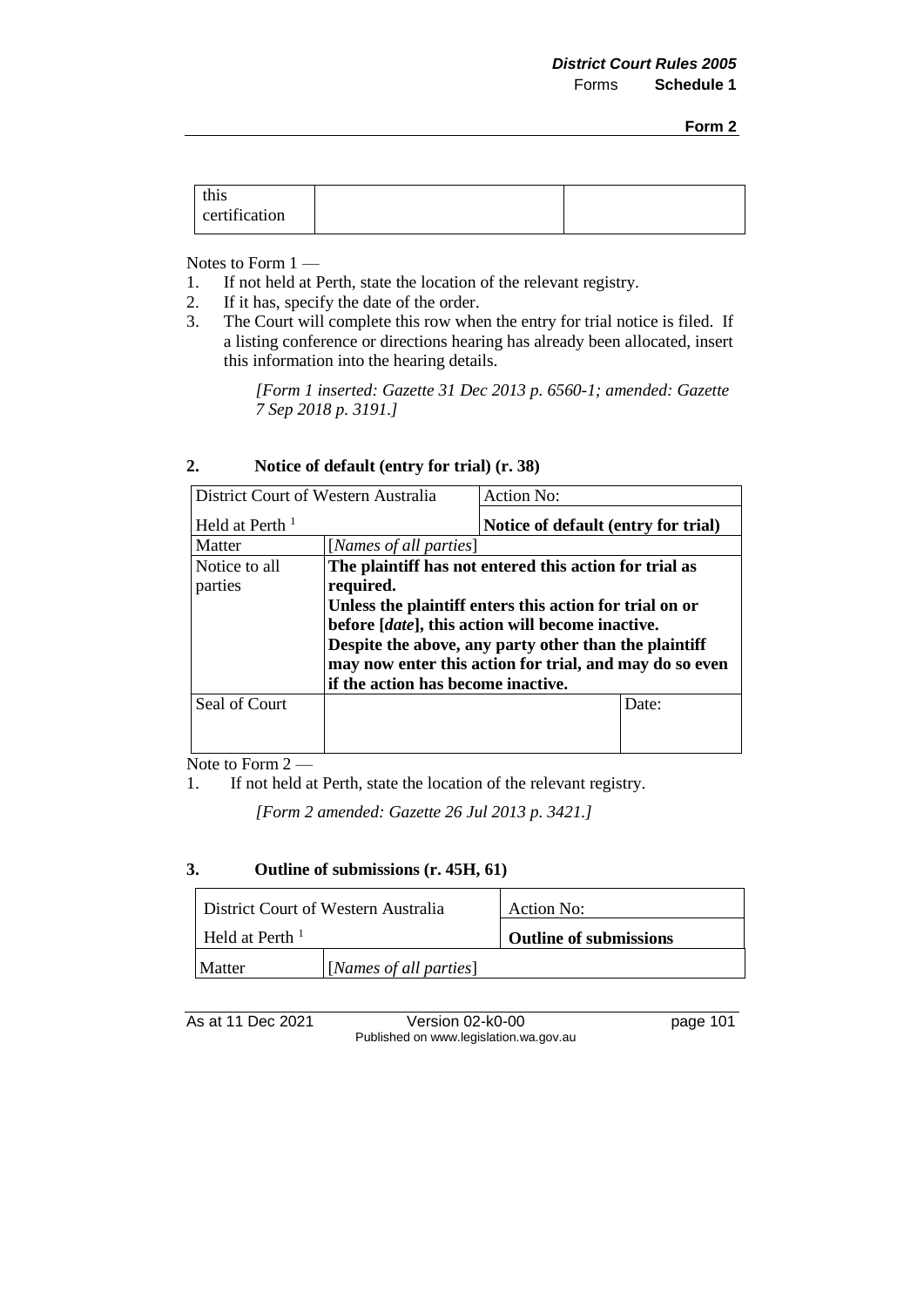| Party filing<br>outline                     | [Name of party filing outline and whether plaintiff or<br>defendant, appellant or respondent]                                                                             |       |
|---------------------------------------------|---------------------------------------------------------------------------------------------------------------------------------------------------------------------------|-------|
| Date of filing                              |                                                                                                                                                                           |       |
| <b>Notice</b><br>*Delete if<br>inapplicable | Attached to this form are these documents in this order —<br>Submissions; and<br>Legal authorities; and<br>*List of orders wanted; and<br>$\bullet$<br>*Draft chronology. |       |
| Signature of<br>party or lawyer             | Party/[ <i>Party's</i> ] lawyer                                                                                                                                           | Date: |

Note to Form 3 —<br>1. If not held a

If not held at Perth, state the location of the relevant registry.

*[Form 3 inserted: Gazette 31 Jul 2007 p. 3822; amended: Gazette 26 Jul 2013 p. 3422.]* 

page 102 Version 02-k0-00 As at 11 Dec 2021 Published on www.legislation.wa.gov.au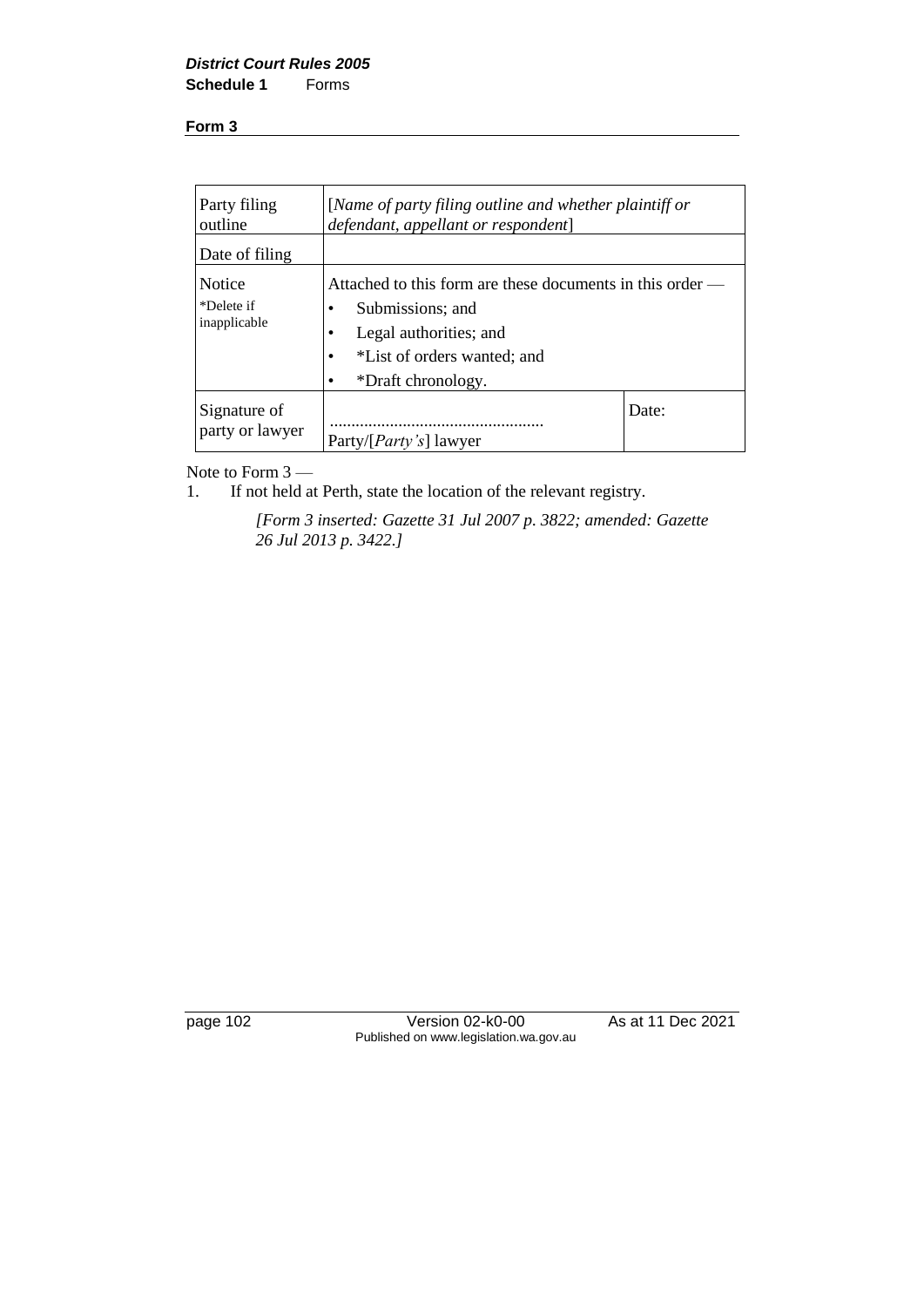| District Court of Western Australia<br>Held at Perth $1$ |                                                                                                                                                                                                                                                       | Action No: |                            |  |
|----------------------------------------------------------|-------------------------------------------------------------------------------------------------------------------------------------------------------------------------------------------------------------------------------------------------------|------------|----------------------------|--|
|                                                          |                                                                                                                                                                                                                                                       | evidence   | Subpoena to attend to give |  |
| Parties                                                  |                                                                                                                                                                                                                                                       |            | Plaintiff                  |  |
|                                                          |                                                                                                                                                                                                                                                       |            | Defendant                  |  |
| To:<br>[Full name<br>and address of<br>addressee]        |                                                                                                                                                                                                                                                       |            |                            |  |
| <b>Warning</b>                                           | Failure to comply with this subpoena without lawful<br>excuse is a contempt of court and may result in your<br>arrest.                                                                                                                                |            |                            |  |
| <b>Notes</b>                                             | Please read the information in the Notice to addressee<br>(Form 4B) which accompanies this subpoena.                                                                                                                                                  |            |                            |  |
| Date of issue                                            | Last date for service                                                                                                                                                                                                                                 |            |                            |  |
| Order                                                    | You are ordered to attend to give evidence on the date, and at<br>the time and place, specified below unless you receive notice<br>in writing of a later date or time from the issuing party, in<br>which case the later date or time is substituted: |            |                            |  |
|                                                          | Date:                                                                                                                                                                                                                                                 |            |                            |  |
|                                                          | Time:                                                                                                                                                                                                                                                 |            |                            |  |
|                                                          | Place:                                                                                                                                                                                                                                                |            |                            |  |
|                                                          | You must continue to attend from day-to-day unless excused<br>by the Court or the person authorised to take evidence in this<br>proceeding or until the hearing of the matter is completed.                                                           |            |                            |  |
| Issuing details                                          | Seal of the<br>Issued at the request of [ <i>name of party</i> ],<br>whose service details are:<br>Court                                                                                                                                              |            |                            |  |

## **4A. Subpoena to attend to give evidence (r. 48AB)**

Note to Form 4A —

1. If not held at Perth, state the location of the relevant registry.

*[Form 4A inserted: Gazette 26 Jul 2013 p. 3422-3.]* 

As at 11 Dec 2021 Version 02-k0-00 page 103 Published on www.legislation.wa.gov.au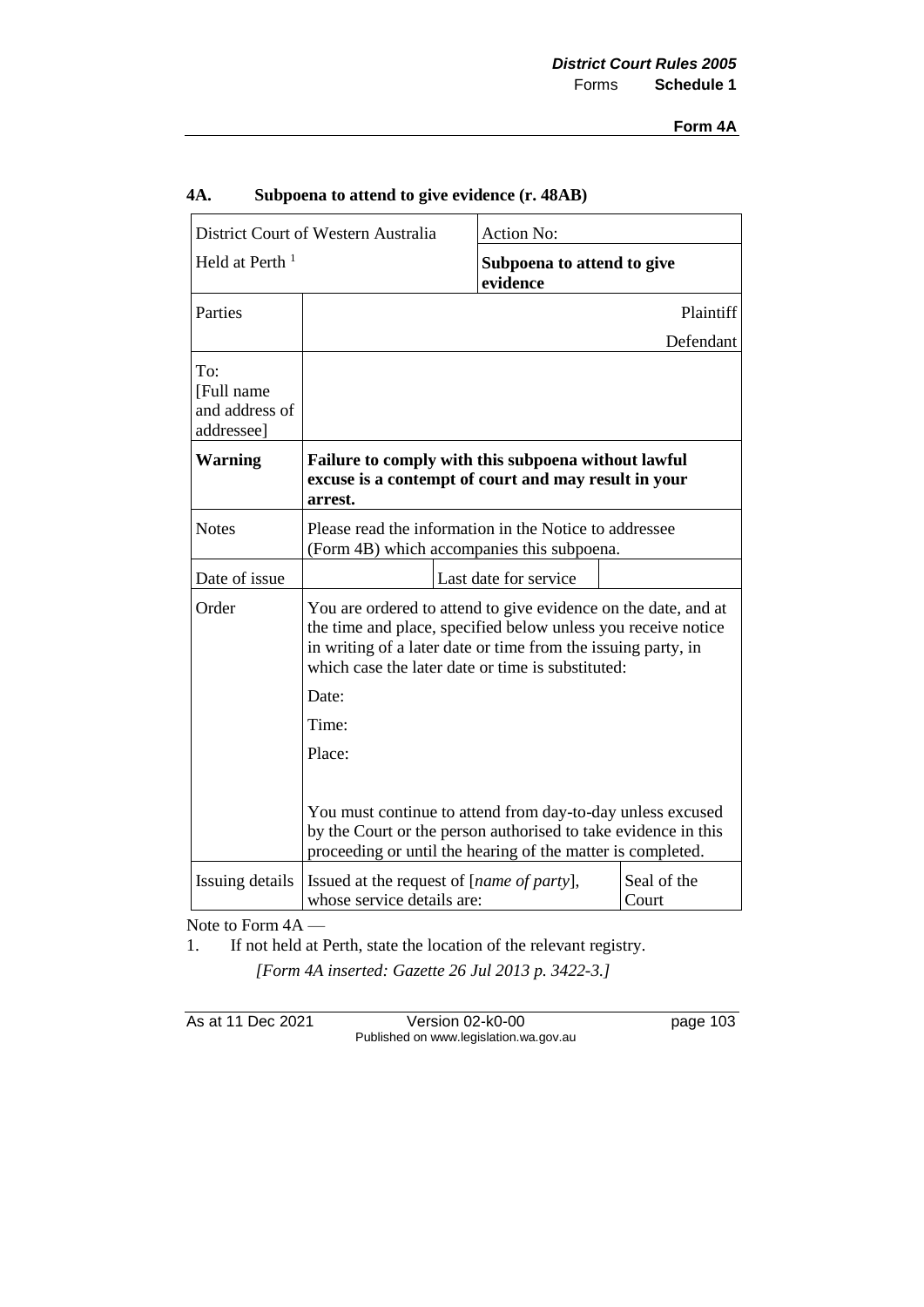#### **Form 4B**

## **4B. Subpoena notice — evidence (r. 48AB)**

|                         | District Court of Western Australia<br>Action No:                                                                                                                                                                                                                      |                            |  |
|-------------------------|------------------------------------------------------------------------------------------------------------------------------------------------------------------------------------------------------------------------------------------------------------------------|----------------------------|--|
| Held at Perth $1$       |                                                                                                                                                                                                                                                                        | Subpoena notice — evidence |  |
| Parties                 |                                                                                                                                                                                                                                                                        | Plaintiff                  |  |
|                         |                                                                                                                                                                                                                                                                        | Defendant                  |  |
|                         | <b>Notice to addressee</b>                                                                                                                                                                                                                                             |                            |  |
|                         | Contempt of court — arrest                                                                                                                                                                                                                                             |                            |  |
| 1.                      | Attached to this notice is a subpoena issued by the District Court of<br>Western Australia, requiring you to attend Court to give evidence.<br>Failure to comply with a subpoena without lawful excuse is a contempt<br>of court and may be dealt with accordingly.    |                            |  |
| 2.                      | Note 1 does not limit any power of the Court, under any rules of the<br>Court (including any rules of the Court providing for the arrest of an<br>addressee who fails to attend in accordance with a subpoena) or<br>otherwise, to enforce compliance with a subpoena. |                            |  |
| Last day of service     |                                                                                                                                                                                                                                                                        |                            |  |
| 3.                      | You need not comply with the subpoena unless it is served on you on or<br>before the date specified in the subpoena as the last date for service of<br>the subpoena.                                                                                                   |                            |  |
| <b>Informal service</b> |                                                                                                                                                                                                                                                                        |                            |  |
| 4.                      | Even if this subpoena has not been served personally on you, you must,<br>nevertheless, comply with its requirements, if you have, by the last date<br>for service of the subpoena, actual knowledge of the subpoena and of its<br>requirements.                       |                            |  |
|                         | <b>Conduct money</b>                                                                                                                                                                                                                                                   |                            |  |
| 5.                      | You need not comply with it unless conduct money sufficient to meet<br>your reasonable expenses of attending as required by the subpoena is<br>handed or tendered to you a reasonable time before the date on which<br>your attendance is required.                    |                            |  |

page 104 Version 02-k0-00 As at 11 Dec 2021 Published on www.legislation.wa.gov.au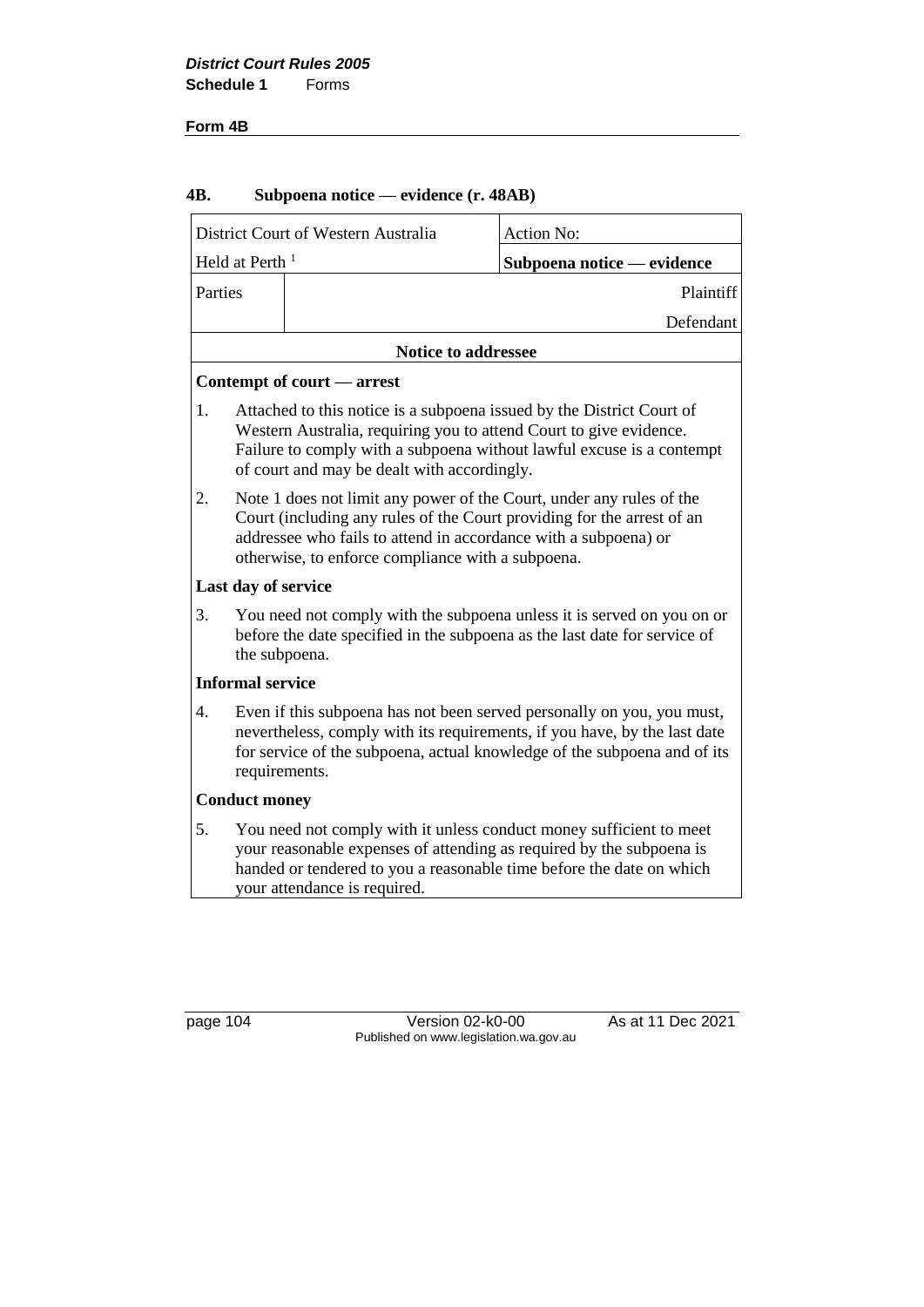**Form 4B**

#### **Losses or expenses incurred in compliance**

6. If you are not a party to the proceeding, you may apply to the Court for an order that the issuing party pay an amount (in addition to conduct money and any witness's expenses) in respect of the loss or expense, including legal costs, reasonably incurred in complying with the subpoena.

Note to Form 4B —

1. If not held at Perth, state the location of the relevant registry.

*[Form 4B inserted: Gazette 26 Jul 2013 p. 3423-5.]* 

As at 11 Dec 2021 Version 02-k0-00 page 105 Published on www.legislation.wa.gov.au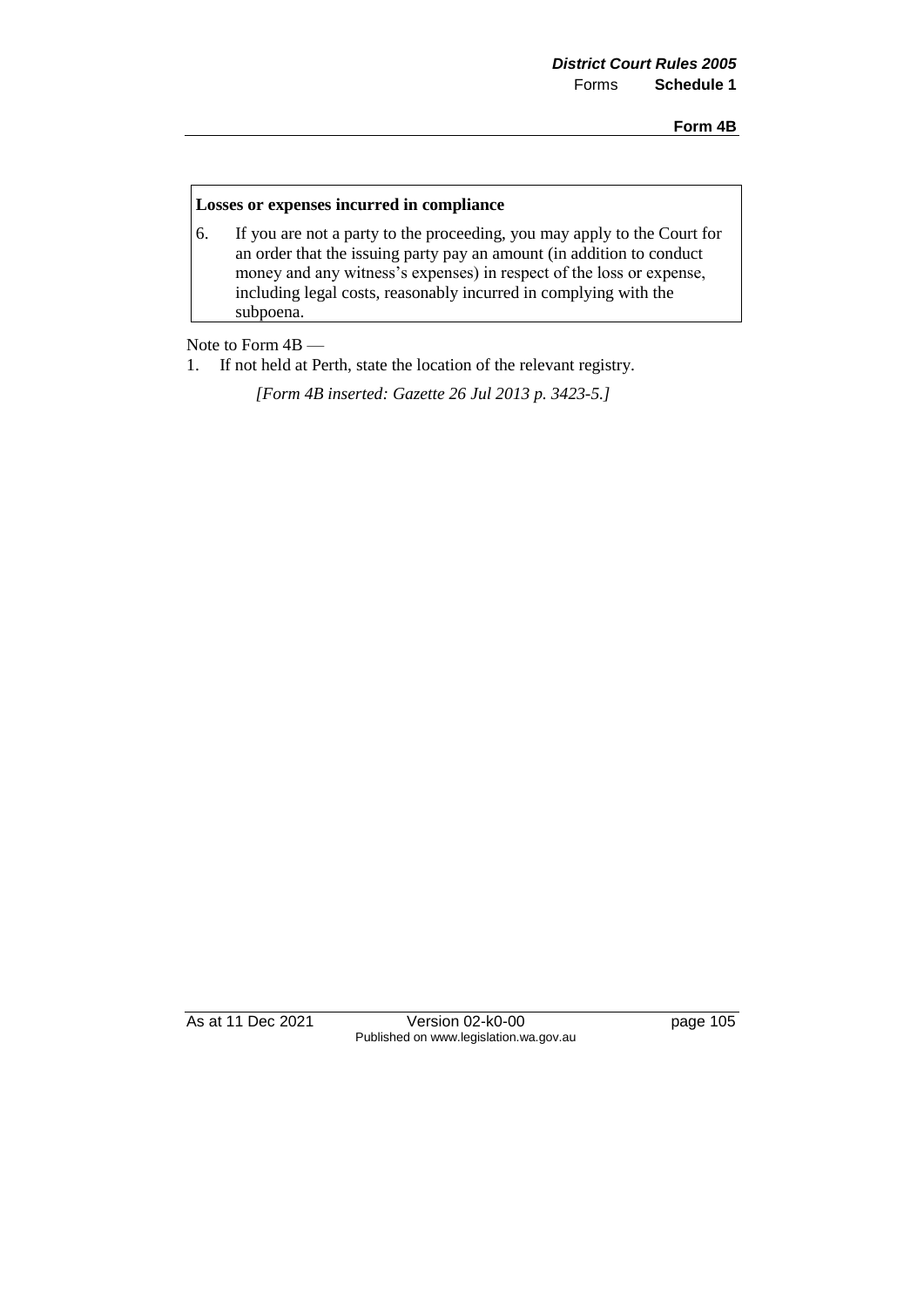## **Form 4C**

| District Court of Western Australia                |                                                                                                                                                                                                                              | <b>Action No:</b>     |                            |  |
|----------------------------------------------------|------------------------------------------------------------------------------------------------------------------------------------------------------------------------------------------------------------------------------|-----------------------|----------------------------|--|
| Held at Perth <sup>1</sup>                         |                                                                                                                                                                                                                              |                       | <b>Subpoena to produce</b> |  |
| Parties                                            |                                                                                                                                                                                                                              |                       | Plaintiff                  |  |
|                                                    |                                                                                                                                                                                                                              |                       | Defendant                  |  |
| To:<br>[Full name]<br>and address of<br>addressee] |                                                                                                                                                                                                                              |                       |                            |  |
| <b>Warning</b>                                     | Failure to comply with this subpoena without lawful<br>excuse is a contempt of court and may result in your<br>arrest.                                                                                                       |                       |                            |  |
| <b>Notes</b>                                       | Please read the information in the Notice to addressee<br>(Form 4D or Form 4E as applicable) which accompanies this<br>subpoena.                                                                                             |                       |                            |  |
| Date of issue                                      |                                                                                                                                                                                                                              | Last date for service |                            |  |
| Date of<br>production                              | The date applies unless you receive notice in writing of a later<br>date or time from the issuing party, in which case the later<br>date or time is substituted.                                                             |                       |                            |  |
| Order                                              | You must comply with this subpoena —                                                                                                                                                                                         |                       |                            |  |
|                                                    | by attending to produce this subpoena (or a copy of it),<br>(a)<br>the completed declaration (Form 4D or Form 4E as<br>applicable) and the documents or things specified in<br>the Schedule below on the date of production: |                       |                            |  |
|                                                    | Place: District Court of Western Australia<br>500 Hay Street<br>Perth, Western Australia <sup>2</sup>                                                                                                                        |                       |                            |  |
|                                                    | <b>OR</b>                                                                                                                                                                                                                    |                       |                            |  |

## **4C. Subpoena to produce documents (r. 48AB)**

page 106 Version 02-k0-00 As at 11 Dec 2021 Published on www.legislation.wa.gov.au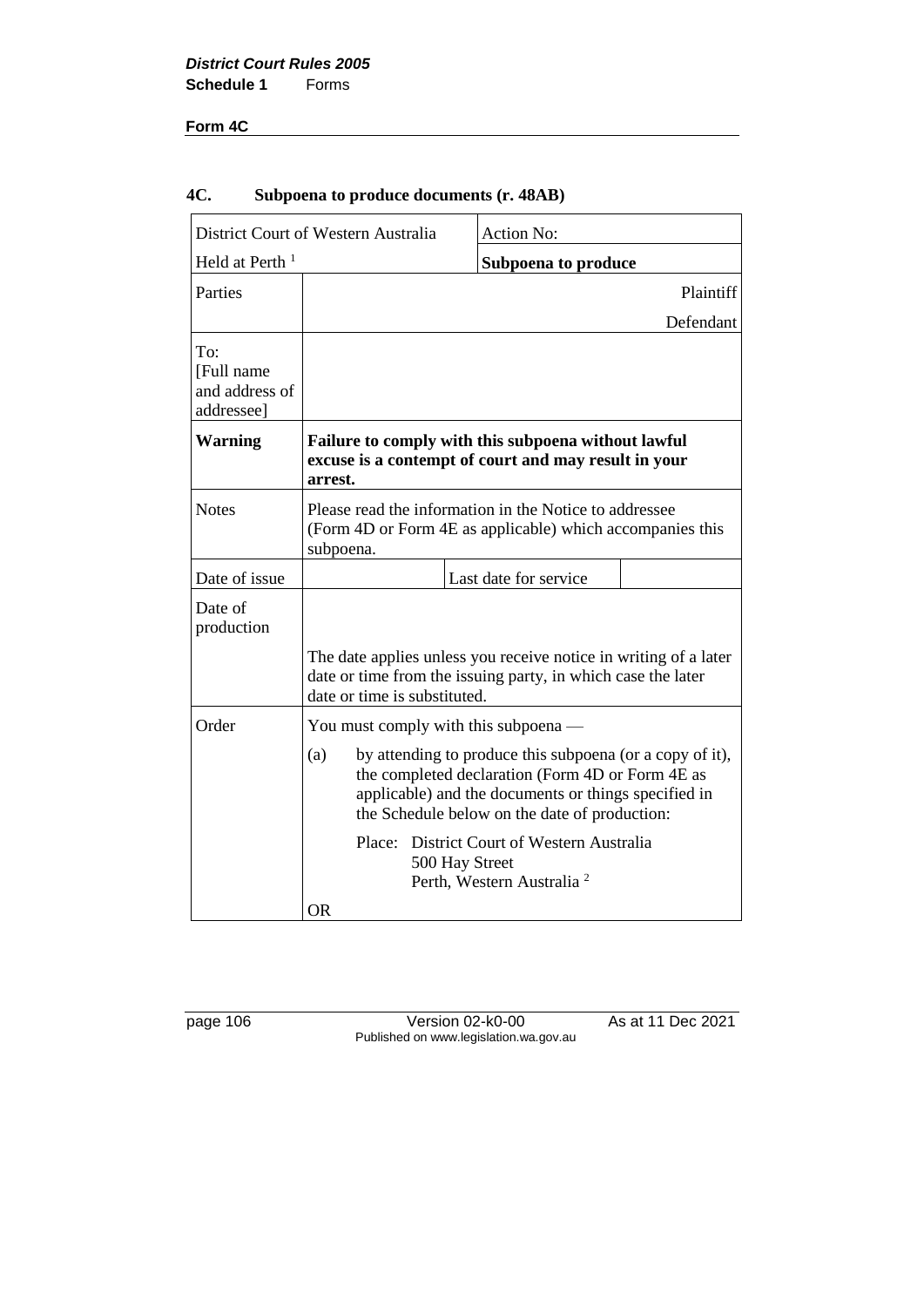|                                           | (b)<br>by delivering or sending this subpoena (or a copy of it),<br>the completed declaration (Form 4D or Form 4E as<br>applicable) and the documents or things specified in<br>the Schedule below to the registrar at the address<br>below, so that they are received not less than 2 clear<br>days before the date of production: |                      |
|-------------------------------------------|-------------------------------------------------------------------------------------------------------------------------------------------------------------------------------------------------------------------------------------------------------------------------------------------------------------------------------------|----------------------|
|                                           | The Registrar<br>District Court of Western Australia<br>500 Hay Street<br><b>PERTH WA 6000<sup>2</sup></b>                                                                                                                                                                                                                          |                      |
| Schedule                                  | The documents or things you must produce are as follows:                                                                                                                                                                                                                                                                            |                      |
| [If insufficient<br>space attach<br>list] |                                                                                                                                                                                                                                                                                                                                     |                      |
| Issuing details                           | Issued at the request of [name of party],<br>whose service details are:                                                                                                                                                                                                                                                             | Seal of the<br>Court |

Notes to Form 4C —

- 1. If not held at Perth, state the location of the relevant registry.
- 2. If the documents or things are to be produced to a registry other than at Perth, state the address of the relevant registry.

*[Form 4C inserted: Gazette 26 Jul 2013 p. 3425-6.]* 

As at 11 Dec 2021 Version 02-k0-00 page 107 Published on www.legislation.wa.gov.au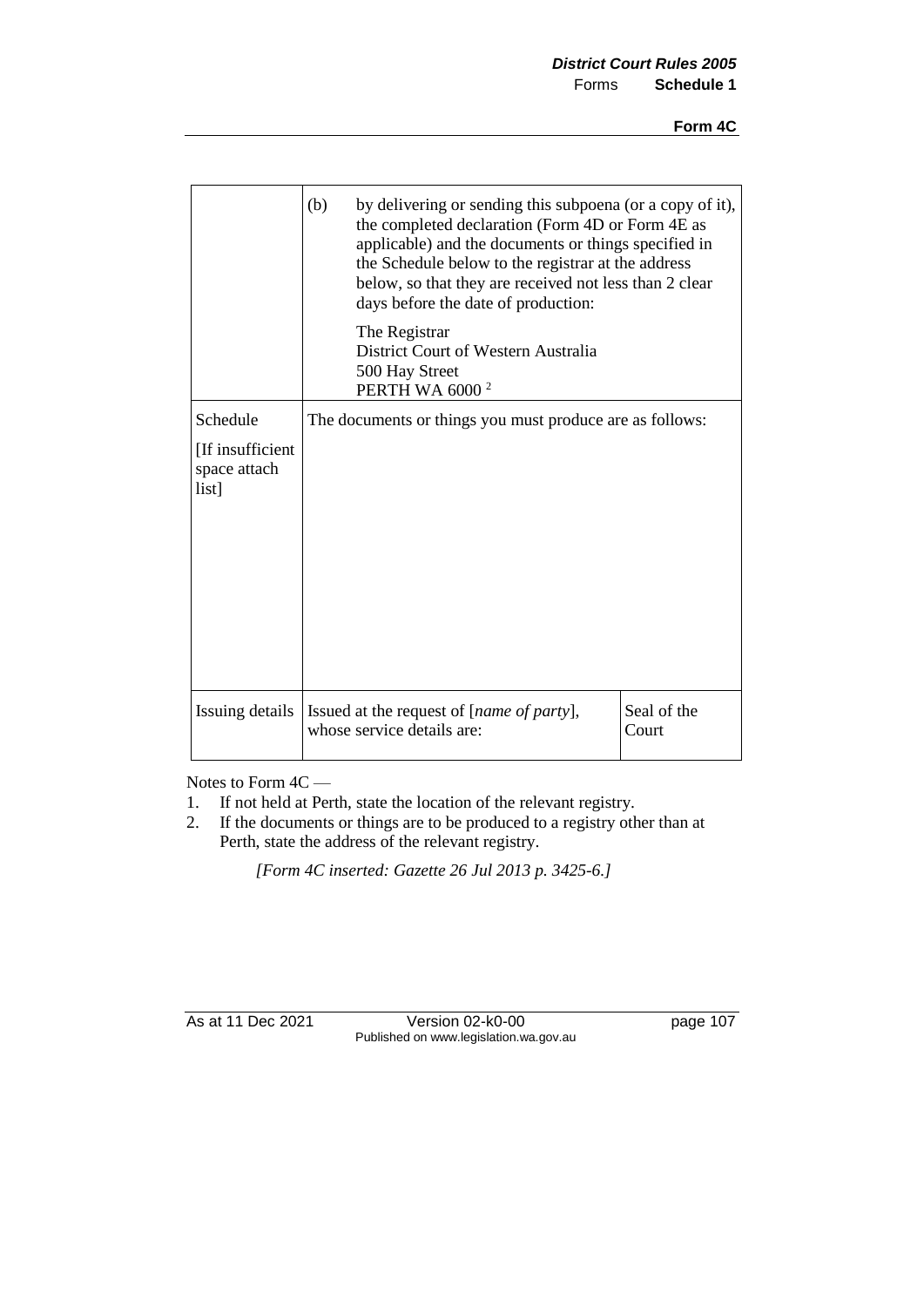#### **Form 4D**

## **4D. Subpoena notice and declaration — documents or things (r. 48AG)**

|                            | District Court of Western Australia                                                                                                                                                                                                                                                                                                                |                                                                                                                                                                                                                                                                                | <b>Action No:</b>                                                           |  |
|----------------------------|----------------------------------------------------------------------------------------------------------------------------------------------------------------------------------------------------------------------------------------------------------------------------------------------------------------------------------------------------|--------------------------------------------------------------------------------------------------------------------------------------------------------------------------------------------------------------------------------------------------------------------------------|-----------------------------------------------------------------------------|--|
| Held at Perth <sup>1</sup> |                                                                                                                                                                                                                                                                                                                                                    |                                                                                                                                                                                                                                                                                | Subpoena notice - documents<br>or things                                    |  |
| Parties                    |                                                                                                                                                                                                                                                                                                                                                    |                                                                                                                                                                                                                                                                                | Plaintiff                                                                   |  |
|                            |                                                                                                                                                                                                                                                                                                                                                    |                                                                                                                                                                                                                                                                                | Defendant                                                                   |  |
|                            |                                                                                                                                                                                                                                                                                                                                                    | <b>Notice to addressee</b>                                                                                                                                                                                                                                                     |                                                                             |  |
|                            |                                                                                                                                                                                                                                                                                                                                                    | health professional)                                                                                                                                                                                                                                                           | (To a health professional, hospital or person that manages the records of a |  |
|                            |                                                                                                                                                                                                                                                                                                                                                    | Contempt of court — arrest                                                                                                                                                                                                                                                     |                                                                             |  |
| 1.                         | Attached to this notice is a subpoena issued by the District Court of<br>Western Australia, requiring you to produce documents (or things) as<br>described to the Court on or before the date indicated (the return date).<br>Failure to comply with a subpoena without lawful excuse is a contempt<br>of court and may be dealt with accordingly. |                                                                                                                                                                                                                                                                                |                                                                             |  |
| 2.                         |                                                                                                                                                                                                                                                                                                                                                    | Note 1 does not limit any power of the Court, under any rules of the<br>Court (including any rules of the Court providing for the arrest of an<br>addressee who fails to attend in accordance with a subpoena) or<br>otherwise, to enforce compliance with a subpoena.         |                                                                             |  |
|                            |                                                                                                                                                                                                                                                                                                                                                    | Attached declaration in relation to copies                                                                                                                                                                                                                                     |                                                                             |  |
| 3.                         |                                                                                                                                                                                                                                                                                                                                                    | At the same time as complying with the subpoena, you are also required<br>to complete the declaration at the end of this notice and attach it to the<br>subpoena or copy of the subpoena that accompanies the documents or<br>things produced to the Court under the subpoena. |                                                                             |  |
|                            | Last day for service                                                                                                                                                                                                                                                                                                                               |                                                                                                                                                                                                                                                                                |                                                                             |  |
| 4.                         | the subpoena.                                                                                                                                                                                                                                                                                                                                      | You need not comply with the subpoena unless it is served on you on or<br>before the date specified in the subpoena as the last date for service of                                                                                                                            |                                                                             |  |

page 108 Version 02-k0-00 As at 11 Dec 2021 Published on www.legislation.wa.gov.au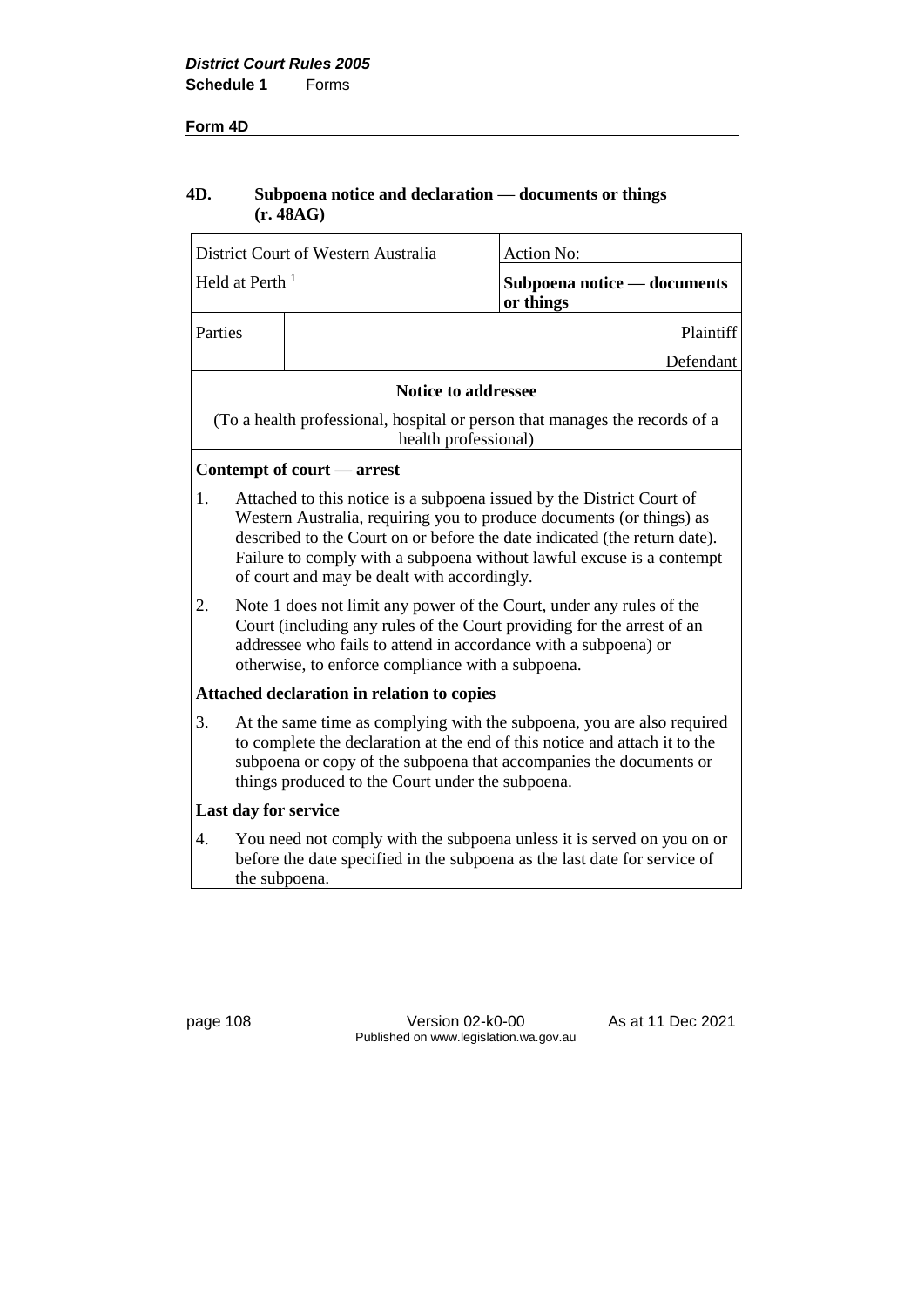#### **Informal service**

5. Even if this subpoena has not been served personally on you, you must, nevertheless, comply with its requirements, if you have, by the last date for service of the subpoena, actual knowledge of the subpoena and of its requirements.

#### **Addressee a corporation**

6. If the subpoena is addressed to a corporation, the corporation must comply with the subpoena by its appropriate or proper officer.

## **Production of subpoena or copy of it and documents or things by delivery or post**

7. Instead of attending to produce the subpoena or a copy of it and the documents or things, you may comply with the subpoena by delivering or sending the subpoena or a copy of it and the documents or things to the registrar at the address specified in the subpoena for the purpose, so that they are received not less than 2 clear days before the date specified in the subpoena for attendance and production or, if you receive notice of a later date or time from the issuing party, before that later date or time.

#### **Production of copy instead of original**

- 8. Unless the subpoena specifically requires production of the original of a document, you may comply with the subpoena by producing a copy of the document.
- 9. The copy of a document may be:
	- (a) a photocopy; or
	- (b) in PDF format on a CD-ROM or DVD.

#### **Production of a number of documents or things**

10. If you produce more than one document or thing, you must, if requested by the registrar, produce a list of the documents or things produced.

#### **Inspection and copying**

- 11. Unless the Court otherwise orders, the following will apply to the documents and things produced —
	- (a) the plaintiff will be permitted to inspect and copy the subpoenaed documents as soon as they are received by the Court; and

As at 11 Dec 2021 Version 02-k0-00 page 109 Published on www.legislation.wa.gov.au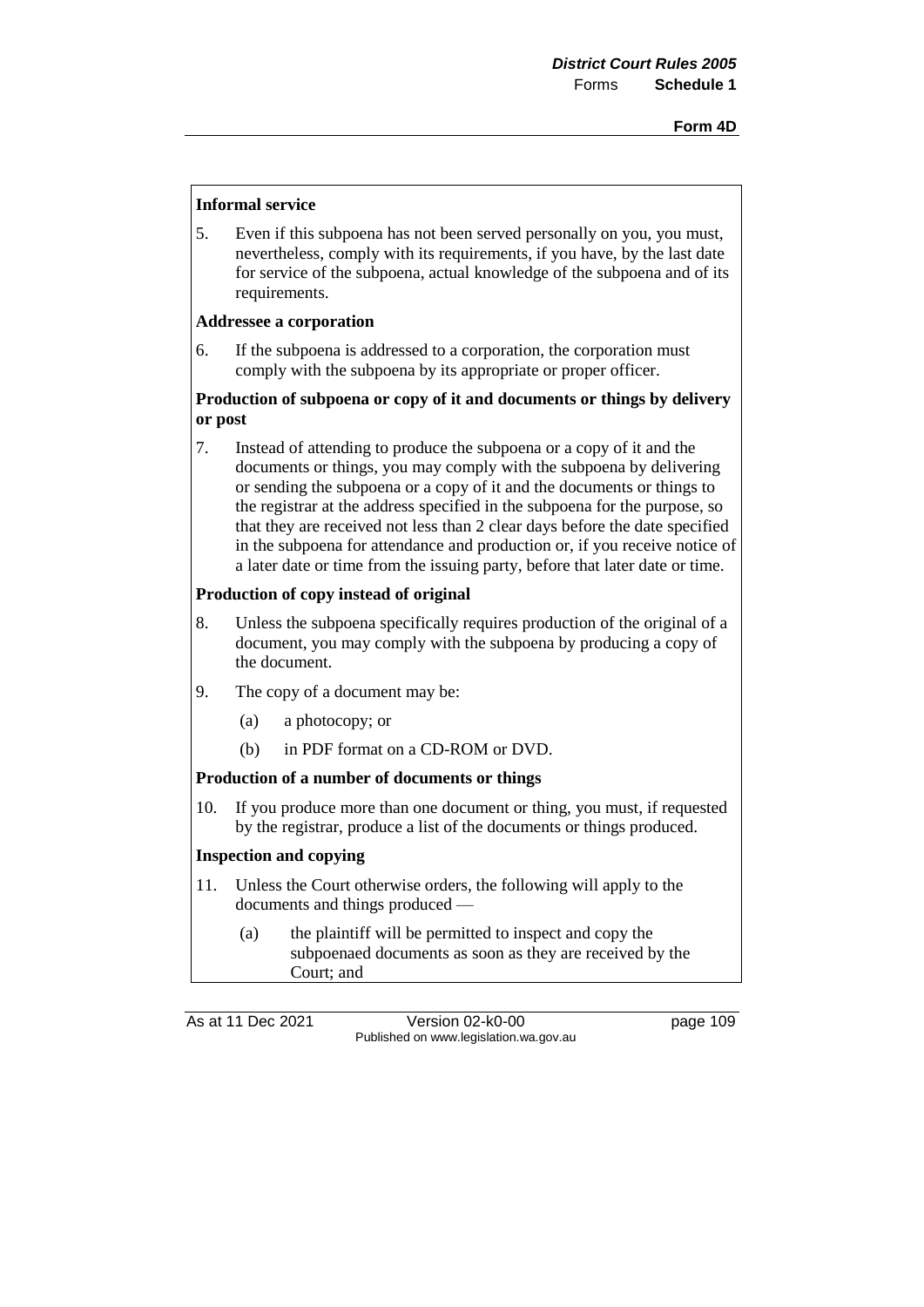#### **Form 4D**

- (b) the other parties will be permitted to inspect the documents at any time after 7 days from the date on which production is due under the subpoena and, with the approval of a registrar, copy the documents.
- 12. Each party who copies the documents produced must give an undertaking to the Court not to use the document otherwise than for the purpose of the action.

#### **Objections**

- 13. If you object to a document or thing produced in response to this subpoena being inspected by a party to the proceeding or any other person, you must, at the time of production, notify the Principal Registrar in writing of your objection and of the grounds of your objection.
- 14. If your objection relates to timeframes and/or access, any dispute may be resolved by way of correspondence with a registrar.
- 15. If your objection raises substantive issues concerning the ambit of the subpoena, for example claims of privilege, these will be referred for determination by the Court.
- 16. You have the right to apply to the Court
	- (a) for an order setting aside the subpoena (or a part of it) or for relief in respect of the subpoena; and
	- (b) for an order with respect to your claim for privilege, public interest immunity or confidentiality in relation to any document or thing to which the subpoena applies.

#### **Losses or expenses incurred in compliance** <sup>2</sup>

17. When you were served with the subpoena, you also received the amount of \$80 for your reasonable losses or expenses incurred in complying with the subpoena. The receipt of this amount does not affect your right to apply to the Court for a higher amount to be fixed. If you wish to claim that your reasonable costs of compliance are higher than \$80, you should make a claim in writing to the issuing party. If you are not able to resolve your claim with the issuing party, you should send a copy of your claim and any other relevant correspondence to the Principal Registrar. The Principal Registrar will make arrangements for your claim to be assessed by the Court.

page 110 Version 02-k0-00 As at 11 Dec 2021 Published on www.legislation.wa.gov.au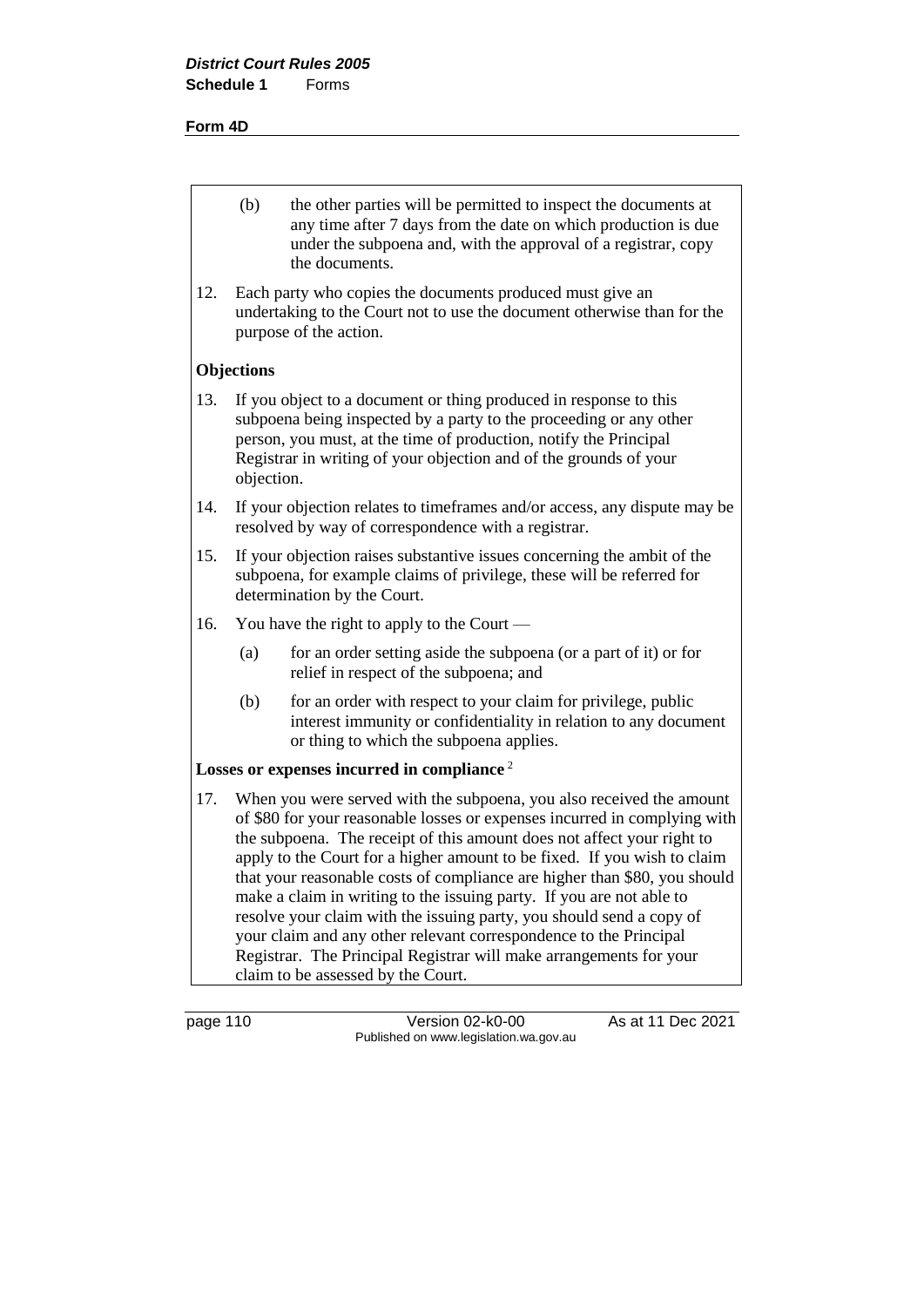| District Court of Western Australia                                                                                                                                                                                                                                                                                                                                        |                                                                                                                                            | Action No:           |  |
|----------------------------------------------------------------------------------------------------------------------------------------------------------------------------------------------------------------------------------------------------------------------------------------------------------------------------------------------------------------------------|--------------------------------------------------------------------------------------------------------------------------------------------|----------------------|--|
| Held at Perth <sup>1</sup>                                                                                                                                                                                                                                                                                                                                                 |                                                                                                                                            | Subpoena declaration |  |
| Parties                                                                                                                                                                                                                                                                                                                                                                    |                                                                                                                                            | Plaintiff            |  |
|                                                                                                                                                                                                                                                                                                                                                                            |                                                                                                                                            | Defendant            |  |
|                                                                                                                                                                                                                                                                                                                                                                            | <b>Declaration by addressee</b>                                                                                                            |                      |  |
| You are required to:                                                                                                                                                                                                                                                                                                                                                       |                                                                                                                                            |                      |  |
|                                                                                                                                                                                                                                                                                                                                                                            | Tick the relevant option below.                                                                                                            |                      |  |
|                                                                                                                                                                                                                                                                                                                                                                            | If originals are to be returned, provide your address as appropriate.                                                                      |                      |  |
|                                                                                                                                                                                                                                                                                                                                                                            | Sign and date the declaration.                                                                                                             |                      |  |
|                                                                                                                                                                                                                                                                                                                                                                            | Attach the declaration to the subpoena or copy of the subpoena that<br>accompanies the documents produced to the Court under the subpoena. |                      |  |
| If you declare that the material you produce is copies of documents, the Court<br>may, without further notice to you, destroy the copies after the expiry of<br>4 months from the conclusion of the proceeding or, if the documents become<br>exhibits in the proceeding, when they are no longer required in connection<br>with the proceeding, including on any appeal.  |                                                                                                                                            |                      |  |
| If the material you produce to the Court is or includes any original document,<br>the Court will return all of the material to you at the address specified by you<br>in the declaration below. Unless the Court otherwise directs, these documents<br>will be returned to you after the expiry of 28 days from the date on which<br>production is due under the subpoena. |                                                                                                                                            |                      |  |
| All of the material I am providing to the Court in compliance with the<br>⊓<br>attached subpoena is copies of documents. I acknowledge that the<br>Court may destroy the copies once they are no longer required, without<br>further notice to me.                                                                                                                         |                                                                                                                                            |                      |  |

As at 11 Dec 2021 Version 02-k0-00 page 111 Published on www.legislation.wa.gov.au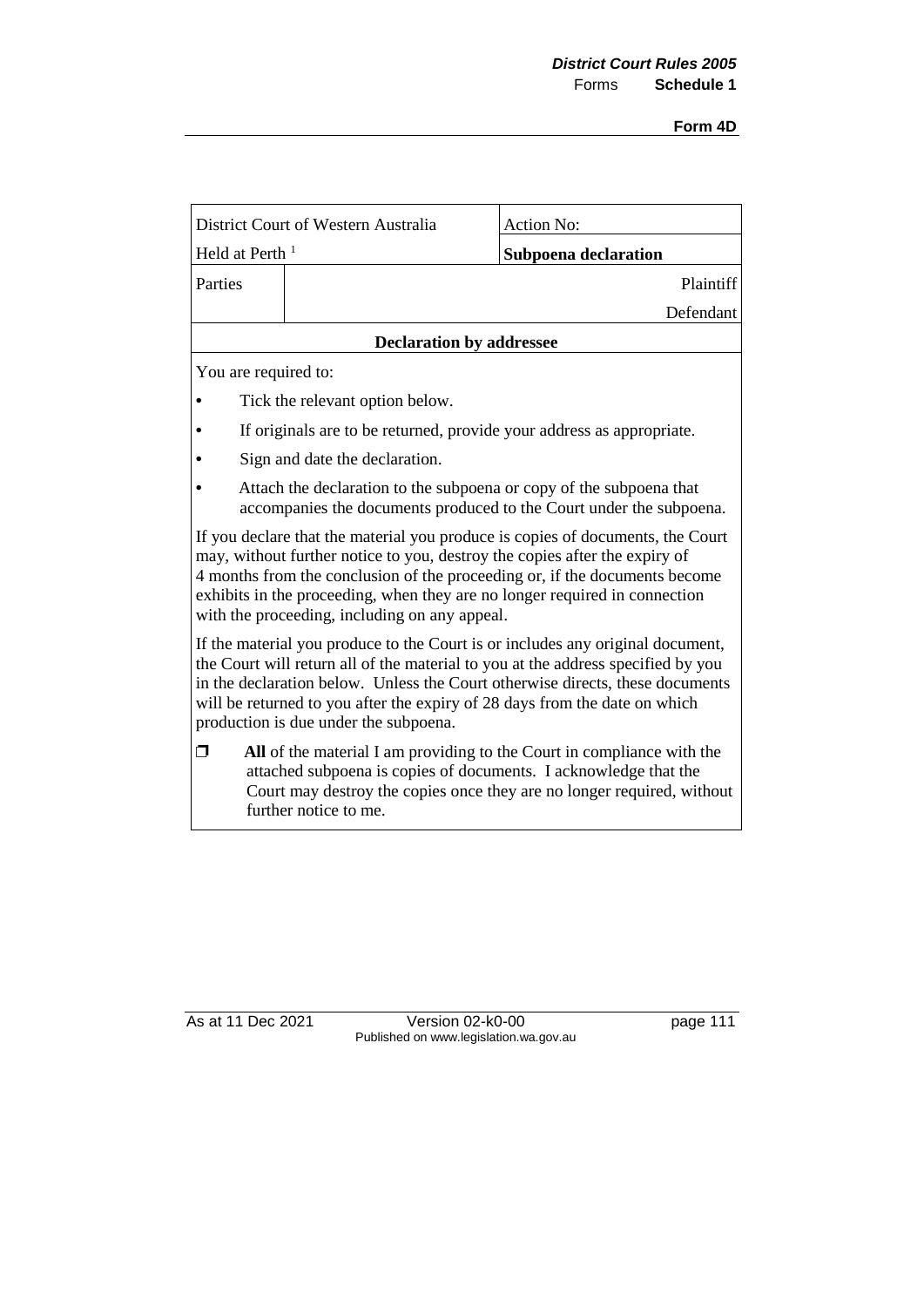#### **Form 4D**

| <b>Some or all</b> of the material I am providing to the Court in compliance<br>with the attached subpoena is an original document. Once the material<br>is no longer required, all of the material should be returned to me at the<br>following address: |
|-----------------------------------------------------------------------------------------------------------------------------------------------------------------------------------------------------------------------------------------------------------|
|                                                                                                                                                                                                                                                           |
| [Signature of addressee]                                                                                                                                                                                                                                  |
| [Name of addressee]                                                                                                                                                                                                                                       |
|                                                                                                                                                                                                                                                           |

Notes to Form 4D —

- 1. If not held at Perth, state the location of the relevant registry.
- 2. If *District Court Rules 2005* rule 48AH(2) does not apply because the Court has ordered, or the issuing party and the addressee have agreed, otherwise, item 17 must be amended to reflect the order or agreement.

*[Form 4D inserted: Gazette 26 Jul 2013 p. 3427-31.]* 

page 112 Version 02-k0-00 As at 11 Dec 2021 Published on www.legislation.wa.gov.au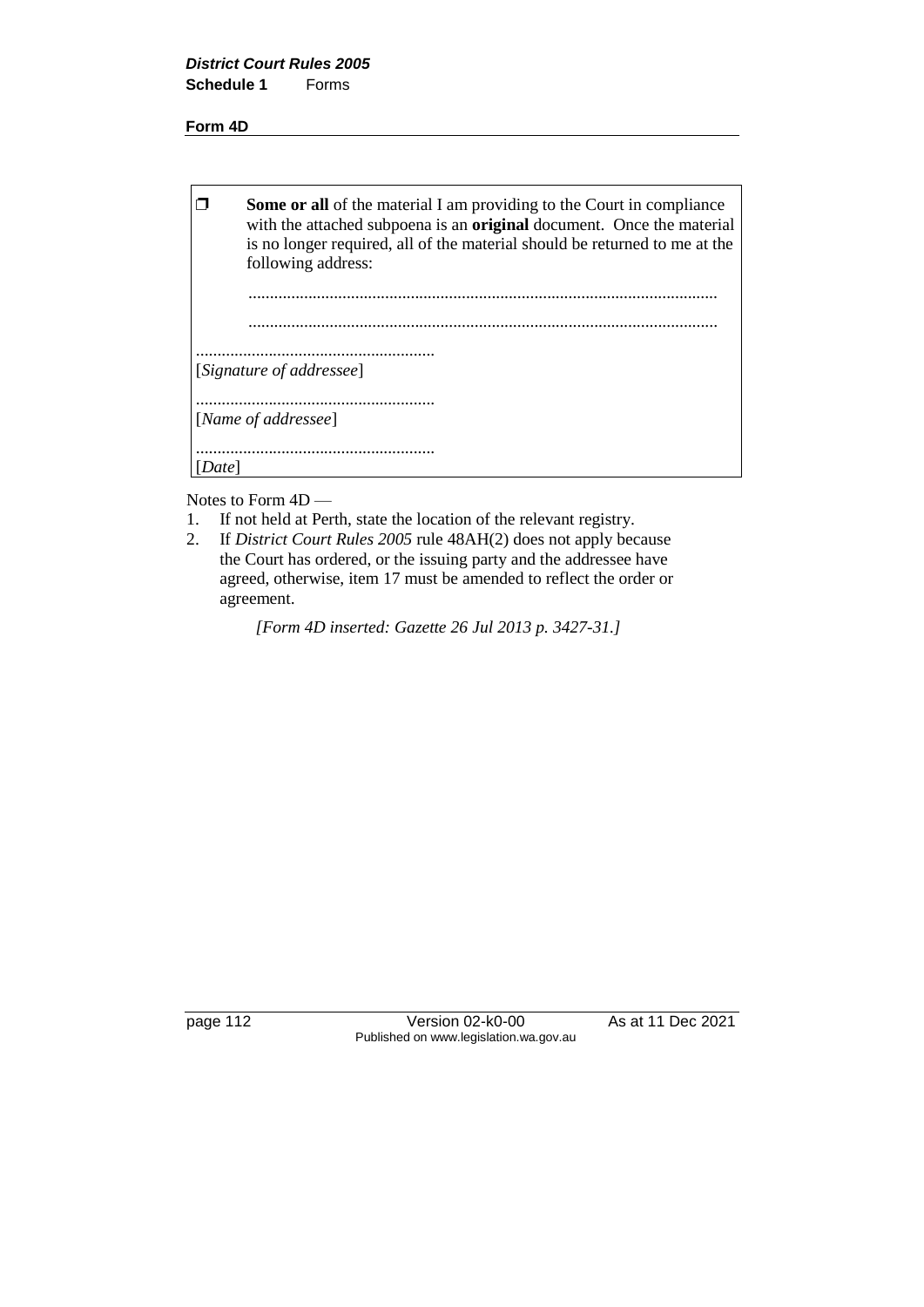## **4E. Subpoena notice and declaration — documents or things (r. 48AG)**

| District Court of Western Australia |                                                                                                                                                                                                                                                                                                                                                    |                                                                                                                                                                                                                                                                        | <b>Action No:</b>                                                              |
|-------------------------------------|----------------------------------------------------------------------------------------------------------------------------------------------------------------------------------------------------------------------------------------------------------------------------------------------------------------------------------------------------|------------------------------------------------------------------------------------------------------------------------------------------------------------------------------------------------------------------------------------------------------------------------|--------------------------------------------------------------------------------|
| Held at Perth <sup>1</sup>          |                                                                                                                                                                                                                                                                                                                                                    |                                                                                                                                                                                                                                                                        | Subpoena notice - documents<br>or things                                       |
| Parties                             |                                                                                                                                                                                                                                                                                                                                                    |                                                                                                                                                                                                                                                                        | Plaintiff                                                                      |
|                                     |                                                                                                                                                                                                                                                                                                                                                    |                                                                                                                                                                                                                                                                        | Defendant                                                                      |
|                                     |                                                                                                                                                                                                                                                                                                                                                    | <b>Notice to addressee</b>                                                                                                                                                                                                                                             |                                                                                |
|                                     |                                                                                                                                                                                                                                                                                                                                                    | of a health professional)                                                                                                                                                                                                                                              | (Other than a health professional, hospital or person that manages the records |
|                                     |                                                                                                                                                                                                                                                                                                                                                    | Contempt of court — arrest                                                                                                                                                                                                                                             |                                                                                |
| 1.                                  | Attached to this notice is a subpoena issued by the District Court of<br>Western Australia, requiring you to produce documents (or things) as<br>described to the Court on or before the date indicated (the return date).<br>Failure to comply with a subpoena without lawful excuse is a contempt<br>of court and may be dealt with accordingly. |                                                                                                                                                                                                                                                                        |                                                                                |
| 2.                                  |                                                                                                                                                                                                                                                                                                                                                    | Note 1 does not limit any power of the Court, under any rules of the<br>Court (including any rules of the Court providing for the arrest of an<br>addressee who fails to attend in accordance with a subpoena) or<br>otherwise, to enforce compliance with a subpoena. |                                                                                |
|                                     |                                                                                                                                                                                                                                                                                                                                                    | Attached declaration in relation to copies                                                                                                                                                                                                                             |                                                                                |
| 3.                                  |                                                                                                                                                                                                                                                                                                                                                    | At the same time as complying with the subpoena, you are also required<br>to complete the declaration at the end of this notice and attach it to the<br>subpoena or copy of the subpoena that accompanies the documents<br>produced to the Court under the subpoena.   |                                                                                |
|                                     | Last day for service                                                                                                                                                                                                                                                                                                                               |                                                                                                                                                                                                                                                                        |                                                                                |
| 4.                                  |                                                                                                                                                                                                                                                                                                                                                    | You need not comply with the subpoena unless it is served on you on or<br>before the date specified in the subpoena as the last date for service of<br>the subpoena.                                                                                                   |                                                                                |

As at 11 Dec 2021 Version 02-k0-00 page 113 Published on www.legislation.wa.gov.au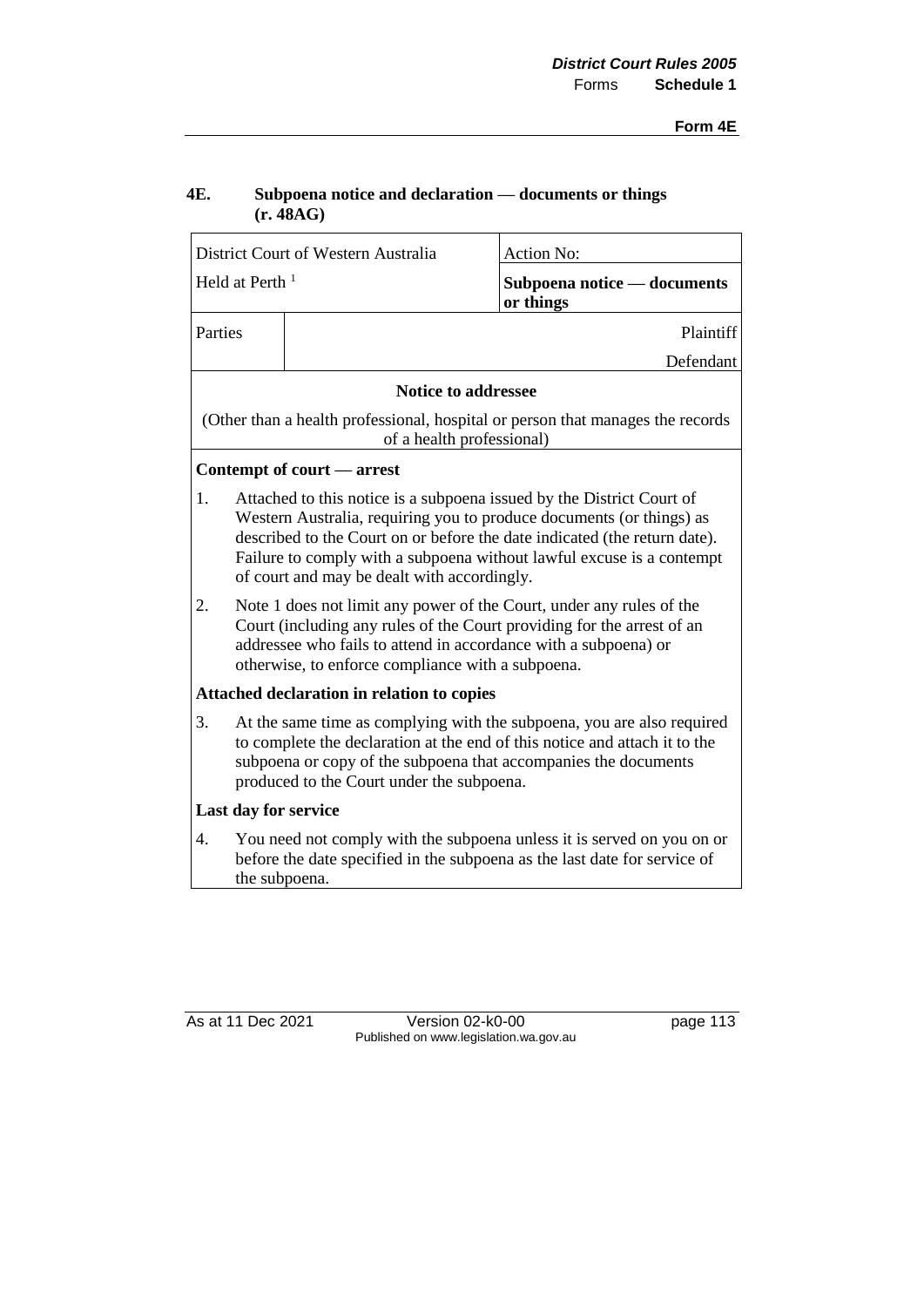#### **Form 4E**

#### **Informal service**

5. Even if this subpoena has not been served personally on you, you must, nevertheless, comply with its requirements, if you have, by the last date for service of the subpoena, actual knowledge of the subpoena and of its requirements.

#### **Addressee a corporation**

6. If the subpoena is addressed to a corporation, the corporation must comply with the subpoena by its appropriate or proper officer.

## **Production of subpoena or copy of it and documents or things by delivery or post**

7. Instead of attending to produce the subpoena or a copy of it and the documents or things, you may comply with the subpoena by delivering or sending the subpoena or a copy of it and the documents or things to the registrar at the address specified in the subpoena for the purpose, so that they are received not less than 2 clear days before the date specified in the subpoena for attendance and production or, if you receive notice of a later date or time from the issuing party, before that later date or time.

## **Production of copy instead of original**

- 8. Unless the subpoena specifically requires production of the original of a document, you may comply with the subpoena by producing a copy of the document.
- 9. The copy of a document may be
	- (a) a photocopy; or
	- (b) in PDF format on a CD-ROM or DVD.

#### **Production of a number of documents or things**

10. If you produce more than one document or thing, you must, if requested by the registrar, produce a list of the documents or things produced.

#### **Inspection and copying**

- 11. Unless the Court otherwise orders (for example, if an objection is made), the following will apply to the documents and things produced —
	- (a) all parties to the action are permitted to inspect the documents and things immediately upon production; and

page 114 Version 02-k0-00 As at 11 Dec 2021 Published on www.legislation.wa.gov.au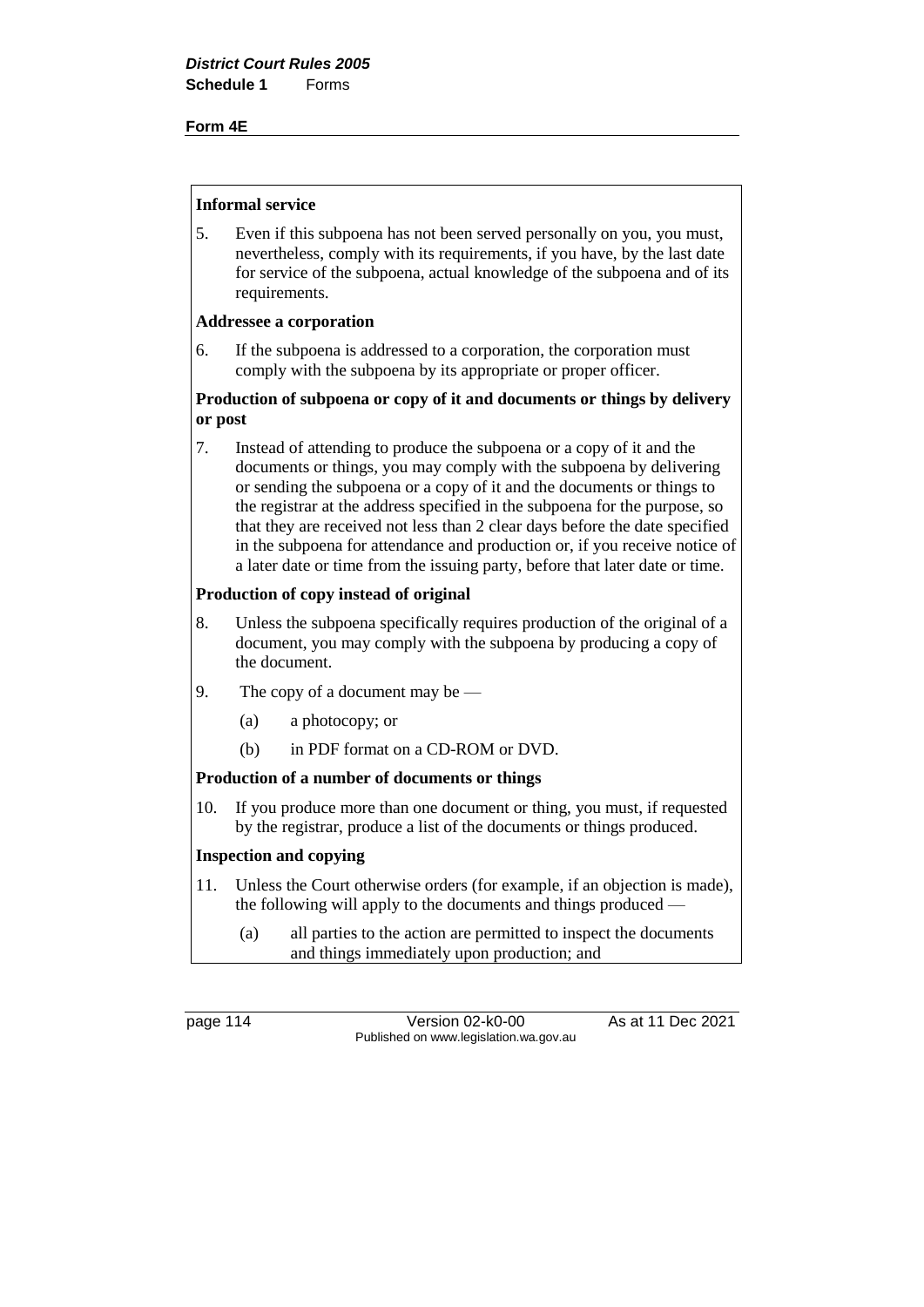- (b) all parties to the action are permitted, with the approval of a registrar, to copy the documents.
- 12. Each party who copies the documents produced must give an undertaking to the Court not to use the document otherwise than for the purpose of the action.

## **Objections**

- 13. If you object to a document or thing produced in response to this subpoena being inspected by a party to the proceeding or any other person, you must, at the time of production, notify the Principal Registrar in writing of your objection and of the grounds of your objection.
- 14. If your objection relates to timeframes and/or access, any dispute may be resolved by way of correspondence with a registrar.
- 15. If your objection raises substantive issues concerning the ambit of the subpoena, for example claims of privilege, these will be referred for determination by the Court.
- 16. You have the right to apply to the Court
	- (a) for an order setting aside the subpoena (or a part of it) or for relief in respect of the subpoena; and
	- (b) for an order with respect to your claim for privilege, public interest immunity or confidentiality in relation to any document or thing to which the subpoena applies.

## **Losses or expenses incurred in compliance** <sup>2</sup>

17. When you were served with the subpoena, you also received the amount of \$80 for your reasonable losses or expenses incurred in complying with the subpoena. The receipt of this amount does not affect your right to apply to the Court for a higher amount to be fixed. If you wish to claim that your reasonable costs of compliance are higher than \$80, you should make a claim in writing to the issuing party. If you are not able to resolve your claim with the issuing party, you should send a copy of your claim and any other relevant correspondence to the Principal Registrar. The Principal Registrar will make arrangements for your claim to be assessed by the Court.

As at 11 Dec 2021 Version 02-k0-00 Page 115 Published on www.legislation.wa.gov.au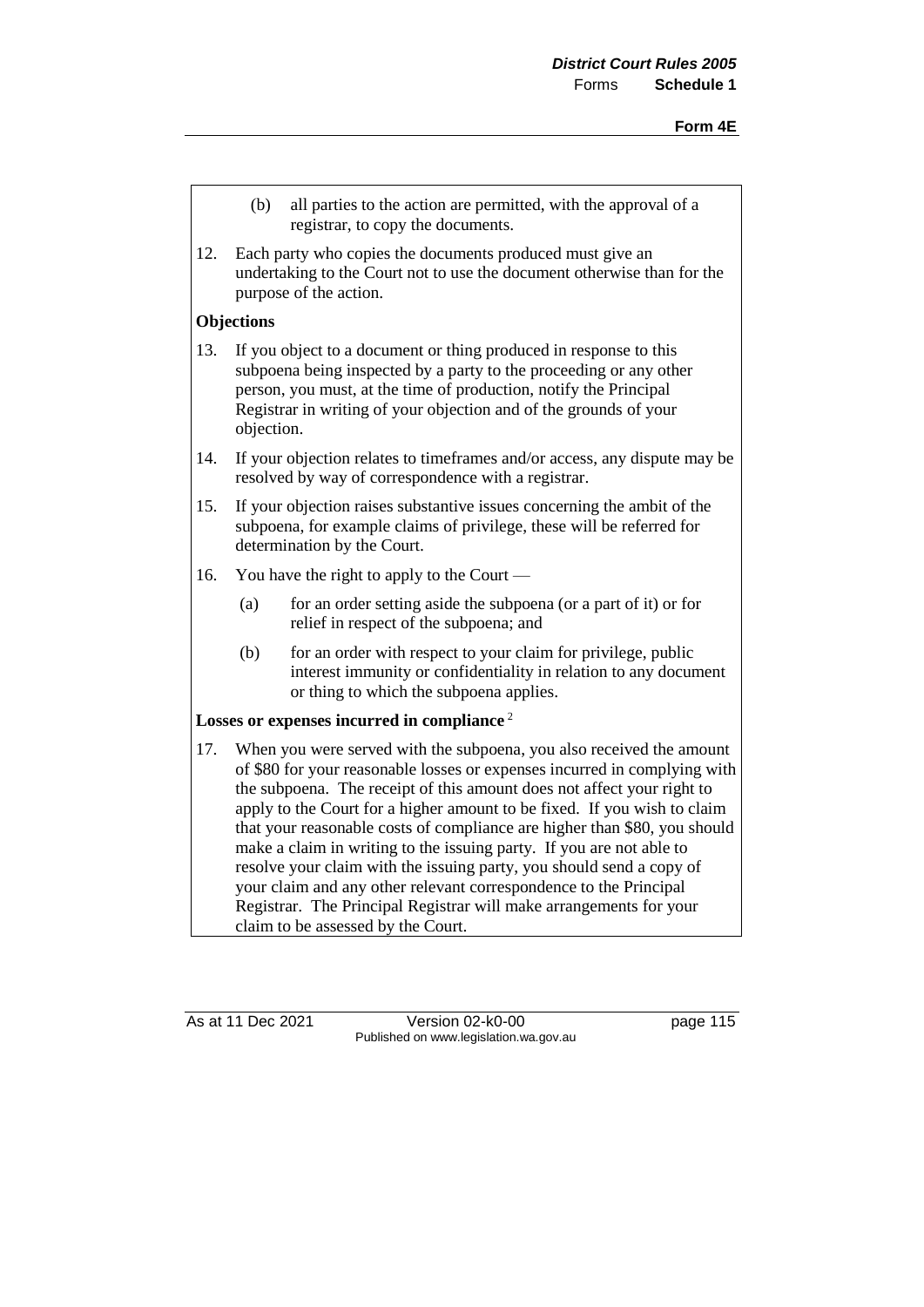## **Form 4E**

| District Court of Western Australia                                                                                                                                                                                                                                                                                                                                       |                                                                                                                                            | <b>Action No:</b>                                                                                                                                |  |
|---------------------------------------------------------------------------------------------------------------------------------------------------------------------------------------------------------------------------------------------------------------------------------------------------------------------------------------------------------------------------|--------------------------------------------------------------------------------------------------------------------------------------------|--------------------------------------------------------------------------------------------------------------------------------------------------|--|
| Held at Perth <sup>1</sup>                                                                                                                                                                                                                                                                                                                                                |                                                                                                                                            | Subpoena declaration                                                                                                                             |  |
| Parties                                                                                                                                                                                                                                                                                                                                                                   |                                                                                                                                            | Plaintiff                                                                                                                                        |  |
|                                                                                                                                                                                                                                                                                                                                                                           |                                                                                                                                            | Defendant                                                                                                                                        |  |
|                                                                                                                                                                                                                                                                                                                                                                           | <b>Declaration by addressee</b>                                                                                                            |                                                                                                                                                  |  |
| You are required to:                                                                                                                                                                                                                                                                                                                                                      |                                                                                                                                            |                                                                                                                                                  |  |
|                                                                                                                                                                                                                                                                                                                                                                           | Tick the relevant option below.                                                                                                            |                                                                                                                                                  |  |
|                                                                                                                                                                                                                                                                                                                                                                           | If originals are to be returned, provide your address as appropriate.                                                                      |                                                                                                                                                  |  |
|                                                                                                                                                                                                                                                                                                                                                                           | Sign and date the declaration.                                                                                                             |                                                                                                                                                  |  |
|                                                                                                                                                                                                                                                                                                                                                                           | Attach the declaration to the subpoena or copy of the subpoena that<br>accompanies the documents produced to the Court under the subpoena. |                                                                                                                                                  |  |
| If you declare that the material you produce is copies of documents, the Court<br>may, without further notice to you, destroy the copies after the expiry of<br>4 months from the conclusion of the proceeding or, if the documents become<br>exhibits in the proceeding, when they are no longer required in connection<br>with the proceeding, including on any appeal. |                                                                                                                                            |                                                                                                                                                  |  |
| If the material you produce to the Court is or includes any original document,<br>the Court will return all of the material to you at the address specified by you<br>in the declaration below. Unless the Court otherwise directs, these documents<br>will be returned to you at the expiry of 28 days from the date on which<br>production is due under the subpoena.   |                                                                                                                                            |                                                                                                                                                  |  |
| σ                                                                                                                                                                                                                                                                                                                                                                         | attached subpoena is copies of documents. I acknowledge that the<br>further notice to me.                                                  | All of the material I am providing to the Court in compliance with the<br>Court may destroy the copies once they are no longer required, without |  |

page 116 Version 02-k0-00 As at 11 Dec 2021 Published on www.legislation.wa.gov.au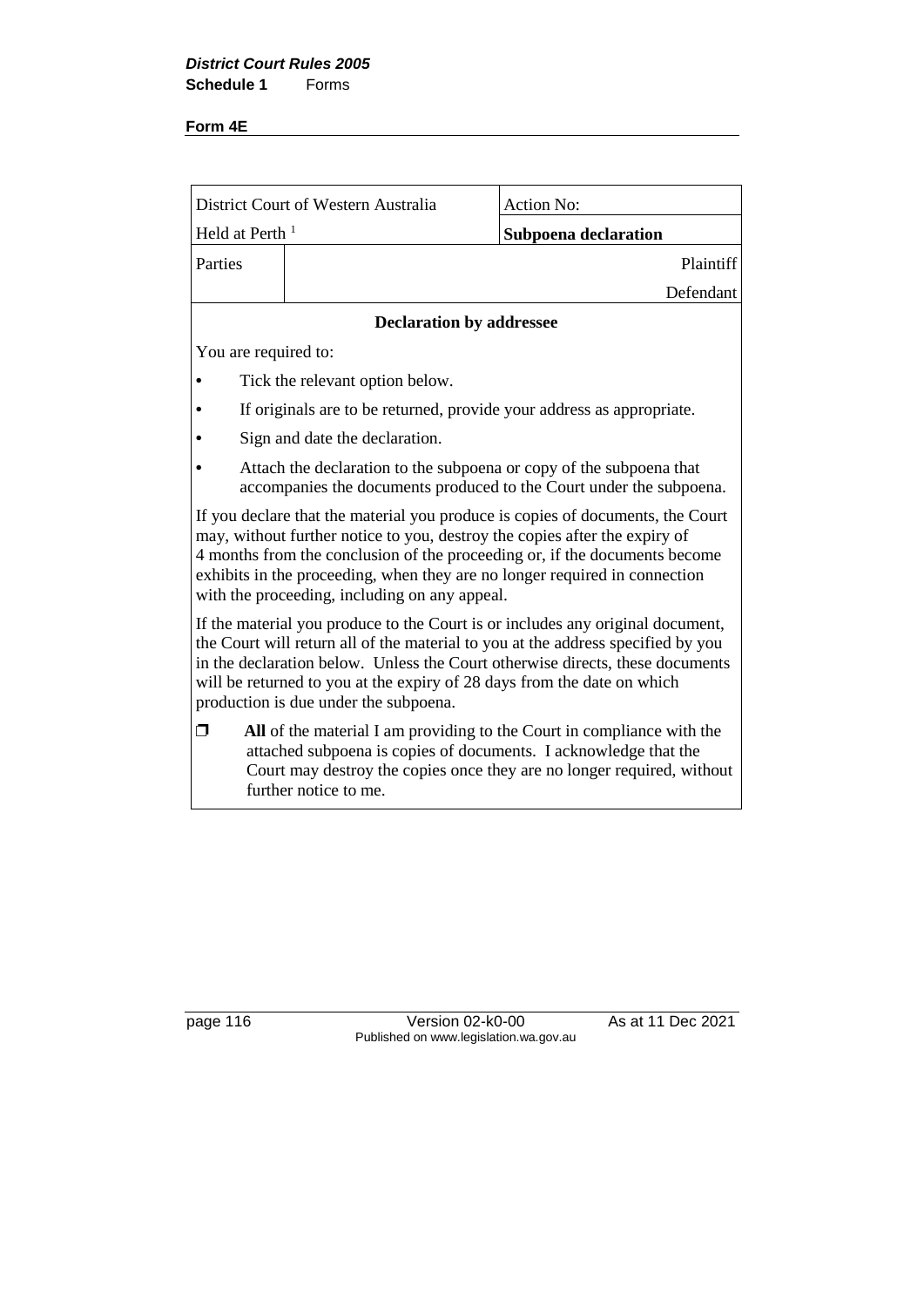| <b>Some or all</b> of the material I am providing to the Court in compliance<br>with the attached subpoena is an <b>original</b> document. Once the material<br>is no longer required, all of the material should be returned to me at the<br>following address: |
|------------------------------------------------------------------------------------------------------------------------------------------------------------------------------------------------------------------------------------------------------------------|
|                                                                                                                                                                                                                                                                  |
| [Signature of addressee]                                                                                                                                                                                                                                         |
| [Name of addressee]                                                                                                                                                                                                                                              |
|                                                                                                                                                                                                                                                                  |

Notes to Form 4E —

- 1. If not held at Perth, state the location of the relevant registry.
- 2. If *District Court Rules 2005* rule 48AH(2) does not apply because the Court has ordered, or the issuing party and the addressee have agreed, otherwise, item 17 must be amended to reflect the order or agreement.

*[Form 4E inserted: Gazette 26 Jul 2013 p. 3431-5.]* 

As at 11 Dec 2021 Version 02-k0-00 page 117 Published on www.legislation.wa.gov.au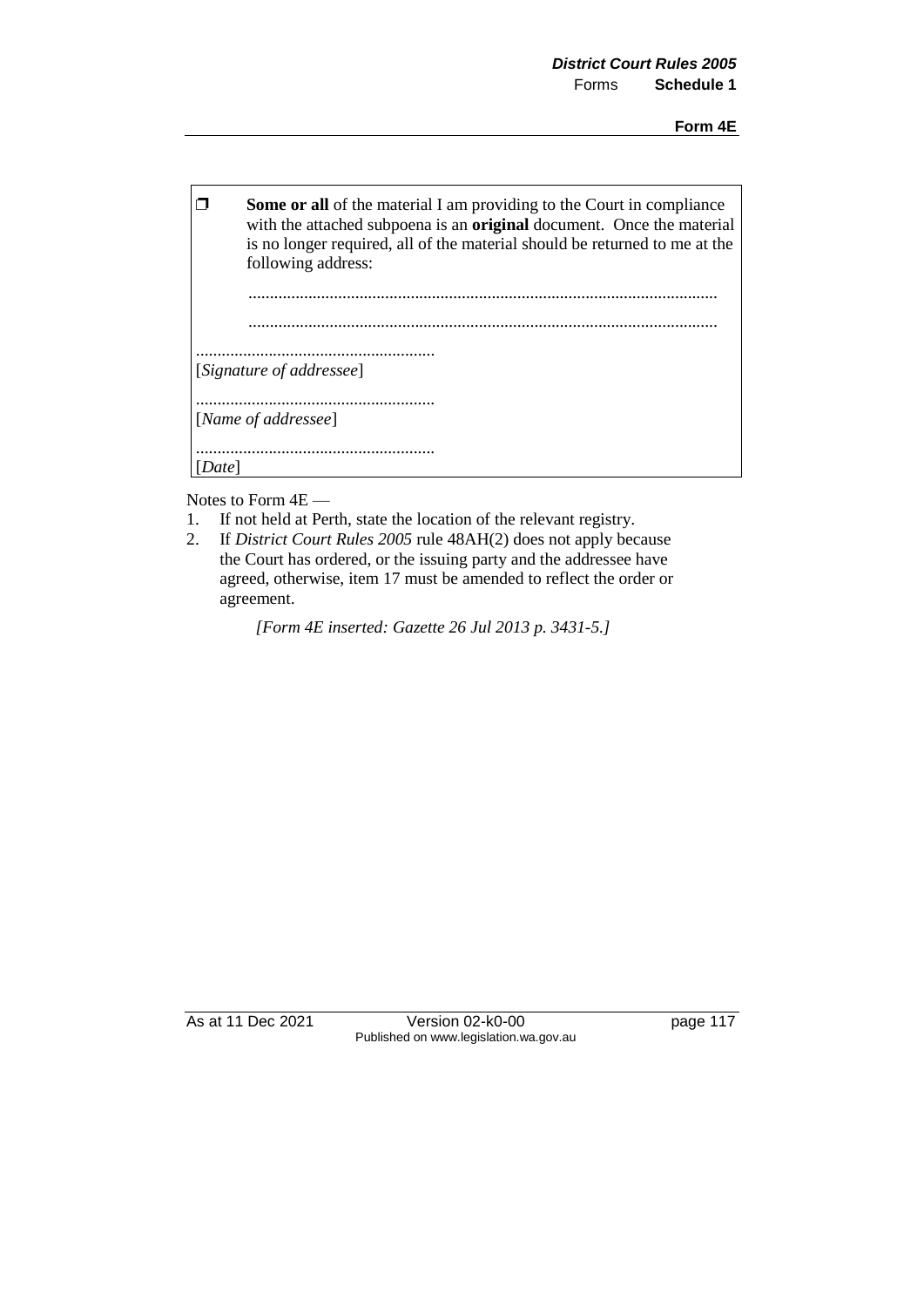#### **4.** *Prohibited Behaviour Orders Act 2010* **s. 5 application (r. 71B)**

| District Court of Western Australia |                                                                    | <b>Action No:</b>                         |             |
|-------------------------------------|--------------------------------------------------------------------|-------------------------------------------|-------------|
| Held at Perth <sup>1A</sup>         |                                                                    | <b>Application for prohibited</b>         |             |
|                                     | Prohibited Behaviour Orders Act 2010 s. 5                          | behaviour order.<br><b>Hearing notice</b> |             |
| Applicant                           |                                                                    |                                           |             |
| Respondent                          |                                                                    |                                           |             |
| Date of filing                      |                                                                    |                                           |             |
| Application                         | The applicant applies under the <i>Prohibited Behaviour</i>        |                                           |             |
|                                     | Orders Act 2010 section 5 for a prohibited behaviour               |                                           |             |
|                                     | order (PBO) against the respondent.                                |                                           |             |
| Proposed PBO                        | The applicant applies for the following constraints in the         |                                           |             |
|                                     | PBO against the respondent —                                       |                                           |             |
|                                     | 1.                                                                 |                                           |             |
|                                     | The applicant applies for the PBO for a period of [ <i>state</i> ] |                                           |             |
|                                     | period].                                                           |                                           |             |
| Signature of                        |                                                                    |                                           | Date:       |
| applicant or                        |                                                                    |                                           |             |
| lawyer                              | Applicant/Applicant's lawyer                                       |                                           |             |
| Hearing details <sup>2</sup>        | This application will be heard at this date,                       |                                           | Court seal: |
|                                     | time and place $-$                                                 |                                           |             |
|                                     | Time:<br>Date:                                                     |                                           |             |
|                                     | Place:                                                             |                                           |             |

Notes to Form 4 —

1A. If not held at Perth, state the location of the relevant registry.

- 1. The period stated here must comply with the *Prohibited Behaviour Orders Act 2010* s. 12.
- 2. The Court will complete this row when the application is submitted.

*[Form 4 inserted: Gazette 17 Jun 2011 p. 2156-7; amended: Gazette 26 Jul 2013 p. 3435-6.]* 

page 118 Version 02-k0-00 As at 11 Dec 2021 Published on www.legislation.wa.gov.au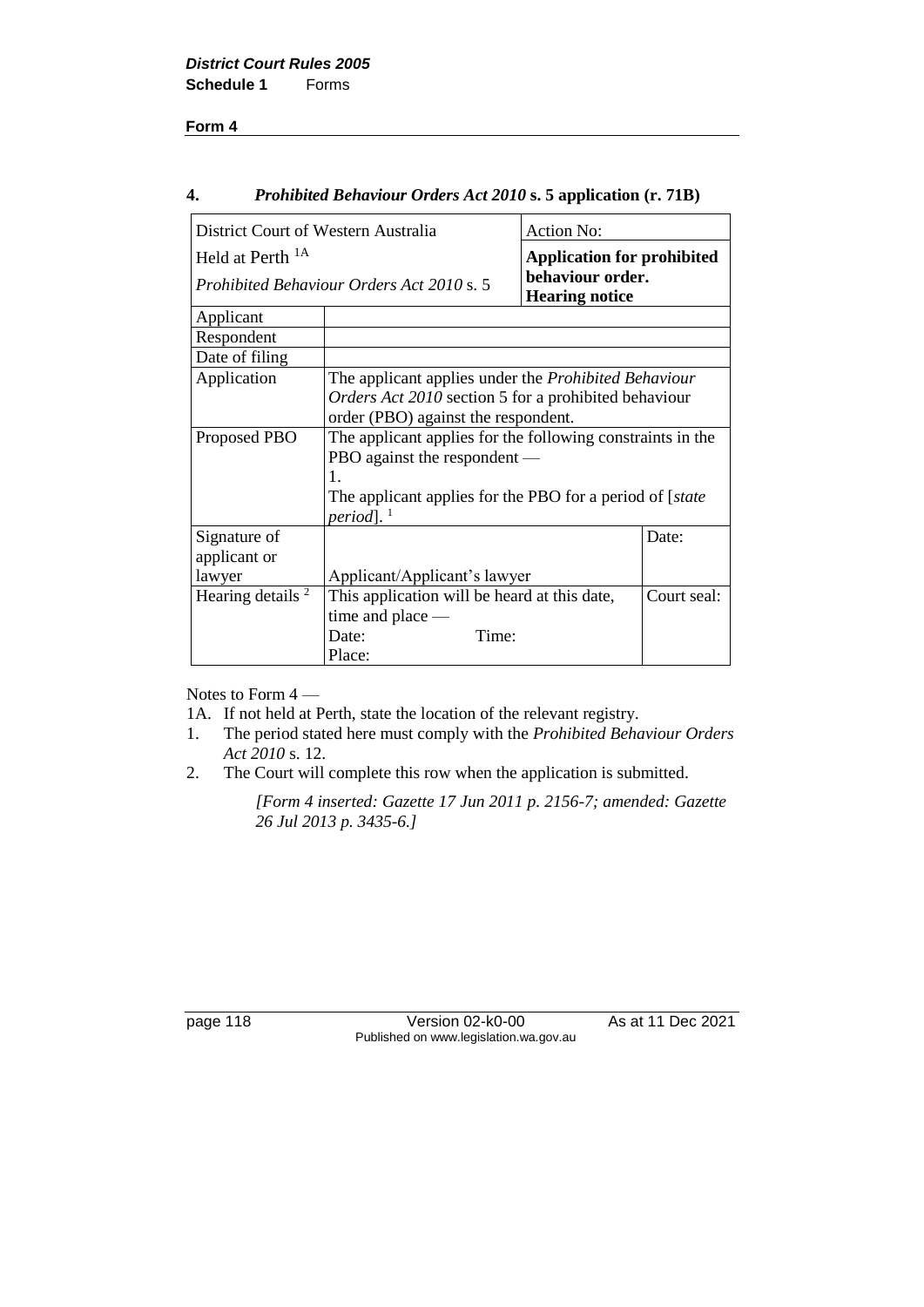| District Court of Western Australia |                                                                                                                                                                      | <b>Action No:</b>                                              |             |
|-------------------------------------|----------------------------------------------------------------------------------------------------------------------------------------------------------------------|----------------------------------------------------------------|-------------|
| Held at Perth <sup>1A</sup>         |                                                                                                                                                                      | <b>Application to vary or</b>                                  |             |
|                                     | Prohibited Behaviour Orders Act 2010 s. 21                                                                                                                           | cancel prohibited<br>behaviour order.<br><b>Hearing notice</b> |             |
| PBO's details                       | Date made:                                                                                                                                                           |                                                                |             |
|                                     | Constrained person:                                                                                                                                                  |                                                                |             |
| Applicant                           |                                                                                                                                                                      |                                                                |             |
| Respondent                          |                                                                                                                                                                      |                                                                |             |
| Date of filing                      |                                                                                                                                                                      |                                                                |             |
| Application                         | The applicant applies under the Prohibited Behaviour<br><i>Orders Act 2010</i> section 21 to <sup>1</sup> vary/cancel the above<br>PBO (prohibited behaviour order). |                                                                |             |
| Variation(s)<br>wanted $2$          | 1.                                                                                                                                                                   |                                                                |             |
| Grounds for<br>application $3$      | 1.                                                                                                                                                                   |                                                                |             |
| Signature of<br>applicant           |                                                                                                                                                                      |                                                                | Date:       |
| or lawyer                           | Applicant/Applicant's lawyer                                                                                                                                         |                                                                |             |
| Hearing details <sup>4</sup>        | This application will be heard at this date,<br>time and place -<br>Time:<br>Date:                                                                                   |                                                                | Court seal: |
|                                     | Place:                                                                                                                                                               |                                                                |             |

#### **5.** *Prohibited Behaviour Orders Act 2010* **s. 21 application (r. 71C)**

Notes to Form 5 —

- 1A. If not held at Perth, state the location of the relevant registry.
- 1. Delete the inapplicable.
- 2. Omit this row if the application is to cancel a PBO.
- 3. Set out the grounds in numbered paragraphs.
- 4. The Court will complete this row when the application is filed.

*[Form 5 inserted: Gazette 17 Jun 2011 p. 2157; amended: Gazette 26 Jul 2013 p. 3436.]* 

As at 11 Dec 2021 Version 02-k0-00 page 119 Published on www.legislation.wa.gov.au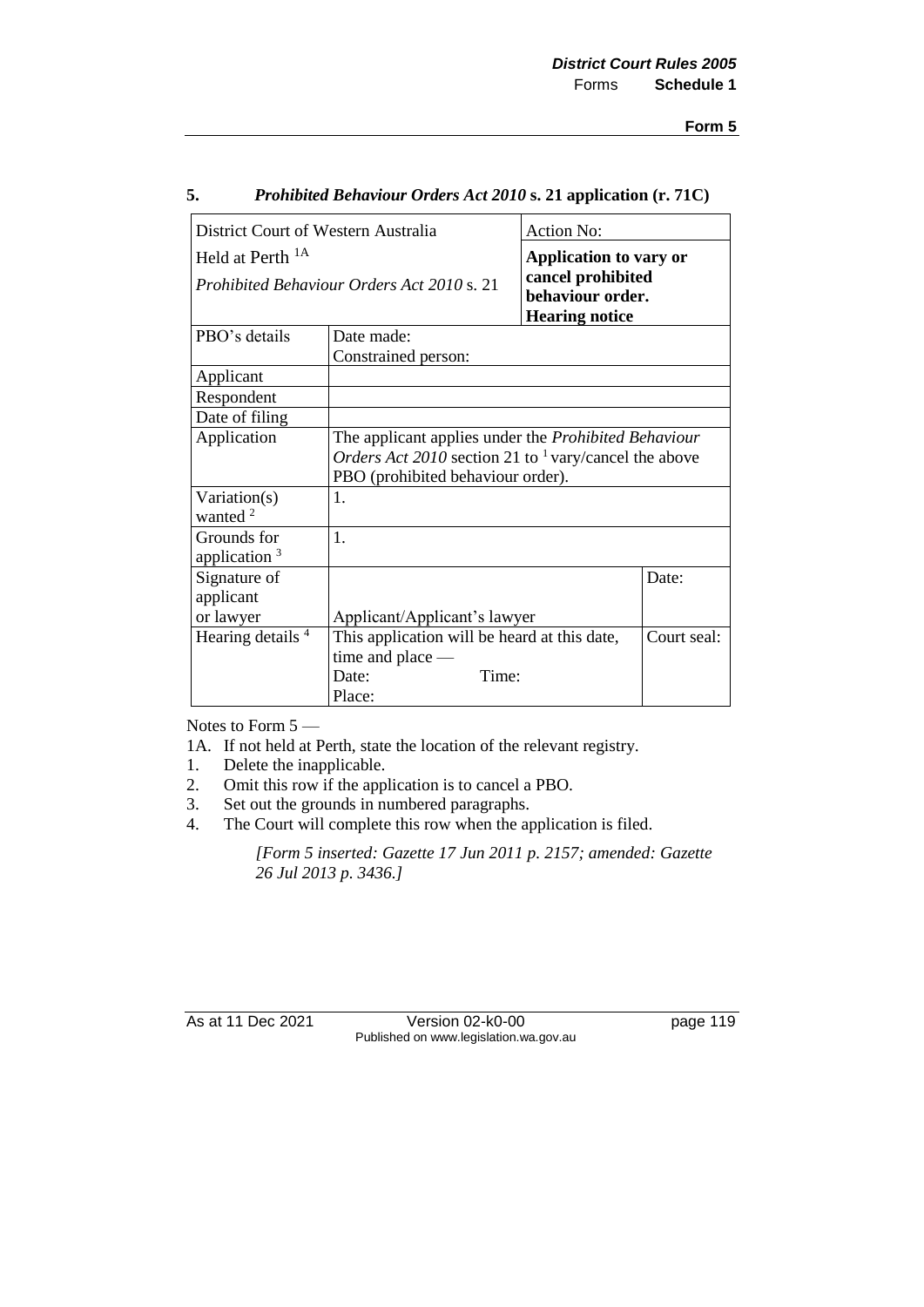## **6. Appeal notice (r. 51(1))**

| District Court of Western Australia      |                                                      | Appeal No:                                                                                                                                                                |
|------------------------------------------|------------------------------------------------------|---------------------------------------------------------------------------------------------------------------------------------------------------------------------------|
| Held at Perth <sup>1</sup>               |                                                      | <b>Appeal notice</b>                                                                                                                                                      |
| Parties                                  |                                                      | Appellant                                                                                                                                                                 |
|                                          |                                                      | Respondent                                                                                                                                                                |
| <b>Primary court's decision</b>          |                                                      |                                                                                                                                                                           |
| Primary court                            |                                                      |                                                                                                                                                                           |
| Case number                              |                                                      |                                                                                                                                                                           |
| Parties                                  |                                                      |                                                                                                                                                                           |
| Date of decision                         |                                                      |                                                                                                                                                                           |
| Judicial officer                         |                                                      |                                                                                                                                                                           |
| Decision details <sup>2</sup>            |                                                      |                                                                                                                                                                           |
| <b>Appeal details</b>                    |                                                      |                                                                                                                                                                           |
| Notice of appeal                         | above decision.                                      | The appellant appeals to the District Court against the                                                                                                                   |
| Grounds of<br>appeal $3$                 | 1.                                                   |                                                                                                                                                                           |
| Acts that allows<br>appeal <sup>4</sup>  |                                                      | section:                                                                                                                                                                  |
| Notice to the<br>respondent <sup>5</sup> | with this notice and serve it on the appellant.      | If you want to take part in this appeal you must file a<br>Form 8 (attached) under the District Court Rules 2005<br>within 21 days after the date on which you are served |
|                                          | at the time and place stated below.                  | If you file a Form 8 you must attend a directions hearing                                                                                                                 |
| Last date for<br>appealing               | Last date:<br>Is an extension of time needed? Yes/No |                                                                                                                                                                           |
| Date of filing                           |                                                      |                                                                                                                                                                           |
| Directions<br>hearing <sup>6</sup>       | Date:<br>Place:                                      | Time:                                                                                                                                                                     |

page 120 Version 02-k0-00 As at 11 Dec 2021 Published on www.legislation.wa.gov.au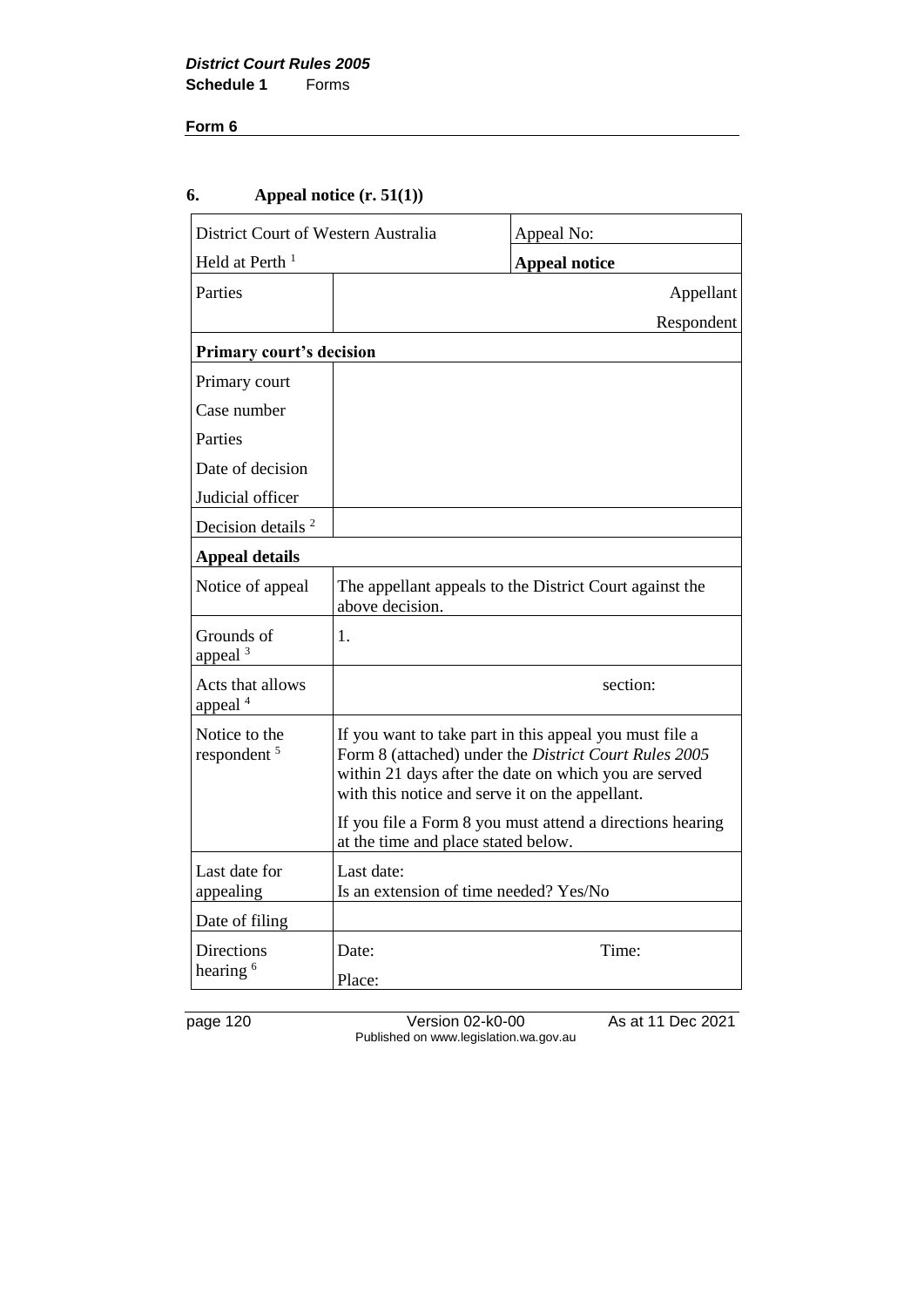| <b>Appellant's service details</b>                                                                                                                                                    |                              |       |
|---------------------------------------------------------------------------------------------------------------------------------------------------------------------------------------|------------------------------|-------|
| Geographical address<br>of appellant                                                                                                                                                  |                              |       |
| (Must be provided unless<br>otherwise ordered by the<br>Court: see Rules of the<br>Supreme Court 1971<br>Order 71A rule 2 and<br><b>District Court</b><br><i>Rules</i> 2005 rule 22C) |                              |       |
| Name of lawyer                                                                                                                                                                        |                              |       |
| (If one has been<br>appointed)                                                                                                                                                        |                              |       |
| Postal address for<br>service of documents                                                                                                                                            |                              |       |
| (Must be provided)                                                                                                                                                                    |                              |       |
| Email address                                                                                                                                                                         |                              |       |
| (Optional - if provided,<br>may be used for service<br>of documents)                                                                                                                  |                              |       |
| Fax number                                                                                                                                                                            |                              |       |
| (Optional — if provided,<br>may be used for service<br>of documents)                                                                                                                  |                              |       |
| Telephone number                                                                                                                                                                      |                              |       |
| Reference                                                                                                                                                                             |                              |       |
| Signature of appellant<br>or lawyer                                                                                                                                                   | Appellant/Appellant's lawyer | Date: |

Notes to Form 6 —

- 1. If not held at Perth, state the location of the relevant registry.
- 2. Examples:
	- Judgment against the defendant for \$40 000.
	- Dismissal of claim to recover possession of real property.

As at 11 Dec 2021 Version 02-k0-00 page 121 Published on www.legislation.wa.gov.au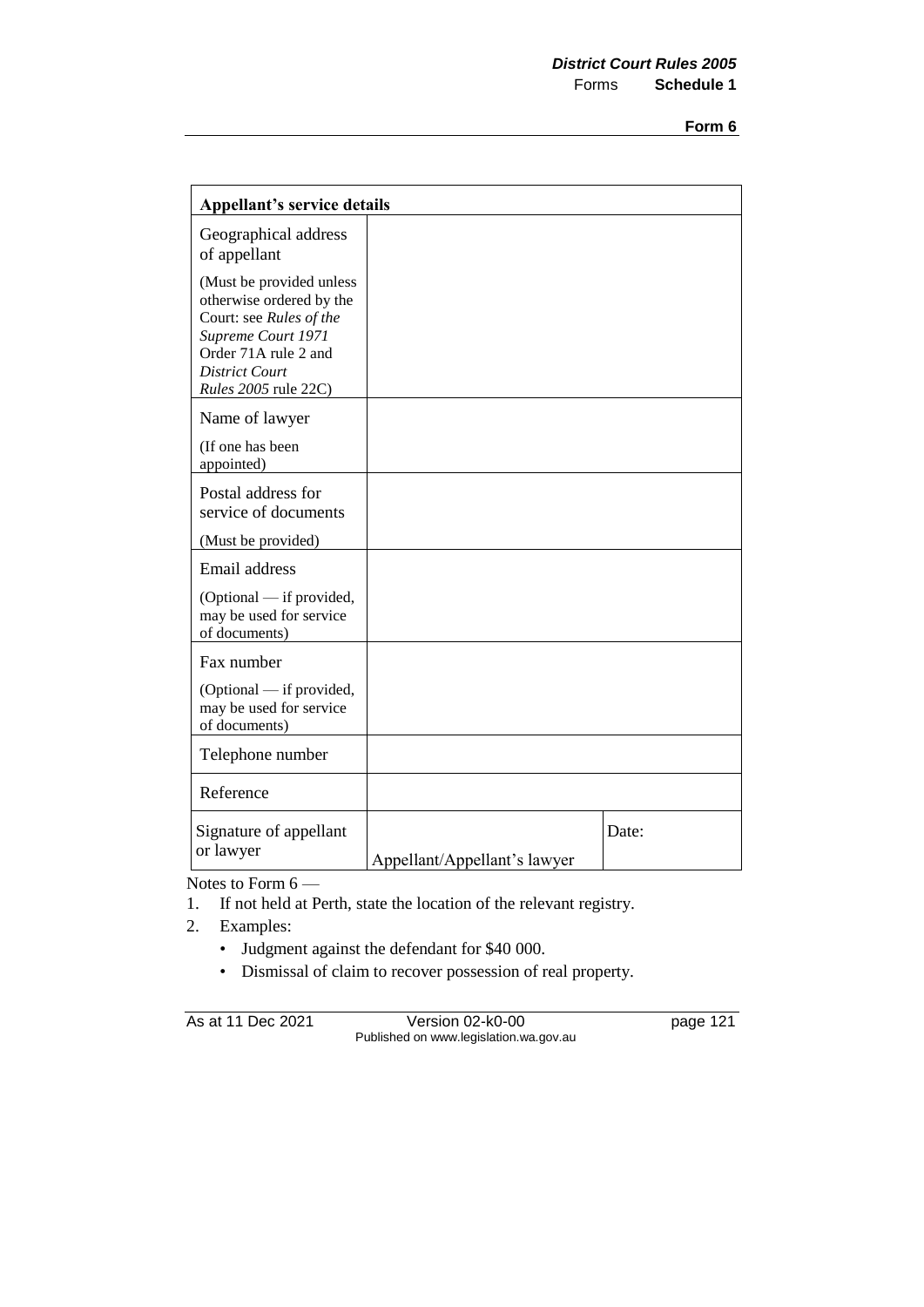- 3. Set out the grounds in numbered paragraphs.
- 4. State the short title of the Act under which the appeal is being made.
- 5. A copy of Form 8 (Notice of respondent's intention) must be attached to this form when it is served on the respondent.
- 6. The Court will complete this row when the appeal notice is filed.

*[Form 6 inserted: Gazette 26 Jul 2013 p. 3437-9.]* 

page 122 Version 02-k0-00 As at 11 Dec 2021 Published on www.legislation.wa.gov.au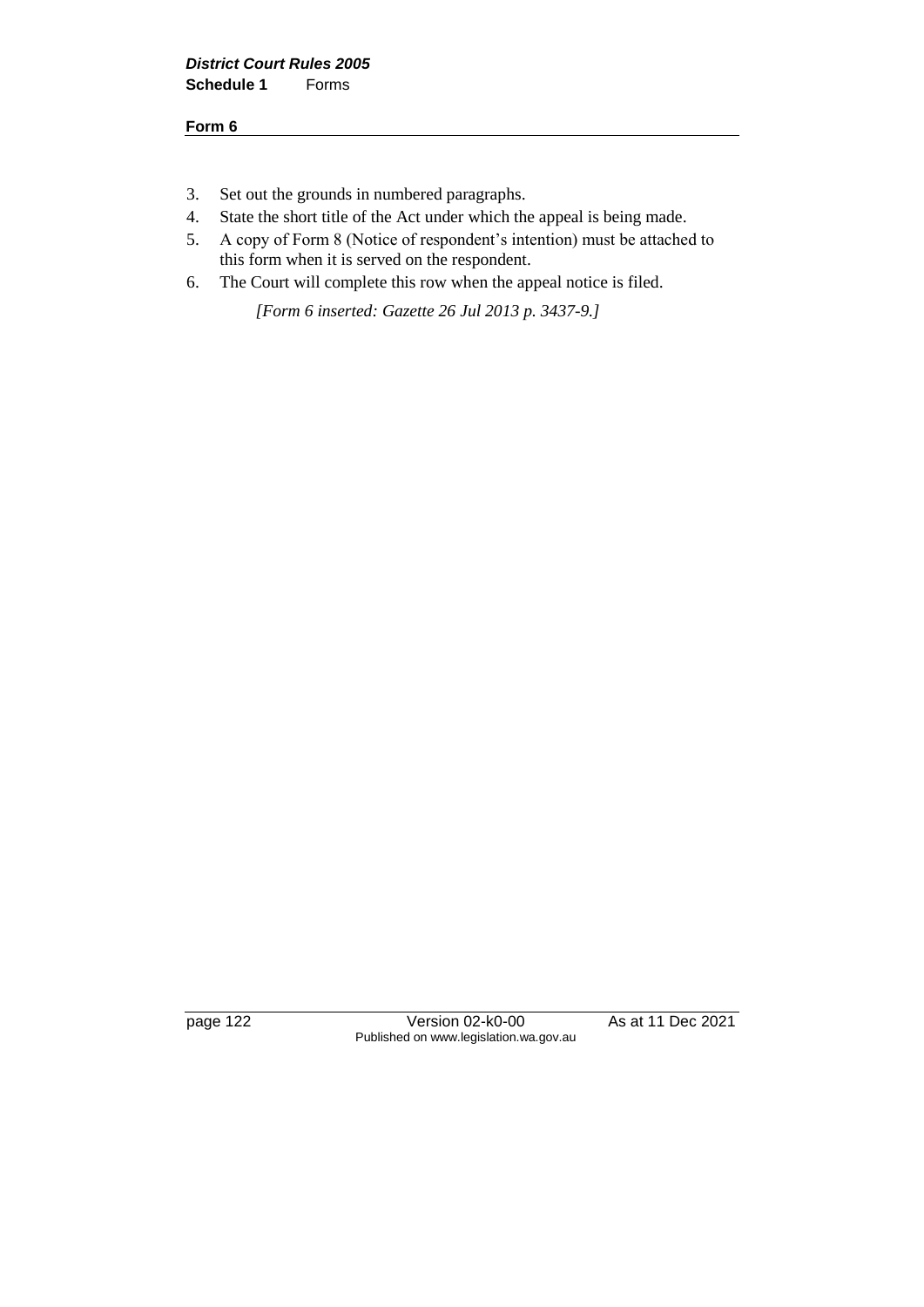## **7. Service certificate (r. 51(7))**

| District Court of Western Australia |                                                                                                                                                                                                                                                                                                                                                                                                                                                                               | Appeal No:          |                         |
|-------------------------------------|-------------------------------------------------------------------------------------------------------------------------------------------------------------------------------------------------------------------------------------------------------------------------------------------------------------------------------------------------------------------------------------------------------------------------------------------------------------------------------|---------------------|-------------------------|
| Held at Perth <sup>1A</sup>         |                                                                                                                                                                                                                                                                                                                                                                                                                                                                               | Service certificate |                         |
| Parties                             |                                                                                                                                                                                                                                                                                                                                                                                                                                                                               |                     | Appellant<br>Respondent |
| Date of filing                      |                                                                                                                                                                                                                                                                                                                                                                                                                                                                               |                     |                         |
| Certificate $1$                     | I certify that on [ <i>date</i> ] at [ <i>place</i> ] [ <i>name of server</i> ]<br>served the respondent personally with these<br>$d$ ocuments —<br>a copy of an appeal notice dated [ <i>date</i> ]/appeal<br>notice (WCIMA appeal) dated $[date]^2$ ;<br>a copy of every other document that was filed<br>with the appeal notice;<br>a copy of Form 8 (Notice of respondent's<br>intention).<br>I undertake to file an affidavit of service if the Court<br>requires me to. |                     |                         |
| Signature of                        |                                                                                                                                                                                                                                                                                                                                                                                                                                                                               |                     | Date:                   |
| appellant or<br>lawyer              | Appellant/Appellant's lawyer                                                                                                                                                                                                                                                                                                                                                                                                                                                  |                     |                         |

Note to Form 7 —

1A. If not held at Perth, state the location of the relevant registry.

- 1. If the documents were posted to the superintendent of the prison in which the respondent is imprisoned, modify this certificate to say when they were posted and to which prison.
- 2. Strike out whichever is inapplicable.

*[Form 7 inserted: Gazette 17 Jun 2011 p. 2166; amended: Gazette 18 Nov 2011 p. 4815; 26 Jul 2013 p. 3439.]*

As at 11 Dec 2021 Version 02-k0-00 page 123 Published on www.legislation.wa.gov.au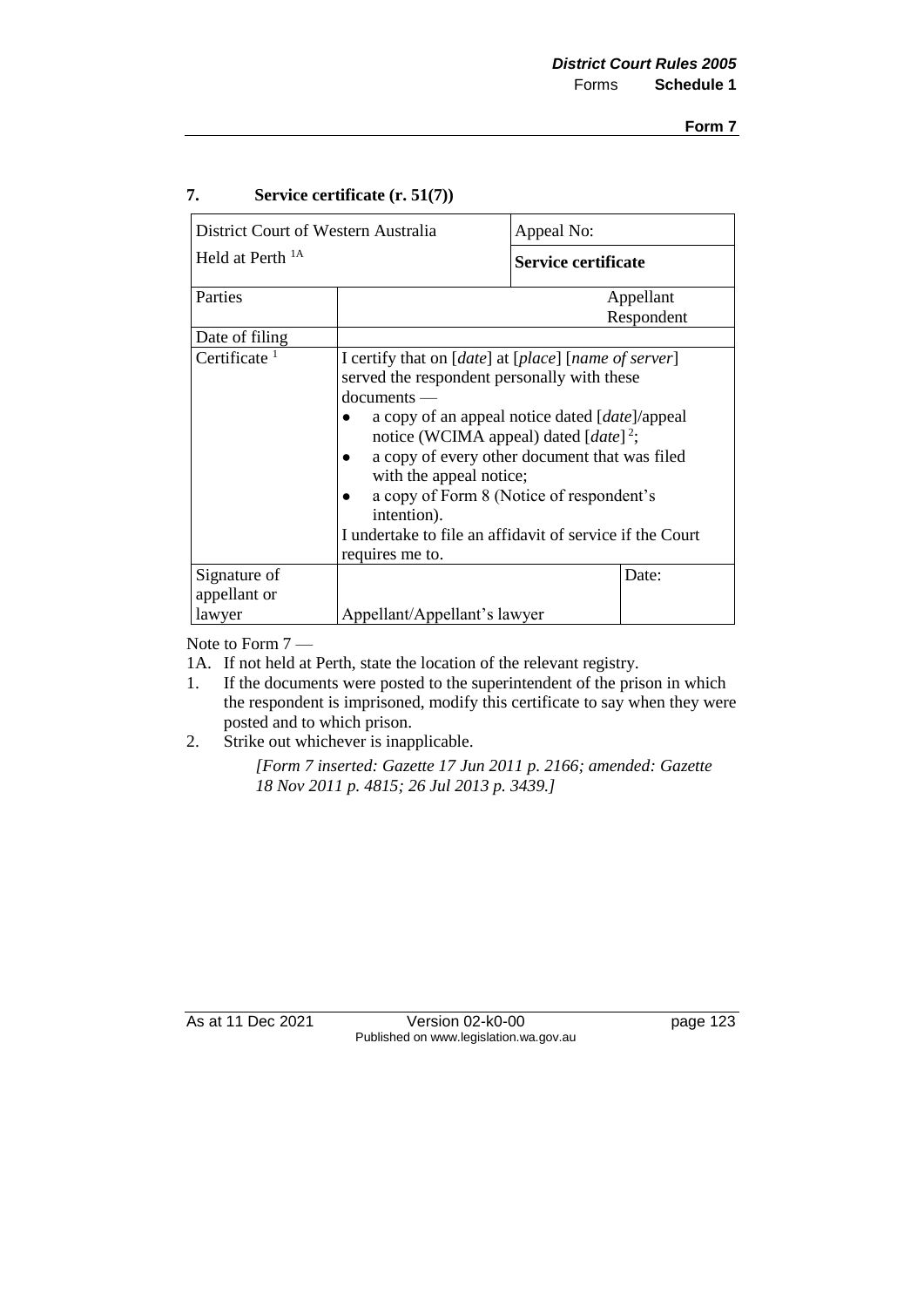### **Form 8A**

## **8A. Appeal notice (WCIMA appeal) (r. 51(4A))**

| District Court of Western Australia |                                                    | Appeal No:                                                |
|-------------------------------------|----------------------------------------------------|-----------------------------------------------------------|
| Held at Perth <sup>1</sup>          |                                                    | <b>Appeal notice (WCIMA</b><br>appeal)                    |
| Parties                             |                                                    | Appellant                                                 |
|                                     |                                                    | Respondent                                                |
| <b>Primary court's decision</b>     |                                                    |                                                           |
| Primary court                       | <b>WorkCover WA Arbitration Service</b>            |                                                           |
| Case number                         |                                                    |                                                           |
| Parties                             |                                                    |                                                           |
| Date of decision                    |                                                    |                                                           |
| Arbitrator                          |                                                    |                                                           |
| Decision details <sup>2</sup>       |                                                    |                                                           |
| <b>Appeal details</b>               |                                                    |                                                           |
| Notice of appeal                    | Court against the above decision.                  | The appellant applies for leave to appeal to the District |
| Act that allows<br>appeal           | Act 1981 (WCIMA) section 247.                      | Workers' Compensation and Injury Management               |
| Question of law <sup>3</sup>        |                                                    |                                                           |
| Amount in issue 4                   |                                                    |                                                           |
| Grounds of appeal <sup>5</sup>      | 1.                                                 |                                                           |
| Decision sought <sup>6</sup>        | 1.                                                 |                                                           |
| Leave                               | WCIMA section 247 on the ground that: $^7$         | The appellant applies for leave to appeal under           |
| Other orders                        | The appellant also seeks orders that: <sup>8</sup> |                                                           |

page 124 Version 02-k0-00 As at 11 Dec 2021 Published on www.legislation.wa.gov.au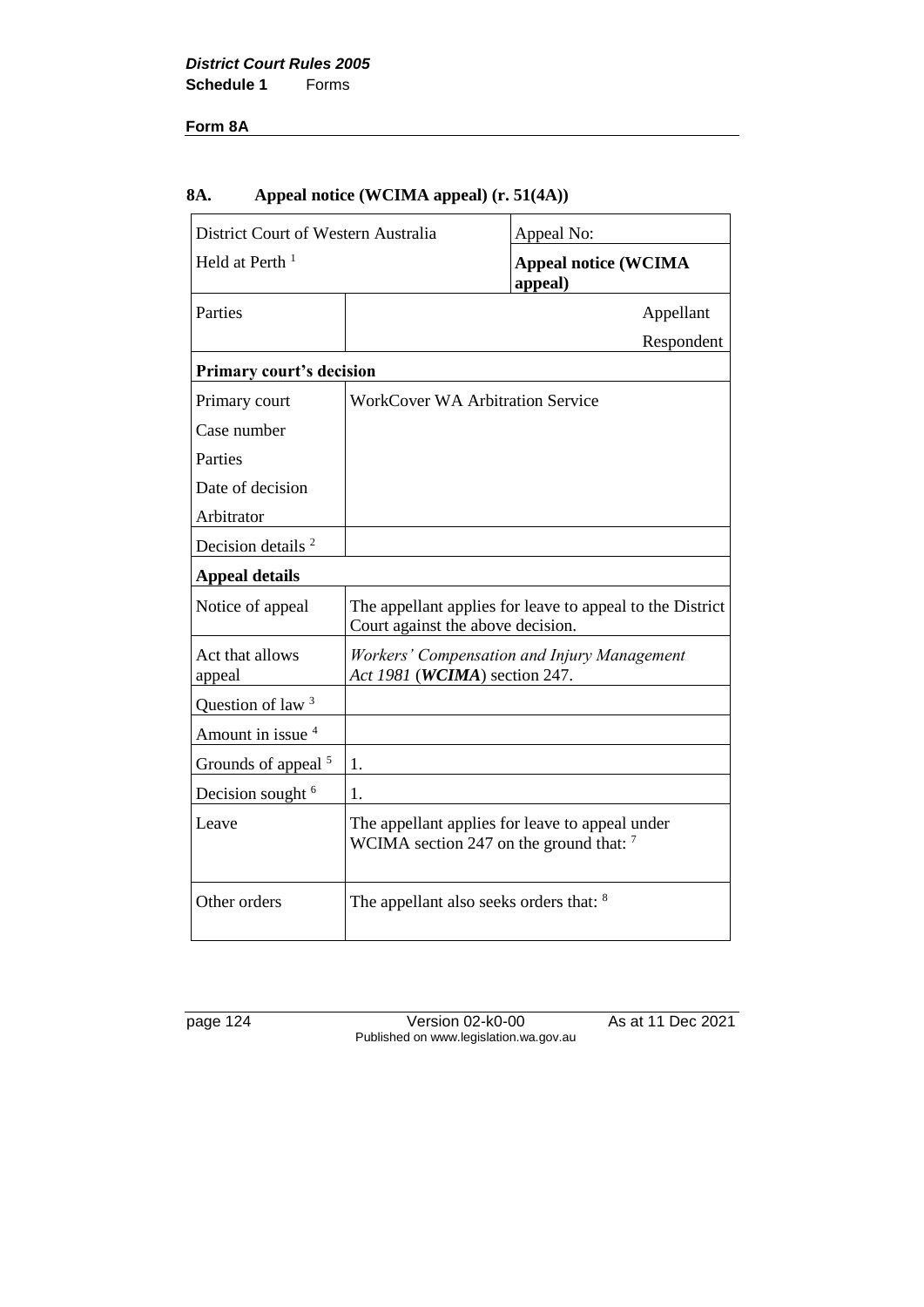| Notice to the<br>respondent <sup>9</sup>                                                                                                                                   | If you want to take part in this appeal you must file a<br>Form 8 (attached) under the District Court Rules 2005<br>within 21 days after the date on which you are served<br>with this notice and serve it on the appellant. |
|----------------------------------------------------------------------------------------------------------------------------------------------------------------------------|------------------------------------------------------------------------------------------------------------------------------------------------------------------------------------------------------------------------------|
|                                                                                                                                                                            | If you file a Form 8 you must attend a directions<br>hearing at the time and place stated below.                                                                                                                             |
| Last date for<br>appealing                                                                                                                                                 | Last date:                                                                                                                                                                                                                   |
| Date of filing                                                                                                                                                             |                                                                                                                                                                                                                              |
| Directions hearing <sup>10</sup>                                                                                                                                           | Date:<br>Time:                                                                                                                                                                                                               |
|                                                                                                                                                                            | Place:                                                                                                                                                                                                                       |
| <b>Appellant's details for service</b>                                                                                                                                     |                                                                                                                                                                                                                              |
| Geographical<br>address of appellant                                                                                                                                       |                                                                                                                                                                                                                              |
| (Must be provided<br>unless otherwise<br>ordered by the Court:<br>see Rules of the<br>Supreme Court 1971<br>Order 71A rule 2 and<br>District Court<br>Rules 2005 rule 22C) |                                                                                                                                                                                                                              |
| Name of lawyer<br>(If one has been<br>appointed)                                                                                                                           |                                                                                                                                                                                                                              |
| Postal address for<br>service of<br>documents                                                                                                                              |                                                                                                                                                                                                                              |
| (Must be provided)                                                                                                                                                         |                                                                                                                                                                                                                              |
| Email address<br>$(Optional - if$<br>provided, may be<br>used for service of<br>documents)                                                                                 |                                                                                                                                                                                                                              |

As at 11 Dec 2021 Version 02-k0-00 page 125 Published on www.legislation.wa.gov.au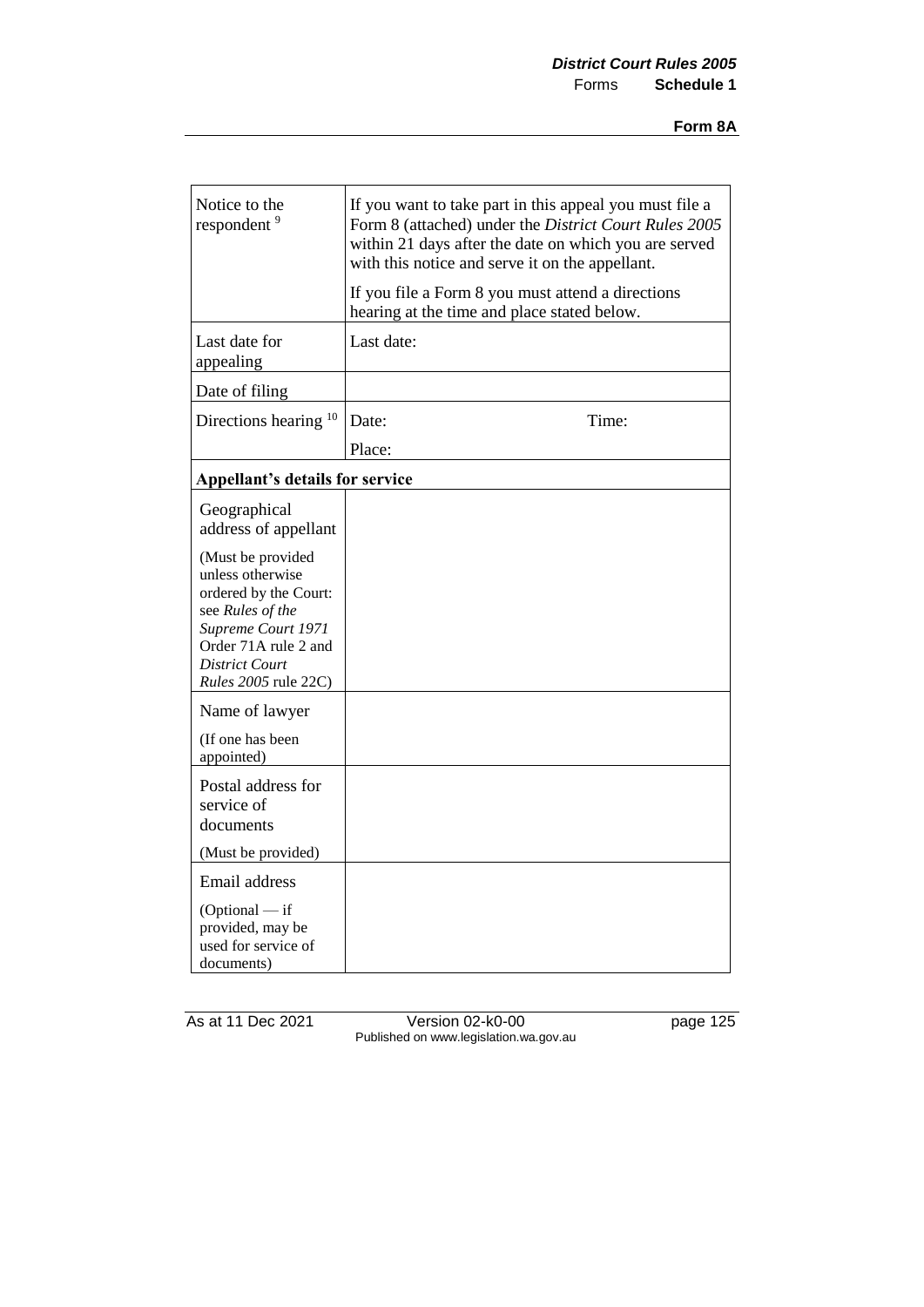#### **Form 8A**

| Fax number                                                                |                              |       |
|---------------------------------------------------------------------------|------------------------------|-------|
| $(Optional - if$<br>provided, may be<br>used for service of<br>documents) |                              |       |
| Telephone number                                                          |                              |       |
| Reference                                                                 |                              |       |
| Signature of<br>appellant or lawyer                                       | Appellant/Appellant's lawyer | Date: |

Notes to Form 8A —

- 1. If not held at Perth, state the location of the relevant registry.
- 2. Examples:
	- Determination of liability in favour of the respondent.
	- Dismissal of application seeking determination of liability.
	- Orders for cessation/reduction of weekly payments.
	- Orders for recovery of payments made.
- 3. Specify question(s) of law the subject of the appeal.
- 4. This is the amount that will be used to determine whether leave is able to be granted under WCIMA section 247.
- 5. Set out the grounds in numbered paragraphs.
- 6. See rule 51(4B)(c).
- 7. Specify subsection(s) under which the application is made. The grounds for leave should be in numbered paragraphs.
- 8. For example, to adduce fresh or further evidence under WCIMA section 247(6) or a stay under section 250(1).
- 9. A copy of Form 8 (Notice of respondent's intention) must be attached to this form when it is served on the respondent.
- 10. The Court will complete this row when the appeal notice (WCIMA appeal) is filed.

*[Form 8A inserted: Gazette 26 Jul 2013 p. 3440-2.]*

page 126 Version 02-k0-00 As at 11 Dec 2021 Published on www.legislation.wa.gov.au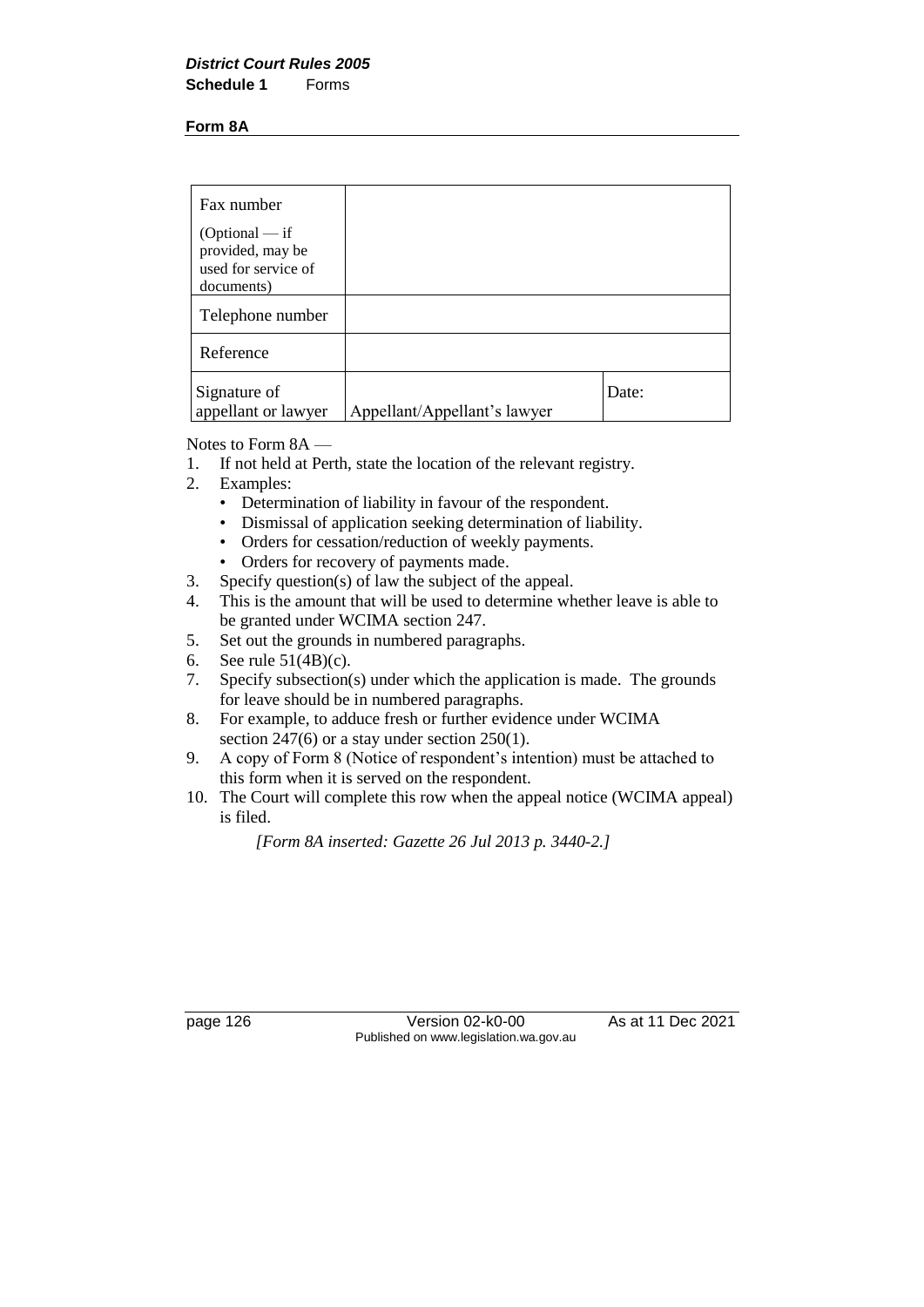| District Court of Western Australia |                            |                                                                                                                                                    | Appeal No:                                                                                                                                        |  |
|-------------------------------------|----------------------------|----------------------------------------------------------------------------------------------------------------------------------------------------|---------------------------------------------------------------------------------------------------------------------------------------------------|--|
| Held at Perth <sup>1</sup>          |                            |                                                                                                                                                    | Notice of respondent's intention                                                                                                                  |  |
| Parties                             |                            |                                                                                                                                                    | Appellant                                                                                                                                         |  |
|                                     |                            |                                                                                                                                                    | Respondent                                                                                                                                        |  |
| Notice<br>[Tick one box]            | $\sqrt{2}$                 | The respondent intends to take part in this<br>appeal.                                                                                             |                                                                                                                                                   |  |
|                                     | $2^3$                      | The respondent does not intend to take part in<br>this appeal and will accept any order made by<br>the Court in the appeal other than as to costs. |                                                                                                                                                   |  |
| Grounds for<br>upholding            | 7                          |                                                                                                                                                    | The respondent will argue the primary court's<br>decision should be upheld on the grounds relied<br>on by the primary court in its decision.      |  |
| Other grounds for<br>upholding $4$  | 7                          | decision:                                                                                                                                          | The respondent will argue the primary court's<br>decision should be upheld on the following<br>grounds, not relied on by the primary court in its |  |
| Variation <sup>4</sup>              | 1.<br>$\overline{2}$<br>1. |                                                                                                                                                    | The respondent applies for the primary court's<br>decision to be varied as follows $-$                                                            |  |
|                                     | 7<br>1.                    | grounds:                                                                                                                                           | The respondent will argue the primary court's<br>decision should be varied on the following                                                       |  |
| Cross-appeal <sup>4</sup>           | 7<br>1.                    | grounds:                                                                                                                                           | The respondent also appeals against the primary<br>court's decision and will rely on the following                                                |  |
| Other orders                        |                            |                                                                                                                                                    | The respondent also seeks order that: <sup>5</sup>                                                                                                |  |

## **8. Notice of respondent's intention (r. 53)**

As at 11 Dec 2021 Version 02-k0-00 page 127 Published on www.legislation.wa.gov.au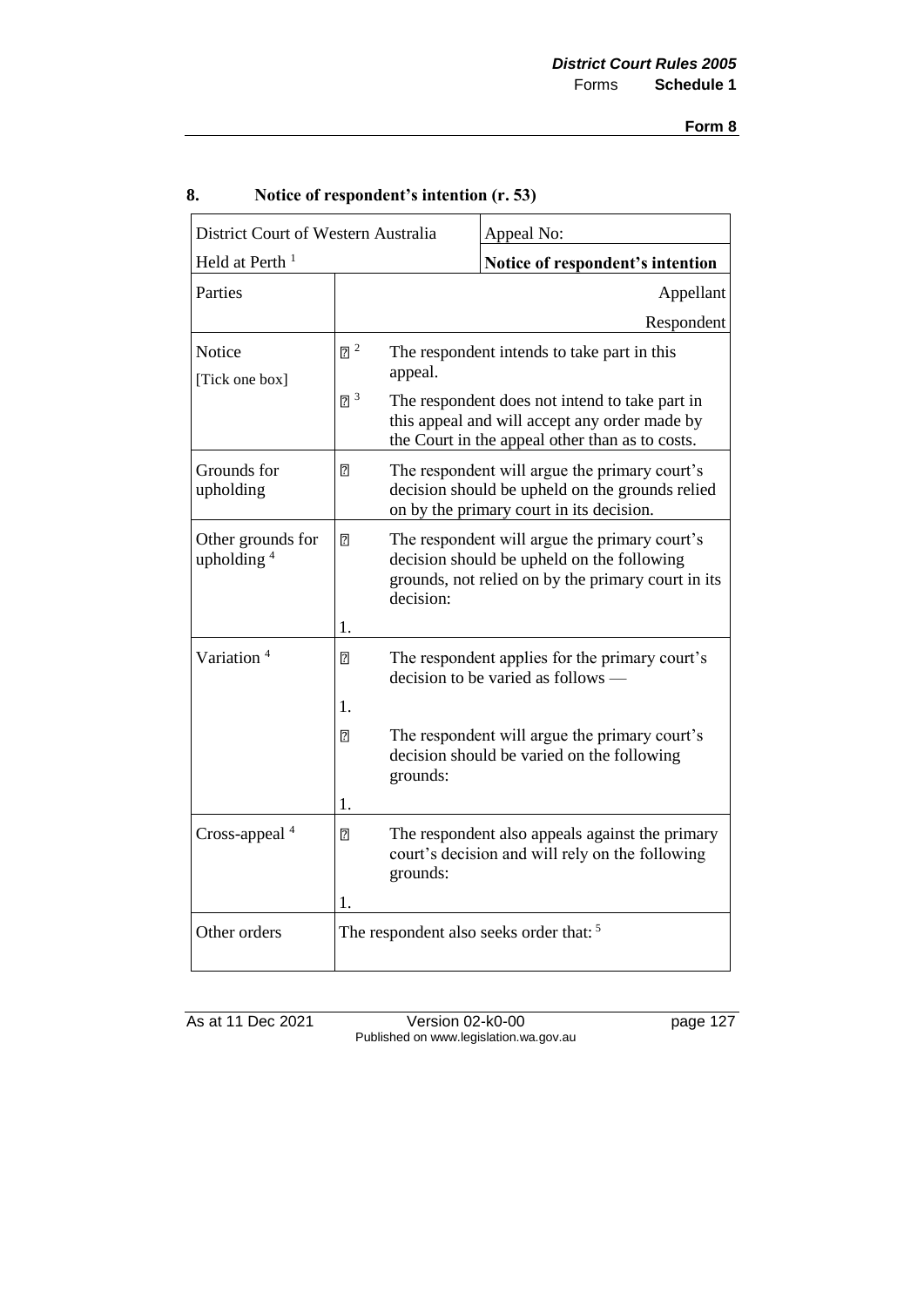#### *District Court Rules 2005* **Schedule 1**

#### **Form 8**

| Last date for                                                                                                                                                                     | Last date:                             |
|-----------------------------------------------------------------------------------------------------------------------------------------------------------------------------------|----------------------------------------|
| appealing <sup>6</sup>                                                                                                                                                            | Is an extension of time needed? Yes/No |
| Date of filing                                                                                                                                                                    |                                        |
| <b>Respondent's details for service</b>                                                                                                                                           |                                        |
| Geographical<br>address of<br>respondent                                                                                                                                          |                                        |
| (Must be provided<br>unless otherwise<br>ordered by the Court:<br>see Rules of the<br>Supreme Court 1971<br>Order 71A rule 2 and<br>District Court<br><i>Rules</i> 2005 rule 22C) |                                        |
| Name of lawyer                                                                                                                                                                    |                                        |
| (If one has been<br>appointed)                                                                                                                                                    |                                        |
| Postal address for<br>service of<br>documents<br>(Must be provided)                                                                                                               |                                        |
| Email address                                                                                                                                                                     |                                        |
| $(Optional - if$<br>provided, may be<br>used for service of<br>documents)                                                                                                         |                                        |
| Fax number                                                                                                                                                                        |                                        |
| $(Optional - if$<br>provided, may be<br>used for service of<br>documents)                                                                                                         |                                        |
| Telephone number                                                                                                                                                                  |                                        |
| Reference                                                                                                                                                                         |                                        |

page 128 Version 02-k0-00 As at 11 Dec 2021 Published on www.legislation.wa.gov.au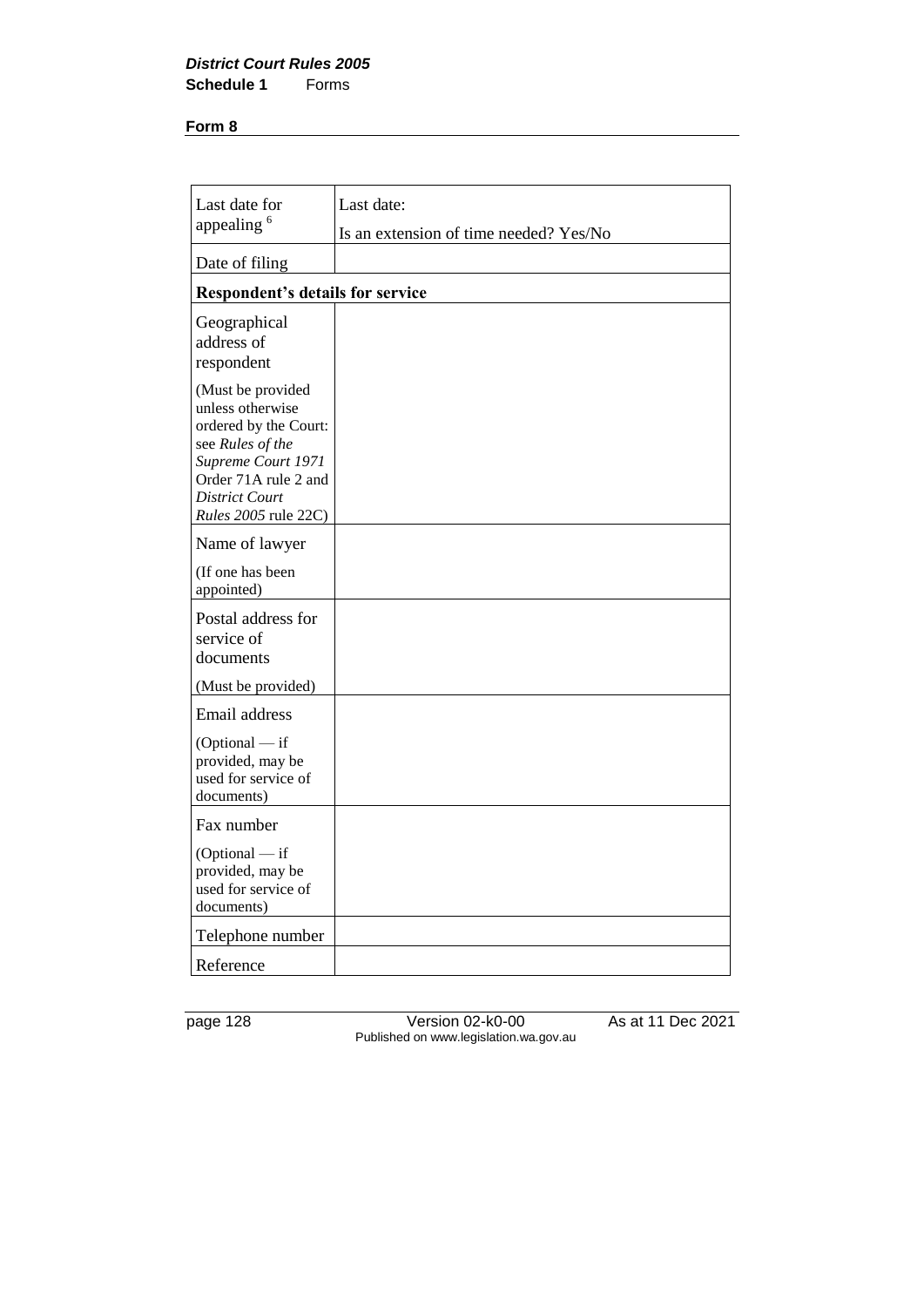| Signature of  |                                | Date: |
|---------------|--------------------------------|-------|
| respondent or |                                |       |
| lawyer        | Respondent/Respondent's lawyer |       |

Notes to Form 8 —

- 1. If not held at Perth, state the relevant registry.<br>2. If this box is ticked, complete one or more of t
- 2. If this box is ticked, complete one or more of the next 5 rows and the respondent's details for service.
- 3. If this box is ticked, ignore the next 5 rows and complete the respondent's details for service.
- 4. Set out the grounds in numbered paragraphs.
- 5. For possible orders see rule 57(2).
- 6. Complete this only if the respondent also appeals against the primary court's decision.

*[Form 8 inserted: Gazette 26 Jul 2013 p. 3442-5.]*

As at 11 Dec 2021 Version 02-k0-00 page 129 Published on www.legislation.wa.gov.au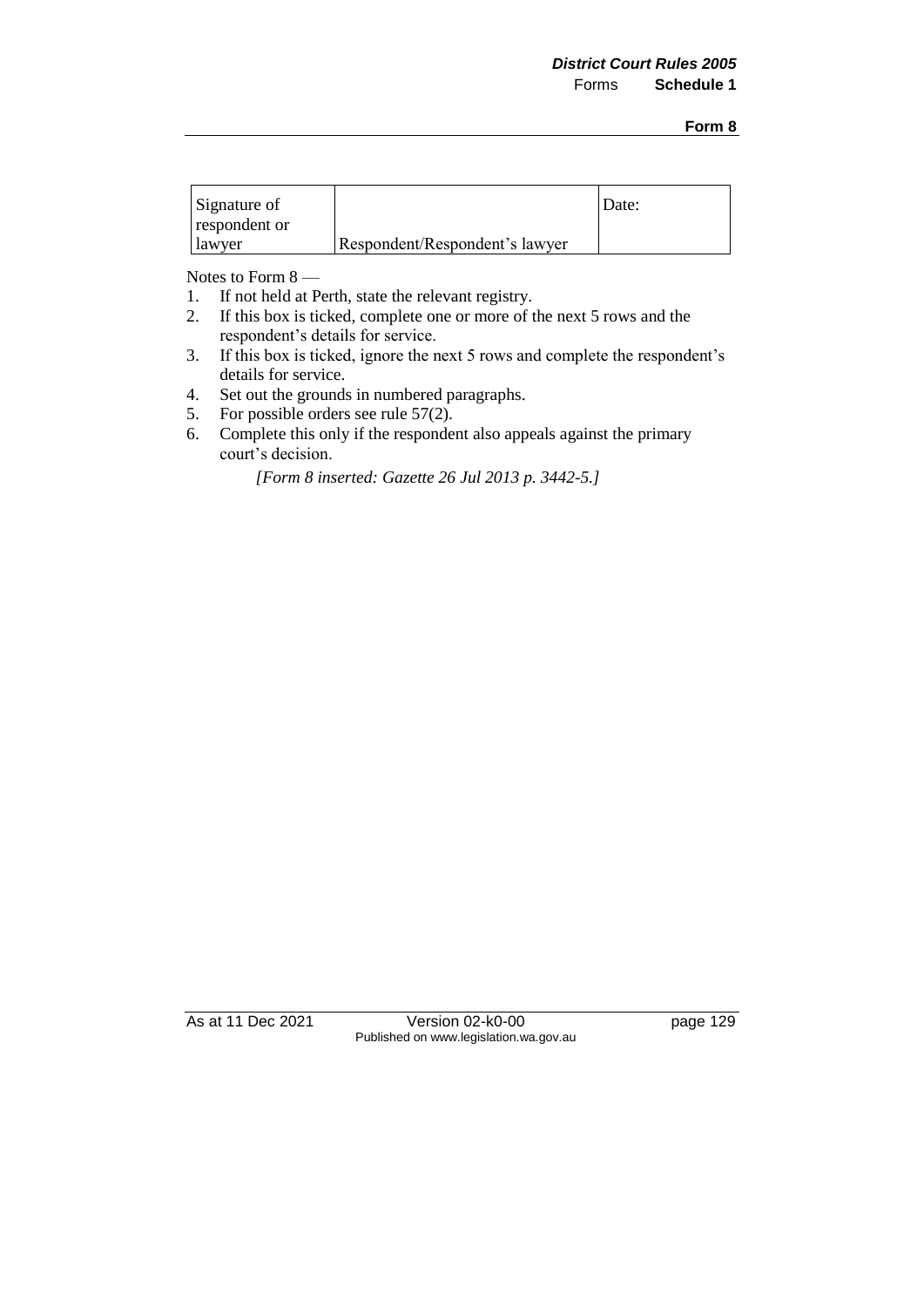## **9. Application in an appeal (r. 58A)**

| District Court of Western Australia             |                                                                                                                                                         | Appeal No:                      |            |
|-------------------------------------------------|---------------------------------------------------------------------------------------------------------------------------------------------------------|---------------------------------|------------|
| Held at Perth <sup>1A</sup>                     |                                                                                                                                                         | <b>Application in an appeal</b> |            |
| Parties                                         |                                                                                                                                                         |                                 | Appellant  |
|                                                 |                                                                                                                                                         |                                 | Respondent |
| Date of filing                                  |                                                                                                                                                         |                                 |            |
| Applicant                                       | Appellant/Respondent                                                                                                                                    |                                 |            |
| Application $1$                                 | The applicant applies for $-$                                                                                                                           |                                 |            |
| Conference between<br>parties<br>[Tick one box] | 卪<br>The parties to this application have conferred<br>about the issues giving rise to this application<br>and have not resolved them.                  |                                 |            |
|                                                 | $\overline{2}$<br>The parties to this application have not<br>conferred about the issues giving rise to this<br>application because —<br>$\overline{c}$ |                                 |            |
| Signature of applicant<br>or lawyer             |                                                                                                                                                         |                                 | Date:      |
|                                                 | Applicant/Applicant's lawyer                                                                                                                            |                                 |            |

Notes to Form 9 —

1A. If not held at Perth, state the relevant registry.

1. State —

- the order or orders sought; and
- the written law and provision under which the application is made.
- 2. State the reasons why the parties have not conferred.

*[Form 9 inserted: Gazette 17 Jun 2011 p. 2167-8; amended: Gazette 26 Jul 2013 p. 3445.]*

page 130 Version 02-k0-00 As at 11 Dec 2021 Published on www.legislation.wa.gov.au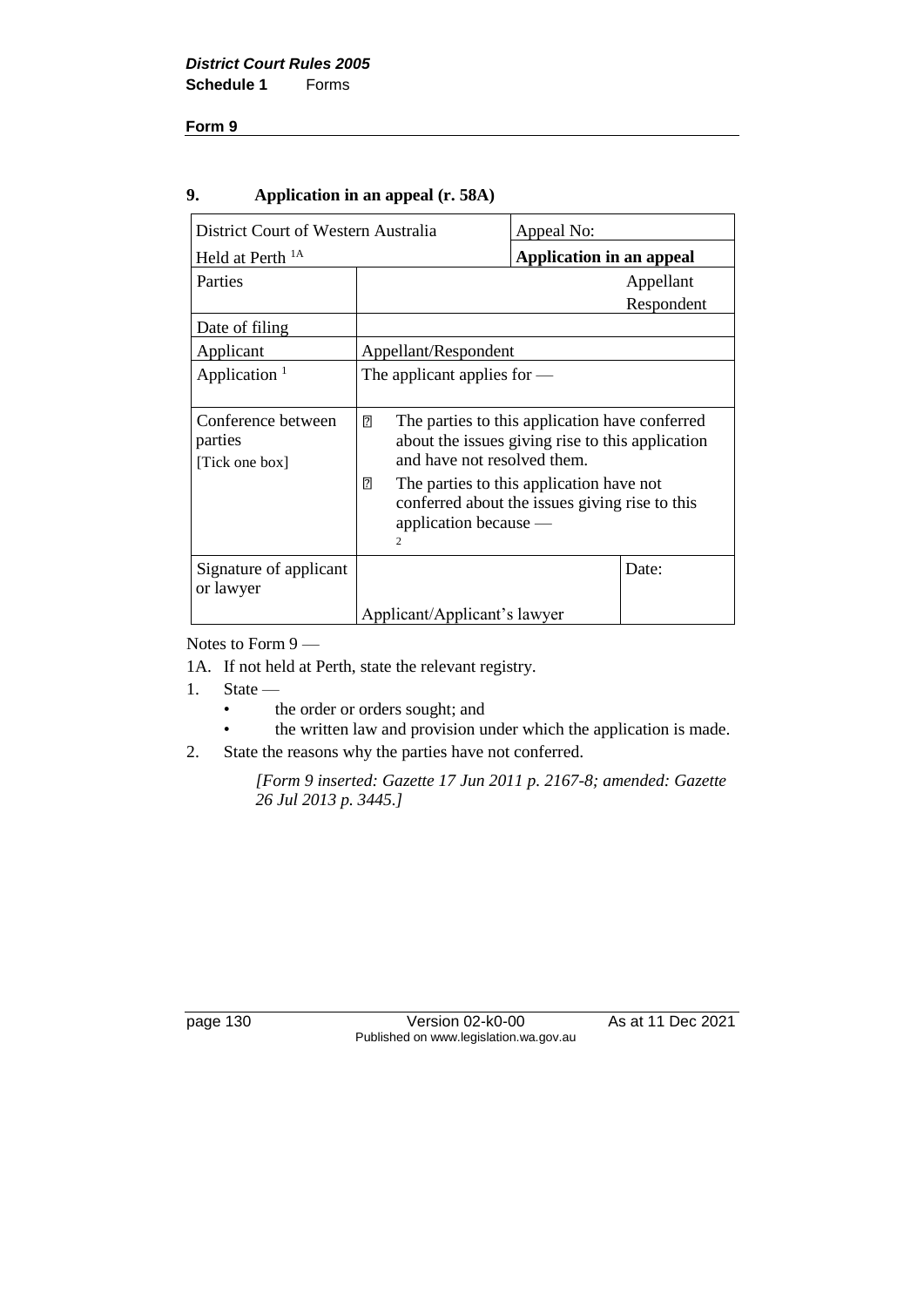| District Court of Western Australia     |                                                  | Appeal No:            |                         |
|-----------------------------------------|--------------------------------------------------|-----------------------|-------------------------|
| Held at Perth $1$                       |                                                  | <b>Consent notice</b> |                         |
| Parties                                 |                                                  |                       | Appellant<br>Respondent |
| Date of filing                          |                                                  |                       |                         |
| Consent                                 | We consent to the following order being made $-$ |                       |                         |
| Signature of<br>appellant or<br>lawyer  | Appellant/Appellant's lawyer                     |                       | Date:                   |
| Signature of<br>respondent or<br>lawyer | Respondent/Respondent's lawyer                   |                       | Date:                   |

#### **10. Consent notice (r. 58B)**

Note to Form 10 —

1. If not held at Perth, state the relevant registry.

*[Form 10 inserted: Gazette 17 Jun 2011 p. 2168; amended: Gazette 26 Jul 2013 p. 3445-6.]*

### **11. Discontinuance notice (r. 58)**

| District Court of Western Australia    |                                         | Appeal No:                   |                         |
|----------------------------------------|-----------------------------------------|------------------------------|-------------------------|
| Held at Perth <sup>1</sup>             |                                         | <b>Discontinuance notice</b> |                         |
| Parties                                |                                         |                              | Appellant<br>Respondent |
| Date of filing                         |                                         |                              |                         |
| Notice                                 | The appellant discontinues this appeal. |                              |                         |
| Signature of<br>appellant or<br>lawyer | Appellant/Appellant's lawyer            |                              | Date:                   |

Note to Form  $11-$ 

1. If not held at Perth, state the relevant registry.

*[Form 11 inserted: Gazette 17 Jun 2011 p. 2168; amended: Gazette 26 Jul 2013 p. 3446.]*

As at 11 Dec 2021 Version 02-k0-00 page 131 Published on www.legislation.wa.gov.au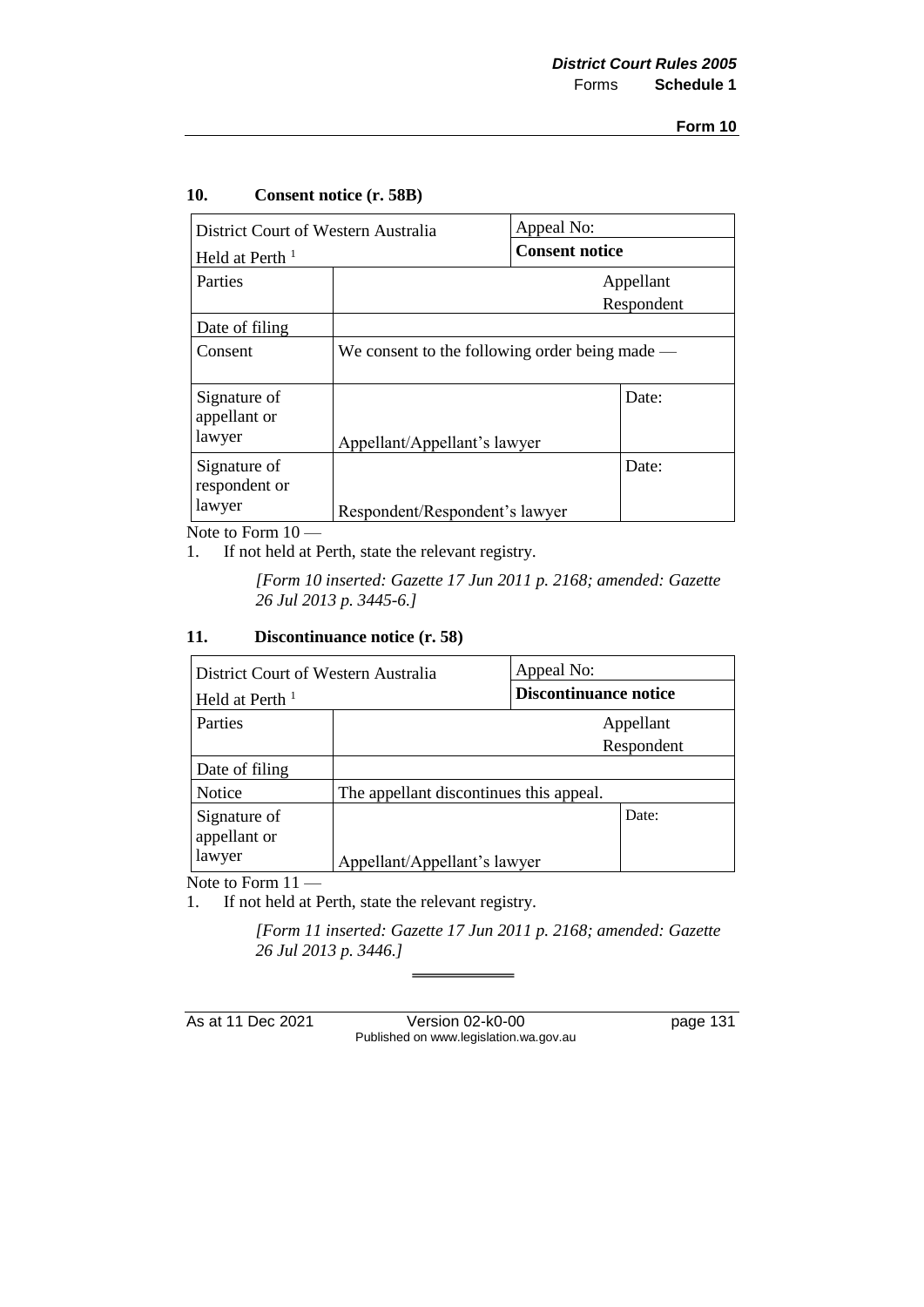# **Notes**

This is a compilation of the *District Court Rules 2005* and includes amendments made by other written laws. For provisions that have come into operation, and for information about any reprints, see the compilation table.

| <b>Citation</b>                                                                                         | <b>Published</b>          | <b>Commencement</b>                                                                                                                                                                                                                                                        |  |
|---------------------------------------------------------------------------------------------------------|---------------------------|----------------------------------------------------------------------------------------------------------------------------------------------------------------------------------------------------------------------------------------------------------------------------|--|
| <b>District Court Rules 2005</b>                                                                        | 27 May 2005<br>p. 2335-92 | 30 May 2005 (see r. 2)                                                                                                                                                                                                                                                     |  |
| <b>District Court Amendment Rules 2005</b>                                                              | 23 Dec 2005<br>p. 6270-3  | 1 Jan 2006 (see r. 2)                                                                                                                                                                                                                                                      |  |
| <b>District Court Amendment Rules 2007</b>                                                              | 31 Jul 2007<br>p. 3807-22 | 31 Jul 2007                                                                                                                                                                                                                                                                |  |
| <b>District Court Amendment Rules 2010</b>                                                              | 10 Dec 2010<br>p. 6264-8  | r. 1 and 2: 10 Dec 2010<br>(see r. $2(a)$ );<br>Rules other than r. 1 and 2:<br>1 Jan 2011 (see r. 2(b))                                                                                                                                                                   |  |
| <b>District Court Amendment Rules 2011</b>                                                              | 17 Jun 2011<br>p. 2153-8  | r. 1 and 2: 17 Jun 2011<br>(see r. $2(a)$ );<br>Rules other than r. 1 and 2:<br>18 Jun 2011 (see r. 2(b))                                                                                                                                                                  |  |
| <b>District Court Amendment Rules</b><br>(No. 2) 2011                                                   | 17 Jun 2011<br>p. 2158-68 | r. 1 and 2: 17 Jun 2011<br>(see r. $2(a)$ );<br>Rules other than r. 1 and 2:<br>1 Jul 2011 (see r. $2(b)$ )                                                                                                                                                                |  |
| <b>Reprint 1: The District Court Rules 2005 as at 19 Aug 2011</b> (includes amendments listed<br>above) |                           |                                                                                                                                                                                                                                                                            |  |
| <b>District Court Amendment Rules</b><br>(No. 3) 2011                                                   | 18 Nov 2011<br>p. 4811-18 | r. 1 and 2: 18 Nov 2011<br>(see r. $2(a)$ );<br>Rules other than r. 1, 2, 6-8, 9(1)<br>and (2), 10-12, 13(3)-(7): 19 Nov<br>2011 (see r. 2(c));<br>r. 6-8, $9(1)$ and $(2)$ , 10-12 and<br>$13(3)-(7)$ : 1 Dec 2011 (see r. 2(b)<br>and <i>Gazette</i> 8 Nov 2011 p. 4673) |  |
| <b>District Court Amendment Rules 2013</b>                                                              | 26 Jul 2013<br>p. 3407-47 | r. 1 and 2: 26 Jul 2013<br>(see r. $2(a)$ );<br>Rules other than r. 1 and 2:                                                                                                                                                                                               |  |

**Reprint 2: The** *District Court Rules 2005* **as at 6 Dec 2013** (includes amendments listed above)

page 132 Version 02-k0-00 As at 11 Dec 2021 Published on www.legislation.wa.gov.au

19 Aug 2013 (see r. 2(b))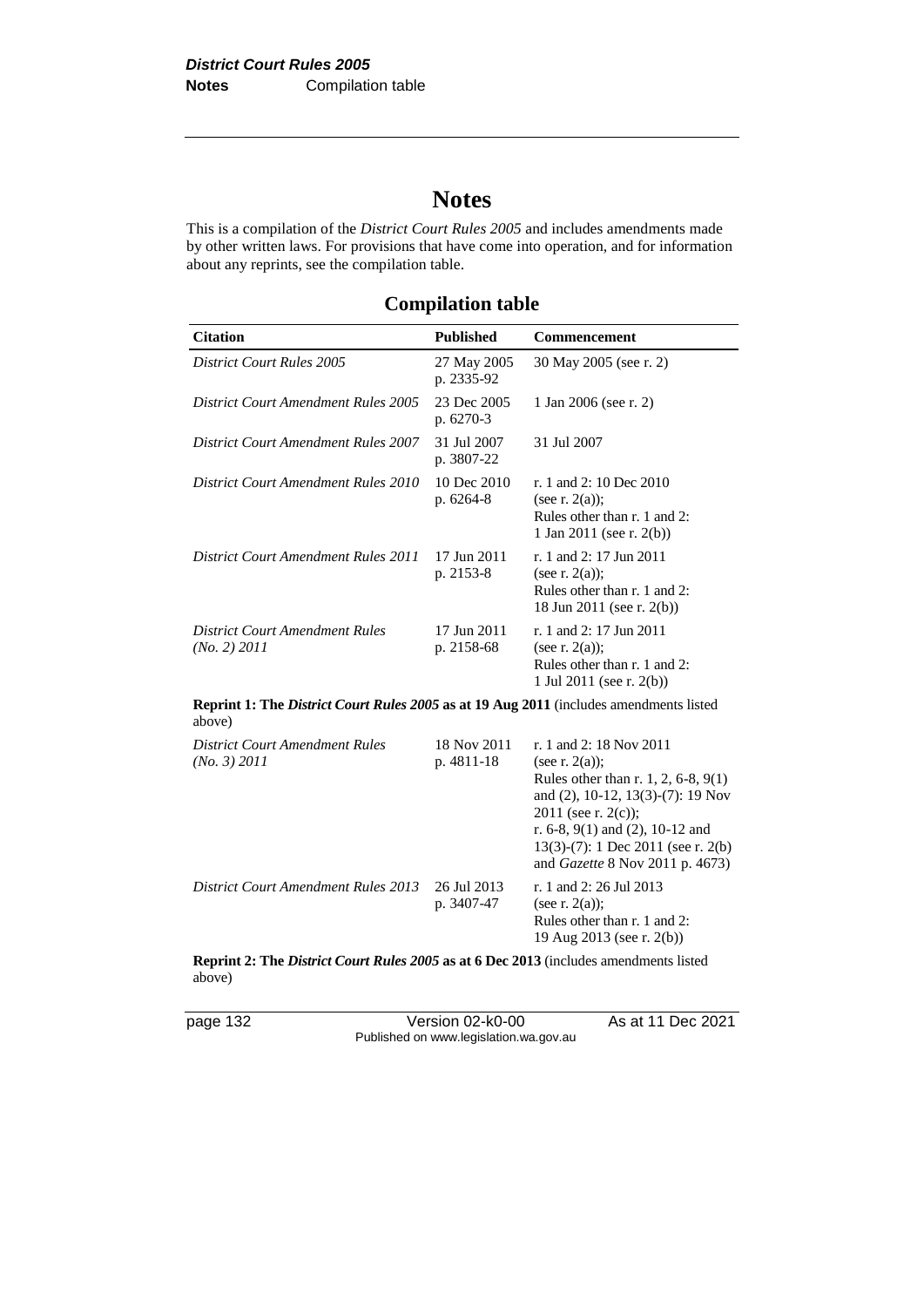| <b>Citation</b>                                       | <b>Published</b>           | <b>Commencement</b>                                                                                        |
|-------------------------------------------------------|----------------------------|------------------------------------------------------------------------------------------------------------|
| <b>District Court Amendment Rules</b><br>(No. 2) 2013 | 31 Dec 2013<br>p. 6549-62  | r. 1 and 2:31 Dec 2013<br>(see r. $2(a)$ );<br>Rules other than r. 1 and 2:<br>20 Jan 2014 (see r. 2(b))   |
| <b>District Court Amendment Rules</b><br>(No. 2) 2016 | 21 Jun 2016<br>p. 2201-2   | r. 1 and 2: 21 Jun 2016<br>(see r. $2(a)$ );<br>Rules other than r. 1 and 2:<br>22 Jun 2016 (see r. 2(b))  |
| <b>District Court Amendment Rules</b><br>(No. 3) 2017 | 2 Feb 2018<br>p. 316-17    | r. 1 and 2: 2 Feb 2018 (see r. 2(a));<br>Rules other than r. 1 and 2:<br>3 Feb 2018 (see r. 2(b))          |
| <b>District Court Amendment Rules 2018</b>            | 16 Mar 2018<br>p. 918-21   | r. 1 and 2: 16 Mar 2018<br>(see r. $2(a)$ );<br>Rules other than r. 1 and 2:<br>22 Mar 2018 (see r. 2(b))  |
| <b>District Court Amendment Rules</b><br>(No. 2) 2018 | 7 Sep 2018<br>p. 3183-91   | r. 1 and 2: 7 Sep 2018<br>(see r. $2(a)$ );<br>Rules other than r. 1 and 2:<br>21 Sep 2018 (see r. 2(b))   |
| <b>District Court Amendment Rules</b><br>(No. 2) 2019 | 31 Dec 2019<br>p 4675-6    | r. 1 and 2:31 Dec 2019<br>(see r. $2(a)$ );<br>Rules other than r. 1 and 2:<br>1 Jan 2020 (see r. $2(b)$ ) |
| <b>District Court Amendment Rules 2020</b>            | SL 2020/18<br>24 Mar 2020  | r. 1 and 2: 24 Mar 2020<br>(see r. $2(a)$ );<br>Rules other than r. 1 and 2:<br>25 Mar 2020 (see r. 2(b))  |
| <b>District Court Amendment Rules 2021</b>            | SL 2021/208<br>10 Dec 2021 | r. 1 and 2: 10 Dec 2021<br>(see r. $2(a)$ );<br>Rules other than r. 1 and 2:<br>11 Dec 2021 (see r. 2(b))  |

## **Other notes**

<sup>1</sup> The *Legal Practice Act 2003* was repealed by the *Legal Profession Act 2008*. Under the *Legal Profession Act 2008* s. 630(1), a reference in an Act or document to the *Legal Practice Act 2003* may, if the context permits, be taken to be a reference to the *Legal Profession Act 2008*.

Under the *Legal Profession Act 2008* s. 630(2), a reference in an Act to a lawyer or legal practitioner may, if the context permits, be read as a reference to an Australian lawyer.

As at 11 Dec 2021 Version 02-k0-00 page 133 Published on www.legislation.wa.gov.au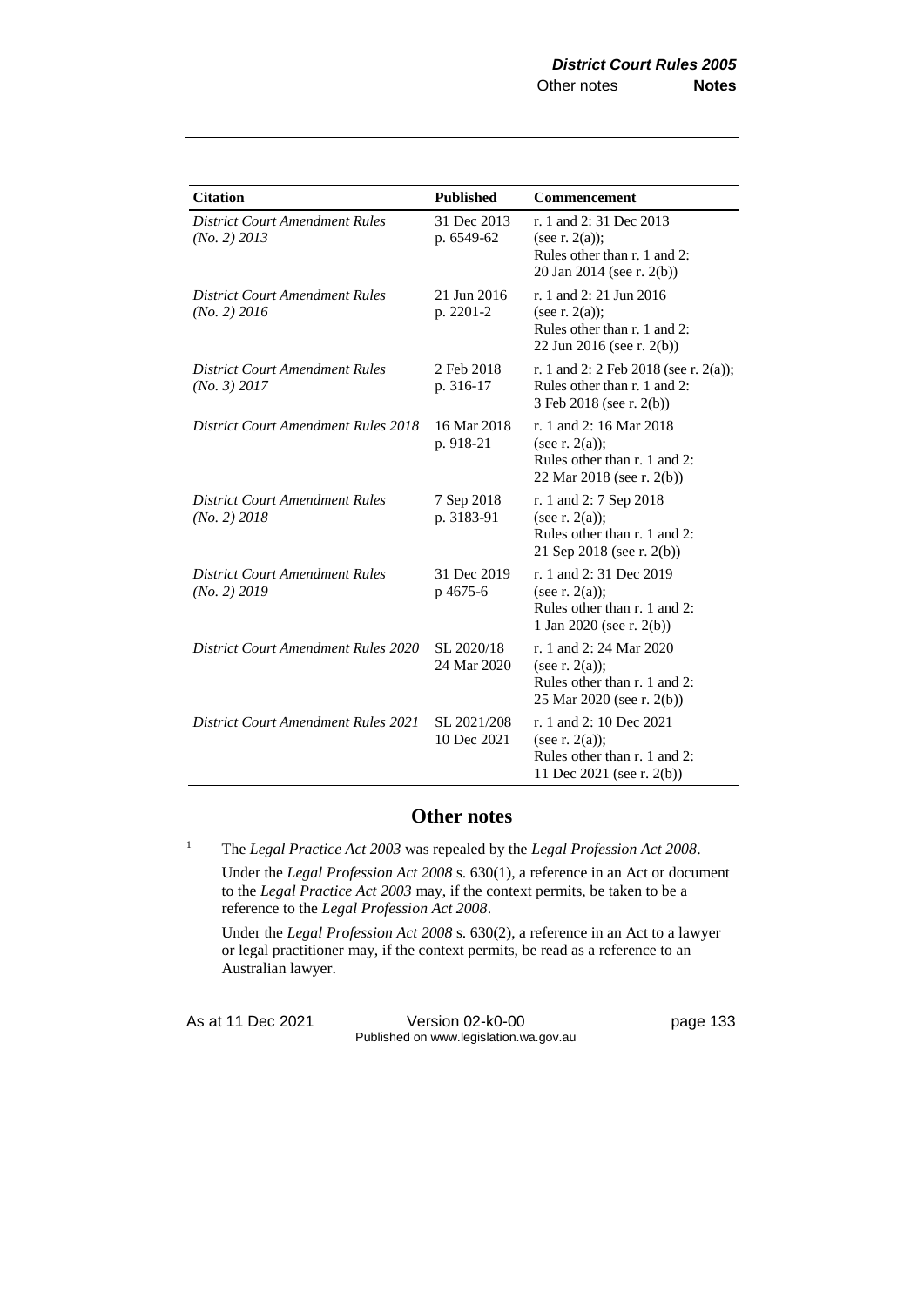<sup>2</sup> Repealed by r. 72 which has been omitted under the *Reprints Act 1984* s. 7(4)(f).

page 134 Version 02-k0-00 As at 11 Dec 2021 Published on www.legislation.wa.gov.au

<sup>3</sup> The *Legal Profession Act 2008* s. 310 establishes a Legal Costs Committee. See also note 2.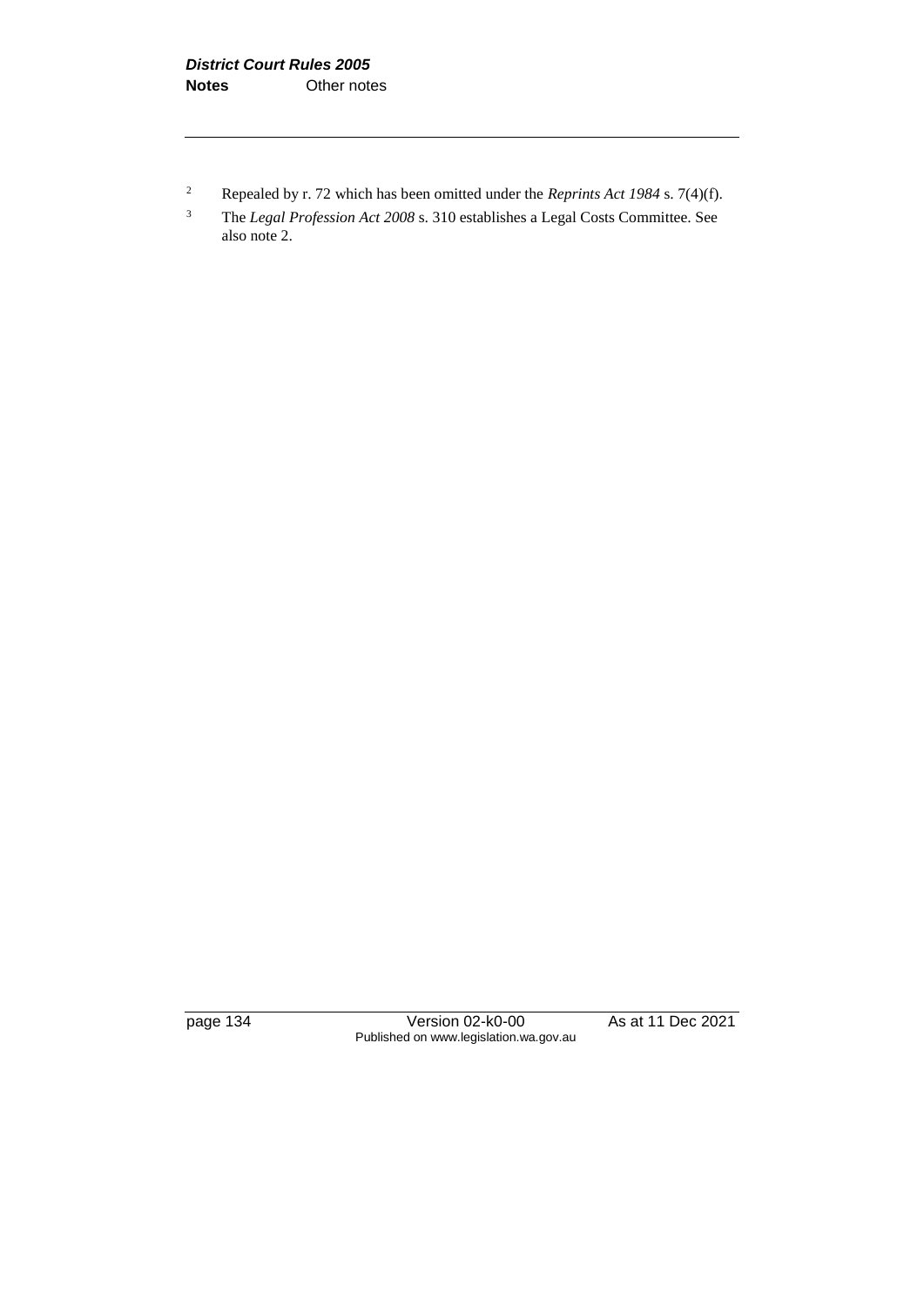## **Defined terms**

[This is a list of terms defined and the provisions where they are defined. The list is not part of the law.]

| <b>Defined term</b> | Provision(s) |
|---------------------|--------------|
|                     |              |
|                     |              |
|                     |              |
|                     |              |
|                     |              |
|                     |              |
|                     |              |
|                     |              |
|                     |              |
|                     |              |
|                     |              |
|                     |              |
|                     |              |
|                     |              |
|                     |              |
|                     |              |
|                     |              |
|                     |              |
|                     |              |
|                     |              |
|                     |              |
|                     |              |
|                     |              |
|                     |              |
|                     |              |
|                     |              |
|                     |              |
|                     |              |
|                     |              |
|                     |              |
|                     |              |
|                     |              |
|                     |              |
|                     |              |
|                     |              |
|                     |              |
|                     |              |
|                     |              |
|                     |              |
|                     |              |

As at 11 Dec 2021

Version 02-k0-00<br>Published on www.legislation.wa.gov.au

page 135